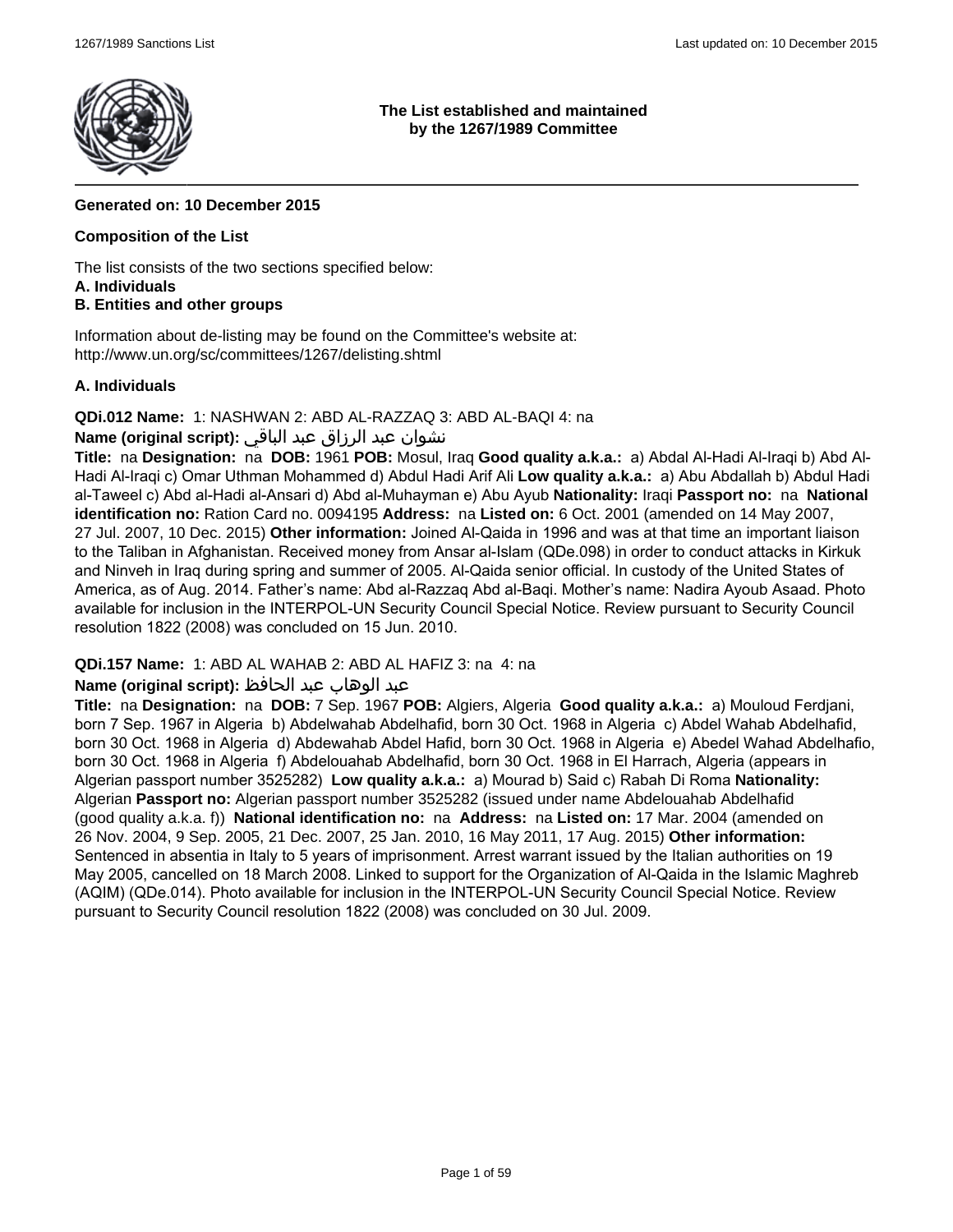### **QDi.255 Name:** 1: ADIL 2: MUHAMMAD 3: MAHMUD 4: ABD AL-KHALIQ

### عادل محمد محمود عبد الخالق **:(script original (Name**

**Title:** na **Designation:** na **DOB:** 2 Mar. 1984 **POB:** Bahrain **Good quality a.k.a.:** a) Adel Mohamed Mahmoud Abdul Khaliq b) Adel Mohamed Mahmood Abdul Khaled **Low quality a.k.a.:** na **Nationality:** Bahraini **Passport no:** Bahraini number 1632207 **National identification no:** na **Address:** na **Listed on:** 10 Oct. 2008 (amended on 24 Jul. 2013, 26 Jun. 2015) **Other information:** Has acted on behalf of and provided financial, material and logistical support to Al-Qaida (QDe.004) and the Libyan Islamic Fighting Group (LIFG) (QDe.011). Arrested in the United Arab Emirates (UAE) in Jan. 2007 on charges of being a member of Al-Qaida and the LIFG. Following his conviction in the UAE in late 2007, he was transferred to Bahrain in early 2008 to serve out the remainder of his sentence. Following his release in 2008, he resumed fundraising activities for Al-Qaida, at least through 2012. He also collected money for the Taliban.

#### **QDi.289 Name:** 1: SAID JAN 2: 'ABD AL-SALAM 3: na 4: na

### سعید جان عبد السلام **:(script original (Name**

**Title:** na **Designation:** na **DOB: a)** 5 Feb. 1981 **b)** 1 Jan. 1972 **POB:** na **Good quality a.k.a.:** a) Sa'id Jan 'Abdal-Salam b) Dilawar Khan Zain Khan, born 1 Jan. 1972 **Low quality a.k.a.:** a) Qazi 'Abdallah b) Qazi Abdullah c) Ibrahim Walid d) Qasi Sa'id Jan e) Said Jhan f) Farhan Khan g) Aziz Cairo h) Nangiali **Nationality:** Afghan **Passport no: a)** Afghan number OR801168, issued on 28 Feb. 2006 (expires 27 Feb. 2011, under name Said Jan 'Abd al-Salam) **b)** Pakistani number 4117921, issued on 9 Sep. 2008 (expires 9 Sep. 2013, issued under name Dilawar Khan Zain Khan) **National identification no:** (Kuwaiti Civil Identification number 281020505755, under name Said Jan 'Abd al-Salam) na **Address:** na **Listed on:** 9 Feb. 2011 **Other information:** In approximately 2005, ran a "basic training" camp for Al-Qaida (QDe.004) in Pakistan.

### **QDi.192 Name:** 1: ABD ALLAH 2: MOHAMED 3: RAGAB 4: ABDEL RAHMAN

### عبد الله محمد رجب عبد الرحمن **:(script original (Name**

**Title:** na **Designation:** na **DOB:** 3 Nov. 1957 **POB:** Kafr Al-Shaykh, Egypt **Good quality a.k.a.:** a) Abu Al-Khayr b) Ahmad Hasan c) Abu Jihad **Low quality a.k.a.:** na **Nationality:** Egyptian **Passport no:** na **National identification no:** na **Address:** (Believed to be in Pakistan or Afghanistan) **Listed on:** 29 Sep. 2005 (amended on 13 Dec. 2011) **Other information:** Member of Egyptian Islamic Jihad (QDe.003). Review pursuant to Security Council resolution 1822 (2008) was concluded on 1 Jun. 2010.

#### **QDi.054 Name:** 1: MAJEED 2: ABDUL CHAUDHRY 3: na 4: na

**Title:** na **Designation:** na **DOB: a)** 15 Apr. 1939 **b)** 1938 **POB:** na **Good quality a.k.a.:** a) Majeed, Abdul b) Majeed Chaudhry Abdul c) Majid, Abdul **Low quality a.k.a.:** na **Nationality:** Pakistani **Passport no:** na **National identification no:** na **Address:** na **Listed on:** 24 Dec. 2001 **Other information:** Review pursuant to Security Council resolution 1822 (2008) was concluded on 1 Jun. 2010.

#### **QDi.109 Name:** 1: ZULKIFLI 2: ABDUL HIR 3: na 4: na

**Title:** na **Designation:** na **DOB: a)** 5 Jan. 1966 **b)** 5 Oct. 1966 **POB:** Muar Johor, Malaysia **Good quality a.k.a.:** a) Musa Abdul Hir b) Muslimin Abdulmotalib c) Salim Alombra d) Armand Escalante e) Normina Hashim f) Henri Lawi g) Hendri Lawi h) Norhana Mohamad i) Omar Salem j) Ahmad Shobirin k) Bin Abdul Hir Zulkifli **Low quality a.k.a.:** a) Abdulhir Bin Hir b) Hassan c) Hogalu d) Hugalu e) Lagu f) Marwan (prominently known as) **Nationality:** Malaysian **Passport no:** A 11263265 **National identification no: a)** 660105-01-5297 **b)** driver license D2161572, issued in California, USA **Address: a)** Seksyen 17, Shah Alam, Selangor, Malaysia (previous location) **b)** Maguindanao, the Philippines (as at Jan. 2015) **Listed on:** 9 Sep. 2003 (amended on 25 Jan. 2010, 6 Aug. 2015) **Other information:** The Court for the Northern District of California, USA, issued a warrant of arrest for him on 1 Aug. 2007. Confirmed to have died in Maguindanao, the Philippines in January 2015. Mother's name is Minah Binto Aogist Abd Aziz. Review pursuant to Security Council resolution 1822 (2008) was concluded on 19 Jun. 2009.

#### **QDi.200 Name:** 1: DIEMAN 2: ABDULKADIR IZZAT 3: na 4: na

### ديمان عبد القادر عزت **:(script original (Name**

**Title:** na **Designation:** na **DOB:** 4 Jul. 1965 **POB:** Kirkuk, Iraq **Good quality a.k.a.:** Deiman Alhasenben Ali Aljabbari, born 4 Jul. 1965 **Low quality a.k.a.:** na **Nationality:** Iraqi **Passport no:** (German travel document ("Reiseausweis") A 0141062 (revoked as at Sep. 2012)) **National identification no:** na **Address:** Bavaria, Germany **Listed on:** 6 Dec. 2005 (amended on 25 Jan. 2010, 13 Dec. 2011, 15 Nov. 2012) **Other information:** Review pursuant to Security Council resolution 1822 (2008) was concluded on 30 Jul. 2009.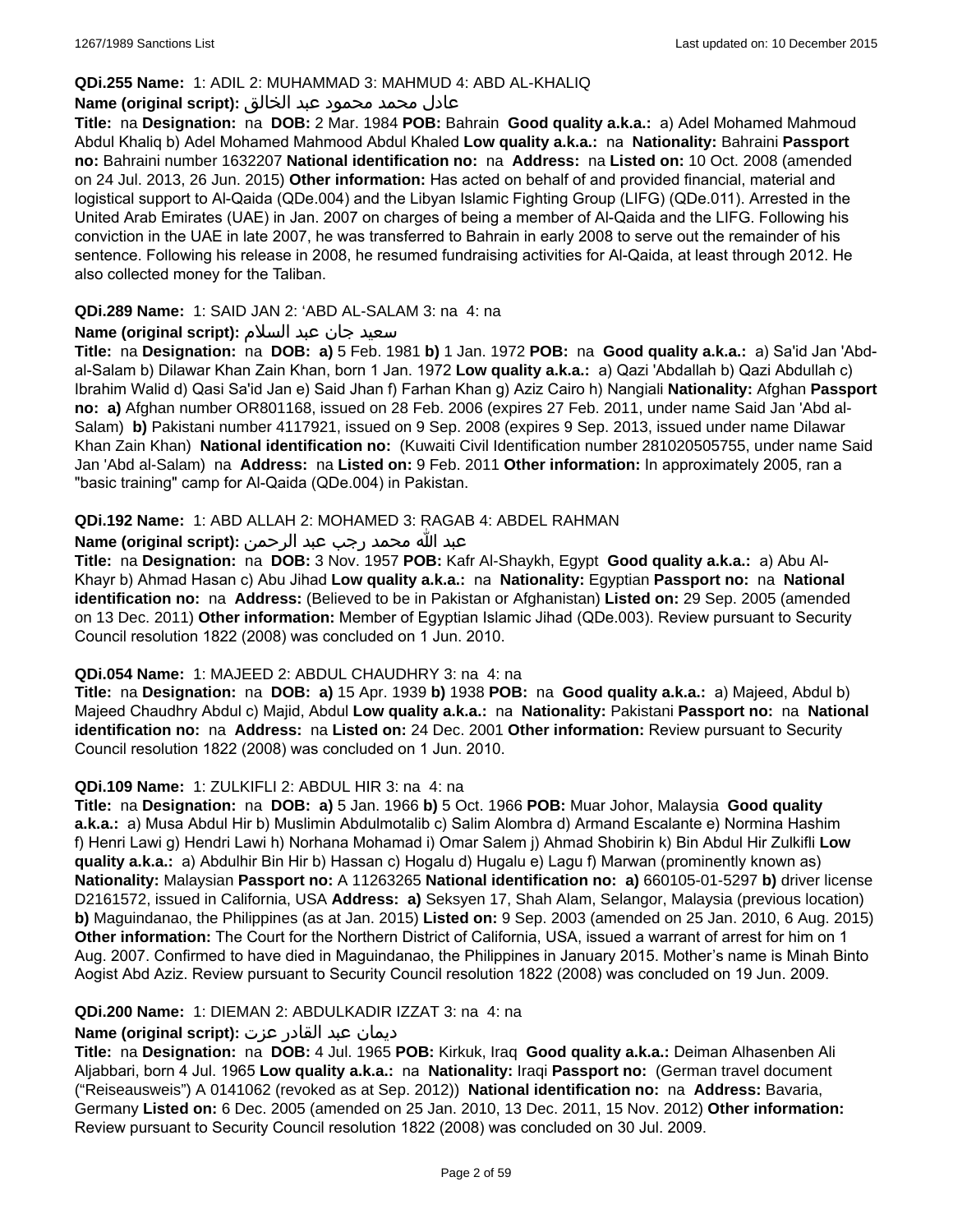### **QDi.019 Name:** 1: ABDULLAH 2: AHMED 3: ABDULLAH 4: EL ALFI

### عبد الله احمد عبدالله الالفي **:(script original (Name**

**Title:** na **Designation:** na **DOB:** 6 Jun. 1963 **POB:** Gharbia, Egypt **Good quality a.k.a.:** na **Low quality a.k.a.:** a) Abu Mariam b) Al-Masri, Abu Mohamed c) Saleh **Nationality:** Egyptian **Passport no:** na **National identification no:** na **Address:** na **Listed on:** 17 Oct. 2001 (amended on 26 Nov. 2004) **Other information:** Afghanistan. Review pursuant to Security Council resolution 1822 (2008) was concluded on 21 Jun. 2010.

### **QDi.018 Name:** 1: ABDUL MANAN AGHA 2: na 3: na 4: na

#### عبد المنان آغا **:(script original (Name**

**Title:** Haji **Designation:** na **DOB:** na **POB:** na **Good quality a.k.a.:** Abdul Manan **Low quality a.k.a.:** a) Abdul Man'am Saiyid b) Saiyid Abd al-Man (formerly listed as) **Nationality:** na **Passport no:** na **National identification no:** na **Address:** na **Listed on:** 17 Oct. 2001 (amended on 26 Jun. 2013) **Other information:** Pakistan. Review pursuant to Security Council resolution 1822 (2008) was concluded on 15 Jun. 2010.

### **QDi.295 Name:** 1: MUHAMMAD 2: JIBRIL 3: ABDUL RAHMAN 4: na

**Title:** na **Designation:** na **DOB: a)** 28 May 1984 **b)** 3 Dec. 1979 **c)** 3 Mar. 1979 (from false passport) **POB:** East Lombok, West Nusa Tenggara, Indonesia **Good quality a.k.a.:** a) Mohammad Jibril Abdurrahman b) Muhammad Jibriel Abdul Rahman c) Mohammad Jibriel Abdurrahman d) Muhamad Ricky Ardhan, born 8 Aug. 1980 (appears in false Indonesian passport number S335026) e) Muhammad Ricky Ardhan bin Muhammad Iqbal f) Muhammad Ricky Ardhan bin Abu Jibril **Low quality a.k.a.:** a) Muhammad Yunus b) Heris Syah **Nationality:** Indonesian **Passport no:** na **National identification no: a)** Indonesian national identity card number 3219222002.2181558 **b)** Identification number 2181558 **Address: a)** Jalan M. Saidi RT 010 RW 001 Pesanggrahan, South Petukangan, South Jakarta, Indonesia **b)** Jalan Nakula of Witana Harja Complex Block C, Pamulang, Banten, Indonesia **Listed on:** 12 Aug. 2011 **Other information:** Senior member of Jemaah Islamiyah (QDe.092) directly involved in obtaining funding for terrorist attacks. Sentenced in Indonesia to five years in prison on 29 Jun. 2010. Father's name is Mohamad Iqbal Abdurrahman (QDi.086).

### **QDi.229 Name:** 1: ALY 2: SOLIMAN 3: MASSOUD 4: ABDUL SAYED

**Title:** na **Designation:** na **DOB:** 1969 **POB:** Tripoli, Libyan Arab Jamahiriya **Good quality a.k.a.:** a) Ibn El Qaim b) Mohamed Osman **Low quality a.k.a.:** Adam **Nationality:** Libyan **Passport no:** Libyan Passport No. 96/184442 **National identification no:** na **Address:** Ghout El Shamal, Tripoli, Libyan Arab Jamahiriya **Listed on:** 8 Jun. 2007 (amended on 13 Dec. 2011) **Other information:** Member of Libyan Islamic Fighting Group (QDe.011). Review pursuant to Security Council resolution 1822 (2008) was concluded on 24 Nov. 2009.

#### **QDi.363 Name:** 1: MAGHOMED 2: MAGHOMEDZAKIROVICH 3: ABDURAKHMANOV 4: na

#### **Name (original script):** Абдурахманов Магомед Магомедзакирович

**Title:** na **Designation:** na **DOB:** 24 Nov. 1974 **POB:** Khadzhalmahi Village, Levashinskiy District, Republic of Dagestan, Russian Federation **Good quality a.k.a.:** na **Low quality a.k.a.:** a) Abu Banat (original script: Абу Банат) b) Abu al Banat (original script: Абу аль Банат) **Nationality:** Russian **Passport no:** Russian foreign travel passport number 515458008 (expires 30 May 2017) **National identification no:** Russian national passport number 8200203535 **Address: a)** Turkey (possible location) **b)** Syrian Arab Republic (previous confirmed location since Sep. 2012) **Listed on:** 2 Oct. 2015 **Other information:** As at Aug. 2015, leader of Jamaat Abu Banat terrorist group, which forms part of the Islamic State in Iraq and the Levant (ISIL), listed as Al-Qaida in Iraq (QDe.115), and operates on the outskirts of Syrian Arab Republic cities Aleppo and Idlib, extorting funds from and carrying out kidnappings and public executions of local Syrians. Physical description: eye colour brown, hair colour: dark, build: strong, straight nose, height: 180-185 cm, speaks Russian, English, Arabic. Wanted by the authorities of the Russian Federation for terrorist crimes committed in its territory. Photo available for inclusion in the INTERPOL-UN Security Council Special Notice.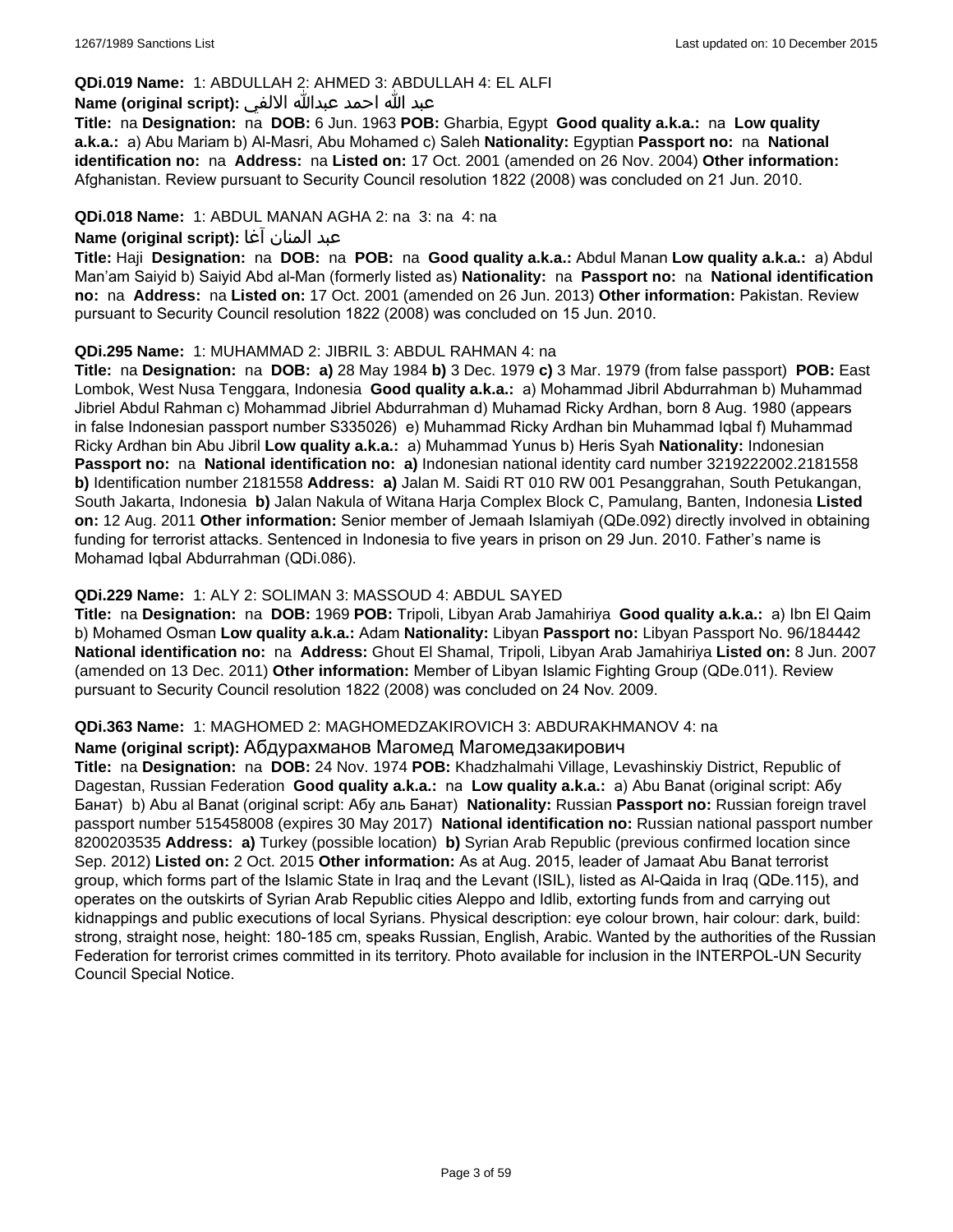#### **QDi.086 Name:** 1: MOHAMAD 2: IQBAL 3: ABDURRAHMAN 4: na

**Title:** na **Designation:** na **DOB: a)** 17 Aug. 1957 **b)** 17 Aug. 1958 **POB: a)** Korleko-Lombok Timur, Indonesia **b)** Tirpas-Selong Village, East Lombok, Indonesia **Good quality a.k.a.:** a) Rahman, Mohamad Iqbal b) A Rahman, Mohamad Iqbal c) Abu Jibril Abdurrahman d) Fikiruddin Muqti e) Fihiruddin Muqti f) Abdul Rahman, Mohamad Iqbal **Low quality a.k.a.:** na **Nationality:** Indonesian **Passport no:** na **National identification no:** 3603251708570001 **Address:** Jalan Nakula, Komplek Witana Harja III Blok C 106-107, Tangerang, Indonesia **Listed on:** 28 Jan. 2003 (amended on 26 Nov. 2004, 16 May 2011, 10 Jun. 2011) **Other information:** Review pursuant to Security Council resolution 1822 (2008) was concluded on 8 Jun. 2010.

### **QDi.309 Name:** 1: ABDUR REHMAN 2: na 3: na 4: na

### **Name (original script):** الرحمن عبد

**Title:** na **Designation:** na **DOB:** 3 Oct. 1965 **POB:** Mirpur Khas, Pakistan **Good quality a.k.a.:** a) Abdul Rehman; Abd Ur-Rehman; Abdur Rahman b) السيندي الرحمن عبد) Abdul Rehman Sindhi; Abdul Rehman al-Sindhi; Abdur Rahman al-Sindhi; Abdur Rehman Sindhi; Abdurahman Sindhi) c) السندي عبدالله) Abdullah Sindhi) **Low quality a.k.a.:** Abdur Rehman Muhammad Yamin **Nationality:** Pakistani **Passport no:** (Pakistani passport number CV9157521, issued on 8 Sep. 2008, expires on 7 Sep. 2013) **National identification no:** (Pakistani national identity card number 44103-5251752-5) na **Address:** Karachi, Pakistan **Listed on:** 14 Mar. 2012 **Other information:** Has provided facilitation and financial services to Al-Qaida (QDe.004). Associated with Harakatul Jihad Islami (QDe.130), Jaish-I-Mohammed (QDe.019), and Al-Akhtar Trust International (QDe.121).

### **QDi.285 Name:** 1: MUHAMMAD 2: ABDALLAH 3: HASAN 4: ABU-AL-KHAYR

### محمد عبدالله حسن أبو الخير **:Name (original script**)

**Title:** na **Designation:** na **DOB: a)** 19 Jun. 1975 **b)** 18 Jun. 1975 **POB:** Al-Madinah al-Munawwarah, Saudi Arabia **Good quality a.k.a.:** a) Mohammed Abdullah Hassan Abul-Khair b) Muhammad Abdallah Hasan Abu-al-Khayr c) Muhammad Bin- 'Abdullah Bin-Hamd Abu-al-Khayr d) Abdallah al-Halabi e) 'Abdallah al-Halabi al-Madani f) Abdallah al-Makki g) Abdallah el-Halabi h) Abdullah al-Halabi i) Abu 'Abdallah al-Halabi **Low quality a.k.a.:** a) Abu Abdallah al-Madani b) Muhannad al-Jaddawi **Nationality:** Saudi Arabian **Passport no:** Saudi Arabian number A741097, issued on 14 Nov. 1995 (and expired on 19 Sep. 2000.) **National identification no:** Saudi Arabian 1006010555 **Address:** na **Listed on:** 24 Aug. 2010 **Other information:** Appears on a 2009 list of 85 persons wanted by the government of Saudi Arabia.

#### **QDi.304 Name:** 1: MOCHAMMAD 2: ACHWAN 3: na 4: na

**Title:** na **Designation:** na **DOB: a)** 4 May 1948 **b)** 4 May 1946 **POB:** Tulungagung, Indonesia **Good quality a.k.a.:** a) Muhammad Achwan b) Muhammad Akhwan c) Mochtar Achwan d) Mochtar Akhwan e) Mochtar Akwan **Low quality a.k.a.:** na **Nationality:** Indonesian **Passport no:** na **National identification no:** (Indonesian National Identity Card Number 3573010405480001 under name Mochammad Achwan) na **Address:** Jalan Ir. H. Juanda 8/10, RT/RW 002/001, Jodipan, Blimbing, Malang, Indonesia **Listed on:** 12 Mar. 2012 **Other information:** Acting emir of Jemmah Anshorut Tauhid (JAT) (QDe.133). Associated with Abu Bakar Ba'asyir (QDi.217), Abdul Rahim Ba'aysir (QDi.293) and Jemaah Islamiyah (QDe.092).

### **QDi.316 Name:** 1: IYAD 2: AG GHALI 3: na 4: na

### اياد اغ غالي **:(script original (Name**

**Title:** na **Designation:** na **DOB:** 1958 **POB:** Abeibara, Kidal Region, Mali **Good quality a.k.a.:** Sidi Mohamed Arhali, born 1 Jan. 1958 in Bouressa, Bourem Region, Mali **Low quality a.k.a.:** na **Nationality:** Malian **Passport no:** Malian passport number A1037434 (issued on 10 Aug. 2001, expires on 31 Dec. 2014) **National identification no:** Malian birth certificate number 012546 **Address:** Mali **Listed on:** 25 Feb. 2013 (amended on 23 Sep. 2014) **Other information:** Founder and leader of Ansar Eddine (QDe.135). Member of the Tuareg Ifogas tribe. Linked to the Organization of Al-Qaida in the Islamic Maghreb (QDe.014) and Mouvement pour l'Unification et le Jihad en Afrique de l'Ouest (MUJAO) (QDe.134). Name of father is Ag Bobacer Arhali, name of mother is Rhiachatou Wallet Sidi.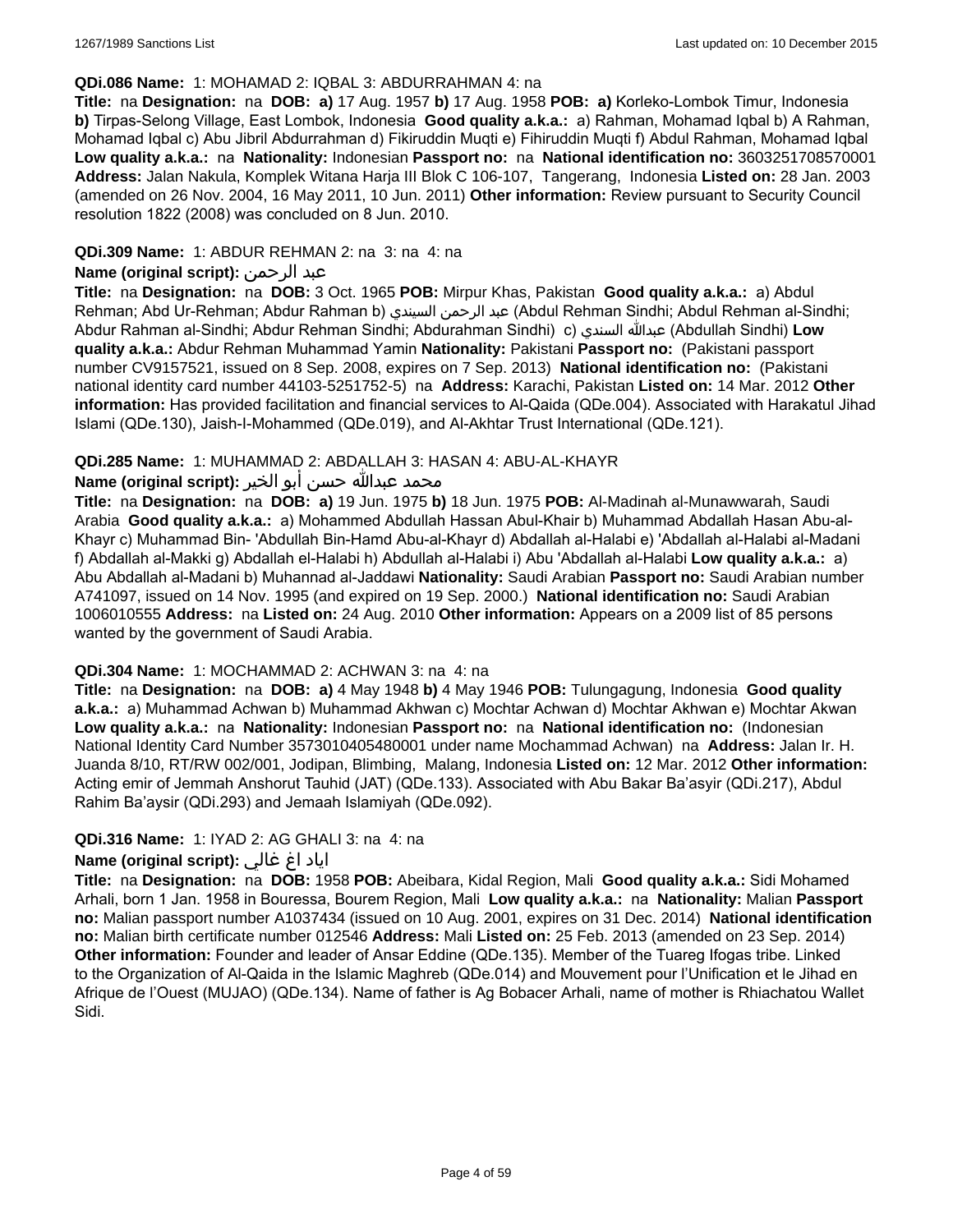# **QDi.203 Name:** 1: FARHAD 2: KANABI 3: AHMAD 4: na

### فرهاد كنابي أحمد **:Name (original script)**

**Title:** na **Designation:** na **DOB:** 1 Jul. 1971 **POB:** Arbil, Iraq **Good quality a.k.a.:** a) Kaua Omar Achmed b) Kawa Hamawandi (previously listed as) c) Kawa Omar Ahmed **Low quality a.k.a.:** na **Nationality:** Iraqi **Passport no:** (German travel document ("Reiseausweis") A 0139243 (revoked as at Sep. 2012)) **National identification no:** na **Address:** Arbil – Qushtuba – house no. SH 11, alley 5380, Iraq **Listed on:** 6 Dec. 2005 (amended on 31 Jul. 2006, 25 Jan. 2010, 13 Dec. 2011, 15 Nov. 2012, 10 Dec. 2015) **Other information:** Mother's name: Farida Hussein Khadir. Released from custody in Germany on 10 Dec. 2010 and relocated to Iraq on 6 Dec. 2011. Review pursuant to Security Council resolution 1822 (2008) was concluded on 5 Oct. 2009.

### **QDi.226 Name:** 1: NAJMUDDIN 2: FARAJ 3: AHMAD 4: na

**Title:** na **Designation:** na **DOB: a)** 7 Jul. 1956 **b)** 17 Jun. 1963 **POB:** Olaqloo Sharbajer, Al-Sulaymaniyah Governorate, Iraq **Good quality a.k.a.:** a) Mullah Krekar b) Fateh Najm Eddine Farraj c) Faraj Ahmad Najmuddin **Low quality a.k.a.:** na **Nationality:** Iraqi **Passport no:** na **National identification no:** Ration card no. 0075258 **Address:** Heimdalsgate 36-V, Oslo, 0578, Norway **Listed on:** 7 Dec. 2006 (amended on 10 Dec. 2015) **Other information:** Mother's name: Masouma Abd al-Rahman. Photo available for inclusion in the INTERPOL-UN Security Council Special Notice. Review pursuant to Security Council resolution 1822 (2008) was concluded on 20 May 2010.

### **QDi.237 Name:** 1: JABER 2: ABDALLAH 3: JABER 4: AHMAD AL-JALAHMAH

# جابر عبد الله جابر أحمد الجلاهمة **:(script original (Name**

**Title:** na **Designation:** na **DOB:** 24 Sep. 1959 **POB:** Al-Khitan area, Kuwait **Good quality a.k.a.:** a) Jaber Al-Jalamah b) Abu Muhammad Al-Jalahmah c) Jabir Abdallah Jabir Ahmad Jalahmah d) Jabir 'Abdallah Jabir Ahmad Al-Jalamah e) Jabir Al-Jalhami **Low quality a.k.a.:** a) Abdul-Ghani b) Abu Muhammad **Nationality:** Kuwaiti **Passport no: a)** 101423404 **b)** Kuwaiti number 2541451 (valid until 16 Feb. 2017) **c)** Kuwaiti number 002327881 **National identification no:** Kuwaiti 259092401188 **Address:** Kuwait (residence as at March 2009 and at December 2013) **Listed on:** 3 Jan. 2014 **Other information:** Previously listed between 16 Jan. 2008 and 3 Jan. 2014 (amended on 1 Jul. 2008, 23 Jul. 2008, 25 Jan. 2010). Review pursuant to Security Council resolution 1822 (2008) was concluded on 14 Sep. 2009.

### **QDi.193 Name:** 1: ZAKI 2: EZAT 3: ZAKI 4: AHMED

# زكي عزت زكي احمد **:(script original (Name**

**Title:** na **Designation:** na **DOB:** 21 Apr. 1960 **POB: a)** Sharqiyah, Egypt **b)** Zaqaziq, Egypt **Good quality a.k.a.:** a) Rif'at Salim b) Abu Usama **Low quality a.k.a.:** na **Nationality:** Egyptian **Passport no:** na **National identification no:** na **Address:** (May be on the Pakistani-Afghan border) **Listed on:** 29 Sep. 2005 (amended on 13 Dec. 2011) **Other information:** Father's name is Ahmed Ezat Zaki. Member of Egyptian Islamic Jihad (QDe.003). Review pursuant to Security Council resolution 1822 (2008) was concluded on 1 Jun. 2010.

### **QDi.014 Name:** 1: TARIQ 2: ANWAR 3: EL SAYED 4: AHMED

# طاريق أنور السيد احمد **:(script original (Name**

**Title:** na **Designation:** na **DOB:** 15 Mar. 1963 **POB:** Alexandria, Egypt **Good quality a.k.a.:** a) Hamdi Ahmad Farag b) Amr Al-Fatih Fathi c) Tarek Anwar El Sayed Ahmad **Low quality a.k.a.:** na **Nationality:** Egyptian **Passport no:** na **National identification no:** na **Address:** na **Listed on:** 6 Oct. 2001 (amended on 26 Nov. 2004, 18 Jul. 2007, 16 May 2011) **Other information:** Reportedly deceased in October 2001. Review pursuant to Security Council resolution 1822 (2008) was concluded on 29 Jul. 2010.

### **QDi.161 Name:** 1: FARID 2: AIDER 3: na 4: na

### **Name (original script):** عيدر فريد

**Title:** na **Designation:** na **DOB:** 12 Oct. 1964 **POB:** Algiers, Algeria **Good quality a.k.a.:** a) Achour Ali b) Terfi Farid **Low quality a.k.a.:** Abdallah **Nationality:** Algerian **Passport no:** na **National identification no:**  na **Address:** na **Listed on:** 17 Mar. 2004 (amended on 26 Nov. 2004, 25 Jan. 2010, 16 May 2011) **Other information:** Italian Fiscal Code DRAFRD64R12Z301C. Sentenced in Italy in Mar. 2002 to 8 years of imprisonment. Arrest warrant issued by the Italian authorities on 16 Nov. 2007. Considered a fugitive from justice by the Italian authorities as of 14 Dec. 2007. Review pursuant to Security Council resolution 1822 (2008) was concluded on 30 Jul. 2009.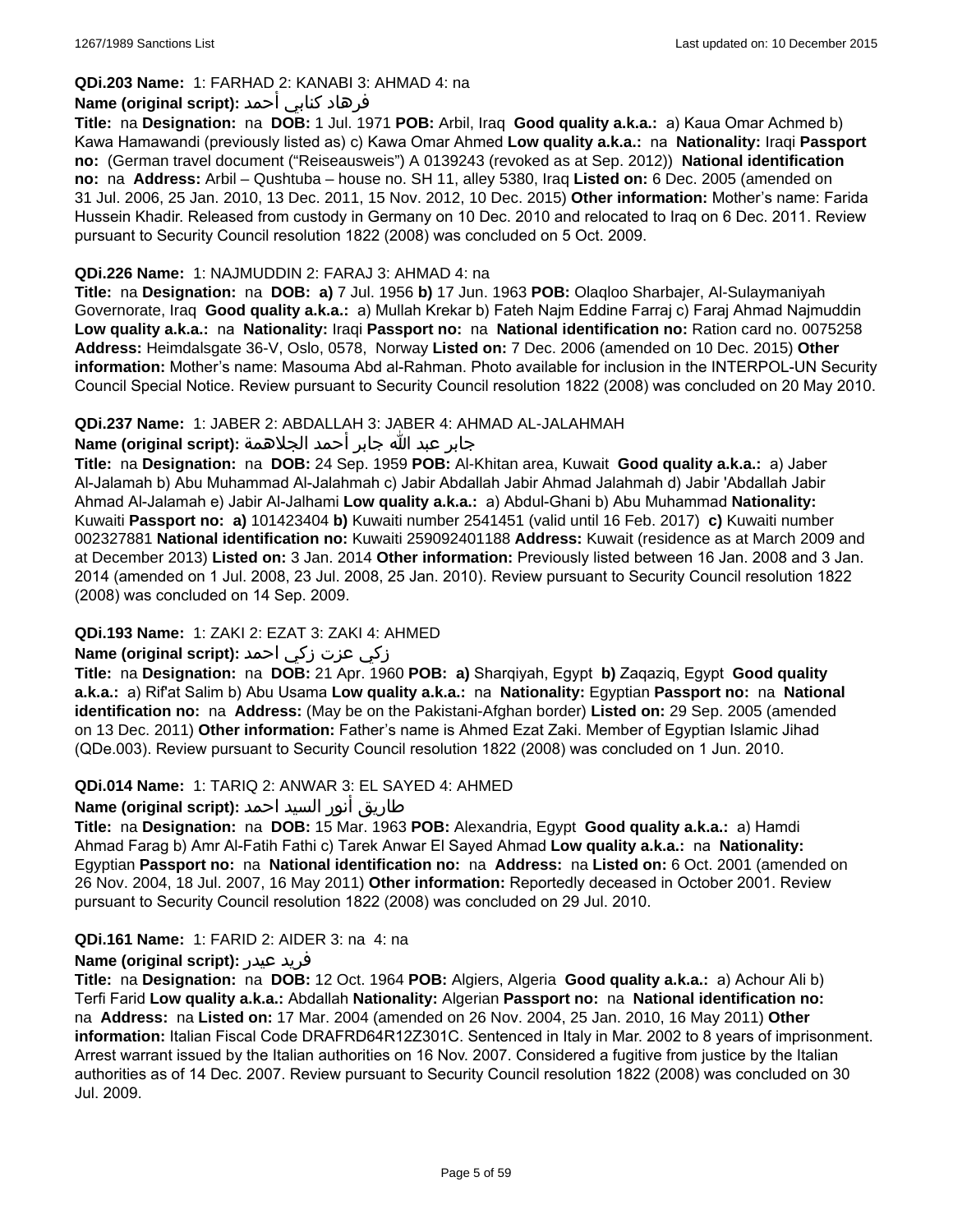#### **QDi.313 Name:** 1: DJAMEL 2: AKKACHA 3: na 4: na

#### **Name (original script):** عكاشة جمال

**Title:** na **Designation:** na **DOB:** 9 May 1978 **POB:** Rouiba, Algiers, Algeria **Good quality a.k.a.:** a) Yahia Abou el Hoummam b) Yahia Abou el Hammam **Low quality a.k.a.:** na **Nationality:** Algerian **Passport no:** na **National identification no:** na **Address:** Mali **Listed on:** 5 Feb. 2013 **Other information:** Father's name is Slimane. Mother's name is Akrouf Khadidja. Coordinator of groups associated with The Organisation of Al-Qaida in the Islamic Maghreb (QDe.014) in northern Mali.

#### **QDi.325 Name:** 1: ABOU 2: MOHAMED 3: AL ADNANI 4:

**Title:** na **Designation:** na **DOB:** Approximately 1977 **POB:** Binnish, Syrian Arab Republic **Good quality a.k.a.:**  a) Yaser Khalaf Nazzal Alrawi b) Jaber Taha Falah c) Abou Khattab d) Abou Sadeq Alrawi e) Tah al Binchi f) Abu Mohammed al-Adnani g) Taha Sobhi Falaha h) Yasser Khalaf Hussein Nazal al-Rawi i) Abu Baker al-Khatab j) Abu Sadek al-Rawi k) Taha al-Banshi l) Abu Mohamed al-Adnani m) Abu-Mohammad al-Adnani al-Shami n) Hajj Ibrahim **Low quality a.k.a.:** na **Nationality:** Iraqi **Passport no:** na **National identification no:** na **Address:**  na **Listed on:** 15 Aug. 2014 **Other information:** Official spokesman of Islamic State in Iraq and the Levant (ISIL), listed as Al-Qaida in Iraq (QDe.115), and emir of ISIL in Syria, closely associated with Abu Mohammed al-Jawlani (QDi.317) and Abu Bakr al-Baghdadi, listed as Ibrahim Awwad Ibrahim Ali al-Badri al-Samarrai (QDi.299).

### **QDi.328 Name:** 1: HAJJAJ 2: BIN 3: FAHD 4: AL AJMI

**Title:** na **Designation:** na **DOB:** 10 Aug. 1987 **POB:** Kuwait **Good quality a.k.a.:** a) Hijaj Fahid Hijaj Muhammad Sahib al-Ajmi b) Hicac Fehid Hicac Muhammed Sebib al-Acmi c) Hajjaj bin-Fahad al-Ajmi d) Sheikh Hajaj al-Ajami e) Hajaj al-Ajami f) Ajaj Ajami **Low quality a.k.a.:** na **Nationality:** Kuwaiti **Passport no:** na **National identification no:** na **Address:** na **Listed on:** 15 Aug. 2014 **Other information:** A Kuwait-based facilitator in charge of the 'committee of zakat' and financier for Al-Nusrah Front for the People of the Levant (QDe.137).

### **QDi.324 Name:** 1: ABDUL MOHSEN 2: ABDALLAH 3: IBRAHIM 4: AL CHAREKH

**Title:** na **Designation:** na **DOB:** 13 Jul. 1985 **POB:** Saqra, Saudi Arabia **Good quality a.k.a.:** a) Abdul Mohsen Abdullah Ibrahim Al-Sharikh b) Sanafi al Nasr **Low quality a.k.a.:** na **Nationality:** Saudi Arabian **Passport no:** na **National identification no:** na **Address:** na **Listed on:** 15 Aug. 2014 **Other information:** A long time facilitator and financier for Al-Qaida (QDe.004), appointed as a regional leader of Jabhat al-Nusrah, listed as Al-Nusrah Front for the People of the Levant (QDe.137).

#### **QDi.327 Name:** 1: ABDELRAHMAN 2: MOUHAMAD ZAFIR 3: AL DABIDI 4: AL JAHANI

**Title:** na **Designation:** na **DOB: a)** 4 Dec. 1971 **b)** 1977 **POB:** Kharj, Saudi Arabia **Good quality a.k.a.:** a) Abd Al-Rahman Muhammad Zafir Al-Dubaysi Al-Juhni b) Abd Al-Rahman Muhammad Zafir al-Dubaysi al-Jahni c) Abd Al-Rahman Muhammad Zafir al-Dubaysi al-Jahani d) Abd Al-Rahman Muhammad Zafir al-Dubaysi al-Juhani e) Abdulrhman Mohammed D. Aljahani f) Abu al-Wafa' g) Abu Anas h) Abd al-Rahman Muhammad Zafir al-Dabisi al-Jahani i) Abu Wafa al-Saudi j) Abu al-Wafa k) Abd al-Rahman Muhammad Thafir al-Jahni l) Abd al-Rahman Muhammad al-Juhani m) Abdelrahman Mouhamad Zafir al Dabissi Juhan n) Abdelrahman Mouhamad Zafir al Dabissi Juhani **Low quality a.k.a.:** Abou Wafa al Saoudi **Nationality:** Saudi Arabian **Passport no:** F508591 **National identification no:** Saudi Arabian national identification number 1027508157 **Address:** na **Listed on:** 15 Aug. 2014 **Other information:** A member and regional commander of Jabhat al-Nusrah, listed as Al-Nusrah Front for the People of the Levant (QDe.137) and a facilitator of foreign recruits for that group.

#### **QDi.361 Name:** 1: AMRU 2: AL-ABSI 3: na 4: na

**Title:** na **Designation:** na **DOB:** Approximately 1979 **POB:** Saudi Arabia **Good quality a.k.a.:** a) Amr al Absi b) Abu al Athir Amr al Absi **Low quality a.k.a.:** a) Abu al-Athir b) Abu al-Asir c) Abu Asir d) Abu Amr al Shami e) Abu al-Athir al-Shami f) Abu-Umar al-Absi **Nationality:** na **Passport no:** na **National identification no:** na **Address:** Homs, Syrian Arab Republic (location as at Sep. 2015) **Listed on:** 29 Sep. 2015 **Other information:** Shura council member of Islamic State in Iraq and the Levant, listed as Al-Qaida in Iraq (AQI) (QDe.115) and in charge of ISIL's media arm. ISIL's provincial leader for Homs, Syrian Arab Republic as of mid-2014. Dubbed as the ISIL's "kidnapperin-chief".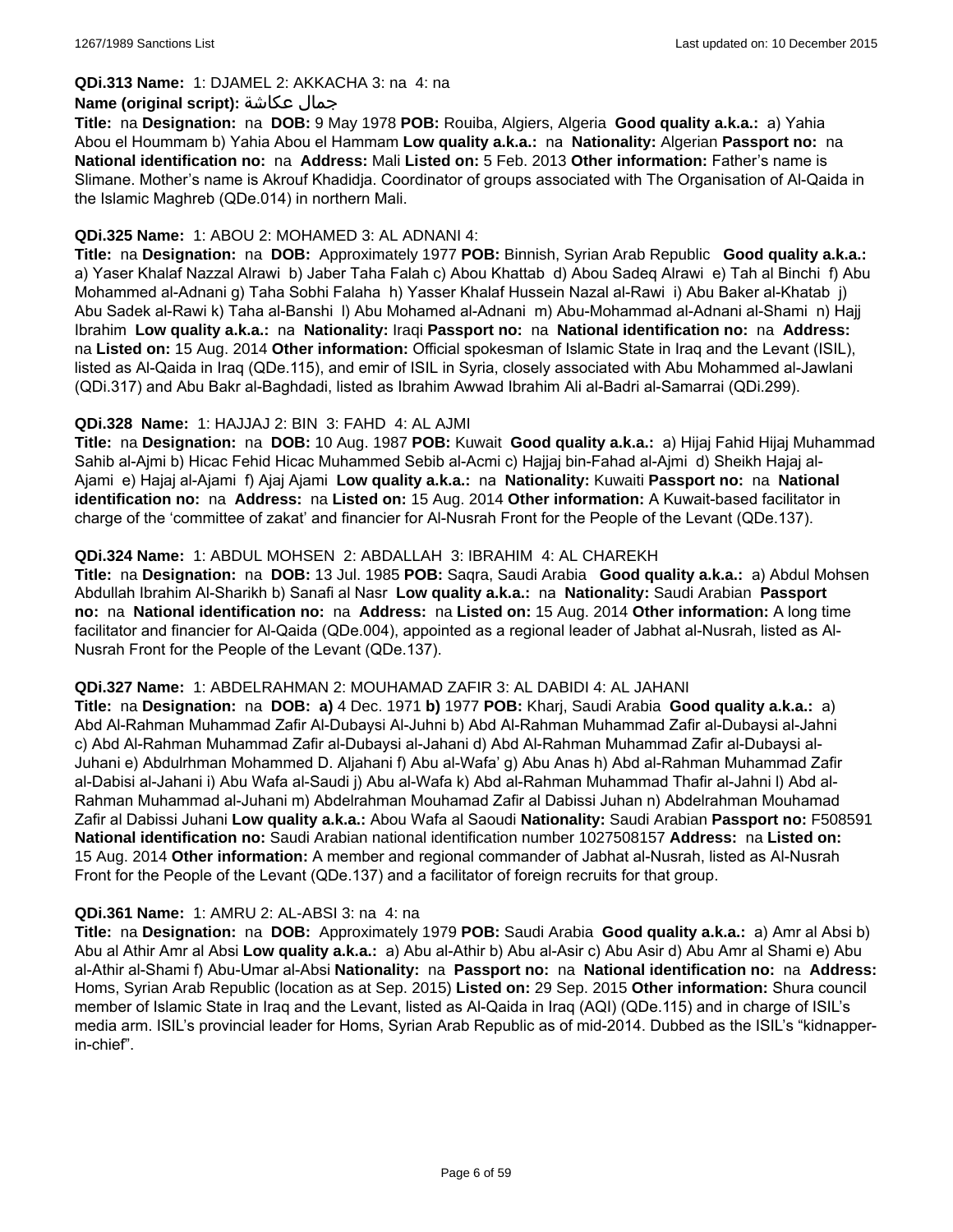### **QDi.338 Name:** 1: SHAFI 2: SULTAN 3: MOHAMMED 4: AL-AJMI

**Title:** Doctor **Designation:** na **DOB:** 1 Jan. 1973 **POB:** Warah, Kuwait **Good quality a.k.a.:** a) Shafi al-Ajmi b) Sheikh Shafi al-Ajmi **Low quality a.k.a.:** Shaykh Abu-Sultan **Nationality:** Kuwaiti **Passport no:** 0216155930 **National identification no:** na **Address:** Area 3, Street 327, Building 41, Al-Uqaylah, Kuwait **Listed on:** 23 Sep. 2014 **Other information:** Fundraiser for Al-Nusrah Front for the People of the Levant (QDe.137).

### **QDi.344 Name:** 1: IBRAHIM 2: 'ISA HAJJI 3: MUHAMMAD 4: AL-BAKR

# ابراهیم عیسی حاجي محمد البکر **:(script original (Name**

**Title:** na **Designation:** na **DOB:** 12 Jul. 1977 **POB:** Qatar **Good quality a.k.a.:** a) Ibrahim 'Issa Haji Muhammad al-Bakar b) Ibrahim 'Isa Haji al-Bakr c) Ibrahim Issa Hijji Mohd Albaker d) Ibrahim Issa Hijji Muhammad al-Baker e) Ibrahim 'Issa al-Bakar f) Ibrahim al-Bakr **Low quality a.k.a.:** Abu-Khalil **Nationality:** Qatari **Passport no:** 01016646, issued in Qatar **National identification no:** na **Address:** na **Listed on:** 23 Jan. 2015 **Other information:** Facilitator who provides financial support for and financial services to and in support of Al-Qaida (QDe.004).

### **QDi.379 Name:** 1: ABD AL-AZIZ 2: ADAY 3: ZIMIN 4: AL-FADHIL

### عبدالعزیز عدي زمین الفضیل **:(script original (Name**

**Title:** na **Designation:** na **DOB:** 27 Aug. 1981 **POB:** Kuwait **Good quality a.k.a.:** a) Abd al-Aziz Udai Samin al-Fadhli b) Abd al-Aziz Udai Samin al-Fadhl c) Abd al-Aziz Adhay Zimin al-Fadhli d) Abdalaziz Ad'ai Samin Fadhli al-Fadhali **Low quality a.k.a.:** na **Nationality:** na **Passport no:** na **National identification no:** 281082701081 **Address:** na **Listed on:** 21 Sep. 2015 **Other information:** Kuwait-based facilitator who provides financial services to, or in support of, Al-Nusrah Front for the People of the Levant (QDe.137) and Al-Qaida in the Arabian Peninsula (AQAP) (QDe.129).

### **QDi.332 Name:** 1: IBRAHIM 2: SULEIMAN 3: HAMAD 4: AL-HABLAIN

**Title:** na **Designation:** na **DOB:** 17 Dec. 1984 **POB:** Buraidah, Saudi Arabia **Good quality a.k.a.:** Barahim Suliman H. al Hblian **Low quality a.k.a.:** a) Abu Jabal b) Abu-Jabal **Nationality:** Saudi Arabian **Passport no:** Saudi Arabian passport number F800691 **National identification no:** na **Address:** na **Listed on:** 23 Sep. 2014 **Other information:** Explosives expert and operative for the Abdallah Azzam Brigades (AAB) (QDe.144). Wanted by the Saudi Arabian Government for terrorism. Physical description: eye colour: dark; hair colour: dark; complexion: olive. Speaks Arabic. Photo available for inclusion in the INTERPOL-UN Security Council Special Notice.

### **QDi.337 Name:** 1: MAYSAR ALI 2: MUSA 3: ABDALLAH 4: AL-JUBURI

**Title:** Amir **Designation:** na **DOB:** 1 Jun. 1976 **POB: a)** Al-Shura, Mosul, Iraq **b)** Harara, Ninawa Province, Iraq **Good quality a.k.a.:** a) Muyassir al-Jiburi b) Muyassir Harara c) Muyassir al-Shammari d) Muhammad Khalid Hassan **Low quality a.k.a.:** a) Al-Shammari b) Mus'ab al-Qahtani c) Abu Maria al-Qatani **Nationality:** Iraqi **Passport no:** na **National identification no:** na **Address:** na **Listed on:** 23 Sep. 2014 **Other information:** Sharia amir of Al-Nusrah Front for the People of the Levant (QDe.137) as of early 2014.

#### **QDi.382 Name:** 1: SA'D 2: BIN SA'D 3: MUHAMMAD SHARIYAN 4: AL-KA'BI

### سعد بن سعد محمد شریان الكعبي **:(script original (Name**

**Title:** na **Designation:** na **DOB:** 15 Feb. 1972 **POB:** na **Good quality a.k.a.:** a) Sa'd bin Sa'd Muhammad Shiryan al-Ka'bi b) Sa'd Sa'd Muhammad Shiryan al-Ka'bi c) Sa'd al-Sharyan al-Ka'bi **Low quality a.k.a.:** a) Abu Haza' b) Abu Hazza' c) Umar al-Afghani d) Abu Sa'd e) Abu Suad **Nationality:** Qatari **Passport no:** Qatari passport number 00966737 **National identification no:** na **Address:** na **Listed on:** 21 Sep. 2015 **Other information:** Qatar-based facilitator who provides financial services to, or in support of, Al-Nusrah Front for the People of the Levant (QDe.137).

# **QDi.380 Name:** 1: ABD AL-LATIF 2: BIN ABDALLAH 3: SALIH MUHAMMAD 4: AL-KAWARI

### عبداللطیف بن عبدلله صالح محمد الكواري **:(script original (Name**

**Title:** na **Designation:** na **DOB:** 28 Sep. 1973 **POB:** na **Good quality a.k.a.:** a) Abd-al-Latif Abdallah Salih al-Kawari b) Abd-al-Latif Abdallah Salih al-Kuwari c) Abd-al-Latif Abdallah al-Kawwari d) Abd-al-Latif Abdallah al-Kawari e) Abu Ali al-Kawari **Low quality a.k.a.:** na **Nationality:** Qatari **Passport no: a)** Qatari passport number 01020802 **b)** Qatari passport number 00754833, issued on 20 May 2007 **c)** Qatari passport number 00490327, issued on 28 Jul. 2001 **National identification no:** Qatari identity card number 27363400684 **Address:** Al-Laqtah, Qatar **Listed on:** 21 Sep. 2015 **Other information:** Qatar-based facilitator who provides financial services to, or in support of, Al-Qaida (QDe.004).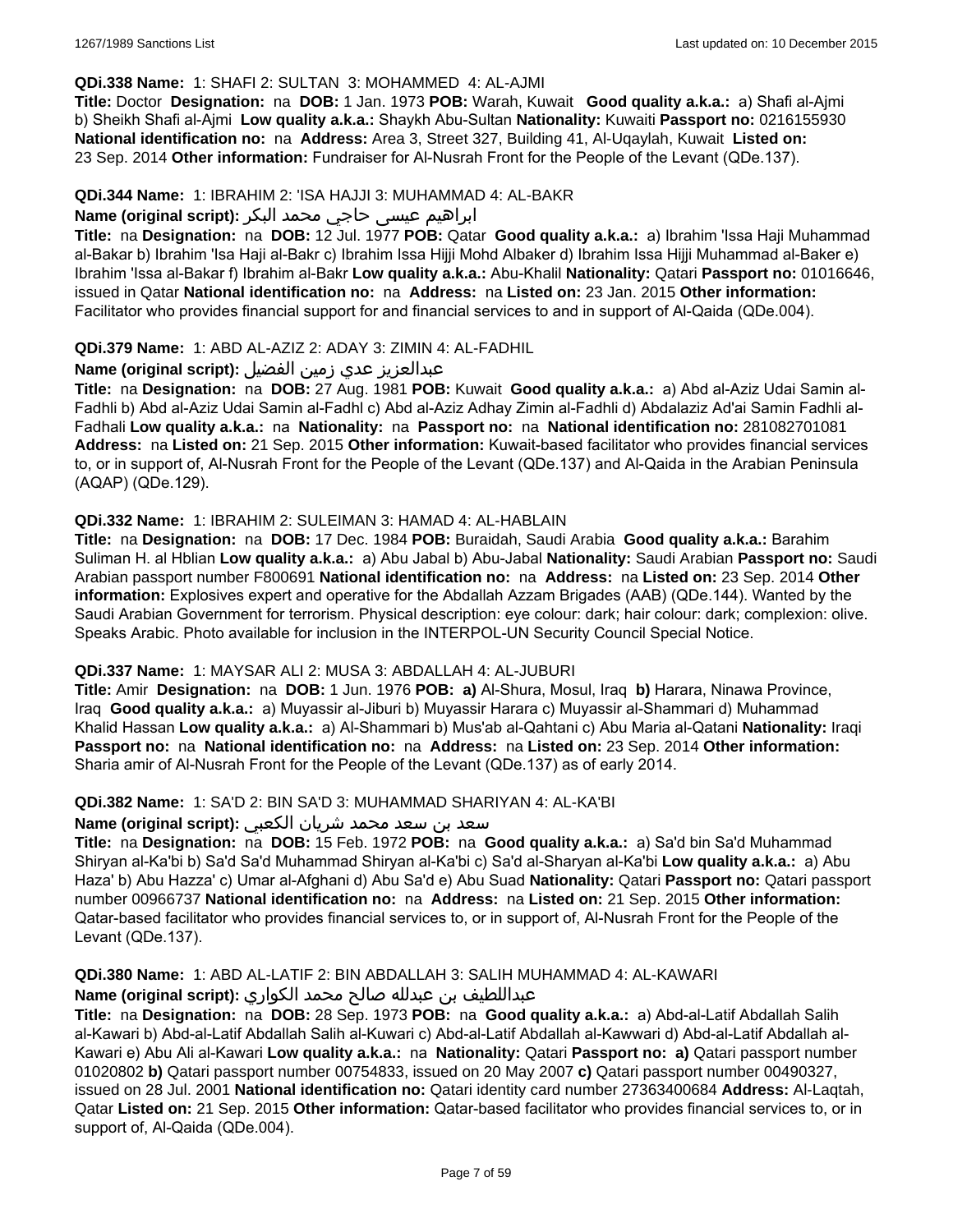#### **QDi.330 Name:** 1: AZZAM 2: ABDULLAH 3: ZUREIK 4: AL-MAULID AL-SUBHI

**Title:** na **Designation:** na **DOB:** 12 Apr. 1976 **POB:** Al Baraka, Saudi Arabia **Good quality a.k.a.:** a) Mansur al-Harbi b) Azzam al-Subhi c) Azam Abdallah Razeeq al Mouled Alsbhua d) Abu Muslem al-Maky e) Abu Suliman al-Harbi f) Abu Abdalla al-Harbi g) Azam A.R. Alsbhua **Low quality a.k.a.:** na **Nationality:** Saudi Arabian **Passport no:** na **National identification no:** na **Address:** na **Listed on:** 23 Sep. 2014 **Other information:** Has ties to numerous senior Al-Qaida (QDe.004) leaders. Wanted by the Saudi Arabian Government for terrorism. Father's name is Abdullah Razeeq al Mouled al Sbhua. Physical description: eye colour: dark; hair colour: dark; complexion: dark. Speaks Arabic. Photo available for inclusion in the INTERPOL-UN Security Council Special Notice.

### **QDi.334 Name:** 1: 'ABD AL-RAHMAN 2: BIN 'UMAYR 3: AL-NU'AYMI 4:

**Title:** na **Designation:** na **DOB:** 1954 **POB:** na **Good quality a.k.a.:** a) Abd al-Rahman bin 'Amir al-Na'imi b) 'Abd al-Rahman al-Nu'aimi c) 'Abd al-Rahman bin 'Amir al-Nu'imi d) 'Abd al-Rahman bin 'Amir al-Nu'aymi e) 'Abdallah Muhammad al-Nu'aymi f) 'Abd al-Rahman al-Nua'ymi g) A. Rahman al-Naimi h) Abdelrahman Imer al Jaber al Naimeh i) A. Rahman Omair J Alnaimi j) Abdulrahman Omair al Neaimi **Low quality a.k.a.:**  na **Nationality:** na **Passport no:** Qatari passport number 00868774 (expired on 27 Apr. 2014) **National identification no:** Qatari identification number 25463401784 (expires on 6 Dec. 2019) **Address:** na **Listed on:** 23 Sep. 2014 **Other information:** Financier and facilitator for Al-Qaida (QDe.004) and Al-Qaida in Iraq (QDe.115).

### **QDi.339 Name:** 1: 'ABD AL-RAHMAN 2: MUHAMMAD 3: MUSTAFA 4: AL-QADULI

**Title:** na **Designation:** na **DOB: a)** 1959 **b)** 1957 **POB:** Mosul, Ninawa Province, Iraq **Good quality a.k.a.:** a) 'Abd al-Rahman Muhammad Mustafa Shaykhlari b) Umar Muhammad Khalil Mustafa c) Abdul Rahman Muhammad al-Bayati d) Tahir Muhammad Khalil Mustafa al-Bayati e) Aliazra Ra'ad Ahmad **Low quality a.k.a.:** a) Abu-Shuayb b) Hajji Iman c) Abu Iman d) Abu Ala e) Abu Hasan f) Abu Muhammad g) Abu Zayna **Nationality:** Iraqi **Passport no:** na **National identification no:** na **Address:** na **Listed on:** 23 Sep. 2014 **Other information:** Senior Islamic State in Iraq and the Levant (ISIL), listed as Al-Qaida in Iraq (AQI) (QDe.115), official. Previously served as a representative of AQI to Al-Qaida (QDe.004) senior leadership in Pakistan.

### **QDi.369 Name:** 1: MU'TASSIM 2: YAHYA 3: 'ALI 4: AL-RUMAYSH

**Title:** na **Designation:** na **DOB:** 4 Jan. 1973 **POB:** Jeddah, Saudi Arabia **Good quality a.k.a.:** na **Low quality a.k.a.:** a) Rayhanah b) Abu-Rayhanah c) Handalah d) Abu-Rayhanah al-'Ansari al-Jeddawi **Nationality:** Yemeni **Passport no:** Yemeni passport number 01055336 **National identification no:** Saudi Arabian alien registration number 2054275397, issued on 22 Jul. 1998 **Address:** na **Listed on:** 29 Sep. 2015 **Other information:** Financial and foreign fighter facilitator for Islamic State in Iraq and the Levant, listed as Al-Qaida in Iraq (QDe.115). Member of Al-Qaida in the Arabian Peninsula (AQAP) (QDe.129) since at least Jun. 2014.

#### **QDi.381 Name:** 1: HAMAD 2: AWAD 3: DAHI SARHAN 4: AL-SHAMMARI

### حمد عوض ضاحي سرحان الشمري **:(script original (Name**

**Title:** na **Designation:** na **DOB:** 31 Jan. 1984 **POB:** na **Good quality a.k.a.:** na **Low quality a.k.a.:** Abu Uqlah al-Kuwaiti **Nationality:** Kuwaiti **Passport no:** Kuwaiti passport number 155454275 **National identification no:** Kuwaiti identity card number 284013101406 **Address:** na **Listed on:** 21 Sep. 2015 **Other information:** Kuwaitbased facilitator who provides financial services to, or in support of, Al-Qaida (QDe.004) and Al-Nusrah Front for the People of the Levant (QDe.137).

#### **QDi.329 Name:** 1: AHMED 2: ABDULLAH 3: SALEH AL-KHAZMARI 4: AL-ZAHRANI

**Title:** na **Designation:** na **DOB:** 15 Sep. 1978 **POB:** Dammam, Saudi Arabia **Good quality a.k.a.:** a) Abu Maryam al-Zahrani b) Abu Maryam al-Saudi c) Ahmed Abdullah S al-Zahrani d) Ahmad Abdullah Salih al-Zahrani e) Abu Maryam al-Azadi f) Ahmed bin Abdullah Saleh bin al-Zahrani g) Ahmed Abdullah Saleh al-Zahrani al-Khozmri **Low quality a.k.a.:** na **Nationality:** Saudi Arabian **Passport no:** Saudi Arabia number E126785, issued on 27 May 2002 (expired on 3 Apr. 2007) **National identification no:** na **Address:** (Located in Syria) **Listed on:** 23 Sep. 2014 **Other information:** Senior member of Al-Qaida (QDe.004). Wanted by the Saudi Arabian Government for terrorism. Father's name is Abdullah Saleh al Zahrani. Physical description: eye colour: dark; hair colour: dark; complexion: olive. Speaks Arabic. Photo available for inclusion in the INTERPOL-UN Security Council Special Notice.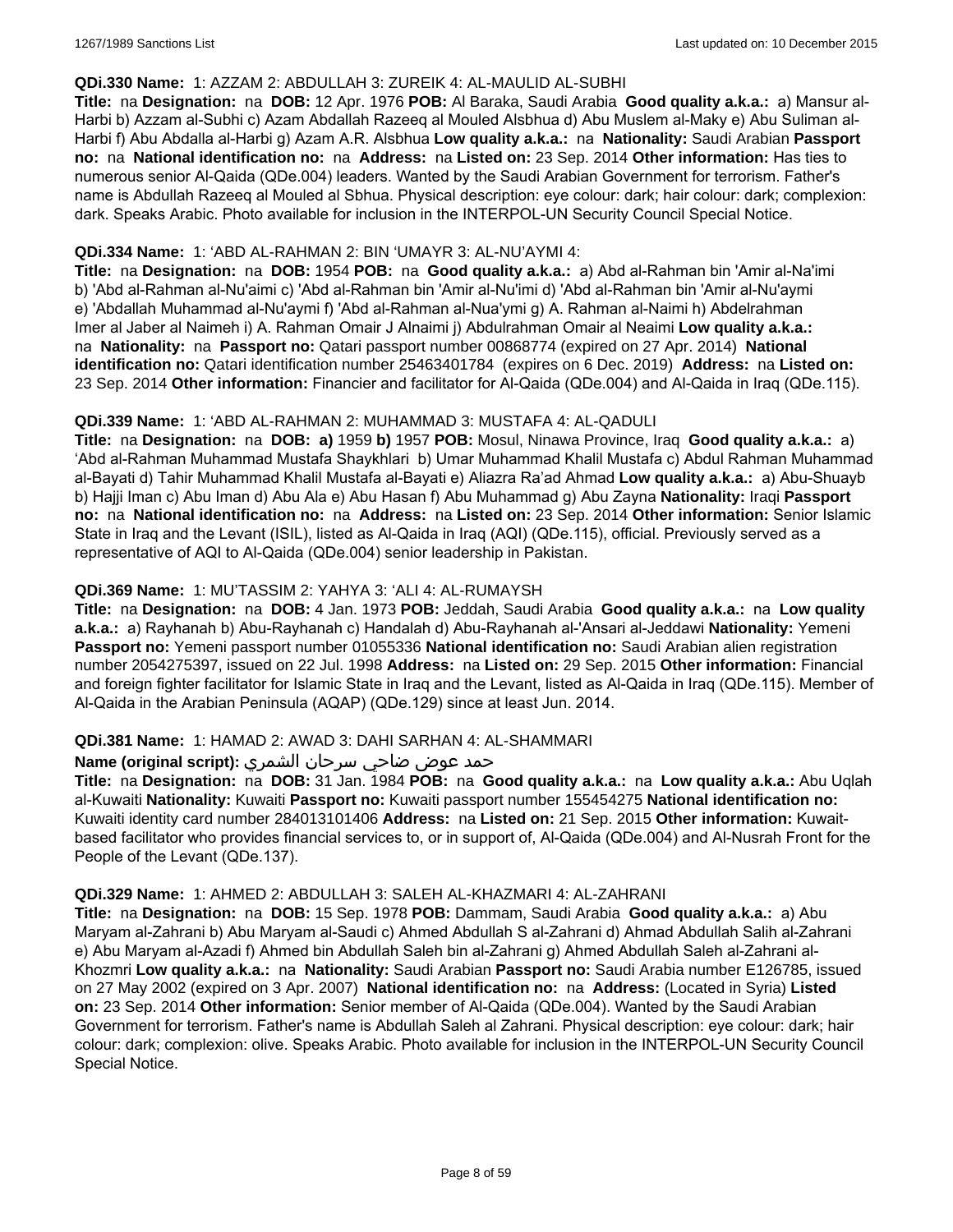### **QDi.326 Name:** 1: HAMID 2: HAMAD 3: HAMID 4: AL-'ALI

**Title:** na **Designation:** na **DOB:** 17 Nov. 1960 **POB: a)** Kuwait **b)** Qatar **Good quality a.k.a.:** na **Low quality a.k.a.:** na **Nationality:** Kuwaiti **Passport no: a)** Kuwaiti passport number 001714467 **b)** Kuwaiti passport number 101505554 **National identification no:** na **Address:** na **Listed on:** 15 Aug. 2014 **Other information:** A Kuwaitbased financier, recruiter and facilitator for Islamic State in Iraq and the Levant, listed as Al-Qaida in Iraq (QDe.115), and Jabhat al-Nusrah, listed as Al-Nusrah Front for the People of the Levant (QDe.137). Associated with Ibrahim Awwad Ibrahim Ali al-Badri al-Samarrai (QDi.299) and Abu Mohammed al-Jawlani (QDi.317).

### **QDi.335 Name:** 1: 'ABD AL-RAHMAN 2: KHALAF 3: 'UBAYD JUDAY' 4: AL-'ANIZI

**Title:** na **Designation:** na **DOB:** Approximately 1973 **POB:** na **Good quality a.k.a.:** a) 'Abd al-Rahman Khalaf al-Anizi b) 'Abd al-Rahman Khalaf al-'Anzi **Low quality a.k.a.:** a) Abu Usamah al-Rahman b) Abu Shaima' Kuwaiti c) Abu Usamah al-Kuwaiti d) Abu Usama e) Yusuf **Nationality:** Kuwaiti **Passport no:** na **National identification no:** na **Address:** Syrian Arab Republic (located in since 2013) **Listed on:** 23 Sep. 2014 **Other information:** Provides support to Al-Qaida (QDe.004) and Islamic State in Iraq and the Levant, listed as Al-Qaida in Iraq (AQI) (QDe.115), in Syria and Iraq.

### **QDi.236 Name:** 1: HAMID 2: ABDALLAH 3: AHMAD 4: AL-ALI

حامد عبد الله أحمد العلي **:(script original (Name**

**Title:** na **Designation:** na **DOB:** 20 Jan. 1960 **POB:** Kuwait **Good quality a.k.a.:** a) Dr. Hamed Abdullah Al-Ali b) Hamed Al-'Ali c) Hamed bin 'Abdallah Al-'Ali d) Hamid 'Abdallah Al-'Ali e) Hamid 'Abdallah Ahmad Al-'Ali f) Hamid bin Abdallah Ahmed Al-Ali g) Hamid Abdallah Ahmed Al-Ali **Low quality a.k.a.:** Abu Salim **Nationality:** Kuwaiti **Passport no:** Kuwaiti passport number 1739010, issued on 26 May 2003, issued in Kuwait (and expired on 25 May 2008) **National identification no:** na **Address:** Kuwait (residence as at Mar. 2009) **Listed on:** 16 Jan. 2008 (amended on 1 Jul. 2008, 23 Jul. 2008, 25 Jan. 2010) **Other information:** Review pursuant to Security Council resolution 1822 (2008) was concluded on 14 Sep. 2009.

### **QDi.092 Name:** 1: MEHREZ 2: BEN MAHMOUD 3: BEN SASSI 4: AL-AMDOUNI

### محرز بن محمود بن ساسي العمدوني **:Name (original script)**

**Title:** na **Designation:** na **DOB:** 18 Dec. 1969 **POB:** Asima-Tunis, Tunisia **Good quality a.k.a.:** a) Fabio Fusco, born 25 May 1968 in Naples, Italy b) Fabio Fusco, born 18 Dec. 1968 in Tunisia c) Fabio Fusco, born 25 May 1968 in Algeria d) Mohamed Hassan e) Meherez Hamdouni f) Amdouni Mehrez ben Tah, born 14 Jul. 1969 in Tunisia g) Meherez ben Ahdoud ben Amdouni **Low quality a.k.a.:** Abu Thale **Nationality:** Tunisian **Passport no:** Tunisian number G737411, issued on 24 Oct. 1990 (expired on 20 Sep. 1997) **National identification no:** na **Address:** Italy **Listed on:** 25 Jun. 2003 (amended on 26 Nov. 2004, 20 Dec. 2005, 17 Oct. 2007, 16 Sep. 2008, 24 Mar. 2009, 12 Jul. 2010, 16 May 2011) **Other information:** Father's name is Mahmoud ben Sasi. Mother's name is Maryam bint al-Tijani. Inadmissible to the Schengen area. Review pursuant to Security Council resolution 1822 (2008) was concluded on 22 Apr. 2010.

**QDi.060 Name:** 1: MOHAMED 2: BEN BELGACEM 3: BEN ABDALLAH 4: AL-AOUADI

محمد بن بلقاسم بن عبد الله العوادي **:Name (original script**)

**Title:** na **Designation:** na **DOB:** 11 Dec. 1974 **POB:** Tunis, Tunisia **Good quality a.k.a.:** a) Mohamed Ben Belkacem Aouadi b) Fathi Hannachi **Low quality a.k.a.:** na **Nationality:** Tunisian **Passport no:** (Tunisian passport number L 191609 issued on 28 Feb. 1996, expired on 27 Feb. 2001) **National identification no: a)** (04643632 issued on 18 Jun. 1999) **b)** (Italian Fiscal Code: DAOMMD74T11Z352Z) na **Address:** 50th Street, Number 23, Zehrouni, Tunis, Tunisia **Listed on:** 24 Apr. 2002 (amended on 10 Apr. 2003, 26 Nov. 2004, 9 Sep. 2005, 20 Dec. 2005, 31 Jul. 2006, 7 Jun. 2007, 23 Dec. 2010, 24 Nov. 2014) **Other information:** Head of security wing of Ansar al-Shari'a in Tunisia (AAS-T) (QDe.143). Mother's name is Ourida Bint Mohamed. Deported from Italy to Tunisia on 1 Dec. 2004. Arrested in Tunisia in Aug. 2013. Review pursuant to Security Council resolution 1822 (2008) was concluded on 22 Apr. 2010.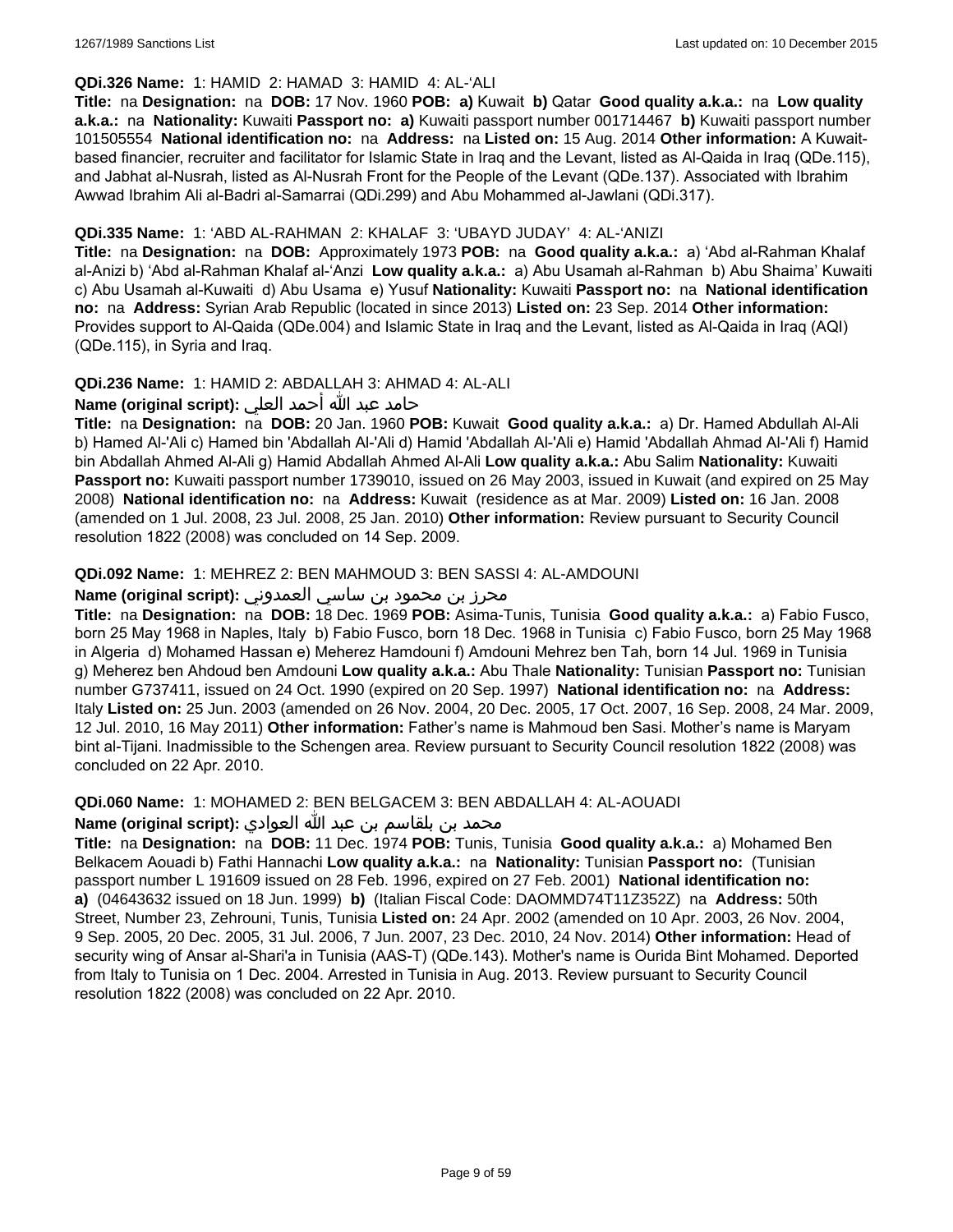### **QDi.291 Name:** 1: IBRAHIM 2: HASSAN 3: TALI 4: AL-ASIRI

# إبراهيم حسن طالع العسيري **:(script original (Name**

**Title:** na **Designation:** na **DOB: a)** 19 Apr. 1982 **b)** 18 Apr. 1982 **c)** (24/06/1402 (Hijri Calendar)) **POB:** Riyadh, Saudi Arabia **Good quality a.k.a.:** a) Ibrahim Hassan Tali Asiri (عسيري طالع حسن إبراهيم (b) Ibrahim Hasan Talea Aseeri c) Ibrahim Hassan al-Asiri d) Ibrahim Hasan Tali Asiri e) Ibrahim Hassan Tali Assiri f) Ibrahim Hasan Tali'A 'Asiri g) Ibrahim Hasan Tali al-'Asiri h) Ibrahim al-'Asiri i) Ibrahim Hassan Al Asiri **Low quality a.k.a.:** a) Abu Saleh b) Abosslah c) Abu-Salaah **Nationality:** Saudi Arabian **Passport no:** Saudi Arabian number F654645, issued on 30 Apr. 2005 (expired on 7 Mar. 2010. Issue date in Hijri Calendar 24/06/1426. Expiry date in Hijri Calendar 21/03/1431.) **National identification no:** (Saudi Arabian civil identification number 1028745097) na **Address:** Yemen **Listed on:** 24 Mar. 2011 (amended on 15 Apr. 2014, 15 Jun. 2015) **Other information:** Operative and principal bomb maker of Al-Qaida in the Arabian Peninsula (AQAP) (QDe.129). Believed to be hiding in Yemen as at Mar. 2011. Wanted by Saudi Arabia. Also associated with Nasir 'abd-al-Karim 'Abdullah Al-Wahishi (QDi.274), Qasim Yahya Mahdi al-Rimi (QDi.282), and Anwar Nasser Abdulla Al-Aulaqi (QDi.283).

### **QDi.283 Name:** 1: ANWAR 2: NASSER 3: ABDULLA 4: AL-AULAQI

انور ناصر عبدالله العولقي **:(script original (Name**

**Title:** na **Designation:** na **DOB: a)** 21 Apr. 1971 **b)** 22 Apr. 1971 **POB:** Las Cruces, New Mexico, United States of America **Good quality a.k.a.:** a) Anwar al-Aulaqi b) Anwar al-Awlaki c) Anwar al-Awlaqi d) Anwar Nasser Aulaqi e) Anwar Nasser Abdullah Aulaqi f) Anwar Nasser Abdulla Aulaqi **Low quality a.k.a.:** na **Nationality: a)** United States of America **b)** Yemeni **Passport no:** na **National identification no:** na **Address:** na **Listed on:** 20 Jul. 2010 (amended on 30 Nov. 2011) **Other information:** Confirmed to have died on 30 Sep. 2011 in Yemen.

### **QDi.138 Name:** 1: SAID 2: BEN ABDELHAKIM 3: BEN OMAR 4: AL-CHERIF

### سعيد بن عبد الحكيم بن عمر الشريف **:(script original (Name**

**Title:** na **Designation:** na **DOB:** 25 Jan. 1970 **POB:** Manzil Tmim, Tunisia **Good quality a.k.a.:** a) Cherif Said, born 25 Jan. 1970 in Tunisia b) Binhamoda Hokri, born 25 Jan. 1970 in Sosa, Tunisia c) Hcrif Ataf, born 25 Jan. 1971 in Solisse, Tunisia d) Bin Homoda Chokri, born 25 Jan. 1970 in Tunis, Tunisia e) Atef Cherif, born 12 Dec. 1973 in Algeria f) Sherif Ataf, born 12 Dec. 1973 in Aras, Algeria g) Ataf Cherif Said, born 12 Dec. 1973 in Tunis, Tunisia h) Cherif Said, born 25 Jan. 1970 in Tunis, Tunisia i) Cherif Said, born 12 Dec. 1973 in Algeria **Low quality a.k.a.:** a) Djallal b) Youcef c) Abou Salman d) Said Tmimi **Nationality:** Tunisian **Passport no:** Tunisian number M307968, issued on 8 Sep. 2001 (expired on 7 Sep. 2006) **National identification no:** na **Address:** Corso Lodi 59, Milan, Italy **Listed on:** 12 Nov. 2003 (amended on 20 Dec. 2005, 21 Dec. 2007, 30 Jan. 2009, 16 May 2011) **Other information:** Mother's name is Radhiyah Makki. Sentenced to eight years and ten months of imprisonment for membership of a terrorist association by the Appeal Court of Milan, Italy, on 7 Feb. 2008. Sentence confirmed by the Italian Supreme Court on 15 Jan. 2009, which became definitive as of Feb. 2008. Subject to expulsion from Italy to Tunisia after serving the sentence. Review pursuant to Security Council resolution 1822 (2008) was concluded on 6 May 2010.

### **QDi.231 Name:** 1: SALEM 2: NOR ELDIN 3: AMOHAMED 4: AL-DABSKI

### سالم نور الدين امحمد الدبيسكي **:Name (original script)**

**Title:** na **Designation:** na **DOB:** 1963 **POB:** Tripoli, Libyan Arab Jamahiriya **Good quality a.k.a.:** a) Abu Al-Ward b) Abdullah Ragab **Low quality a.k.a.:** a) Abu Naim b) Abdallah al- Masri **Nationality:** Libyan **Passport no: a)** Libyan passport number 1990/345751 **b)** Libyan passport number 345751 **National identification no:** Libyan national identification number 220334 **Address:** Bab Ben Ghasheer, Tripoli, Libyan Arab Jamahiriya **Listed on:** 8 Jun. 2007 (amended on 13 Dec. 2011) **Other information:** Mother's name is Kalthoum Abdul Salam al-Shaftari. Senior member of Libyan Islamic Fighting Group (QDe.011) and member of Al-Qaida (QDe.004). Review pursuant to Security Council resolution 1822 (2008) was concluded on 24 Nov. 2009.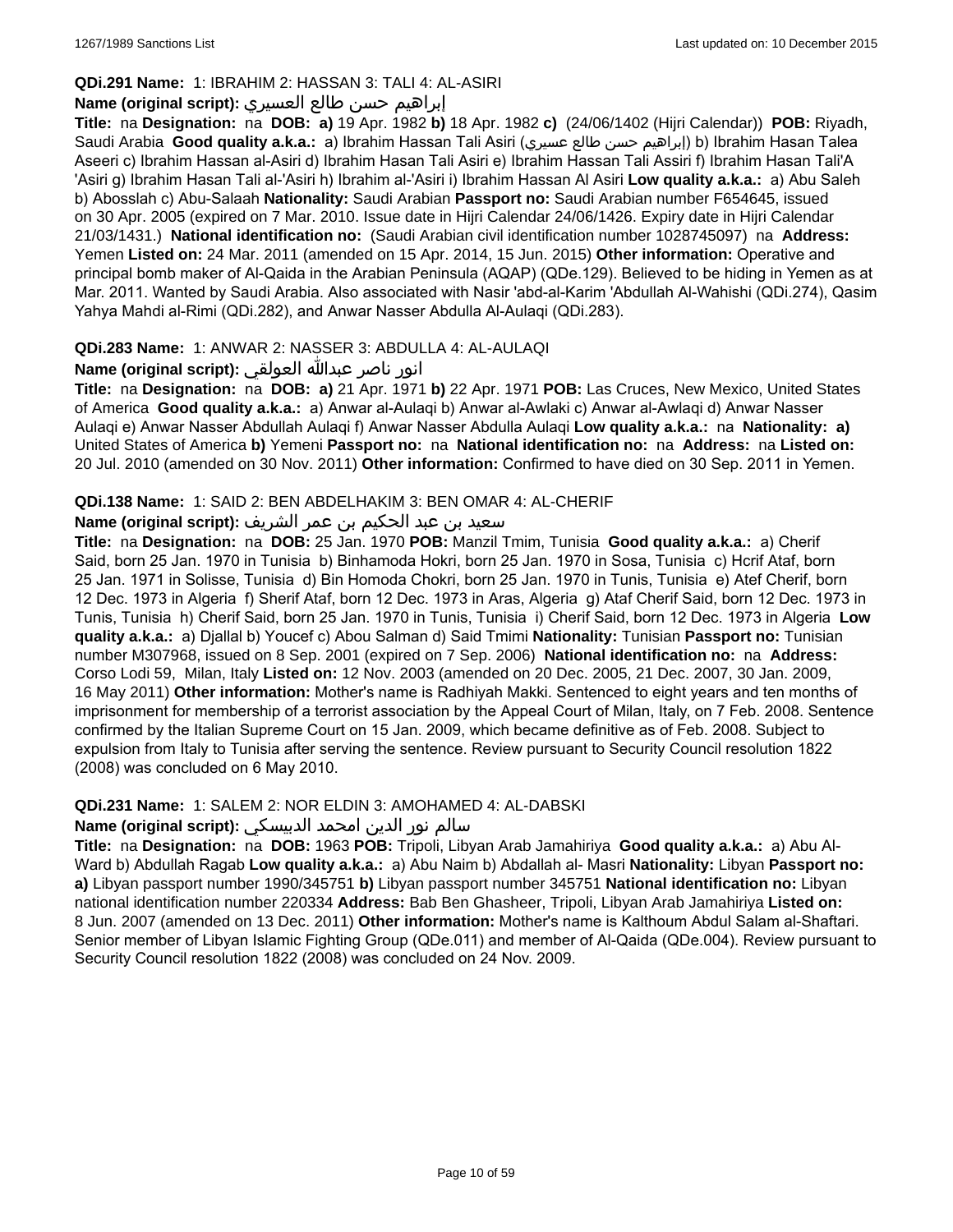#### **QDi.132 Name:** 1: ASCHRAF 2: AL-DAGMA 3: na 4: na

#### **Name (original script):** الدغمة اشرف

**Title:** na **Designation:** na **DOB:** 28 Apr. 1969 **POB:** Abasan, Gaza Strip, Palestinian Territories **Good quality a.k.a.:** Aschraf Al-Dagma, born 28 Apr. 1969 in Kannyouiz, Palestinian Territories **Low quality a.k.a.:** na **Nationality:** Unresolved/Palestinian origin **Passport no:** Refugee travel document , issued on 30 Apr. 2000, issued in Landratsamt Altenburger Land (Altenburg County Administration Office), Germany **National identification no:**  na **Address:** Germany **Listed on:** 23 Sep. 2003 (amended on 23 Dec. 2008, 11 Mar. 2010, 10 Jun. 2011) **Other information:** Associated with Ismail Abdallah Sbaitan Shalabi (QDi.128), Djamel Moustfa (QDi.129) and Mohamed Ghassan Ali Abu Dhess (QDi.130). Review pursuant to Security Council resolution 1822 (2008) was concluded on 19 Jan. 2010.

### **QDi.278 Name:** 1: MUTHANNA 2: HARITH 3: AL-DARI 4: na

### **مثنى حارث الضاري :(Name (original script**

**Title:** Doctor **Designation:** na **DOB:** 16 Jun. 1969 **POB:** Iraq **Good quality a.k.a.:** a) Dr. Muthanna Al Dari b) Muthana Harith Al Dari c) Muthanna Harith Sulayman Al-Dari d) Muthanna Harith Sulayman Al-Dhari e) Muthanna Hareth Al-Dhari f) Muthana Haris Al-Dhari g) Doctor Muthanna Harith Sulayman Al Dari Al-Zawba' h) Muthanna Harith Sulayman Al-Dari Al-Zobai i) Muthanna Harith Sulayman Al-Dari al-Zawba'i j) Muthanna Hareth al-Dari k) Muthana Haris al-Dari l) Doctor Muthanna al-Dari m) Dr. Muthanna Harith al-Dari al-Zowbai **Low quality a.k.a.:**  na **Nationality:** Iraqi **Passport no:** na **National identification no:** Ration card number: 1729765 **Address: a)** Amman, Jordan **b)** (Khan Dari, Iraq (previous)) **c)** (Asas Village, Abu Ghurayb, Iraq (previous)) **d)** (Egypt (previous)) **Listed on:** 25 Mar. 2010 (amended on 10 Dec. 2015) **Other information:** Mother's name: Heba Khamis Dari. Provided operational guidance financial support and other services to or in support of Islamic State in Iraq and the Levant, listed as Al-Qaida in Iraq (AQI) (QDe.115). Involved in oil smuggling. Wanted by the Iraqi security forces. Photo available for inclusion in the INTERPOL-UN Security Council Special Notice.

### **QDi.149 Name:** 1: NOUREDDINE 2: BEN ALI 3: BEN BELKASSEM 4: AL-DRISSI

### نور الدين بن علي بن بلقاسم الدريسي **:Name (original script)**

**Title:** na **Designation:** na **DOB:** 30 Apr. 1964 **POB:** Tunis, Tunisia **Good quality a.k.a.:** Drissi Noureddine **Low quality a.k.a.:** a) Abou Ali b) Faycal **Nationality:** Tunisian **Passport no:** Tunisian number L851940, issued on 9 Sep. 1998 (expired on 8 Sep. 2003) **National identification no:** na **Address:** Via Plebiscito 3, Cermona, Italy **Listed on:** 12 Nov. 2003 (amended on 20 Dec. 2005, 31 Jul. 2006, 21 Dec. 2007, 16 May 2011) **Other information:** Under administrative control measure in Italy until 5 May 2010. Inadmissible to the Schengen area. Mother's name is Khadijah al-Drissi. Review pursuant to Security Council resolution 1822 (2008) was concluded on 22 Apr. 2010.

### **QDi.059 Name:** 1: KHALID 2: ABD AL-RAHMAN 3: HAMD 4: AL-FAWAZ

#### خالد عبد الرحمن حمد الفواز **:(script original (Name**

**Title:** na **Designation:** na **DOB:** 24 Aug. 1962 **POB:** Kuwait **Good quality a.k.a.:** a) Khaled Al-Fauwaz b) Khaled A. Al-Fauwaz c) Khalid Al-Fawwaz d) Khalik Al Fawwaz e) Khaled Al-Fawwaz f) Khaled Al Fawwaz g) Khalid Abdulrahman H. Al Fawaz **Low quality a.k.a.:** na **Nationality:** Saudi Arabian **Passport no:** Passport number 456682, issued on 6 Nov. 1990 (expired on 13 Sep. 1995) **National identification no:** na **Address:** United States of America **Listed on:** 24 Apr. 2002 (amended on 26 Nov. 2004, 23 Apr. 2007, 21 Oct. 2010, 4 Aug. 2014) **Other information:** Extradited from the United Kingdom to the United States of America on 5 Oct. 2012. Review pursuant to Security Council resolution 1822 (2008) was concluded on 22 Apr. 2010.

#### **QDi.228 Name:** 1: MOHAMMED 2: AL GHABRA 3: na 4: na

**Title:** na **Designation:** na **DOB:** 1 Jun. 1980 **POB:** Damascus, Syrian Arab Republic **Good quality a.k.a.:** a) Mohammed El' Ghabra b) Danial Adam **Low quality a.k.a.:** na **Nationality:** British **Passport no:** British number 094629366 **National identification no:** na **Address:** East London, United Kingdom **Listed on:** 12 Dec. 2006 (amended on 13 Dec. 2011, 20 Jul. 2015) **Other information:** Father's name is Mohamed Ayman Ghabra. Mother's name is Dalal. Review pursuant to Security Council resolution 1822 (2008) was concluded on 5 Oct. 2009.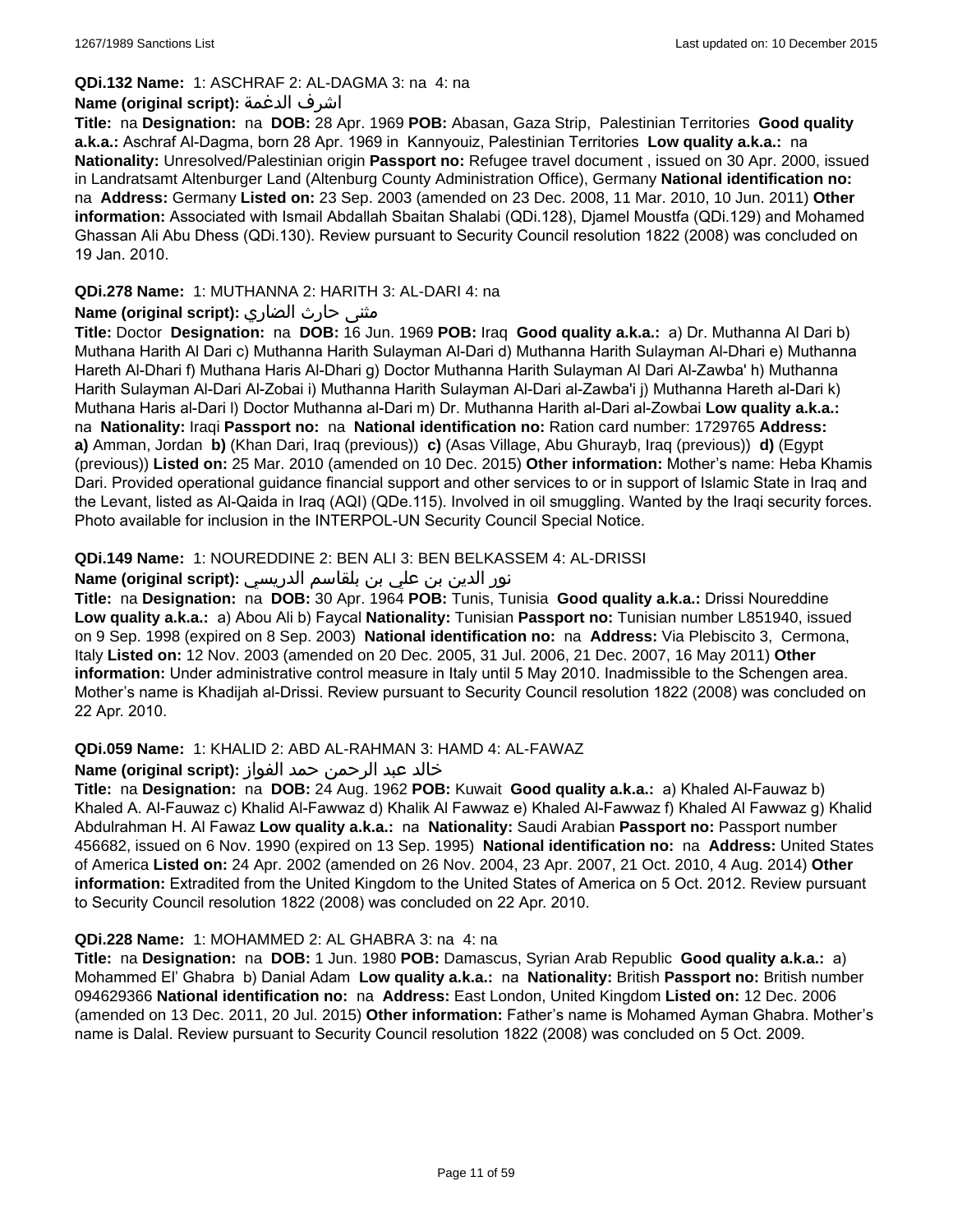### **QDi.292 Name:** 1: OTHMAN 2: AHMED 3: OTHMAN 4: AL-GHAMDI

# عثمان أحمد عثمان الغامدي **:(script original (Name**

**Title:** na **Designation:** na **DOB:** 27 May 1979 **POB:** Saudi Arabia **Good quality a.k.a.:** a) Othman al-Ghamdi, born 27 May 1979 in Saudi Arabia b) Uthman al-Ghamdi, born 27 May 1979 in Saudi Arabia c) Uthman al-Ghamidi, born 27 May 1979 in Saudi Arabia d) Othman bin Ahmed bin Othman Alghamdi e) Othman Ahmed Othman Al Omairah (born in 1973 in Shabwa, Yemen, nationality: Yemeni) f) Uthman Ahmad Uthman al-Ghamdi g) Othman Ahmed Othman al-Omirah **Low quality a.k.a.:** a) Al Umairah al-Ghamdi b) Othman Bin Ahmed Bin Othman **Nationality:** Saudi Arabian **Passport no:** na **National identification no:** Saudi Arabian national identity card number 1089516791 **Address:** Yemen **Listed on:** 16 Jun. 2011 (amended on 15 Apr. 2014) **Other information:** Operational commander of Al-Qaida in the Arabian Peninsula (AQAP) (QDe.129). Has been involved in raising funds and stockpiling arms for AQAP operations and activities in Yemen. Known associate of Qasim Yahya Mahdi al-Rimi (QDi.282) and Fahd Mohammed Ahmed al-Quso (deceased). Father's name is Ahmed Othman Al Omirah.

### **QDi.160 Name:** 1: FETHI 2: BEN HASSEN 3: BEN SALEM 4: AL-HADDAD

# فتحي بن حسن بن سالم الحداد **:(script original (Name**

**Title:** na **Designation:** na **DOB: a)** 28 Jun. 1963 **b)** 28 Mar. 1963 **POB:** Tataouene, Tunisia **Good quality a.k.a.:** a) Fethi ben Assen Haddad b) Fathy Hassan al Haddad **Low quality a.k.a.:** na **Nationality:** Tunisian **Passport no:** Tunisian passport number L183017, issued on 14 Feb. 1996 (expired on 13 Feb. 2001) **National identification no:** na **Address: a)** Number 184 Via Fulvio Testi – Cinisello Balsamo (MI), Italy **b)** Number 1 Via Porte Giove – Mortara (PV), Italy (Domicile) **Listed on:** 17 Mar. 2004 (amended on 26 Nov. 2004, 20 Dec. 2005, 21 Dec. 2007, 25 Jan. 2010, 16 May 2011) **Other information:** Italian Fiscal Code: HDDFTH63H28Z352V. Review pursuant to Security Council resolution 1822 (2008) was concluded on 30 Jul. 2009.

### **QDi.140 Name:** 1: KAMAL 2: BEN MAOELDI 3: BEN HASSAN 4: AL-HAMRAOUI

### كمال بن المولدي بن حسن الحمراوي **:Name (original script)**

**Title:** na **Designation:** na **DOB:** 21 Oct. 1977 **POB:** Beja, Tunisia **Good quality a.k.a.:** a) Hamroui Kamel ben Mouldi b) Hamraoui Kamel, born 21 Nov. 1977 in Morocco c) Hamraoui Kamel, born 21 Nov. 1977 in Tunisia d) Hamraoui Kamel, born 21 Oct. 1977 in Tunisia **Low quality a.k.a.:** a) Kamel b) Kimo **Nationality:** Tunisian **Passport no:** Tunisian passport number P229856, issued on 1 Nov. 2002 (expires on 31 Oct. 2007) **National identification no:** na **Address: a)** Via Bertesi Number 27, Cremona, Italy **b)** Via Plebiscito Number 3, Cremona, Italy **Listed on:** 12 Nov. 2003 (amended on 20 Dec. 2005, 31 Jul. 2006, 21 Dec. 2007, 16 May 2011) **Other information:** Mother's name is Khamisah al-Kathiri. Subject to a decree of expulsion, suspended on 17 Apr. 2007 by the European Court of Human Rights. Re-arrested in Italy on 20 May 2008. Inadmissible to the Schengen area. Review pursuant to Security Council resolution 1822 (2008) was concluded on 6 May 2010.

### **QDi.154 Name:** 1: SULAIMAN 2: JASSEM 3: SULAIMAN 4: ALI ABO GHAITH

### سليمان جاسم سليمان علي أبوغيث **:(script original (Name**

**Title:** na **Designation:** na **DOB:** 14 Dec. 1965 **POB:** Kuwait **Good quality a.k.a.:** na **Low quality a.k.a.:** Abo Ghaith **Nationality:** Kuwaiti citizenship withdrawn in 2002 **Passport no:** Kuwaiti number 849594, issued on 27 Nov. 1998, issued in Kuwait (and expired on 24 Jun. 2003) **National identification no:** na **Address:** na **Listed on:** 16 Jan. 2004 (amended on 23 Jul. 2008, 10 Jun. 2011) **Other information:** Left Kuwait for Pakistan in June 2001. Review pursuant to Security Council resolution 1822 (2008) was concluded on 21 Jun. 2010.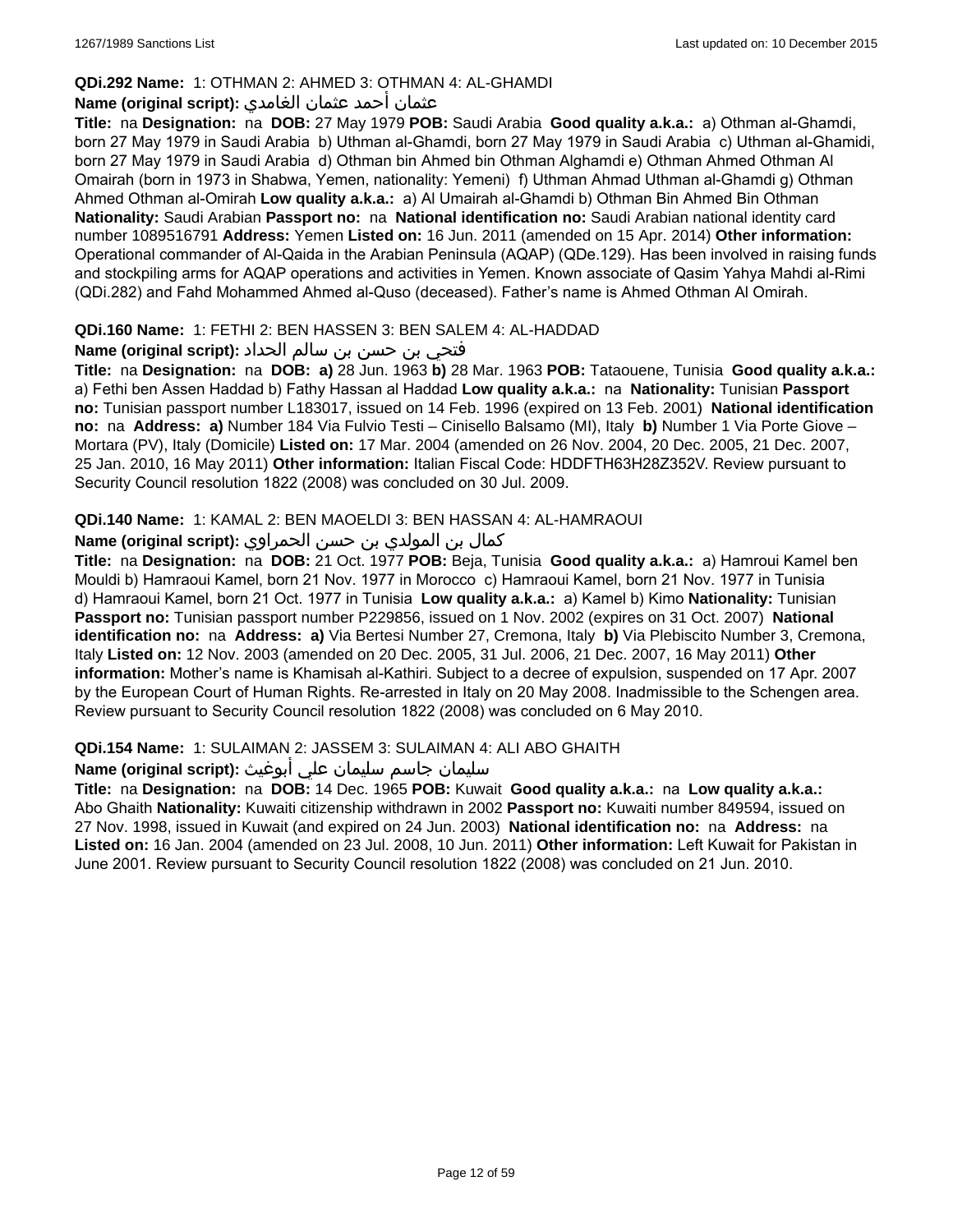### **QDi.299 Name:** 1: IBRAHIM 2: AWWAD 3: IBRAHIM 4: ALI AL-BADRI AL-SAMARRAI

### إبراهيم عواد إبراهيم علي البدري السامرائي **:(script original (Name**

**Title:** Dr. **Designation:** na **DOB:** 1971 **POB:** Iraq **Good quality a.k.a.:** Dr. Ibrahim 'Awwad Ibrahim 'Ali al-Badri al-Samarrai' (born in 1971 in Samarra, Iraq (Ibrahim 'Awad Ibrahim al-Badri al-Samarrai; Ibrahim 'Awad Ibrahim al-Samarra'i; Dr. Ibrahim Awwad Ibrahim al-Samarra'i)) **Low quality a.k.a.:** a) دعاء أبو) Abu Du'a; Abu Duaa') (prominently known by this nom de guerre) b) Dr. Ibrahim c) القريشي الحسيني البغدادي بكر أبو) Abu Bakr al-Baghdadi al-Husayni al-Quraishi; Abu Bakr al-Baghdadi **Nationality:** Iraqi **Passport no:** na **National identification no:** Ration card number: 0134852 **Address: a)** Iraq **b)** Syria **Listed on:** 5 Oct. 2011 (amended on 20 Jul. 2012, 10 Dec. 2015) **Other information:** Description: Height: 1.65 m. Weight: 85 kg. Black hair and eyes. White skin. Leader of Islamic State in Iraq and the Levant, listed as Al-Qaida in Iraq (AQI) (QDe.115). Currently based in Iraq and Syria. Declared himself "caliph" in Mosul in 2014. Responsible for managing and directing AQI large scale operations. Wife's name: Saja Hamid al-Dulaimi. Wife's name: Asma Fawzi Mohammed al-Kubaissi. Wanted by the Iraqi security forces. Photo available for inclusion in the INTERPOL-UN Security Council Special Notice.

### **QDi.296 Name:** 1: MATI UR-REHMAN 2: ALI MUHAMMAD 3: na 4: na

### مطیع الرحمن علی محمد **:Name (original script)**

**Title:** na **Designation:** na **DOB:** Approximately 1977 **POB:** Chak number 36/DNB, Rajkan, Madina Colony, Bahawalpur District, Punjab Province, Pakistan **Good quality a.k.a.:** a) Mati-ur Rehman b) Mati ur Rehman c) Matiur Rahman d) Matiur Rehman e) Matti al-Rehman f) Abdul Samad g) Samad Sial h) Abdul Samad Sial i) Ustad Talha j) Qari Mushtaq **Low quality a.k.a.:** a) Tariq b) Hussain **Nationality:** Pakistani **Passport no:** na **National identification no:** na **Address:** na **Listed on:** 22 Aug. 2011 (amended on 10 May 2012, 17 Oct. 2013) **Other information:** Physical description: 5 feet 2 inches; 157,4 cm. Name of father: Ali Muhammad. Mati ur-Rehman is the chief operational commander of Lashkar i Jhangvi (LJ) (QDe.096). Associated with Harakat-ul Jihad Islami (QDe.130).

### **QDi.176 Name:** 1: IMAD 2: BEN BECHIR 3: BEN HAMDA 4: AL-JAMMALI

### عماد بن البشير بن حمدا الجمالي **:(script original (Name**

**Title:** na **Designation:** na **DOB:** 25 Jan. 1968 **POB:** Manzal Tmim, Nabul, Tunisia **Good quality a.k.a.:** na **Low quality a.k.a.:** na **Nationality:** Tunisian **Passport no:** Tunisian number K693812, issued on 23 Apr. 1999 (expired on 22 Apr. 2004) **National identification no:** na **Address:** 4 Qistantiniyah Street, Manzal Tmim, Nabul, Tunisia (home address) **Listed on:** 23 Jun. 2004 (amended on 20 Dec. 2005, 31 Jul. 2006, 17 Oct. 2007, 13 Dec. 2011) **Other information:** Italian Fiscal Code: JMM MDI 68A25 Z352D. In detention in Tunis (Tunisia) as at Dec. 2009. Mother's name is Jamilah. Italian Judicial Authorities have issued a warrant of arrest against him, which had not been executed as of Sep. 2007. Review pursuant to Security Council resolution 1822 (2008) was concluded on 9 Apr. 2010.

#### **QDi.370 Name:** 1: TARAD 2: MOHAMMAD 3: ALJARBA 4: na

**Title:** na **Designation:** na **DOB:** 20 Nov. 1979 **POB:** Iraq **Good quality a.k.a.:** Tarad Aljarba **Low quality a.k.a.:** Abu-Muhammad al-Shimali **Nationality:** Saudi Arabian **Passport no:** Saudi Arabian passport number number E704088, issued on 26 Aug. 2003 (expired on 2 Jul. 2008) **National identification no:** na **Address:** na **Listed on:** 29 Sep. 2015 **Other information:** Border emir of Islamic State in Iraq and the Levant (ISIL), listed as Al-Qaida in Iraq (QDe.115) as of Apr. 2015, and ISIL's leader for operations outside of the Syrian Arab Republic and Iraq as of mid-2014. Facilitated the travel from Turkey to the Syrian Arab Republic of prospective ISIL fighters from Australia, Europe, and the Middle East. Managed ISIL's guesthouse in Azaz, Syrian Arabic Republic as of 2014.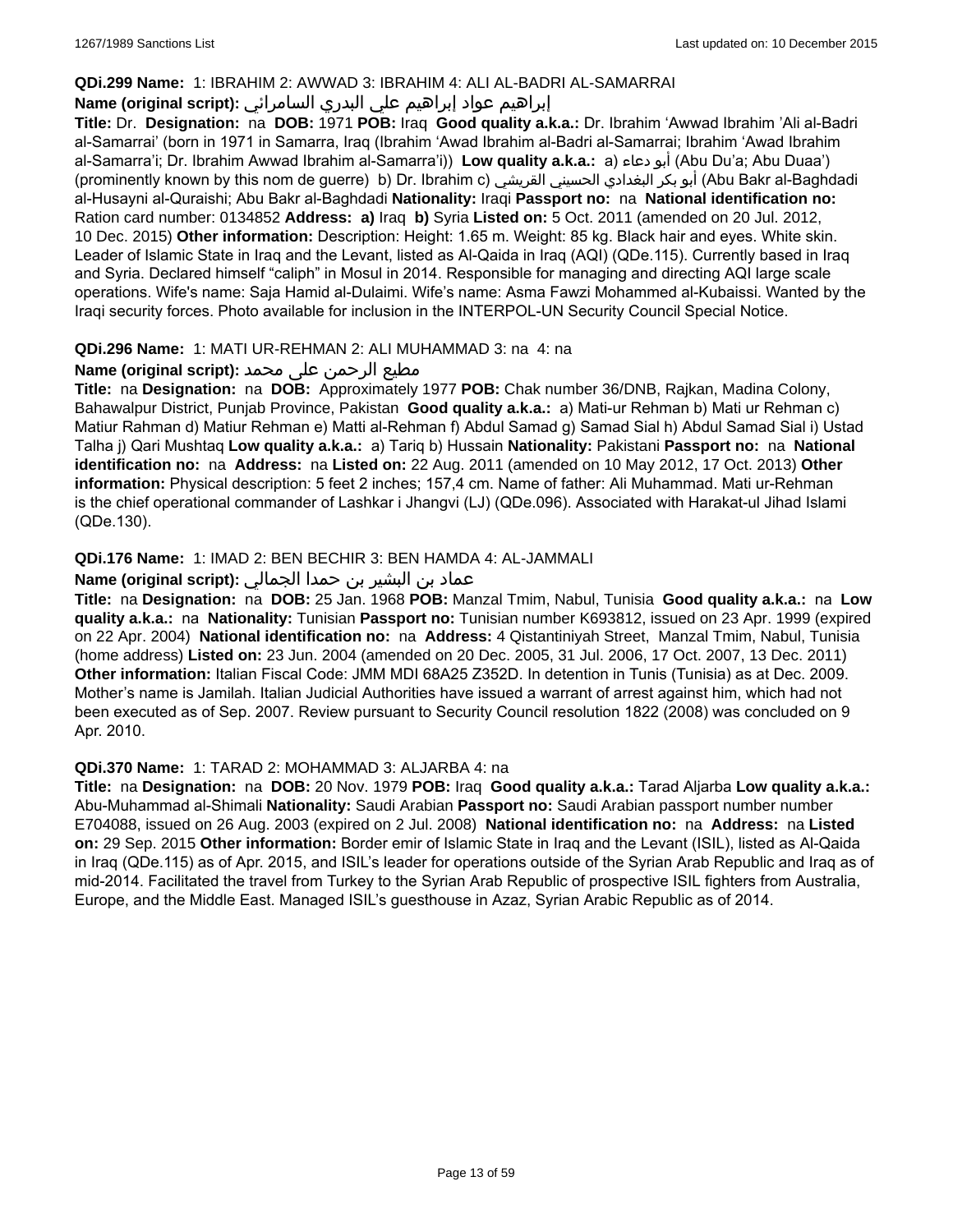### **QDi.317 Name:** 1: ABU MOHAMMED 2: AL-JAWLANI 3: na 4: na

### أبو محمد الجولاني **:(script original (Name**

**Title:** na **Designation:** na **DOB:** Between 1975 and 1979 **POB:** Syria **Good quality a.k.a.:** a) Abu Mohamed al-Jawlani (Abu Muhammad al-Jawlani, Abu Mohammed al-Julani, Abu Mohammed al-Golani, Abu Muhammad al-Golani, Abu Muhammad Aljawlani, Muhammad al-Jawlani (transliterations of original script name)) b) Amjad Muzaffar Hussein Ali al-Naimi in born in Syria in 1980 (Mother's name: Fatma Ali Majour. Address: Mosul, Souq al-Nabi Yunis) **Low quality a.k.a.:** a) الفاتح ، الفاتح شيخ)) transliterations: Shaykh al-Fatih; Al Fatih ) (Translation: The Conqueror) (Nom de guerre)) b) Abu Ashraf **Nationality:** Syrian **Passport no:** na **National identification no:** na **Address:** (Active in Syria as at Jun. 2013) **Listed on:** 24 Jul. 2013 (amended on 2 Jun. 2014, 10 Dec. 2015) **Other information:** Description: Dark complexion. Height: 1.70 m. Since Jan. 2012, he is the Leader of Al-Nusrah Front for the People of the Levant (QDe.137), a Syria-based group listed in May 2014, and previously listed as an alias of Al-Qaida in Iraq (AQI) (QDe.115) between 30 May 2013 and 13 May 2014. Associated with Aiman Muhammed Rabi al-Zawahiri (QDi.006). Wanted by the Iraqi security forces. Photo available for inclusion in the INTERPOL-UN Security Council Special Notice.

### **QDi.058 Name:** 1: ABU BAKR 2: AL-JAZIRI 3: na 4: na

### **Name (original script):** الجزائري أبوبكر

**Title:** na **Designation:** na **DOB:** na **POB:** na **Good quality a.k.a.:** Yasir Al-Jazari **Low quality a.k.a.:** na **Nationality: a)** Algerian **b)** Palestinian **Passport no:** na **National identification no:** na **Address:** na **Listed on:** 11 Jan. 2002 (amended on 18 Jul. 2007, 1 Feb. 2008, 16 May 2011) **Other information:** Finance chief of the Afghan Support Committee (ASC) (QDe.069). Al-Qaida (QDe.004) facilitator and communication expert. Believed to be in Algeria as at Apr. 2010. Review pursuant to Security Council resolution 1822 (2008) was concluded on 21 Jun. 2010.

### **QDi.318 Name:** 1: MUHAMMAD 2: JAMAL 3: ABD-AL RAHIM AHMAD 4: AL-KASHIF

### محمد جمال عبدالرحيم أحمد الكاشف **:Name (original script**)

**Title:** na **Designation:** na **DOB: a)** 1 Jan. 1964 **b)** 1 Feb. 1964 **POB:** Cairo, Egypt **Good quality a.k.a.:** a) Muhammad Jamal Abdo Al-Kashif b) Muhammad Jamal Abdo Al Kashef c) Muhammad Jamal Abd-Al Rahim Ahmad Al-Kashif d) Muhammad Jamal Abd-Al Rahim Al-Kashif e) Muhammad Jamal Abdu f) Muhammad Jamal **Low quality a.k.a.:** a) Muhammad Jamal Abu Ahmad (nom de guerre) b) Abu Ahmad (nom de guerre) c) Abu Jamal (nom de guerre) d) Muhammad Gamal Abu Ahmed e) Mohammad Jamal Abdo Ahmed (nom de guerre) f) Muhammad Jamal Abduh (nom de guerre) g) Muhammad Jamal Ahmad Abdu (nom de guerre) h) Riyadh (nom de guerre) **Nationality:** Egyptian **Passport no: a)** (Egyptian passport number 6487, issued 30 Jan. 1986, under name Muhammad Jamal Abdu) **b)** (Egyptian passport issued in 1993, under name Muhammad Jamal Abd-Al Rahim Ahmad Al-Kashif) **c)** (Yemeni passport number 388181, under name Muhammad Jamal Abd-Al Rahim Al-Kashif) **National identification no:** na **Address:** Egypt **Listed on:** 21 Oct. 2013 **Other information:** Trained in Afghanistan in the late 1980s with Al-Qaida (QDe.004) to make bombs. Former top military commander of the Egyptian Islamic Jihad (QDe.003). Since 2011, established Muhammad Jamal Network (MJN) (QDe.136) and terrorist training camps in Egypt and Libya. Conducted MJN's terrorist activities with support from Al-Qaida in the Arabian Peninsula (AQAP) (QDe.129). Reported to be involved in the attack on the United States Mission in Benghazi, Libya, on 11 Sep. 2012. Headed Nasr City terrorist cell in Egypt in 2012. Linked to Aiman al-Zawahiri (QDi.006) and the leadership of AQAP and the Organization of Al-Qaida in the Islamic Maghreb (AQIM) (QDe.014). Arrested and imprisoned multiple times by Egyptian authorities since ca. 2000. Released in 2011 but re-arrested by Egyptian authorities in Nov. 2012. Imprisoned in Egypt pending trial as of Sep. 2013. Wife's name is Samah 'Ali Al-Dahabani (Yemeni national).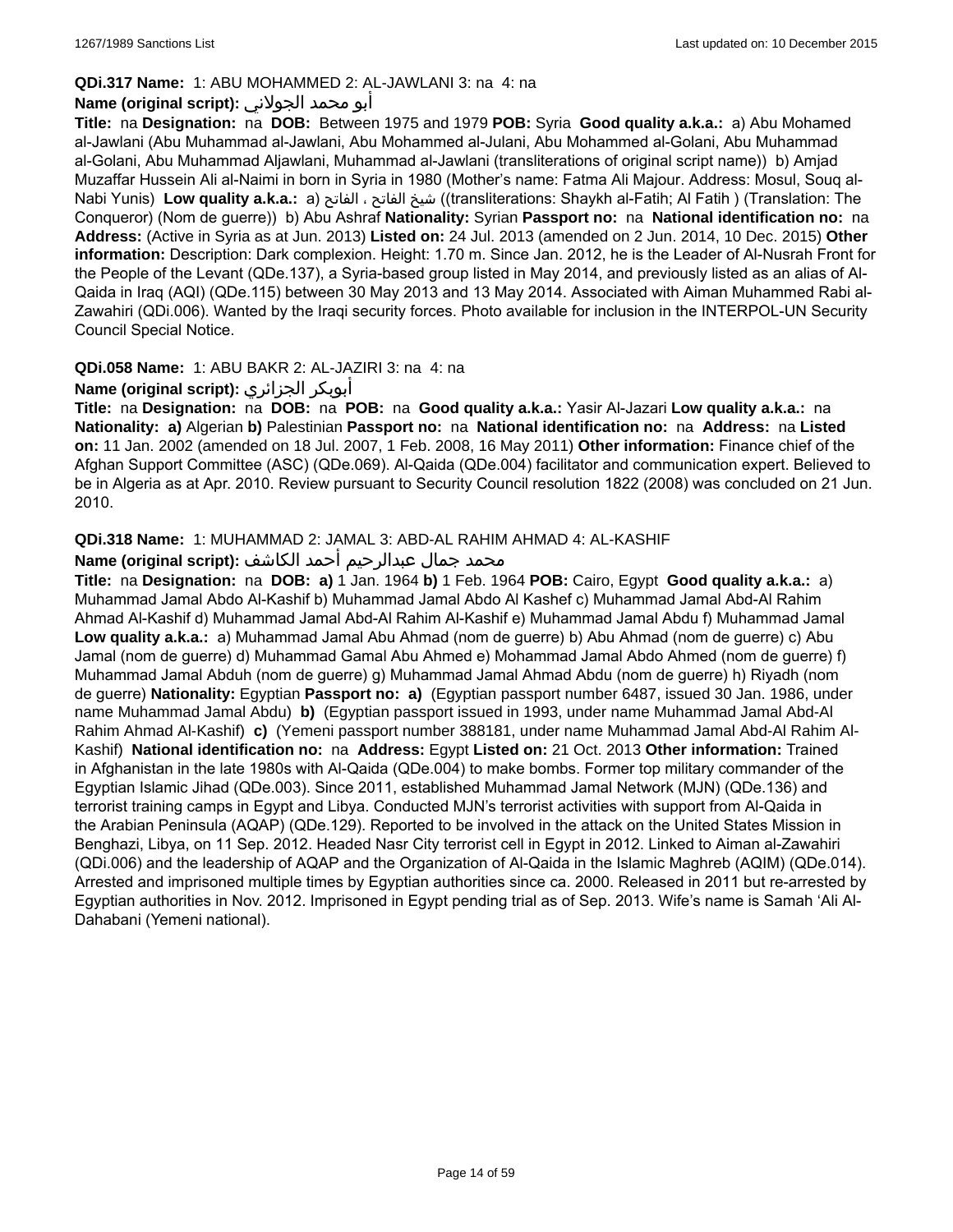### **QDi.233 Name:** 1: FAHD 2: MUHAMMAD 3: 'ABD AL-'AZIZ 4: AL-KHASHIBAN

### فهد محمد عبد العزيز الخشيبان **:(script original (Name**

**Title:** na **Designation:** na **DOB:** 16 Oct. 1966 **POB:** Oneiza, Saudi Arabia **Good quality a.k.a.:** a) Fahad H. A. Khashayban b) Fahad H. A. Kheshaiban c) Fahad Mohammad Abdulaziz Alkhoshiban d) Fahad H. A. al-Khashiban e) Fahad H. A. Kheshayban f) Fahad H. A. al-Khosiban g) Fahad H. A. Khasiban h) Fahd Muhammad 'Abd Al-'Aziz al-Khashayban i) Fahd Muhammad'Abd al-'Aziz al-Khushayban j) Fahad al-Khashiban k) Fahd Khushaiban l) Fahad Muhammad A. al-Khoshiban m) Fahad Mohammad A. al-Khoshiban **Low quality a.k.a.:** a) Shaykh Abu Thabit b) Abu Thabit c) Shaykh Thabet d) Abdur Abu Rahman e) Abu Abdur Rahman **Nationality:** Saudi Arabian **Passport no:** Saudi Arabian passport number G477835, issued on 26 Jun. 2006 (expired on 3 May 2011) **National identification no:** na **Address:** Saudi Arabia **Listed on:** 9 Oct. 2007 (amended on 20 Feb. 2008, 13 Dec. 2011) **Other information:** Involved in the financing of and otherwise provided assistance to the Abu Sayyaf Group (QDe.001). Review pursuant to Security Council resolution 1822 (2008) was concluded on 14 Sep. 2009.

### **QDi.170 Name:** 1: HACENE 2: ALLANE 3: na 4: na

### **Name (original script):** علاني حسن

**Title:** na **Designation:** na **DOB:** 17 Jan. 1941 **POB:** Médéa, Algeria **Good quality a.k.a.:** a) Hassan the Old b) Al Sheikh Abdelhay c) Boulahia d) Abu al-Foutouh e) Cheib Ahcéne **Low quality a.k.a.:** na **Nationality:** Algerian **Passport no:** na **National identification no:** na **Address:** na **Listed on:** 3 May 2004 (amended on 12 Apr. 2006, 7 Apr. 2008, 13 Dec. 2011) **Other information:** Confirmed to have died on 16 Apr. 2004 in northern Niger. Review pursuant to Security Council resolution 1822 (2008) was concluded on 27 Jul. 2010.

### **QDi.177 Name:** 1: HABIB 2: BEN 3: AHMED 4: AL-LOUBIRI

# حبيب بن احمد اللوبيري **:(script original (Name**

**Title:** na **Designation:** na **DOB:** 17 Nov. 1961 **POB:** Manzal Tmim, Nabul, Tunisia **Good quality a.k.a.:** Al-Habib ben Ahmad ben al-Tayib al-Lubiri **Low quality a.k.a.:** na **Nationality:** Tunisian **Passport no:** Tunisian number M788439, issued on 20 Oct. 2001 (expires on 19 Oct. 2006) **National identification no:** na **Address:** Al-Damus, Manzal Tmim, Nabul, Tunisia (habitual residence) **Listed on:** 23 Jun. 2004 (amended on 20 Dec. 2005, 17 Oct. 2007, 10 Aug. 2009, 13 Dec. 2011) **Other information:** Italian Fiscal Code: LBR HBB 61S17 Z352F. In detention in Tunisia as at Dec. 2009. Mother's name is Fatima bint al-Mukhtar. Review pursuant to Security Council resolution 1822 (2008) was concluded on 9 Apr. 2010.

#### **QDi.074 Name:** 1: TAREK 2: BEN HABIB 3: BEN AL-TOUMI 4: AL-MAAROUFI

#### طارق بن الحبيب بن التومي المعروفي **:Name (original script)**

**Title:** na **Designation:** na **DOB:** 23 Nov. 1965 **POB:** Ghardimaou, Tunisia **Good quality a.k.a.:** a) Abu Ismail b) Abou Ismail el Jendoubi c) Abou Ismail Al Djoundoubi **Low quality a.k.a.:** na **Nationality:** Tunisian **Passport no:** Tunisian number E590976, issued on 19 Jun. 1987 ( expired on 18 Jun. 1992) **National identification no:**  na **Address:** Rue Léon Théodore Number 107/1, 1090 Jette, Brussels, Belgium **Listed on:** 3 Sep. 2002 (amended on 26 Nov. 2004, 20 Dec. 2005, 31 Jul. 2006, 3 Jul. 2007, 10 Aug. 2009, 25 Jan. 2010, 23 Dec. 2010) **Other information:** Belgian nationality withdrawn on 26 Jan. 2009. In detention in Nivelles, Belgium, as of Oct. 2010. Review pursuant to Security Council resolution 1822 (2008) was concluded on 8 Jun. 2010.

### **QDi.320 Name:** 1: ABD-AL-HAMID 2: AL-MASLI 3: na 4: na

#### **Name (original script):** المصلي عبدالحميد

**Title:** na **Designation:** na **DOB:** 1976 **POB: a)** Darnah, Libya **b)** Danar, Libya **Good quality a.k.a.:** a) Abdal-Hamid Muhammad Abd-al-Hamid Al-Masli b) Abd-al-Hamid Musalli c) Hamid Masli **Low quality a.k.a.:** a) Hamza al-Darnawi b) Hamzah al-Darnawi c) Hamza Darnawi d) Hamzah Darnawi e) Hamzah Dirnawi f) Hamza Darnavi g) Hamza al-Darnavi h) Abdullah Darnawi i) Abu-Hamzah al-Darnawi **Nationality:** Libyan **Passport no:** na **National identification no:** na **Address:** (Reportedly located in Waziristan, Federally Administered Tribal Areas, Pakistan) **Listed on:** 26 Nov. 2013 **Other information:** Leader and trainer of an Al-Qaida electronics and explosives workshop producing improvised explosive device components.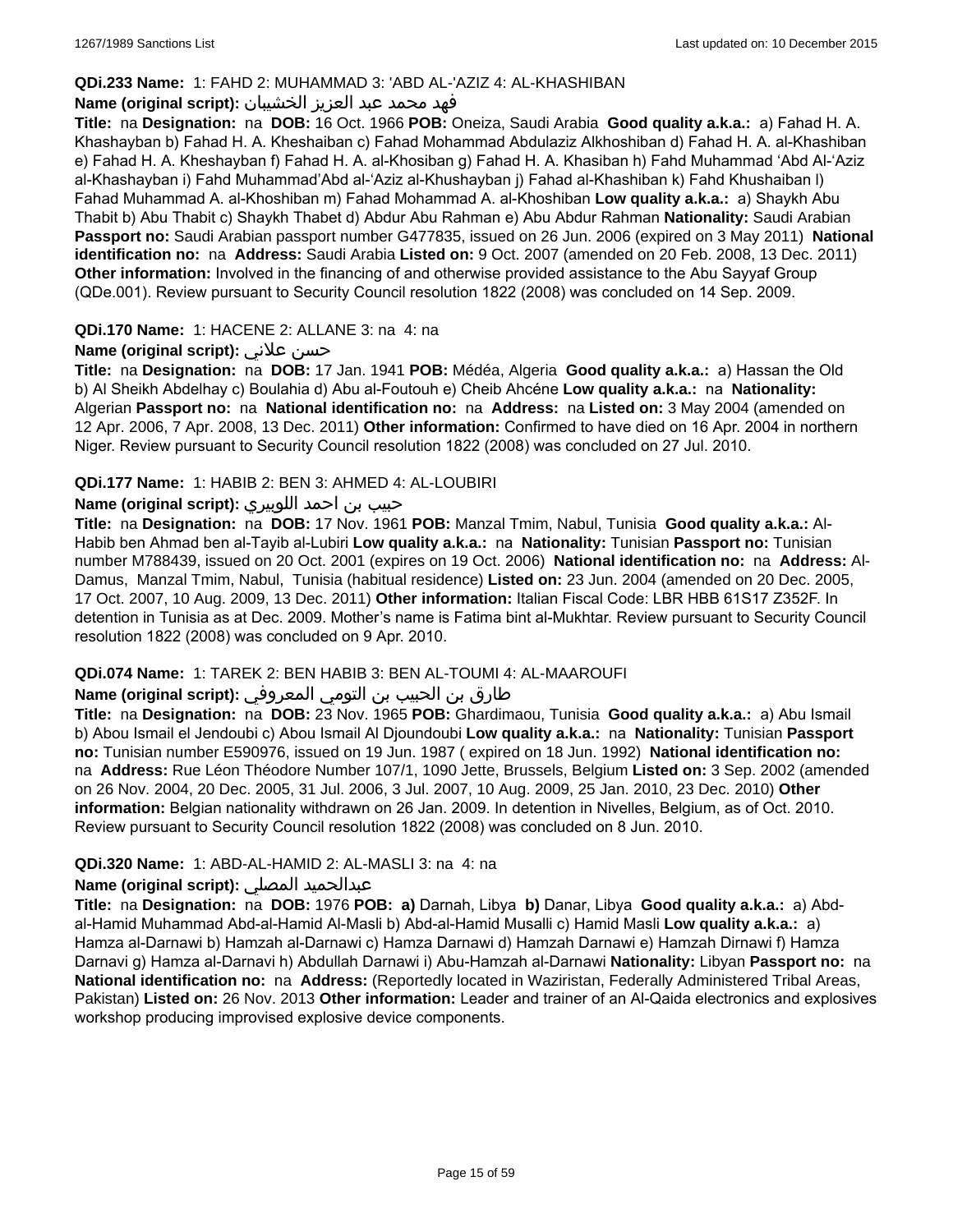### **QDi.276 Name:** 1: AKRAM 2: TURKI 3: HISHAN 4: AL-MAZIDIH

# أكرم تركي هاشم المزيده **:(script original (Name**

**Title:** na **Designation:** na **DOB: a)** 1974 **b)** 1975 **POB:** na **Good quality a.k.a.:** Akram Turki Al-Hishan **Low quality a.k.a.:** a) Abu Jarrah b) Abu Akram **Nationality:** na **Passport no:** na **National identification no:** na **Address: a)** Deir ez-Zor Governorate, Syrian Arab Republic **b)** Iraq **c)** Jordan **Listed on:** 11 Mar. 2010 (amended on 10 Dec. 2015) **Other information:** Other possible date of birth: 1979. He is a cousin of Ghazy Fezza Hishan Al Mazidih (QDi.277). Financial facilitator of the Islamic State in Iraq and the Levant, listed as Al-Qaida in Iraq (AQI) (QDe.115) as of 2015.

### **QDi.277 Name:** 1: GHAZY 2: FEZZA 3: HISHAN 4: AL-MAZIDIH

# غازي فيزا هاشم المزيده **:(script original (Name**

**Title:** na **Designation:** na **DOB: a)** 1974 **b)** 1975 **POB:** na **Good quality a.k.a.:** a) Ghazy Fezzaa Hishan b) Mushari Abd Aziz Saleh Shlash **Low quality a.k.a.:** a) Abu Faysal b) Abu Ghazzy **Nationality:** na **Passport no:**  na **National identification no:** na **Address: a)** Syrian Arab Republic **b)** Iraq **Listed on:** 11 Mar. 2010 (amended on 10 Dec. 2015) **Other information:** He is a cousin of Akram Turki Hishan Al Mazidih (QDi.276). Terrorist attack organizer for the Islamic State in Iraq and the Levant, listed as Al-Qaida in Iraq (AQI) (QDe.115) as of 2015.

### **QDi.076 Name:** 1: ISAM 2: ALI 3: MOHAMED 4: ALOUCHE

### عصام علي محمد علوش **:(script original (Name**

**Title:** na **Designation:** na **DOB: a)** 1972 **b)** 21 Mar. 1974 **POB:** Baghdad, Iraq **Good quality a.k.a.:** Mansour Thaer, born 21 Mar. 1974 in Baghdad, Iraq **Low quality a.k.a.:** na **Nationality:** Jordanian **Passport no:** na **National identification no:** na **Address:** na **Listed on:** 3 Sep. 2002 (amended on 18 Aug. 2006, 30 Jan. 2009) **Other information:** Was deported from Germany to Jordan in Feb. 2005. Review pursuant to Security Council resolution 1822 (2008) was concluded on 21 Jun. 2010.

### **QDi.273 Name:** 1: FAZEEL-A-TUL 2: SHAYKH ABU MOHAMMED 3: AMEEN 4: AL-PESHAWARI

**Title:** na **Designation:** na **DOB: a)** Approximately 1967 **b)** Approximately 1961 **c)** Approximately 1973 **POB:** Shunkrai village, Sarkani District, Konar Province, Afghanistan **Good quality a.k.a.:** a) Shaykh Aminullah b) Sheik Aminullah c) Abu Mohammad Aminullah Peshawari d) Abu Mohammad Amin Bishawri e) Abu Mohammad Shaykh Aminullah Al-Bishauri f) Shaykh Abu Mohammed Ameen al-Peshawari g) Shaykh Aminullah Al-Peshawari **Low quality a.k.a.:** na **Nationality:** Afghan **Passport no:** na **National identification no:** na **Address:** Ganj District, Peshawar, Pakistan **Listed on:** 29 Jun. 2009 (amended on 24 Jul. 2013) **Other information:** Associated with Al-Qaida (QDe.004). Head of Ganj madrasa, a.k.a. Madrasa Jamia Taleemul Quran wal Hadith, a.k.a. Madrasa Taleemul Quran wal Sunnah, located at the Ganj Gate, Phandu Road, Peshawar, Pakistan.

**QDi.282 Name:** 1: QASIM 2: YAHYA 3: MAHDI 4: AL-RIMI

### قاسم يحيى مهدي الريمي **:(script original (Name**

**Title:** na **Designation:** na **DOB:** 5 Jun. 1978 **POB:** Sanaa, Yemen **Good quality a.k.a.:** a) Qasim Al-Rimi b) Qasim al-Raymi c) Qassim al-Raymi d) Qasim al-Rami **Low quality a.k.a.:** a) Qasim Yahya Mahdi 'Abd al-Rimi b) Abu Hurayah al-Sana'ai c) Abu 'Ammar **Nationality:** Yemeni **Passport no:** Yemeni passport number 00344994, issued on 3 Jul. 1999 **National identification no:** na **Address:** Yemen **Listed on:** 11 May 2010 (amended on 15 Apr. 2014) **Other information:** na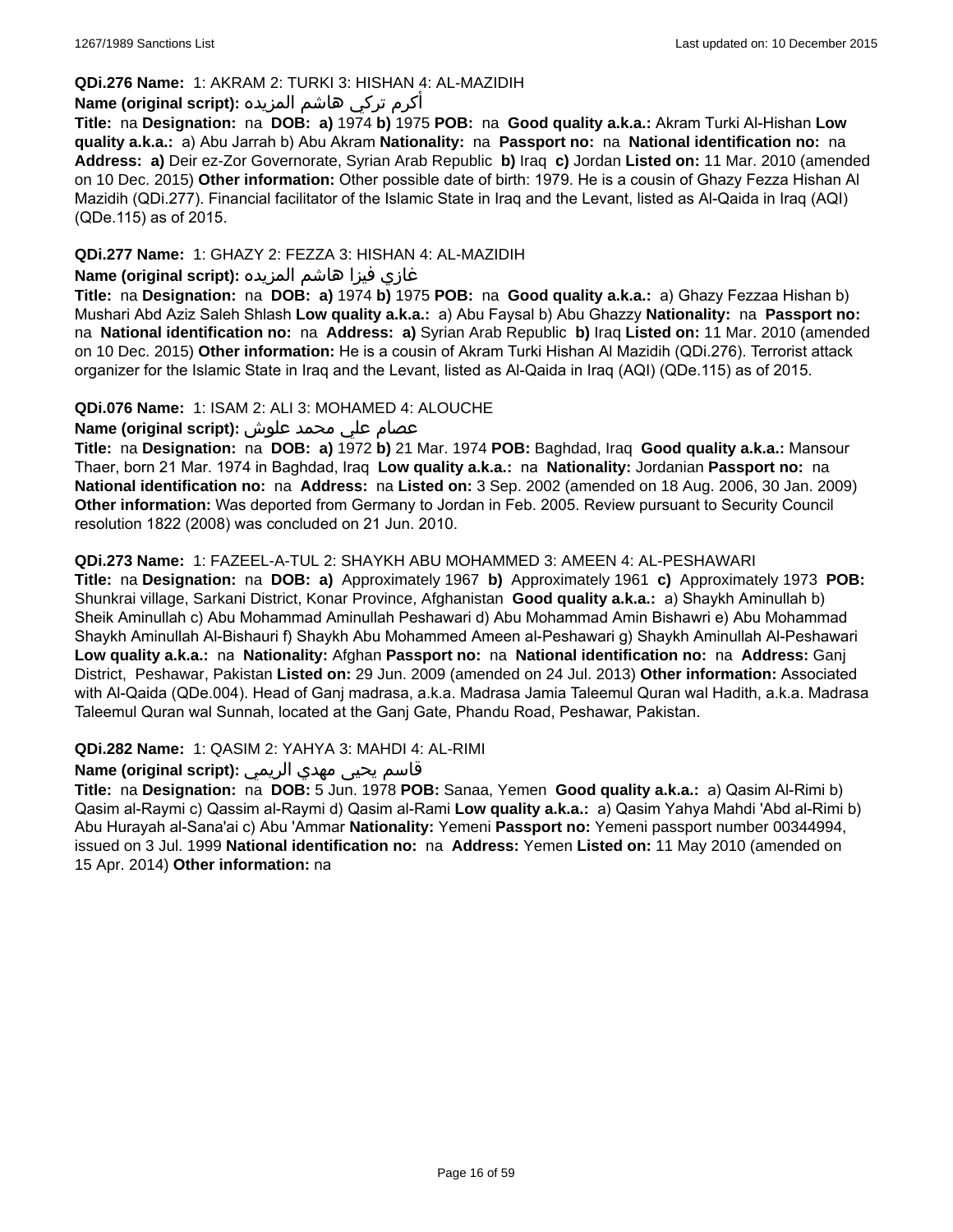### **QDi.253 Name:** 1: KHALIFA 2: MUHAMMAD 3: TURKI 4: AL-SUBAIY

### خليفة محمد تركي السبيعي **:(script original (Name**

**Title:** na **Designation:** na **DOB:** 1 Jan. 1965 **POB:** Doha, Qatar **Good quality a.k.a.:** a) Khalifa Mohd Turki Alsubaie b) Khalifa Mohd Turki al-Subaie c) Khalifa Al-Subayi d) Khalifa Turki bin Muhammad bin al-Suaiy **Low quality a.k.a.:** a) Abu Mohammed al-Qatari b) Katrina **Nationality:** Qatari **Passport no:** (Qatari passport number 00685868 issued in Doha on 5 Feb. 2006 and expiring on 4 Feb. 2011) **National identification no:** (Qatari identity card number 26563400140) na **Address:** Doha, Qatar **Listed on:** 10 Oct. 2008 (amended on 25 Jan. 2010, 15 Nov. 2012, 19 Feb. 2015) **Other information:** Qatar-based terrorist financier and facilitator who has provided financial support to, and acted on behalf of, the senior leadership of Al-Qaida (QDe.004), including moving recruits to Al-Qaida training camps in South Asia. In Jan. 2008, convicted in absentia by the Bahraini High Criminal Court for financing terrorism, undergoing terrorist training, facilitating the travel of others to receive terrorist training abroad, and for membership in a terrorist organization. Arrested in Qatar in Mar. 2008. Served his sentence in Qatar and has been released from detention. Mother's name is Hamdah Ahmad Haidoos.

### **QDi.151 Name:** 1: MOURAD 2: BEN ALI 3: BEN AL-BASHEER 4: AL-TRABELSI

# مراد بن علي بن البشير الطرابلسي **:(script original (Name**

**Title:** na **Designation:** na **DOB:** 20 May 1969 **POB:** Manzil Tmim, Tunisia **Good quality a.k.a.:** a) Aboue Chiba Brahim, born 2 Sep. 1966 in Libya b) Arouri Taoufik, born 2 Sep. 1964 in Tunisia c) Ben Salah Adnan, born 2 Apr. 1966 in Tunisia d) Sassi Adel, born 2 Sep. 1966 in Tunisia e) Salam Kamel, born 2 Feb. 1963 in Tunisia f) Salah Adnan, born 4 Feb. 1965 in Algeria g) Arouri Faisel, born 2 Mar. 1965 in Tunisia h) Bentaib Amour, born 9 Feb. 1965 in Morocco i) Adnan Salah, born 1 Apr. 1966 in Tunisia j) Hasnaoui Mellit (born in 1972 in Morocco) k) Arouri Taoufik ben Taieb, born 9 Feb. 1964 in Tunisia l) Abouechiba Brahim, born 2 Sep. 1966 in Lebanon m) Farid Arouri, born 2 Jun. 1964 in Tunisia n) Ben Magid, born 2 Jun. 1966 in Lebanon o) Maci Ssassi, born 2 Jun. 1972 in Libya p) Salah ben Anan, born 2 Apr. 1966 in Tunisia q) Hasnaui Mellit (born in 1972 in Morocco) **Low quality a.k.a.:** Abou Djarrah **Nationality:** Tunisian **Passport no:** Tunisian number G827238, issued on 1 Jun. 1996 (expired on 31 May 2001) **National identification no:** na **Address:** Libya Street Number 9, Manzil Tmim, Nabeul, Tunisia **Listed on:** 12 Nov. 2003 (amended on 20 Dec. 2005, 10 Aug. 2009, 16 May 2011) **Other information:** Extradited from Italy to Tunisia on 13 Dec. 2008. Inadmissible to the Schengen area. Mother's name is Mabrukah al-Yazidi. Review pursuant to Security Council resolution 1822 (2008) was concluded on 22 Apr. 2010.

### **QDi.172 Name:** 1: HASSAN 2: ABDULLAH 3: HERSI 4: AL-TURKI

# حسن عبد الله حرسي التركي **:(script original (Name**

**Title: a)** Sheikh **b)** Colonel **Designation:** na **DOB:** Approximately 1944 **POB:** Region V, Ethiopia (the Ogaden Region in eastern Ethiopia) **Good quality a.k.a.:** a) Hassan Turki b) Hassen Abdelle Fihiye c) Sheikh Hassan Abdullah Fahaih d) Hassan Al-Turki e) Hassan Abdillahi Hersi Turki f) Sheikh Hassan Turki g) Xasan Cabdilaahi Xirsi h) Xasan Cabdulle Xirsi **Low quality a.k.a.:** na **Nationality:** Somali **Passport no:** na **National identification no:** na **Address:** (Reported to be active in Southern Somalia, lower Juba near Kismayo, mainly in Jilibe and Burgabo as of Nov. 2012) **Listed on:** 6 Jul. 2004 (amended on 25 Jul. 2006, 21 Dec. 2007, 12 Apr. 2010, 11 May 2010, 13 Dec. 2011, 18 Mar. 2013) **Other information:** Family Background: From the Ogaden clan, Reer - Abdille subclan. Part of the Al-Itihaad Al-Islamiya (AIAI) (QDe.002) leadership. Believed to have been involved in the attacks on the United States embassies in Nairobi and Dar es Salaam in August 1998. Also subject to the sanctions measures set out in Security Council resolution 1844 (2008) concerning Somalia and Eritrea (see www.un.org/sc/ committees/751/index.shtml). Review pursuant to Security Council resolution 1822 (2008) was concluded on 13 May 2010.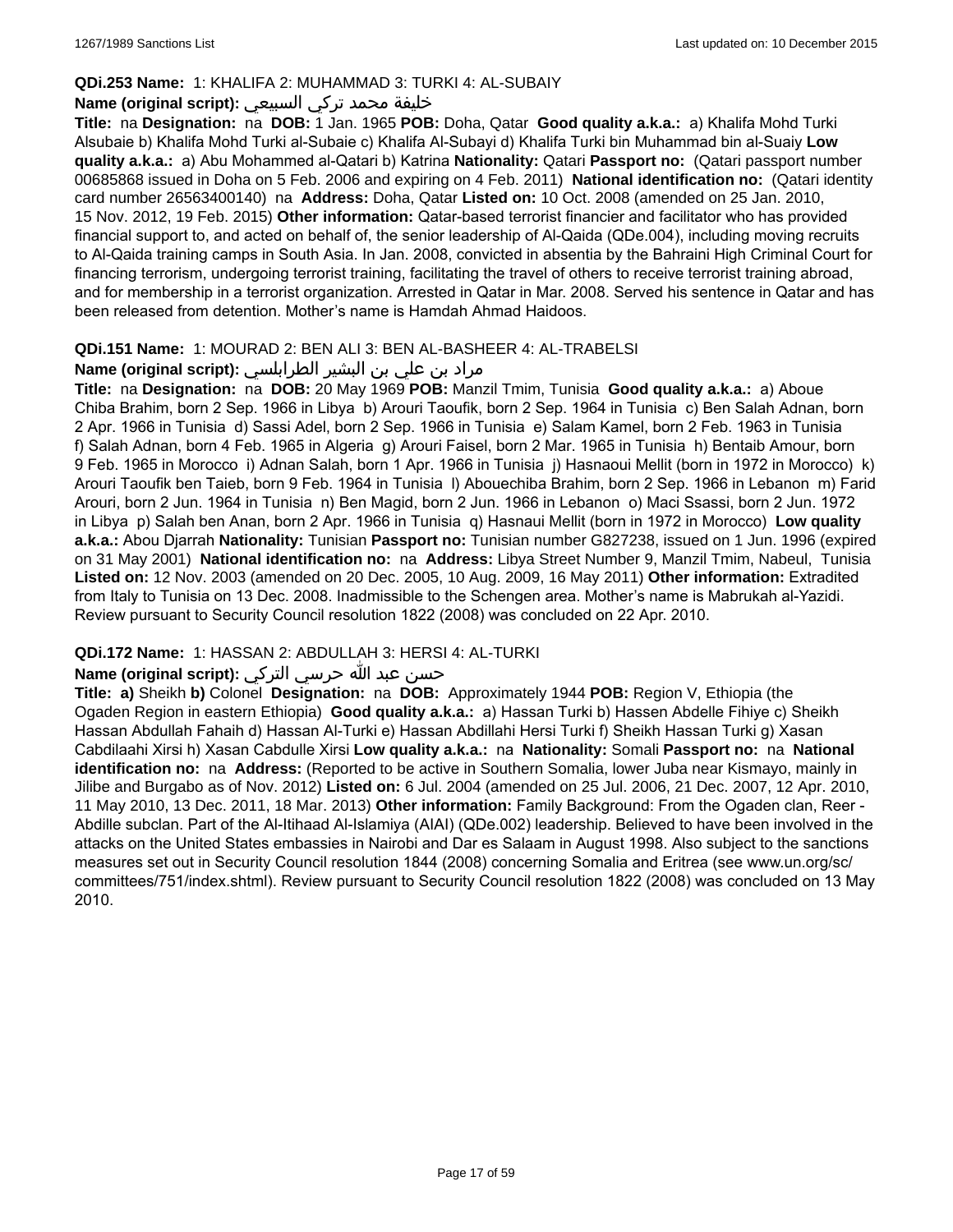### **QDi.274 Name:** 1: NASIR 2: 'ABD-AL-KARIM 3: 'ABDULLAH 4: AL-WAHISHI

# ناصر عبدالكريم عبدالله الوحيشي **:(script original (Name**

**Title:** na **Designation:** na **DOB: a)** 1 Oct. 1976 **b)** (08/10/1396 Hijri Calendar) **POB:** Yemen **Good quality a.k.a.:** a) Nasir al-Wahishi b) Abu Basir Nasir al-Wahishi c) Naser Abdel Karim al-Wahishi d) Nasir Abd al-Karim al-Wuhayshi e) Abu Basir Nasir Al-Wuhayshi f) Nasser Abdul-karim Abdullah al-Wouhichi g) Abu Baseer al-Wehaishi h) Abu Basir Nasser al-Wuhishi i) Abdul Kareem Abdullah Al-Woohaishi j) Nasser Abdelkarim Saleh Al Wahichi **Low quality a.k.a.:** a) Abu Basir b) Abu Bashir **Nationality:** Yemeni **Passport no:** Yemeni number 40483, issued on 5 Jan. 1997 **National identification no:** na **Address:** na **Listed on:** 19 Jan. 2010 (amended on 15 Apr. 2014, 15 Jun. 2015) **Other information:** Since 2007, leader of Al-Qaida in Yemen (AQY). Since Jan. 2009, leader of Al-Qaida in the Arabian Peninsula (QDe.129) operating in Yemen and Saudi Arabia. Associated with senior Al-Qaida (QDe.004) leadership, claims he was secretary to Usama Bin Laden (deceased) prior to 2003. Arrested in Iran and extradited to Yemen in 2003, where he escaped from prison in 2006 and remains fugitive as at Jan. 2010.

### **QDi.015 Name:** 1: MAHFOUZ 2: OULD 3: AL-WALID 4: na

### محفوظ ولد الوليد **:**(Name (original script

**Title:** na **Designation:** na **DOB:** 1 Jan. 1975 **POB:** Mauritania **Good quality a.k.a.:** a) Abu Hafs the Mauritanian b) Khalid Al-Shanqiti c) Mafouz Walad Al-Walid **Low quality a.k.a.:** na **Nationality:** Mauritanian **Passport no:**  na **National identification no:** na **Address:** na **Listed on:** 6 Oct. 2001 (amended on 1 Jun. 2007, 10 Jun. 2011) **Other information:** Review pursuant to Security Council resolution 1822 (2008) was concluded on 15 Jun. 2010.

### **QDi.006 Name:** 1: AIMAN 2: MUHAMMED 3: RABI 4: AL-ZAWAHIRI

### أيمن محمد ربيع الظواهري **:(script original (Name**

**Title: a)** Doctor **b)** Dr. **Designation:** na **DOB:** 19 Jun. 1951 **POB:** Giza, Egypt **Good quality a.k.a.:** a) Ayman Al-Zawahari b) Ahmed Fuad Salim c) Al Zawahry Aiman Mohamed Rabi Abdel Muaz d) Al Zawahiri Ayman e) Abdul Qader Abdul Aziz Abdul Moez Al Doctor f) Al Zawahry Aiman Mohamed Rabi g) Al Zawahry Aiman Mohamed Rabie h) Al Zawahry Aiman Mohamed Robi i) Dhawahri Ayman j) Eddaouahiri Ayman k) Nur Al Deen Abu Mohammed l) Ayman Al Zawahari m) Ahmad Fuad Salim **Low quality a.k.a.:** a) Abu Fatma b) Abu Mohammed **Nationality:** Egyptian **Passport no: a)** Egyptian Passport number 1084010 **b)** Passport number 19820215 **National identification no:** na **Address:** na **Listed on:** 25 Jan. 2001 (amended on 2 Jul. 2007, 18 Jul. 2007, 13 Aug. 2007, 16 Dec. 2010, 22 May 2015) **Other information:** Leader of Al-Qaida (QDe.004). Former operational and military leader of Egyptian Islamic Jihad (QDe.003), was a close associate of Usama Bin Laden (deceased). Believed to be in the Afghanistan/Pakistan border area. Review pursuant to Security Council resolution 1822 (2008) was concluded on 21 Jun. 2010.

### **QDi.156 Name:** 1: ABD-AL-MAJID 2: AZIZ 3: AL-ZINDANI 4: na

### عبد المجيد عزيز الزنداني **:(script original (Name**

**Title:** Sheikh **Designation:** na **DOB:** 1950 **POB:** Yemen **Good quality a.k.a.:** a) Abdelmajid Al-Zindani b) Shaykh 'Abd Al-Majid Al-Zindani c) Sheikh Abd Al-Meguid Al-Zandani **Low quality a.k.a.:** na **Nationality:** Yemeni **Passport no:** Yemeni number A005487, issued on 13 Aug. 1995 **National identification no:** na **Address:** P.O. Box 8096, Sana'a, Yemen **Listed on:** 27 Feb. 2004 (amended on 25 Jul. 2006, 10 Jun. 2011) **Other information:** Review pursuant to Security Council resolution 1822 (2008) was concluded on 2 Jun. 2010.

#### **QDi.152 Name:** 1: SAIFI 2: AMMARI 3: na 4: na

#### **Name (original script):** عماري سيفي

**Title:** na **Designation:** na **DOB: a)** 1 Jan. 1968 **b)** 24 Apr. 1968 **POB: a)** Kef Rih, Algeria **b)** Guelma, Algeria **Good quality a.k.a.:** a) El Para (combat name) b) Abderrezak Le Para c) Abou Haidara d) El Ourassi e) Abderrezak Zaimeche f) Abdul Rasak ammane Abu Haidra g) Abdalarak **Low quality a.k.a.:** na **Nationality:** Algerian **Passport no:** na **National identification no:** na **Address:** Algeria **Listed on:** 4 Dec. 2003 (amended on 7 Apr. 2008, 16 May 2011) **Other information:** In detention in Algeria since Oct. 2004. Former member of the GSPC listed as The Organization of Al-Qaida in the Islamic Maghreb (QDe.014). Review pursuant to Security Council resolution 1822 (2008) was concluded on 27 Jul. 2010.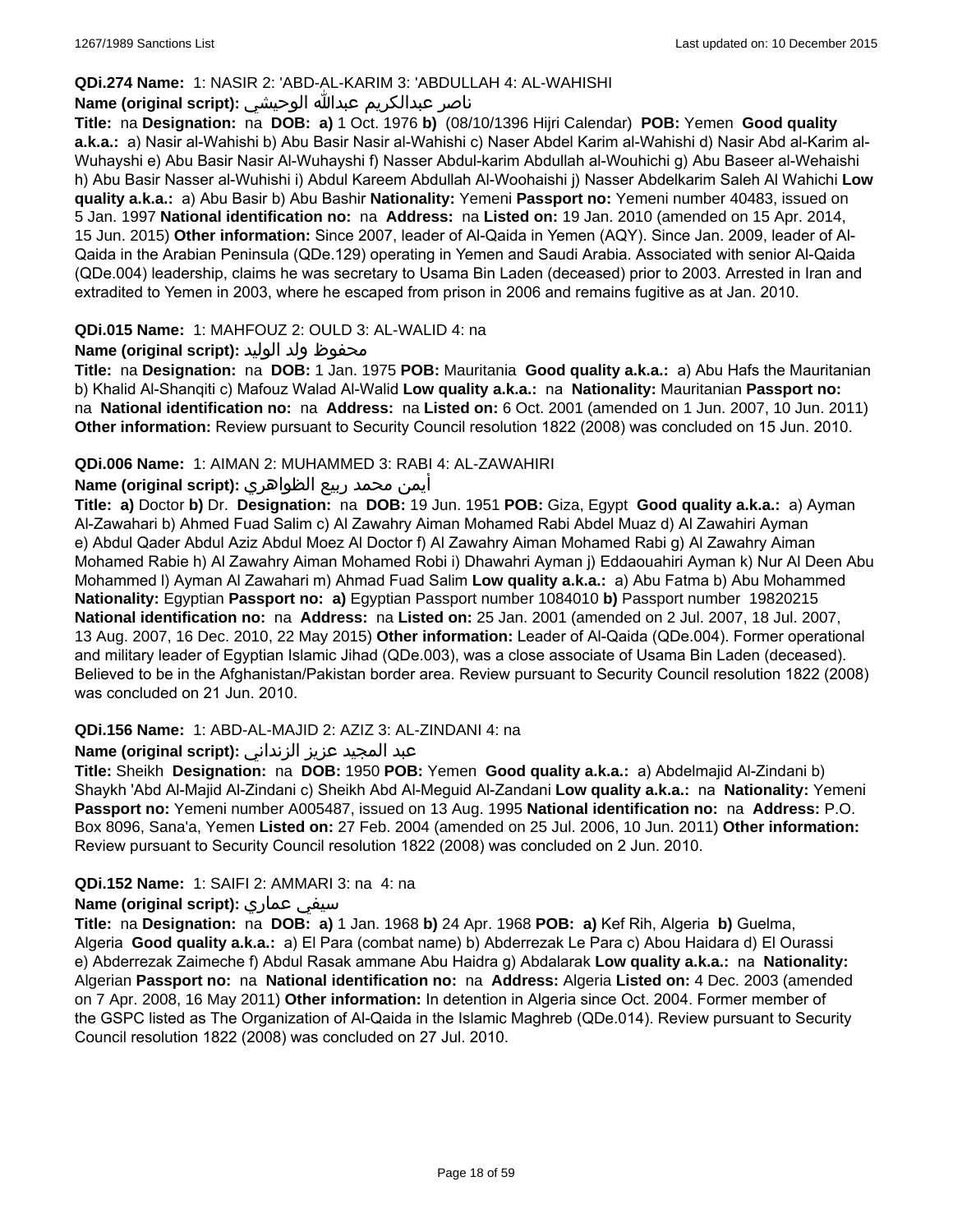#### **QDi.216 Name:** 1: ABDULLAH 2: ANSHORI 3: na 4: na

**Title:** na **Designation:** na **DOB:** 1958 **POB:** Pacitan, East Java, Indonesia **Good quality a.k.a.:** a) Abu Fatih b) Thoyib, Ibnu c) Toyib, Ibnu d) Abu Fathi **Low quality a.k.a.:** na **Nationality:** Indonesian **Passport no:** na **National identification no:** na **Address:** na **Listed on:** 21 Apr. 2006 **Other information:** Review pursuant to Security Council resolution 1822 (2008) was concluded on 8 Jun. 2010.

### **QDi.323 Name:** 1: SAID 2: ARIF 3: na 4: na

**Title:** na **Designation:** na **DOB: a)** 25 Jun. 1964 **b)** 5 Dec. 1965 **POB:** Oran, Algeria **Good quality a.k.a.:** a) Said Mohamed Arif b) Omar Gharib c) Abderahmane d) Abdallah al-Jazairi e) Slimane Chabani f) Souleiman **Low quality a.k.a.:** na **Nationality:** Algerian **Passport no:** na **National identification no:** na **Address:** na **Listed on:** 15 Aug. 2014 **Other information:** A veteran member of the 'Chechen Network' (not listed) and other terrorist groups. He was convicted of his role and membership in the 'Chechen Network' in France in 2006. Joined Jabhat al-Nusrah, listed as Al-Nusrah Front for the People of the Levant (QDe.137) in October 2013.

### **QDi.184 Name:** 1: MUHSIN 2: FADHIL 3: AYED 4: ASHOUR AL-FADHLI

### محسن فاضل عايد عاشور الفضلي **:Name (original script**)

**Title:** na **Designation:** na **DOB:** 24 Apr. 1981 **POB:** Kuwait **Good quality a.k.a.:** a) Muhsin Fadhil 'Ayyid al Fadhli b) Muhsin Fadil Ayid Ashur al Fadhli c) Abu Majid Samiyah d) Abu Samia **Low quality a.k.a.:** na **Nationality:** Kuwaiti **Passport no: a)** Kuwaiti number 106261543 **b)** Kuwaiti number 1420529, issued in Kuwait (and expired on 31 Mar. 2006) **National identification no:** na **Address:** Block Four, Street 13, House #179 Kuwait City, Al-Riqqa area, Kuwait **Listed on:** 17 Feb. 2005 (amended on 23 Jul. 2008, 10 Dec. 2015) **Other information:** Wanted by the Kuwaiti Security Authorities. Wanted by the Saudi security forces. Fugitive as of Jul. 2008. Review pursuant to Security Council resolution 1822 (2008) was concluded on 1 Jun. 2010.

### **QDi.265 Name:** 1: HAJI 2: MUHAMMAD 3: ASHRAF 4: na

**Title:** na **Designation:** na **DOB: a)** 1 Mar. 1965 **b)** 1955 **POB:** Faisalabad, Pakistan **Good quality a.k.a.:** a) Haji M. Ashraf b) Muhammad Ashraf Manshah c) Muhammad Ashraf Munsha **Low quality a.k.a.:** na **Nationality:** Pakistani **Passport no: a)** Pakistani number AT0712501, issued on 12 Mar. 2008 (expired 11 Mar 2013) **b)** Pakistani number A-374184 **National identification no: a)** Pakistani 6110125312507 **b)** Pakistani 24492025390 **Address:** na **Listed on:** 10 Dec. 2008 (amended on 17 Jul. 2009, 24 Jul. 2013) **Other information:** Chief of finance of Lashkar-e-Tayyiba (QDe.118). His father's name is Noor Muhammad.

#### **QDi.364 Name:** 1: ISLAM 2: SEIT-UMAROVICH 3: ATABIEV 4: na

#### **Name (original script):** Ислам Сеит-Умарович Атабиев

**Title:** na **Designation:** na **DOB:** 29 Sep. 1983 **POB:** Ust-Dzheguta, Republic of Karachayevo- Cherkessia, Russian Federation **Good quality a.k.a.:** na **Low quality a.k.a.:** Abu Jihad (original script: Абу Джихад) **Nationality:** Russian **Passport no:** Russian foreign travel passport number 620169661 **National identification no:** Russian national passport number 9103314932, issued on 15 Aug. 2003 (issued by Department of the Federal Migration Service of the Russian Federation for the Republic Karachayevo-Cherkessia) **Address: a)** Moscovskiy Microrayon 6, App. 96, Ust- Dzheguta, Republic of Karachayevo-Cherkessia, Russian Federation **b)** Syrian Arab Republic (located in as at Aug. 2015) **c)** Iraq (possible alternative location as at Aug. 2015) **Listed on:** 2 Oct. 2015 **Other information:** As at Aug. 2015, emir of Russian-speaking militants of the Islamic State of Iraq and the Levant (ISIL), listed as Al-Qaida in Iraq (QDe.115). Controls the Syrian Arab Republic cities of Al Dana and Idlib as an ISIL chief. Wanted by the authorities of the Russian Federation for terrorist crimes committed in its territory. Photo available for inclusion in the INTERPOL-UN Security Council Special Notice.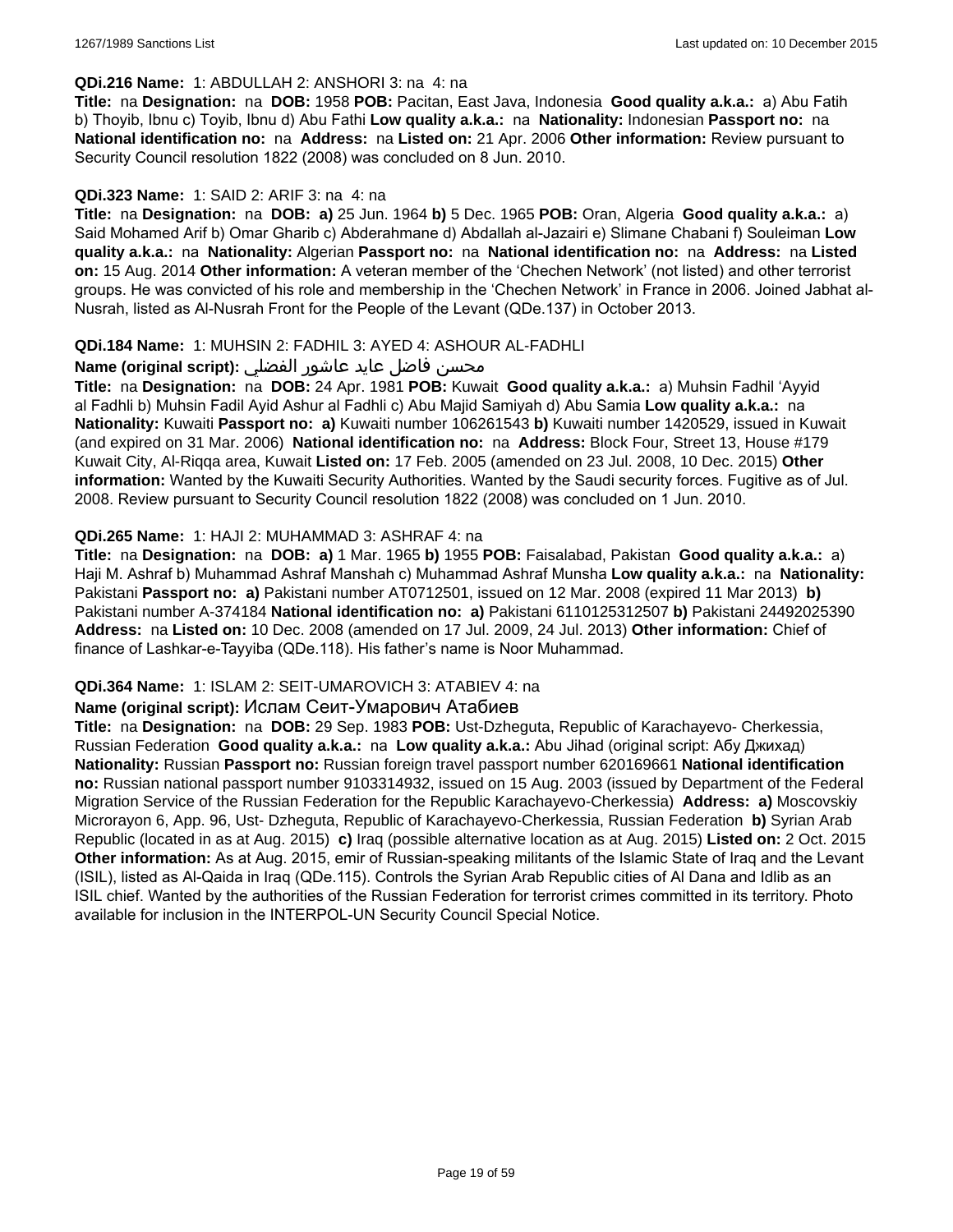### **QDi.042 Name:** 1: HASSAN 2: DAHIR 3: AWEYS 4: na

### **Name (original script):** ظاهرعويس حسن

**Title: a)** Sheikh **b)** Colonel **Designation:** na **DOB:** 1935 **POB:** Somalia **Good quality a.k.a.:** a) Ali, Sheikh Hassan Dahir Aweys b) Awes, Shaykh Hassan Dahir c) Hassen Dahir Aweyes d) Ahmed Dahir Aweys e) Mohammed Hassan Ibrahim f) Aweys Hassan Dahir g) Hassan Tahir Oais h) Hassan Tahir Uways i) Hassan Dahir Awes **Low quality a.k.a.:** a) Sheikh Aweys b) Sheikh Hassan c) Sheikh Hassan Dahir Aweys **Nationality:** Somali **Passport no:** na **National identification no:** na **Address: a)** (Active in Southern Somalia as of Nov. 2012.) **b)** (Also reported to be in Eritrea as of Nov. 2007.) **Listed on:** 9 Nov. 2001 (amended on 21 Dec. 2007, 11 May 2010, 16 May 2011, 18 Mar. 2013) **Other information:** Family background: from the Hawiye's Habergidir, Ayr clan. Senior leader of Al-Itihaad Al-Islamiya (AIAI) (QDe.002) and Hizbul Islam in Somalia. Since 12 April 2010, also subject to the sanctions measures set out in Security Council resolution 1844 (2008) concerning Somalia and Eritrea (see www.un.org/sc/committees/751/index.shtml). Review pursuant to Security Council resolution 1822 (2008) was concluded on 22 Jun. 2010.

### **QDi.248 Name:** 1: RICARDO 2: PEREZ 3: AYERAS 4: na

**Title:** na **Designation:** na **DOB:** 15 Sep. 1973 **POB:** 24 Paraiso Street, Barangay Poblacion, Mandaluyong City, Philippines **Good quality a.k.a.:** a) Abdul Kareem Ayeras b) Abdul Karim Ayeras **Low quality a.k.a.:** a) Ricky Ayeras b) Jimboy c) Isaac Jay Galang Perez d) Abdul Mujib **Nationality:** Filipino **Passport no:** na **National identification no:** na **Address: a)** Barangay Mangayao, Tagkawayan, Quezon, Philippines **b)** Barangay Tigib, Ayungon, Negros Oriental, Philippines **Listed on:** 4 Jun. 2008 (amended on 13 Dec. 2011) **Other information:** Member of the Rajah Solaiman Movement (QDe.128). Arrested by the Philippines authorities on 14 Mar. 2011. Review pursuant to Security Council resolution 1822 (2008) was concluded on 13 May 2010.

### **QDi.305 Name:** 1: ABDUL 2: ROSYID 3: RIDHO 4: BA'ASYIR

**Title:** na **Designation:** na **DOB:** 31 Jan. 1974 **POB:** Sukoharjo, Indonesia **Good quality a.k.a.:** a) Abdul Rosyid Ridho Bashir b) Rashid Rida Ba'aysir c) Rashid Rida Bashir **Low quality a.k.a.:** na **Nationality:** Indonesian **Passport no:** na **National identification no:** (Indonesian National Identity Card number 1127083101740003 under name Abdul Rosyid Ridho Ba'asyir) na **Address:** Podok Pesantren AL Wayain Ngrandu, Sumber Agung Magetan, East Java, Indonesia **Listed on:** 12 Mar. 2012 **Other information:** Father's name is Abu Bakar Ba'asyir (QDi.217). Brother of Abdul Rahim Ba'aysir (QDi.293). Belongs to the leadership of and is involved in recruitment and fundraising for Jemmah Anshorut Tauhid (JAT) (QDe.133) Associated with Jemaah Islamiyah (QDe.092).

#### **QDi.217 Name:** 1: ABU BAKAR 2: BA'ASYIR 3: na 4: na

**Title:** na **Designation:** na **DOB:** 17 Aug. 1938 **POB:** Jombang, East Java, Indonesia **Good quality a.k.a.:** a) Abu Bakar Baasyir, born 17 Aug. 1938 in Jombang, East Java, Indonesia b) Abu Bakar Bashir, born 17 Aug. 1938 in Jombang, East Java, Indonesia c) Abdus Samad d) Abdus Somad **Low quality a.k.a.:** na **Nationality:** Indonesian **Passport no:** na **National identification no:** na **Address:** Indonesia (in prison) **Listed on:** 21 Apr. 2006 (amended on 14 Oct. 2015) **Other information:** Formed Jemmah Anshorut Tauhid (JAT) (QDe.133) in 2008. In 2010, arrested for incitement to commit terrorism and fundraising with respect to a training camp in Aceh, Indonesia and sentenced to 15 years in 2011. Review pursuant to Security Council resolution 1822 (2008) was concluded on 8 Jun. 2010.

### **QDi.293 Name:** 1: ABDUL RAHIM 2: BA'AYSIR 3: na 4: na

**Title:** na **Designation:** na **DOB: a)** 16 Nov. 1977 **b)** 16 Nov. 1974 **POB: a)** Solo, Indonesia **b)** Sukoharjo, Central Java, Indonesia **Good quality a.k.a.:** a) Abdul Rahim Bashir b) 'Abd Al-Rahim Ba'asyir c) 'Abd Al-Rahim Bashir d) Abdurrahim Ba'asyir e) Abdurrahim Bashir f) Abdul Rachim Ba'asyir g) Abdul Rachim Bashir h) Abdul Rochim Ba'asyir i) Abdul Rochim Bashir j) Abdurochim Ba'asyir k) Abdurochim Bashir l) Abdurrochim Ba'asyir m) Abdurrochim Bashir n) Abdurrahman Ba'asyir o) Abdurrahman Bashir **Low quality a.k.a.:** na **Nationality:** Indonesian **Passport no:** na **National identification no:** na **Address:** Indonesia **Listed on:** 19 Jul. 2011 **Other information:** Senior Jemaah Islamiyah (QDe.092) leader. Father's name is Abu Bakar Ba'asyir (QDi.217).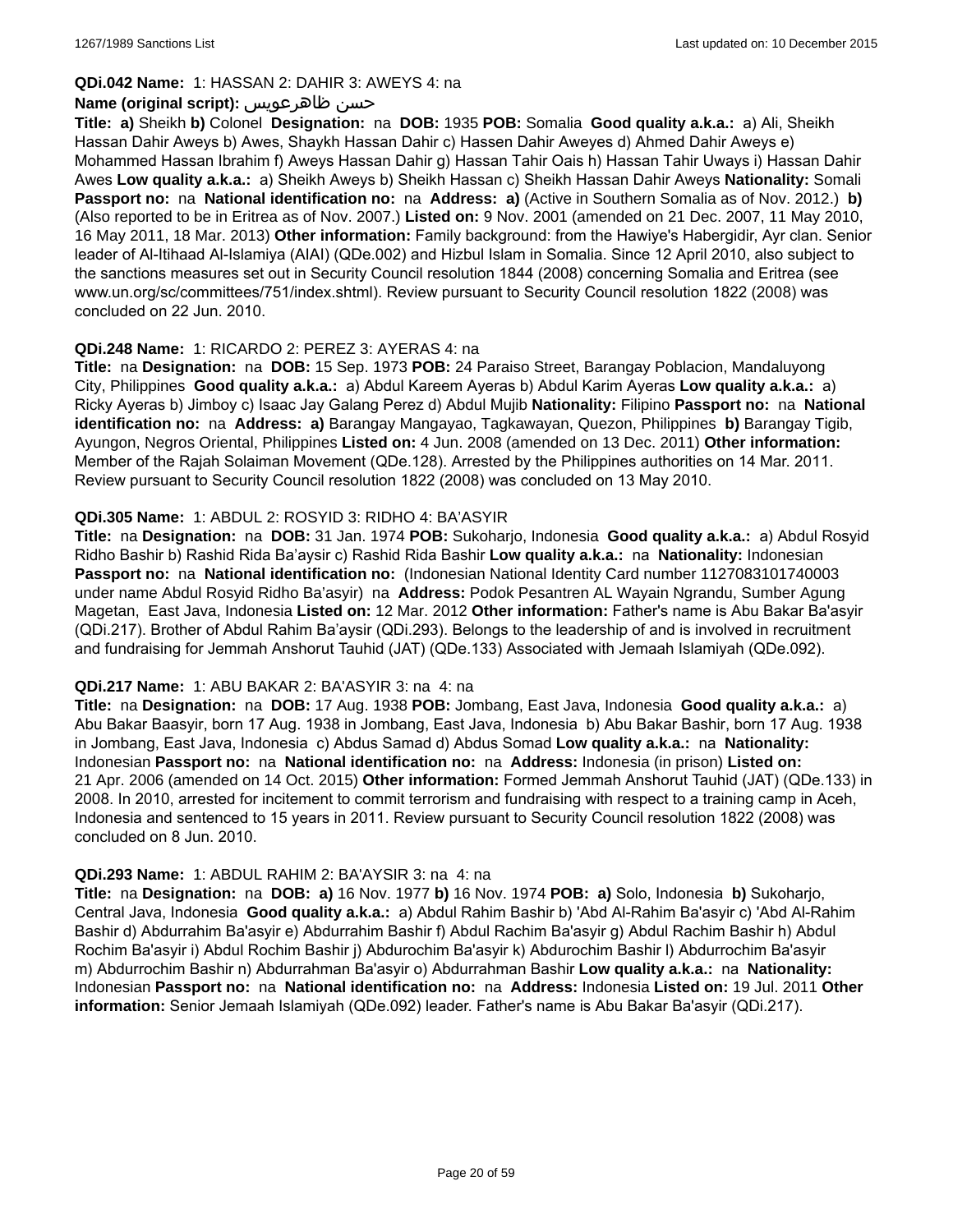#### **QDi.080 Name:** 1: SAID 2: BAHAJI 3: na 4: na

#### **Name (original script):** باهاجى سعيد

**Title:** na **Designation:** na **DOB:** 15 Jul. 1975 **POB:** Haselünne, Lower Saxony, Germany **Good quality a.k.a.:** Zouheir Al Maghribi **Low quality a.k.a.:** a) Mohamed Abbattay b) Abderrahmane Al Maghribi **Nationality: a)** German **b)** Moroccan **Passport no: a)** Provisional German passport No.: 28642163 (issued by the city of Hamburg) **b)** Moroccan passport number 954242, issued on 28 Jun. 1995, issued in Meknas, Morocco (expired) **National identification no:** German identity document ("Bundespersonalausweis") No. 1336597587 **Address:** Bunatwiete 23, Hamburg, 21073, Germany (formerly resident at ) **Listed on:** 30 Sep. 2002 (amended on 26 Nov. 2004, 9 Sep. 2005, 2 Jul. 2007, 23 Dec. 2010, 9 Sep. 2014) **Other information:** Deputy head of the media committee of Al-Qaida (QE.A.4.01) as at Apr. 2010. German authorities issued an arrest warrant for him on 21 Sep. 2001. Review pursuant to Security Council resolution 1822 (2008) was concluded on 20 May 2010. Reportedly deceased in September 2013 in the Afghanistan/Pakistan border area.

### **QDi.266 Name:** 1: MAHMOUD 2: MOHAMMAD 3: AHMED 4: BAHAZIQ

**Title:** na **Designation:** na **DOB: a)** 17 Aug. 1943 **b)** 1943 **c)** 1944 **POB:** India **Good quality a.k.a.:** a) Bahaziq Mahmoud b) Abu Abd al-'Aziz c) Abu Abdul Aziz d) Shaykh Sahib **Low quality a.k.a.:** na **Nationality:** Saudi Arabian **Passport no:** na **National identification no:** Saudi Arabian 4-6032-0048-1 **Address:** na **Listed on:** 10 Dec. 2008 **Other information:** Financier of Lashkar-e-Tayyiba (listed under permanent reference number QDe.118). Has served as the leader of Lashkar-e-Tayyiba in Saudi Arabia.

### **QDi.311 Name:** 1: AYYUB 2: BASHIR 3: na 4: na

### **Name (original script):** بشیر ایوب

**Title: a)** Qari **b)** Alhaj **Designation:** na **DOB: a)** 1966 **b)** 1964 **c)** 1969 **d)** 1971 **POB:** na **Good quality a.k.a.:** a) Alhaj Qari Ayub Bashar b) Qari Muhammad Ayub **Low quality a.k.a.:** na **Nationality: a)** Uzbek **b)** Afghan **Passport no:** na **National identification no:** na **Address:** Mir Ali, North Waziristan Agency, Federal Administered Tribal Areas, Pakistan **Listed on:** 18 Oct. 2012 **Other information:** Member of leadership council as of early 2010 and head of finance for the Islamic Movement of Uzbekistan (QDe.010). Coordinated financial and logistical support for the Islamic Movement of Uzbekistan in Afghanistan and Pakistan between 2009-2012. Transferred and delivered funds to Fazal Rahim (QDi.303).

#### **QDi.055 Name:** 1: MAHMOOD 2: SULTAN 3: BASHIR-UD-DIN 4: na

**Title:** na **Designation:** na **DOB: a)** 1937 **b)** 1938 **c)** 1939 **d)** 1940 **e)** 1941 **f)** 1942 **g)** 1943 **h)** 1944 **i)** 1945 **POB:**  na **Good quality a.k.a.:** a) Mahmood, Sultan Bashiruddin b) Mehmood, Dr. Bashir Uddin c) Mekmud, Sultan Baishiruddin **Low quality a.k.a.:** na **Nationality:** Pakistani **Passport no:** na **National identification no:** na **Address:** Street 13, Wazir Akbar Khan, Kabul, Afghanistan **Listed on:** 24 Dec. 2001 **Other information:** Review pursuant to Security Council resolution 1822 (2008) was concluded on 1 Jun. 2010.

#### **QDi.345 Name:** 1: TARKHAN 2: TAYUMURAZOVICH 3: BATIRASHVILI 4:

**Title:** na **Designation:** na **DOB: a)** 11 Jan. 1986 **b)** 1982 **POB:** Akhmeta, Village Birkiani, Georgia **Good quality a.k.a.:** a) Tarkhan Tayumurazovich Batyrashvili b) Tarkhan Batirashvili **Low quality a.k.a.:** a) Omar Shishani b) Umar Shishani c) Abu Umar al-Shishani d) Omar al-Shishani e) Chechen Omar f) Omar the Chechen g) Omer the Chechen h) Umar the Chechen i) Abu Umar j) Abu Hudhayfah **Nationality:** Georgian **Passport no:** 09AL14455, issued in Georgia (expires on 26 Jun. 2019) **National identification no:** 08001007864, issued in Georgia **Address:** Syrian Arab Republic (located in as at Dec. 2014) **Listed on:** 23 Jan. 2015 **Other information:** As of mid-2014, Syria-based senior military commander and shura council member of Islamic State in Iraq and the Levant, listed as Al-Qaida in Iraq (AQI) (QDe.115). Led approximately 1,000 foreign fighters for ISIL and committed a number of attacks in northern Syria.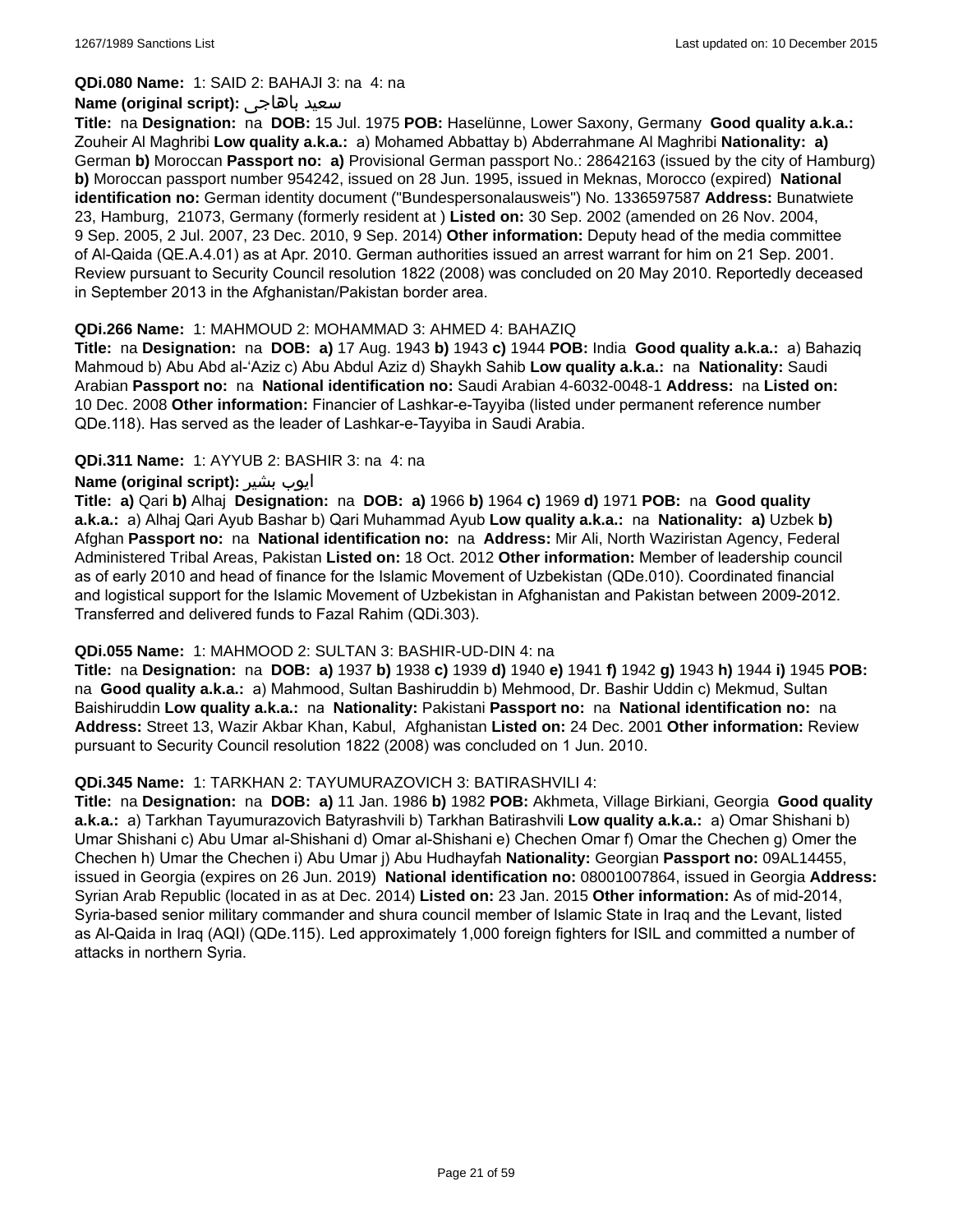#### **QDi.279 Name:** 1: MOHAMED 2: BELKALEM 3: na 4: na

### **Name (original script):** بلكلام محمد

**Title:** na **Designation:** na **DOB:** 19 Dec. 1969 **POB:** Hussein Dey, Algiers, Algeria **Good quality a.k.a.:** na **Low quality a.k.a.:** a) Abdelali Abou Dher (ذر ابو العالي عبد (b) El Harrachi (الحراشي(**Nationality:** Algerian **Passport no:**  na **National identification no:** na **Address:** Mali **Listed on:** 22 Apr. 2010 (amended on 15 Apr. 2014) **Other information:** Convicted in absentia by Algerian tribunal on 28 Mar. 1996. Algerian international arrest warrant number 03/09 of 6 Jun. 2009 issued by the Tribunal of Sidi Mhamed, Algiers, Algeria. Algerian extradition request number 2307/09 of 3 Sep. 2009, presented to Malian authorities. Father's name is Ali Belkalem. Mother's name is Fatma Saadoudi. Member of The Organization of Al-Qaida in the Islamic Maghreb (QDe.014)

### **QDi.136 Name:** 1: MOKHTAR 2: BELMOKHTAR 3: na 4: na

### **Name (original script):** بلمختار مختار

**Title:** na **Designation:** na **DOB:** 1 Jun. 1972 **POB:** Ghardaia, Algeria **Good quality a.k.a.:** a) Abou Abbes Khaled b) Belaouar Khaled Abou El Abass c) Belaouer Khaled Abou El Abass d) Belmokhtar Khaled Abou El Abes e) Khaled Abou El Abass f) Khaled Abou El Abbes g) Khaled Abou El Abes h) Khaled Abulabbas Na Oor i) Mukhtar Belmukhtar **Low quality a.k.a.:** a) Belaoua b) Belaour **Nationality:** Algerian **Passport no:** na **National identification no:** na **Address:** na **Listed on:** 11 Nov. 2003 (amended on 12 Apr. 2006, 2 Jul. 2007, 7 Apr. 2008, 25 Jan. 2010, 16 May 2011, 9 Sep. 2014) **Other information:** Father's name is Mohamed. Mother's name is Zohra Chemkha. Member of the Council of the Organization of Al-Qaida in the Islamic Maghreb (QDe.014) (AQIM). Head of Al Mouakaoune Biddam (QDe.139), Al Moulathamoun (QDe.140) and Al Mourabitoun (QDe.141). Review pursuant to Security Council resolution 1822 (2008) was concluded on 30 Jul. 2009.

### **QDi.375 Name:** 1: BOUBAKER 2: BEN HABIB 3: BEN AL-HAKIM 4: na

**Title:** na **Designation:** na **DOB:** 1 Aug. 1983 **POB:** Paris, France **Good quality a.k.a.:** a) Boubakeur el-Hakim b) Boubaker el Hakim **Low quality a.k.a.:** a) Abou al Moukatel b) Abou Mouqatel c) Abu-Muqatil al-Tunisi **Nationality: a)** French **b)** Tunisian **Passport no:** na **National identification no:** na **Address:** Syrian Arab Republic (as at Sep. 2015) **Listed on:** 29 Sep. 2015 **Other information:** French-Tunisian foreign terrorist fighter for Islamic State in Iraq and the Levant (ISIL), listed as Al-Qaida in Iraq (QDe.115).

#### **QDi.355 Name:** 1: SOFIANE 2: BEN GOUMO 3: na 4: na

**Title:** na **Designation:** na **DOB:** 26 Jun. 1959 **POB:** Derna, Libya **Good quality a.k.a.:** Sufyan bin Qumu **Low quality a.k.a.:** Abou Fares al Libi **Nationality:** Libyan **Passport no:** na **National identification no:** na **Address:** Libya **Listed on:** 3 Sep. 2015 **Other information:** Leader of Ansar al Charia Derna (QDe.145).

#### **QDi.333 Name:** 1: SEIFALLAH 2: BEN HASSINE 3: na 4: na

**Title:** na **Designation:** na **DOB:** 8 Nov. 1965 **POB:** na **Good quality a.k.a.:** a) Seif Allah ben Hocine b) Saifallah ben Hassine c) Sayf Allah 'Umar bin Hassayn d) Sayf Allah bin Hussayn **Low quality a.k.a.:** a) Abu Iyyadh al-Tunisi b) Abou Iyadh el-Tounsi c) Abu Ayyad al-Tunisi d) Abou Aayadh e) Abou Iyadh **Nationality:** Tunisian **Passport no:** na **National identification no:** na **Address:** na **Listed on:** 23 Sep. 2014 **Other information:** Founder of the Tunisian Combatant Group (QDe.090) and leader of Ansar al-Shari'a in Tunisia (QDe.143). Arrest warrant issued by Tunisian Court of First Instance on 23 Aug. 2013.

#### **QDi.307 Name:** 1: HAFIZ 2: ABDUL SALAM 3: BHUTTAVI 4: na

**Title: a)** Maulavi **b)** Mullah **Designation:** na **DOB:** 1940 **POB:** Gujranwala, Punjab Province, Pakistan **Good quality a.k.a.:** a) Hafiz Abdul Salam Bhattvi b) Hafiz Abdusalam Budvi c) Hafiz Abdussalaam Bhutvi d) Abdul Salam Budvi e) Abdul Salam Bhattwi f) Abdul Salam Bhutvi g) Mullah Abdul Salaam Bhattvi h) Molvi Abdursalam Bhattvi **Low quality a.k.a.:** na **Nationality:** Pakistani **Passport no:** na **National identification no:** na **Address:** na **Listed on:** 14 Mar. 2012 **Other information:** Founding member of Lashkar-e-Tayyiba (QDe.118) and deputy to Lashkar-e-Tayyiba leader Hafiz Muhammad Saeed (QDi.263).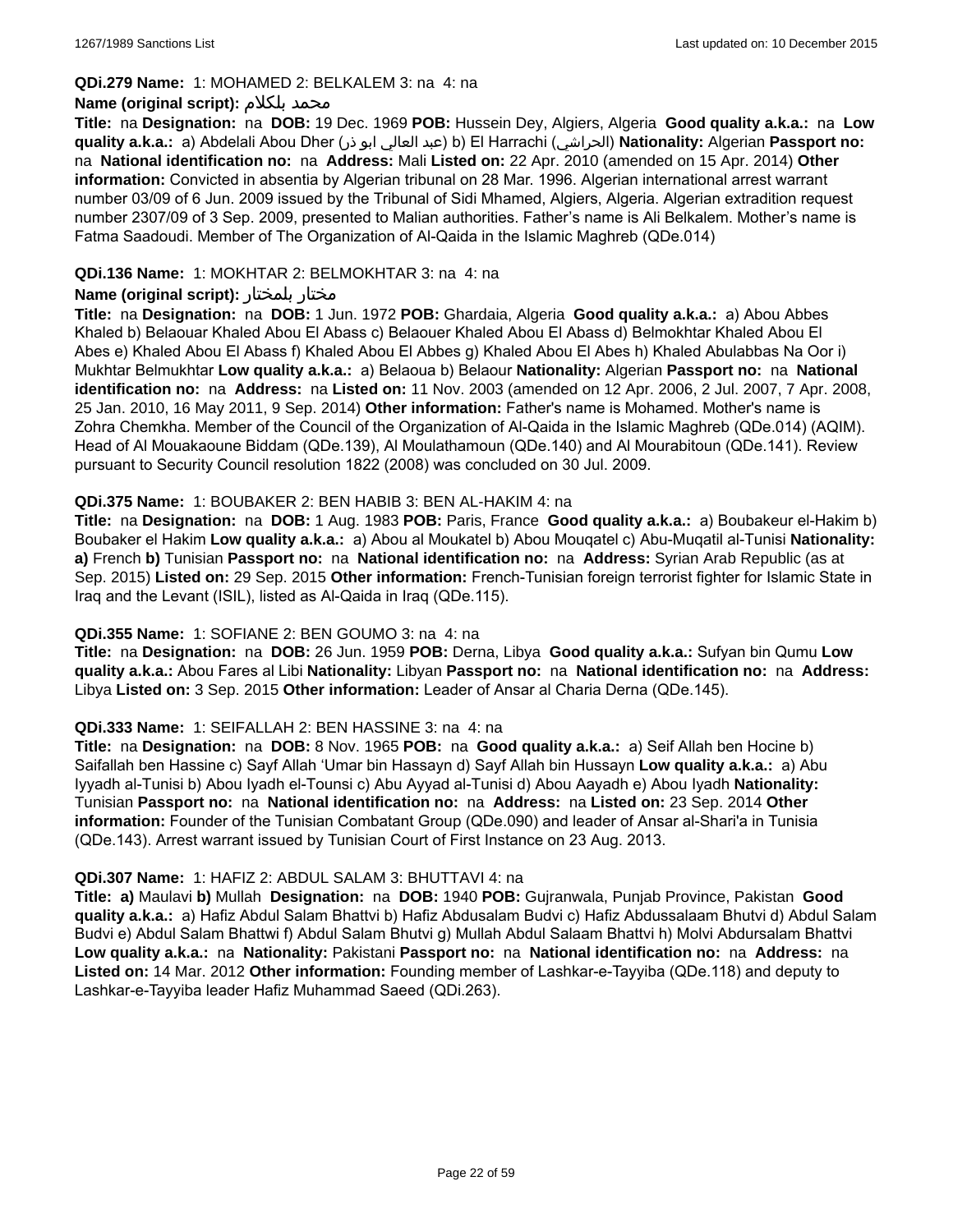### **QDi.081 Name:** 1: RAMZI 2: MOHAMED 3: ABDULLAH 4: BINALSHIBH

### رمزي محمد عبد الله بن الشيبة **:(script original (Name**

**Title:** na **Designation:** na **DOB: a)** 1 May 1972 **b)** 16 Sep. 1973 **POB: a)** Gheil Bawazir, Hadramawt, Yemen **b)** Khartoum, Sudan **Good quality a.k.a.:** a) Binalshibh Ramzi Mohammed Abdullah b) Ramzi Binalshib c) Ramzi Mohamed Abdellah Omar Hassan Alassiri d) Binalshibh Ramsi Mohamed Abdullah e) Abu Ubaydah f) 'Umar Muhammad 'Abdallah Ba' Amar g) Binalsheidah, Ramzi Mohamed Abdullah h) Bin Al Shibh, Ramzi i) Omar, Ramzi Mohamed Abdellah j) Mohamed Ali Abdullah Bawazir **Low quality a.k.a.:** Ramzi Omar **Nationality:** Yemeni **Passport no:** 00085243, issued on 17 Nov. 1997, issued in Sanaa, Yemen **National identification no:**  na **Address:** na **Listed on:** 30 Sep. 2002 (amended on 26 Nov. 2004, 25 Jul. 2006, 2 Jul. 2007, 27 Jul. 2007, 23 Dec. 2010) **Other information:** Arrested in Karachi, Pakistan, 30 Sep. 2002. In custody of the United States of America, as of May 2010. Review pursuant to Security Council resolution 1822 (2008) was concluded on 25 May 2010.

**QDi.009 Name:** 1: BILAL 2: BIN MARWAN 3: na 4: na

### بلال بن مروان **:(script original (Name**

**Title:** na **Designation:** na **DOB:** 1947 **POB:** na **Good quality a.k.a.:** na **Low quality a.k.a.:** na **Nationality:**  na **Passport no:** na **National identification no:** na **Address:** na **Listed on:** 25 Jan. 2001 **Other information:** Senior lieutenant of UBL. Review pursuant to Security Council resolution 1822 (2008) was concluded on 21 Jun. 2010.

**QDi.063 Name:** 1: AL-MOKHTAR 2: BEN MOHAMED 3: BEN AL-MOKHTAR 4: BOUCHOUCHA

المختار بن محمد بن المختار بوشوشة **:Name (original script)** 

**Title:** na **Designation:** na **DOB:** 13 Oct. 1969 **POB:** Tunis, Tunisia **Good quality a.k.a.:** Bushusha, Mokhtar **Low quality a.k.a.:** na **Nationality:** Tunisian **Passport no:** Tunisian number K754050, issued on 26 May 1999 (expired on 25 May 2004) **National identification no:** 04756904, issued on 14 Sep. 1984 **Address:** Via Milano Number 38, Spinadesco, (CR), Italy **Listed on:** 24 Apr. 2002 (amended on 10 Apr. 2003, 26 Nov. 2004, 20 Dec. 2005, 7 Jun. 2007, 23 Dec. 2010) **Other information:** Italian Fiscal Code: BCHMHT69R13Z352T. Mother's name is Hedia Bannour. Review pursuant to Security Council resolution 1822 (2008) was concluded on 22 Apr. 2010.

### **QDi.188 Name:** 1: FAYCAL 2: BOUGHANEMI 3: na 4: na

# **Name (original script):** بوغانمي فيصل

**Title:** na **Designation:** na **DOB:** 28 Oct. 1966 **POB:** Tunis, Tunisia **Good quality a.k.a.:** a) Faical Boughanmi b) Faysal al-Bughanimi **Low quality a.k.a.:** na **Nationality:** Tunisian **Passport no:** na **National identification no:**  na **Address:** Number 5/B viale Cambonino, Cremona, Italy **Listed on:** 29 Jul. 2005 (amended on 7 Jun. 2007, 10 Aug. 2009, 1 Sep. 2009, 13 Dec. 2011) **Other information:** Italian Fiscal code: BGHFCL66R28Z352G. Sentenced to 7 years imprisonment in Italy on 29 Jun. 2007 by the Brescia Second Appeals Court. In detention in Italy as at Jun. 2009. Review pursuant to Security Council resolution 1822 (2008) was concluded on 20 Jul. 2009.

#### **QDi.143 Name:** 1: HAMADI 2: BEN ABDUL AZIZ 3: BEN ALI 4: BOUYEHIA

# حمادي بن عبد العزيز بن علي بويحي **:(script original (Name**

**Title:** na **Designation:** na **DOB:** 29 May 1966 **POB:** Tunis, Tunisia **Good quality a.k.a.:** a) Gamel Mohamed, born 25 May 1966 in Morocco b) Abd el Wanis Abd Gawwad Abd el Latif Bahaa, born 9 May 1986 in Egypt c) Mahmoud Hamid **Low quality a.k.a.:** na **Nationality:** Tunisian **Passport no:** Tunisian passport number L723315, issued on 5 May 1998 (expired on 4 May 2003) **National identification no:** na **Address:** Corso XXII Marzo Number 39, Milan, Italy **Listed on:** 12 Nov. 2003 (amended on 20 Dec. 2005, 31 Jul. 2006, 30 Jan. 2009, 16 May 2011) **Other information:** In prison in Italy until 28 Jul. 2011. Review pursuant to Security Council resolution 1822 (2008) was concluded on 21 Jun. 2010.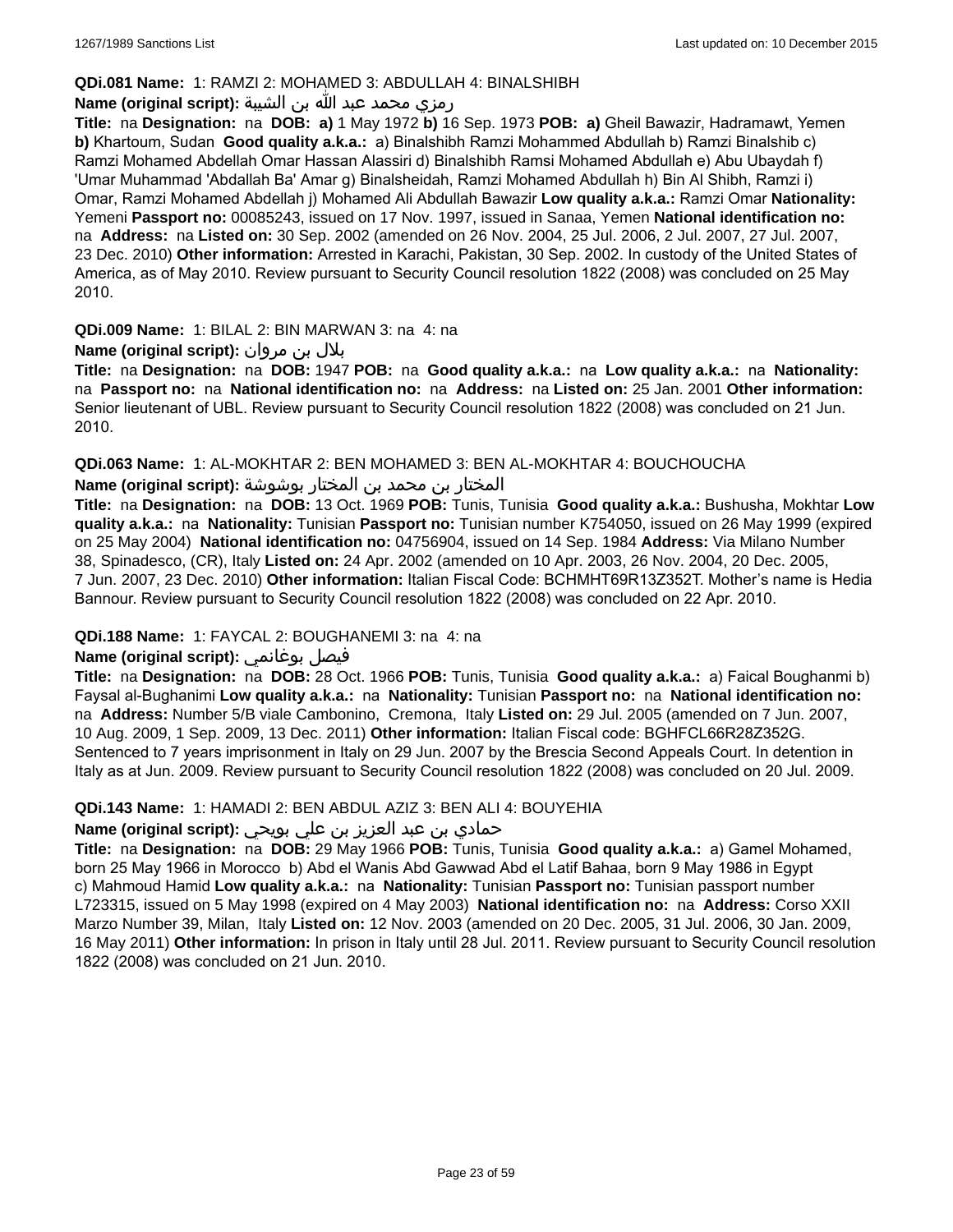### **QDi.365 Name:** 1: AKHMED 2: RAJAPOVICH 3: CHATAEV 4: na

#### **Name (original script):** Ахмед Ражапович Чатаев

**Title:** na **Designation:** na **DOB:** 4 Jul. 1980 **POB:** Vedeno Village, Vedenskiy District, Republic of Chechnya, Russian Federation **Good quality a.k.a.:** a) Akhmad Shishani (original script: Ахмад Шишани) b) David Mayer (Russian script: Давид Майер) c) Elmir Sene (original script: Эльмир Сене) **Low quality a.k.a.:** Odnorukiy (original script: Однорукий) **Nationality:** na **Passport no:** na **National identification no:** Russian national passport number 9600133195, issued in Vedensiky District, Republic of Chechnya, Russian Federation (issued by Department of Internal Affairs) **Address: a)** Syrian Arab Republic (located in as at Aug. 2015) **b)** Iraq (possible alternative location as at Aug. 2015) **Listed on:** 2 Oct. 2015 (amended on 10 Dec. 2015) **Other information:** As at Aug. 2015, one of the leaders of the Islamic State in Iraq and the Levant (ISIL), listed as Al-Qaida in Iraq (QDe.115), commanding directly 130 militants. Physical description: eye colour: brown, hair colour: black, build: solid; distinguishing marks: oval face, beard, missing a right hand and left leg, speaks Russian, Chechen and possibly German and Arabic. Wanted by the authorities of the Russian Federation for terrorist crimes committed in its territory. Photo available for inclusion in the INTERPOL-UN Security Council Special Notice.

### **QDi.312 Name:** 1: AAMIR 2: ALI 3: CHAUDHRY 4: na

### عامر علی چوہدری **:(script original (Name**

**Title:** na **Designation:** na **DOB:** 3 Aug. 1986 **POB:** na **Good quality a.k.a.:** a) Aamir Ali Chaudary b) Aamir Ali Choudry c) Amir Ali Chaudry **Low quality a.k.a.:** Huzaifa **Nationality:** Pakistani **Passport no:** Pakistani number BN 4196361, issued on 28 Oct. 2008 (expiring 27 Oct. 2013) **National identification no:** Pakistani 33202-7126636-9 **Address:** na **Listed on:** 18 Oct. 2012 **Other information:** Electronics and explosives expert for Tehrik-e Taliban Pakistan (TTP) (QDe.132). Involved in attack planning for TTP. Provided financial and logistical support for TTP and participated in TTP-sponsored militant training.

### **QDi.070 Name:** 1: YASSINE 2: CHEKKOURI 3: na 4: na

### **Name (original script):** شكوري ياسين

**Title:** na **Designation:** na **DOB:** 6 Oct. 1966 **POB:** Safi, Morocco **Good quality a.k.a.:** na **Low quality a.k.a.:**  na **Nationality:** Moroccan **Passport no:** Moroccan number F46947 **National identification no:** (Moroccan national identity card H-135467) na **Address:** 7th Street, Number 7, Hay Anas Safi, Morocco **Listed on:** 3 Sep. 2002 (amended on 7 Jun. 2007, 23 Dec. 2010) **Other information:** Mother's name is Feue Hlima Bent Barka and father's name is Abderrahmane Mohammed Ben Azzouz. Deported from Italy to Morocco on 26 Feb. 2004. Review pursuant to Security Council resolution 1822 (2008) was concluded on 21 Jun. 2010.

#### **QDi.376 Name:** 1: PETER 2: CHERIF 3: na 4: na

**Title:** na **Designation:** na **DOB:** 26 Aug. 1982 **POB:** Paris, France **Good quality a.k.a.:** na **Low quality a.k.a.:**  na **Nationality:** French **Passport no:** na **National identification no:** na **Address:** Al Mukalla, Hadramawt province, Yemen **Listed on:** 29 Sep. 2015 **Other information:** Member of Al-Qaida in the Arabian Peninsula (AQAP) (QDe.129). Convicted in absentia to five years in prison in France in 2012. Wanted by French authorities as of 2015.

#### **QDi.300 Name:** 1: MONIR 2: CHOUKA 3: na 4: na

**Title:** na **Designation:** na **DOB:** 30 Jul. 1981 **POB:** Bonn, Germany **Good quality a.k.a.:** na **Low quality a.k.a.:** Abu Adam **Nationality: a)** German **b)** Moroccan **Passport no:** German passport number 5208323009, issued on 2 Feb. 2007, issued in Stadt Bonn, Germany (expires on 1 Feb. 2012) **National identification no:** German national identity card number 5209530116, issued on 21 Jun. 2006, issued in Stadt Bonn, Germany (expired on 20 Jun. 2011) **Address:** Ungartenstraße 6, Bonn, 53229, Germany (previous) **Listed on:** 25 Jan. 2012 **Other information:** Associated with Islamic Movement of Uzbekistan (QDe.010). Brother of Yassin Chouka (QDi.301). Arrest warrant issued by the investigating judge of the German Federal Court of Justice on 5 Oct. 2010.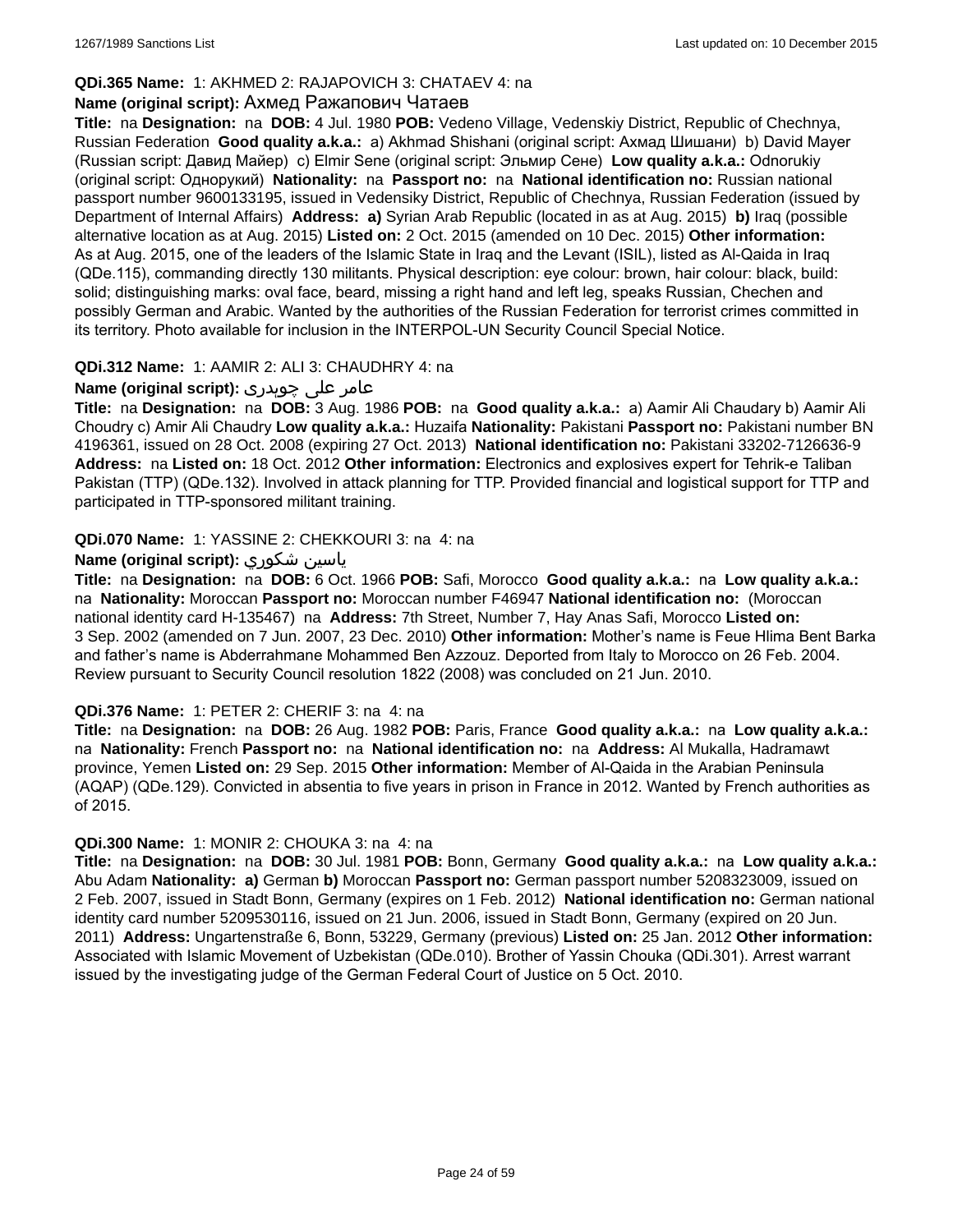### **QDi.301 Name:** 1: YASSIN 2: CHOUKA 3: na 4: na

**Title:** na **Designation:** na **DOB:** 11 Dec. 1984 **POB:** Bonn, Germany **Good quality a.k.a.:** na **Low quality a.k.a.:** Abu Ibraheem **Nationality: a)** German **b)** Moroccan **Passport no:** German passport number 5204893014, issued on 5 Oct. 2000, issued in Stadt Bonn, Germany (expired on 5 Oct. 2005) **National identification no:** German national identity card number 5209445304, issued on 5 Sep. 2005, issued in Stadt Bonn, Germany (expired on 4 Sep. 2010) **Address:** Karl-Barth-Straße 14, Bonn, 53129, Germany (previous) **Listed on:** 25 Jan. 2012 **Other information:** Associated with Islamic Movement of Uzbekistan (QDe.010). Brother of Monir Chouka (QDi.300). Arrest warrant issued by the investigating judge of the German Federal Court of Justice on 5 Oct. 2010.

### **QDi.141 Name:** 1: MAXAMED 2: CABDULLAAH 3: CIISE 4: na

**Title:** na **Designation:** na **DOB:** 8 Oct. 1974 **POB:** Kismaayo, Somalia **Good quality a.k.a.:** a) Maxamed Cabdullaahi Ciise b) Maxammed Cabdullaahi c) Cabdullah Mayamed Ciise **Low quality a.k.a.:** na **Nationality:** Somali **Passport no:** na **National identification no:** na **Address:** Somalia **Listed on:** 12 Nov. 2003 (amended on 9 Sep. 2005, 30 Jan. 2009, 20 Apr. 2009, 21 Oct. 2010, 17 Aug. 2015) **Other information:** Present in Somalia as of Apr. 2009 following transfer from United Kingdom. Review pursuant to Security Council resolution 1822 (2008) was concluded on 21 Jun. 2010.

### **QDi.347 Name:** 1: DENIS 2: MAMADOU 3: GERHARD 4: CUSPERT

**Title:** na **Designation:** na **DOB:** 18 Oct. 1975 **POB:** Berlin, Germany **Good quality a.k.a.:** na **Low quality a.k.a.:** Abu Talha al-Almani **Nationality:** German **Passport no:** na **National identification no:** 2550439611, issued in District Friedrichshain-Kreuzberg of Berlin, Germany (issued on 22 Apr. 2010, expires on 21 Apr. 2020) **Address: a)** (Syria/Turkey border area (as at Jan. 2015)) **b)** Karl-Marx-Str. 210, Berlin, 12055, Germany (primary address) **Listed on:** 11 Feb. 2015 **Other information:** Physical description: eye colour: brown; hair colour: black; height: 178cm; Tattoos: BROKEN DREAMS in letters (on back) and landscape of Africa (on right upper arm). Father's name: Richard Luc-Giffard; Mother's name: Sigrid Cuspert. European arrest warrant issued by investigating judge at the Federal Court of Justice of Germany, dated 14 May 2014 and 5 Dec. 2014.

### **QDi.331 Name:** 1: ANDERS 2: CAMEROON 3: OSTENSVIG 4: DALE

**Title:** na **Designation:** na **DOB:** 19 Oct. 1978 **POB:** Oslo, Norway **Good quality a.k.a.:** na **Low quality a.k.a.:**  a) Muslim Abu Abdurrahman b) Abu Abdurrahman the Norwegian c) Abu Abdurrahman the Moroccan **Nationality:** Norwegian **Passport no:** na **National identification no:** na **Address:** na **Listed on:** 23 Sep. 2014 **Other information:** Member of Al-Qaida in the Arabian Peninsula (AQAP) (QE.A.129.10). Physical description: eye colour: brown; hair colour: brown; height: 185 cm.

### **QDi.252 Name:** 1: AHMED 2: DEGHDEGH 3: na 4: na

#### **Name (original script):** دغداغ أحمد

**Title:** na **Designation:** na **DOB:** 17 Jan. 1967 **POB:** Anser, Wilaya (province) of Jijel, Algeria **Good quality a.k.a.:** a) Abd El Illah b) Abdellillah dit Abdellah Ahmed dit Said **Low quality a.k.a.:** na **Nationality:** Algerian **Passport no:** na **National identification no:** na **Address:** Algeria **Listed on:** 3 Jul. 2008 (amended on 24 Mar. 2009, 15 Nov. 2012) **Other information:** Belongs to the leadership and is the finance chief of the Organization of Al-Qaida in the Islamic Maghreb (Qde.014). Mother's name is Zakia Chebira. Father's name is Lakhdar.

#### **QDi.246 Name:** 1: REDENDO 2: CAIN 3: DELLOSA 4: na

**Title:** na **Designation:** na **DOB:** 15 May 1972 **POB:** Punta, Santa Ana, Manila, Philippines **Good quality a.k.a.:**  a) Abu Ilonggo b) Brandon Berusa c) Abu Muadz d) Arnulfo Alvarado e) Habil Ahmad Dellosa **Low quality a.k.a.:**  a) Dodong b) Troy c) Uthman **Nationality:** Filipino **Passport no:** na **National identification no:** na **Address:** 3111, Ma. Bautista, Punta, Santa Ana, Manila, Philippines **Listed on:** 4 Jun. 2008 (amended on 3 Jun. 2009, 13 Dec. 2011) **Other information:** Member of the Rajah Solaiman Movement (QDe.128) and linked to the Abu Sayyaf Group (QDe.001). Father's name is Fernando Rafael Dellosa. Mother's name is Editha Parado Cain. In detention in the Philippines as of Jan. 2010. Review pursuant to Security Council resolution 1822 (2008) was concluded on 13 May 2010.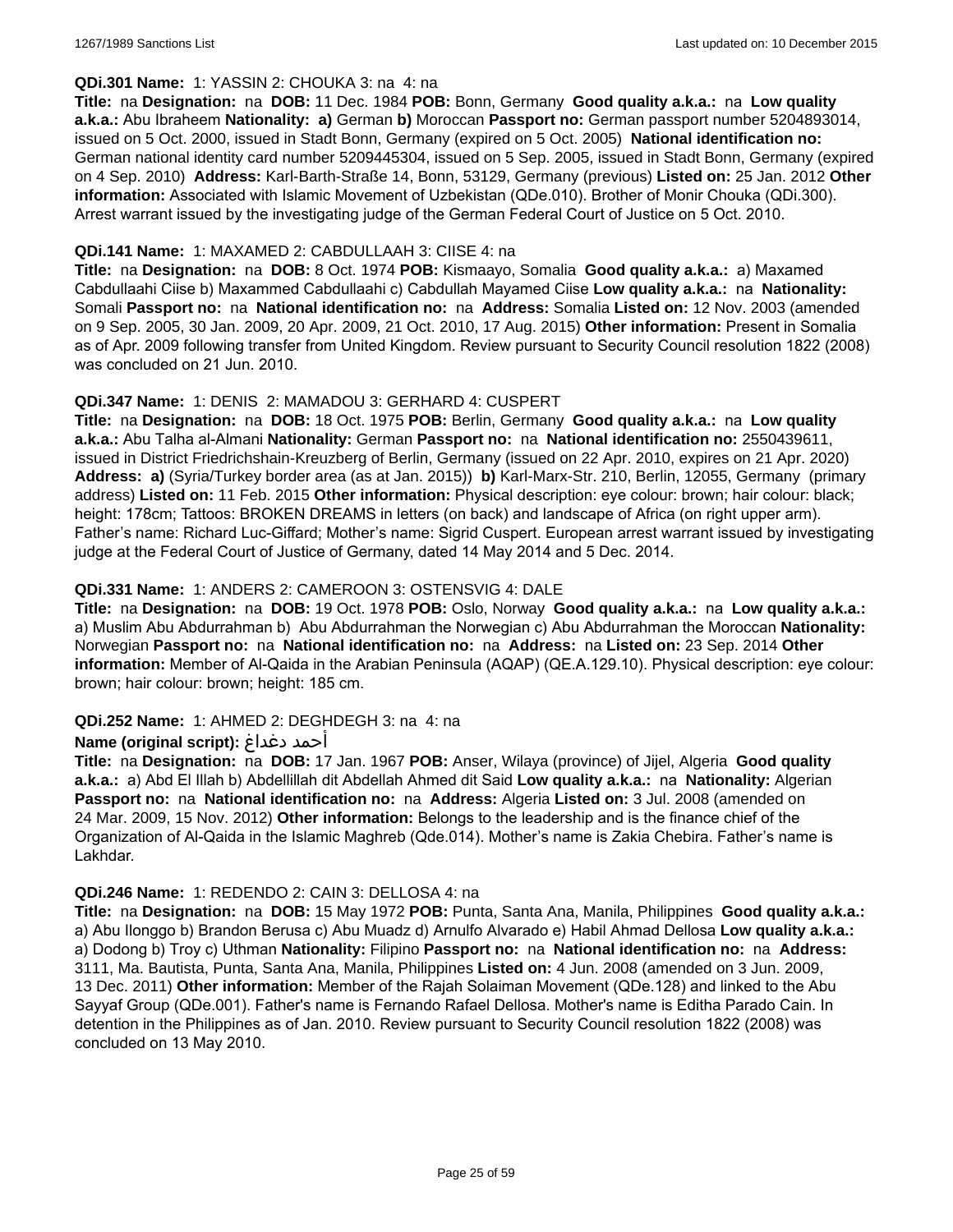#### **QDi.243 Name:** 1: FELICIANO 2: SEMBORIO 3: DELOS REYES JR. 4: na

**Title:** Ustadz **Designation:** na **DOB:** 4 Nov. 1963 **POB:** Arco, Lamitan, Basilan, Philippines **Good quality a.k.a.:**  a) Abubakar Abdillah b) Abdul Abdillah **Low quality a.k.a.:** na **Nationality:** Filipino **Passport no:** na **National identification no:** na **Address:** Philippines **Listed on:** 4 Jun. 2008 (amended on 3 Jun. 2009, 13 Dec. 2011) **Other information:** Member of the Rajah Solaiman Movement (Qde.128). Father's name is Feliciano Delos Reyes Sr. Mother's name is Aurea Semborio. In detention in the Philippines as of May 2011. Review pursuant to Security Council resolution 1822 (2008) was concluded on 13 May 2010.

### **QDi.164 Name:** 1: OTHMAN 2: DERAMCHI 3: na 4: na

### **Name (original script):** درمشي عثمان

**Title:** na **Designation:** na **DOB:** 7 Jun. 1954 **POB:** Tighennif, Algeria **Good quality a.k.a.:** na **Low quality a.k.a.:** Abou Youssef **Nationality:** Algerian **Passport no:** na **National identification no:** na **Address:** Algeria **Listed on:** 17 Mar. 2004 (amended on 26 Nov. 2004, 21 Dec. 2007, 2 Dec. 2008, 3 Jun. 2009, 25 Jan. 2010, 16 May 2011) **Other information:** Italian Fiscal Code DRMTMN54H07Z301T. Deported from Italy to Algeria on 22 Aug. 2008. Father in law of Djamel Lounici (QDi.155). Review pursuant to Security Council resolution 1822 (2008) was concluded on 28 Sep. 2009.

### **QDi.245 Name:** 1: PIO 2: ABOGNE 3: DE VERA 4: na

**Title:** na **Designation:** na **DOB:** 19 Dec. 1969 **POB:** Bagac, Bagamanok, Catanduanes, Philippines **Good quality a.k.a.:** Ismael De Vera **Low quality a.k.a.:** a) Khalid b) Ismael c) Ismail d) Manex e) Tito Art f) Dave g) Leo **Nationality:** Filipino **Passport no:** na **National identification no:** na **Address:** Concepcion, Zaragosa, Nueva Ecija, Philippines **Listed on:** 4 Jun. 2008 (amended on 3 Jun. 2009, 13 Dec. 2011) **Other information:** Member of the Rajah Solaiman Movement (QDe.128), Abu Sayyaf Group (Qde.001) and Jemaah Islamiyah (Qde.092). Father's name is Honorio Devera. Mother's name is Fausta Abogne. In detention in the Philippines as of May 2011. Review pursuant to Security Council resolution 1822 (2008) was concluded on 13 May 2010.

### **QDi.169 Name:** 1: DHOU 2: EL-AICH 3: na 4: na

### **Name (original script):** العيش ذو

**Title:** na **Designation:** na **DOB:** 5 Aug. 1964 **POB:** Blida, Algeria **Good quality a.k.a.:** Abdel Hak **Low quality a.k.a.:** na **Nationality:** Algerian **Passport no:** na **National identification no:** na **Address:** na **Listed on:** 3 May 2004 (amended on 12 Apr. 2006, 7 Apr. 2008, 13 Dec. 2011) **Other information:** Confirmed to have died in Chad on 8 Mar. 2004. Review pursuant to Security Council resolution 1822 (2008) was concluded on 27 Jul. 2010.

#### **QDi.342 Name:** 1: OUMAR 2: DIABY 3: na 4: na

**Title:** na **Designation:** na **DOB:** 5 Aug. 1975 **POB:** Dakar, Senegal **Good quality a.k.a.:** na **Low quality a.k.a.:** a) Omsen b) Oumar Omsen **Nationality:** Senegalese **Passport no:** na **National identification no:** na **Address:** Syrian Arab Republic (located in) **Listed on:** 23 Sep. 2014 **Other information:** A leader of an armed group linked to Al-Nusrah Front for the People of the Levant (QDe.137) and a key facilitator for a Syrian foreign terrorist fighter network. Active in terrorist propaganda through the Internet.

#### **QDi.167 Name:** 1: KAMEL 2: DJERMANE 3: na 4: na

### **Name (original script):** جرمان كمال

**Title:** na **Designation:** na **DOB:** 12 Oct. 1965 **POB:** Oum el Bouaghi, Algeria **Good quality a.k.a.:** a) Bilal b) Adel c) Fodhil d) Abou Abdeljalil **Low quality a.k.a.:** na **Nationality:** Algerian **Passport no:** na **National identification no:** na **Address:** Algeria **Listed on:** 3 May 2004 (amended on 7 Apr. 2008, 13 Dec. 2011) **Other information:** In detention in Algeria as at April 2010. Arrest warrant issued by the German authorities on 9 Oct. 2003 for involvement in kidnapping. Former member of the Katibat Tarek Ibn Ziad of The Organization of Al-Qaida in the Islamic Maghreb (QDe.014). Review pursuant to Security Council resolution 1822 (2008) was concluded on 27 Jul. 2010.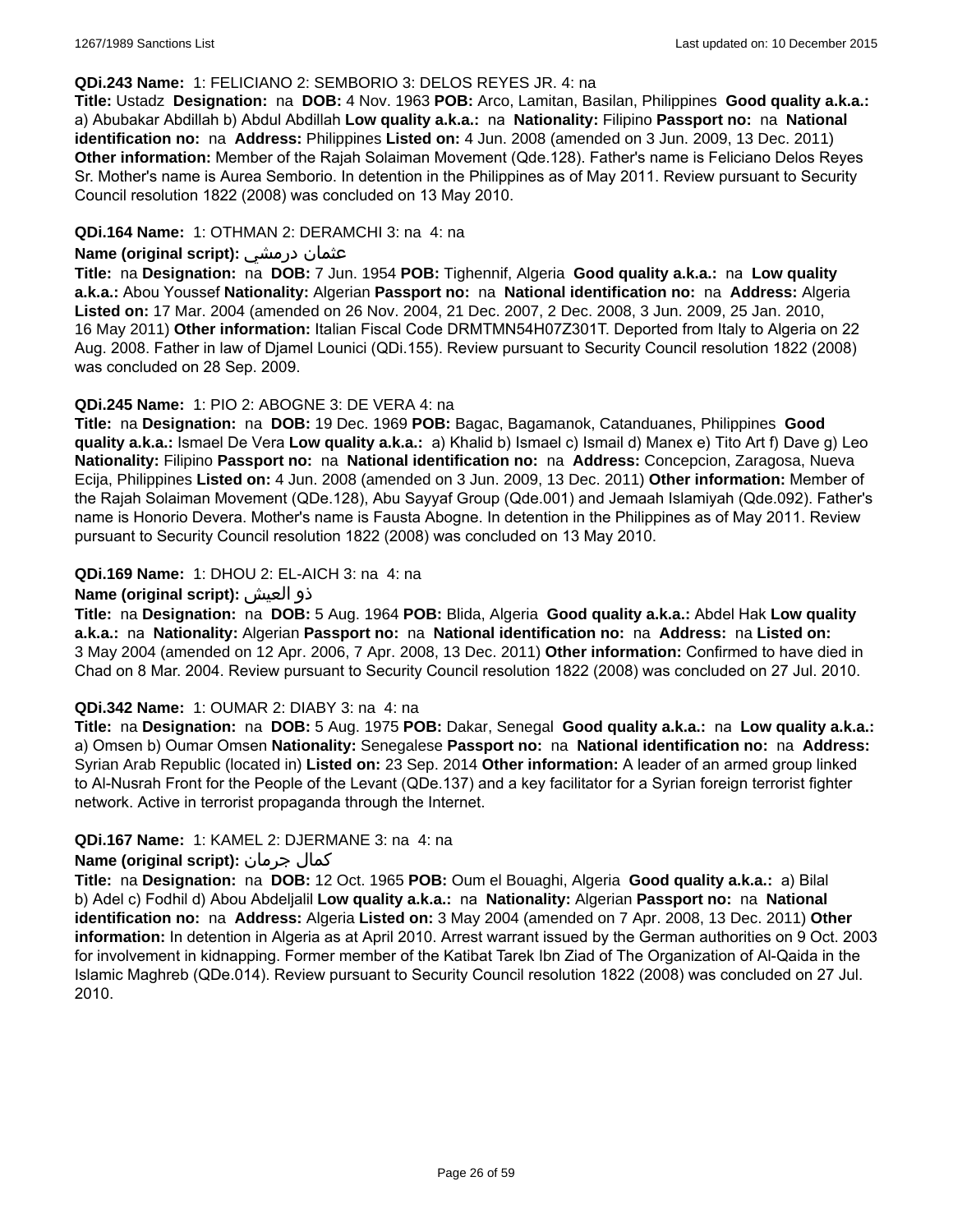#### **QDi.249 Name:** 1: YAHIA 2: DJOUADI 3: na 4: na

### **Name (original script):** جوادي يحي

**Title:** na **Designation:** na **DOB:** 1 Jan. 1967 **POB:** M'Hamid, Wilaya (province) of Sidi Bel Abbes, Algeria **Good quality a.k.a.:** a) Yahia Abou Ammar b) Abou Ala **Low quality a.k.a.:** na **Nationality:** Algerian **Passport no:**  na **National identification no:** na **Address:** na **Listed on:** 3 Jul. 2008 (amended on 15 Nov. 2012) **Other information:** Belongs to the leadership of the Organization of Al-Qaida in the Islamic Maghreb (listed under permanent reference number QDe.014). Located in Northern Mali as of Jun. 2008. Mother's name is Zohra Fares. Father's name is Mohamed.

### **QDi.232 Name:** 1: ABDELMALEK 2: DROUKDEL 3: na 4: na

### عبد المالك دروكدال **:(script original (Name**

**Title:** na **Designation:** na **DOB:** 20 Apr. 1970 **POB:** Meftah, Wilaya of Blida, Algeria **Good quality a.k.a.:** Abou Mossaab Abdelouadoud **Low quality a.k.a.:** na **Nationality:** Algerian **Passport no:** na **National identification no:** na **Address:** Algeria **Listed on:** 27 Aug. 2007 (amended on 7 Apr. 2008, 13 Dec. 2011) **Other information:** Head of The Organization of Al-Qaida in the Islamic Maghreb (QDe.014). Sentenced in absentia to life imprisonment in Algeria on 21 March 2007. Father's name is Rabah Droukdel. Mother's name is Z'hour Zdigha. Review pursuant to Security Council resolution 1822 (2008) was concluded on 4 May 2009.

### **QDi.095 Name:** 1: LIONEL 2: DUMONT 3: na 4: na

**Title:** na **Designation:** na **DOB:** 21 Jan. 1971 **POB:** Roubaix, France **Good quality a.k.a.:** a) Jacques Brougere b) Abu Hamza c) Di Karlo Antonio d) Merlin Oliver Christian Rene e) Arfauni Imad Ben Yousset Hamza f) Imam Ben Yussuf Arfaj g) Abou Hamza h) Arfauni Imad **Low quality a.k.a.:** a) Bilal b) Hamza c) Koumkal d) Kumkal e) Merlin f) Tinet g) Brugere h) Dimon **Nationality:** French **Passport no:** na **National identification no:** na **Address:** France **Listed on:** 25 Jun. 2003 (amended on 22 Nov. 2004, 26 Nov. 2004, 2 Jul. 2007, 17 Oct. 2007, 24 Mar. 2009, 6 Aug. 2010) **Other information:** In custody in France as of May 2004. Sentenced to 25 years imprisonment in France in 2007. Review pursuant to Security Council resolution 1822 (2008) was concluded on 15 Jun. 2010.

### **QDi.111 Name:** 1: AGUS 2: DWIKARNA 3: na 4: na

**Title:** na **Designation:** na **DOB:** 11 Aug. 1964 **POB:** Makassar, South Sulawesi, Indonesia **Good quality a.k.a.:**  na **Low quality a.k.a.:** na **Nationality:** Indonesian **Passport no:** Indonesian Travel document number XD253038 **National identification no:** na **Address:** Indonesia **Listed on:** 9 Sep. 2003 (amended on 26 Nov. 2004, 14 May 2014) **Other information:** Arrested 13 Mar. 2002, sentenced 12 July 2002 in the Philippines. Released from custody in the Philippines on 1 Jan. 2014 and subsequently deported to Indonesia. Physical description: height 165 cm. Photo available for inclusion in the INTERPOL-UN Security Council Special Notice. Review pursuant to Security Council resolution 1822 (2008) was concluded on 25 May 2010.

### **QDi.142 Name:** 1: RADI 2: ABD EL SAMIE 3: ABOU EL YAZID 4: EL AYASHI

#### راضي عبد السميع أبواليزيد العياشي **:(script original (Name**

**Title:** na **Designation:** na **DOB:** 2 Jan. 1972 **POB:** El Gharbia, Egypt **Good quality a.k.a.:** na **Low quality a.k.a.:** Mera'i **Nationality:** na **Passport no:** na **National identification no:** na **Address:** Via Cilea 40, Milan, Italy (Domicile) **Listed on:** 12 Nov. 2003 (amended on 9 Sep. 2005, 21 Dec. 2007, 16 May 2011) **Other information:** Sentenced to ten years of imprisonment by the Court of first instance of Milan on 21 Sep. 2006. In custody in Italy. Due for release on 6 Jan. 2012. Subject to expulsion from Italy after serving the sentence. Review pursuant to Security Council resolution 1822 (2008) was concluded on 21 Jun. 2010.

#### **QDi.262 Name:** 1: REDOUANE 2: EL HABHAB 3: na 4: na

**Title:** na **Designation:** na **DOB:** 20 Dec. 1969 **POB:** Casablanca, Morocco **Good quality a.k.a.:** Abdelrahman **Low quality a.k.a.:** na **Nationality: a)** German **b)** Moroccan **Passport no:** German number 1005552350, issued on 27 Mar. 2001 ( by Municipality of Kiel, Germany, expired on 26 Mar. 2011) **National identification no:** German federal identity card number 1007850441, issued on 27 Mar. 2001 ( by Municipality of Kiel, Germany, expired on 26 Mar. 2011) **Address:** lltisstrasse 58, 24143 Kiel, Germany (previous address) **Listed on:** 12 Nov. 2008 (amended on 30 Jan. 2009, 24 Mar. 2009, 15 Nov. 2012) **Other information:** Released from custody in Germany in Apr. 2012.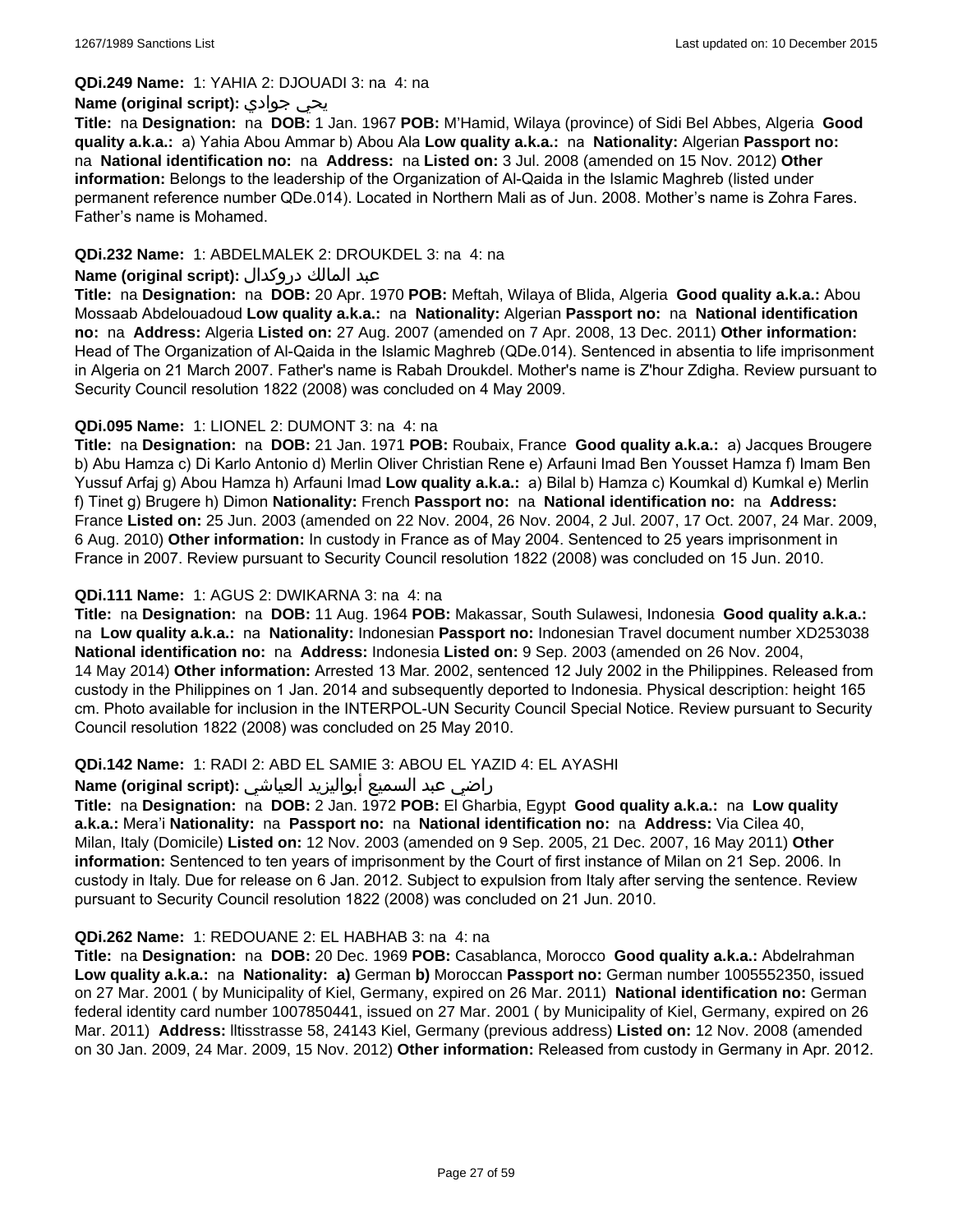### **QDi.082 Name:** 1: MOUNIR 2: EL MOTASSADEQ 3: na 4: na

### **Name (original script):** المتصدق منير

**Title:** na **Designation:** na **DOB:** 3 Apr. 1974 **POB:** Marrakesh, Morocco **Good quality a.k.a.:** Mounir el Moutassadeq **Low quality a.k.a.:** na **Nationality:** Moroccan **Passport no:** Moroccan Passport H 236483 **National identification no:** Moroccan national identity card E-491591 **Address:** (In prison in Germany) **Listed on:** 30 Sep. 2002 (amended on 26 Nov. 2004, 7 Sep. 2007, 23 Dec. 2010) **Other information:** Arrested on 28 Nov. 2001 and found guilty in Germany of being an accessory to murder and of membership in a terrorist organization and sentenced to 15 years of imprisonment on 8 Jan. 2007. Father's name is Brahim Brik. Mother's name is Habiba Abbes. Review pursuant to Security Council resolution 1822 (2008) was concluded on 20 May 2010.

### **QDi.065 Name:** 1: ABD EL KADER 2: MAHMOUD 3: MOHAMED 4: EL SAYED

### عبد القادر محمود محمد السيد **:(script original (Name**

**Title:** na **Designation:** na **DOB:** 26 Dec. 1962 **POB:** Egypt **Good quality a.k.a.:** a) Es Sayed, Kader b) Abdel Khader Mahmoud Mohamed el Sayed **Low quality a.k.a.:** na **Nationality:** Egyptian **Passport no:** na **National identification no:** na **Address:** na **Listed on:** 24 Apr. 2002 (amended on 26 Nov. 2004, 7 Jun. 2007, 16 May 2011) **Other information:** Italian Fiscal Code: SSYBLK62T26Z336L. Sentenced to 8 years imprisonment in Italy on 2 February 2004. Considered a fugitive from justice by the Italian authorities. Review pursuant to Security Council resolution 1822 (2008) was concluded on 22 Apr. 2010.

### **QDi.064 Name:** 1: SAMI 2: BEN KHAMIS 3: BEN SALEH 4: ELSSEID

### سامي بن خميس بن صالح الصيد **:Name (original script**)

**Title:** na **Designation:** na **DOB:** 10 Feb. 1968 **POB:** Menzel Jemil, Bizerte, Tunisia **Good quality a.k.a.:** Omar El Mouhajer **Low quality a.k.a.:** Saber **Nationality:** Tunisian **Passport no:** (Tunisian passport number K929139, issued on 14 Feb. 1995, expired on 13 Feb. 2000) **National identification no: a)** (00319547 issued on 8 Dec. 1994) **b)** (Italian Fiscal Code: SSDSBN68B10Z352F) na **Address:** Ibn Al-Haythman Street, Number 6, Manubah, Tunis, Tunisia **Listed on:** 24 Apr. 2002 (amended on 10 Apr. 2003, 26 Nov. 2004, 9 Sep. 2005, 20 Dec. 2005, 7 Jun. 2007, 21 Dec. 2007, 10 Aug. 2009, 23 Dec. 2010, 24 Nov. 2014) **Other information:** Mother's name is Beya Al-Saidani. Deported from Italy to Tunisia on 2 Jun. 2008. Imprisoned in Tunisia in Aug. 2014. Review pursuant to Security Council resolution 1822 (2008) was concluded on 22 Apr. 2010.

### **QDi.096 Name:** 1: MOUSSA 2: BEN OMAR 3: BEN ALI 4: ESSAADI

# موسى بن عمر بن علي السعدي **:Name (original script**)

**Title:** na **Designation:** na **DOB:** 4 Dec. 1964 **POB:** Tabarka, Tunisia **Good quality a.k.a.:** na **Low quality a.k.a.:** a) Dah Dah b) Abdelrahmman c) Bechir **Nationality:** Tunisian **Passport no:** (Tunisian passport number L335915, issued in Milan, Italy on 8 Nov. 1996, expired on 7 Nov. 2001) **National identification no:** na **Address:** Tunisia **Listed on:** 25 Jun. 2003 (amended on 20 Dec. 2005, 17 Oct. 2007, 10 Aug. 2009, 16 May 2011, 20 Jul. 2012) **Other information:** Considered a fugitive from justice by the Italian authorities (as of Nov. 2009). Left Sudan to Tunisia in 2011. Review pursuant to Security Council resolution 1822 (2008) was concluded on 15 Jun. 2010.

### **QDi.083 Name:** 1: ZAKARYA 2: ESSABAR 3: na 4: na

#### **Name (original script):** الصبار زكريا

**Title:** na **Designation:** na **DOB:** 3 Apr. 1977 **POB:** Essaouria, Morocco **Good quality a.k.a.:** Zakariya Essabar **Low quality a.k.a.:** na **Nationality:** Moroccan **Passport no: a)** Moroccan passport number M 271351 (issued on 24 Oct. 2000 by the Embassy of Morocco in Berlin) **b)** Moroccan passport number K-348486 **National identification no: a)** Moroccan National Identity number E-189935 **b)** Moroccan National Identity Card number G-0343089 **Address:** na **Listed on:** 30 Sep. 2002 (amended on 26 Nov. 2004, 10 Jun. 2011) **Other information:** Father's name is Mohamed ben Ahmed. Mother's name is Sfia bent Toubali. Review pursuant to Security Council resolution 1822 (2008) was concluded on 20 May 2010.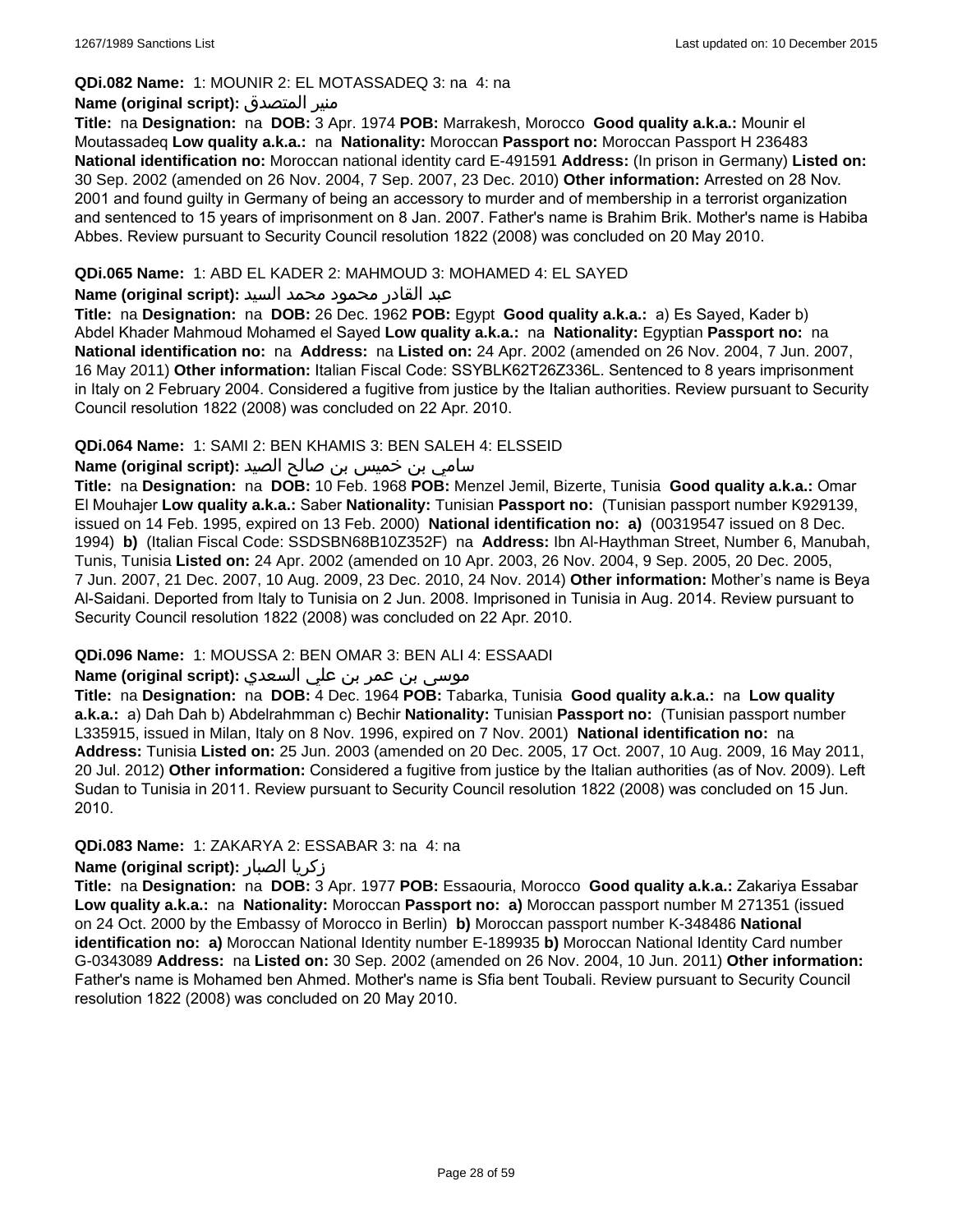#### **QDi.362 Name:** 1: EMRAH 2: ERDOGAN 3: na 4: na

**Title:** na **Designation:** na **DOB:** 2 Feb. 1988 **POB:** Karliova, Turkey **Good quality a.k.a.:** na **Low quality a.k.a.:** a) Imraan Al-Kurdy b) Imraan c) Imran d) Imran ibn Hassan e) Salahaddin El Kurdy f) Salahaddin Al Kudy g) Salahaddin Al-Kurdy h) Salah Aldin i) Sulaiman j) Ismatollah k) Ismatullah l) Ismatullah Al Kurdy **Nationality:** German **Passport no:** na **National identification no:** German BPA C700RKL8R4, issued on 18 Feb. 2010 (expires on 17 Feb. 2016) **Address:** Werl prison, Germany (since May 2015) **Listed on:** 30 Nov. 2015 **Other information:** Former foreign terrorist fighter affiliated with Al-Qaida (QDe.004) in North Waziristan, Pakistan (2010-2011) and with Harakat Al-Shabaab Al-Mujaahidiin (Al-Shabaab) in Somalia (2011-2012). Convicted to seven years of imprisonment by the Higher Regional Court in Frankfurt/Main, Germany in 2014. Physical description: eye colour brown, hair colour brown, build: strong, weight: 92 kg, height: 176 cm, birthmark on right back. Mother's name: Emine Erdogan. Father's name: Sait Erdogan.

### **QDi.352 Name:** 1: MAULANA 2: FAZLULLAH 3: na 4: na

**Title:** na **Designation:** na **DOB:** 1974 **POB:** Kuza Bandai village, Swat Valley, Khyber Pakhtunkhawa Province, Pakistan **Good quality a.k.a.:** a) Mullah Fazlullah b) Fazal Hayat **Low quality a.k.a.:** Mullah Radio **Nationality:**  na **Passport no:** na **National identification no:** na **Address:** (Afghanistan / Pakistan border region) **Listed on:** 7 Apr. 2015 **Other information:** Commander of Tehrik-e Taliban Pakistan (TTP) (QDe.132) since 7 Nov. 2013. Led the local TTP in Pakistan's northwest valley of Swat from 2007 to 2009.

### **QDi.251 Name:** 1: SALAH EDDINE 2: GASMI 3: na 4: na

# **Name (original script):** قاسمي صالح

**Title:** na **Designation:** na **DOB:** 13 Apr. 1971 **POB:** Zeribet El Oued, Wilaya (province) of Biskra, Algeria **Good quality a.k.a.:** Abou Mohamed Salah **Low quality a.k.a.:** Bounouadher **Nationality:** Algerian **Passport no:** na **National identification no:** na **Address:** Algeria **Listed on:** 3 Jul. 2008 (amended on 24 Mar. 2009, 15 Nov. 2012, 14 Mar. 2013) **Other information:** Belongs to the leadership and is in charge of information committee of the Organization of Al-Qaida in the Islamic Maghreb (QDe.014). Mother's name is Yamina Soltane. Father's name is Abdelaziz. Associated with Abdelmalek Droukdel (QDi.232). Arrested in Algeria on 16 Dec. 2012.

### **QDi.366 Name:** 1: TARKHAN 2: ISMAILOVICH 3: GAZIEV 4: na

#### **Name (original script):** Тархан Исмаилович Газиев

**Title:** na **Designation:** na **DOB:** 11 Nov. 1965 **POB:** Bugaroy Village, Itum-Kalinskiy District, Republic of Chechnya, Russian Federation **Good quality a.k.a.:** a) Ramzan Oduev (original script: Рамзан Одуев) b) Tarkhan Isaevich Gaziev (original script: Тархан Исаевич Газиев) c) Husan Isaevich Gaziev (original script: Хусан Исаевич Газиев) d) Umar Sulimov (original script: Умар Сулимов) **Low quality a.k.a.:** a) Wainakh (original script: Вайнах) b) Sever (original script: Север) c) Abu Bilalal (original script: Абу-Билал) d) Abu Yasir (original script: Абу Ясир) e) Abu Asim (original script: Абу Ясим) f) Husan (original script: Хусан) **Nationality:** (Not registered as a citizen of the Russian Federation) **Passport no:** na **National identification no:** na **Address: a)** Syrian Arab Republic (located in as at Aug. 2015) **b)** Iraq (possible alternative location as at Aug. 2015) **Listed on:** 2 Oct. 2015 (amended on 10 Dec. 2015) **Other information:** As at Aug. 2015, leads Jamaat Tarkhan, a terrorist group that forms part of the Islamic State in Iraq and the Levant, listed as Al-Qaida in Iraq (QDe.115). Wanted by the authorities of the Russian Federation for terrorist crimes committed in its territory. Photo available for inclusion in the INTERPOL-UN Security Council Special Notice.

### **QDi.259 Name:** 1: FRITZ 2: MARTIN 3: GELOWICZ 4: na

**Title:** na **Designation:** na **DOB:** 1 Sep. 1979 **POB:** Munich, Germany **Good quality a.k.a.:** a) Robert Konars, born 10 Apr. 1979 in Liege, Belgium b) Markus Gebert **Low quality a.k.a.:** a) Malik b) Benzl c) Bentley **Nationality:** German **Passport no:** German number 7020069907, issued in Ulm, Germany (expired on 11 May 2010.) **National identification no:** German Federal Identity Card number 7020783883, issued in Ulm, Germany (expired on 10 Jun. 2008.) **Address: a)** (In prison in Germany (since Sep. 2007).) **b)** Böfinger Weg 20, Ulm, 89075, Germany (previous address) **Listed on:** 27 Oct. 2008 (amended on 13 Dec. 2011) **Other information:** Associated with the Islamic Jihad Union (IJU), also known as the Islamic Jihad Group (QDe.119). Associated with Daniel Martin Schneider (QDi.260) and Adem Yilmaz (QDi.261). In detention in Germany as of Jun. 2010.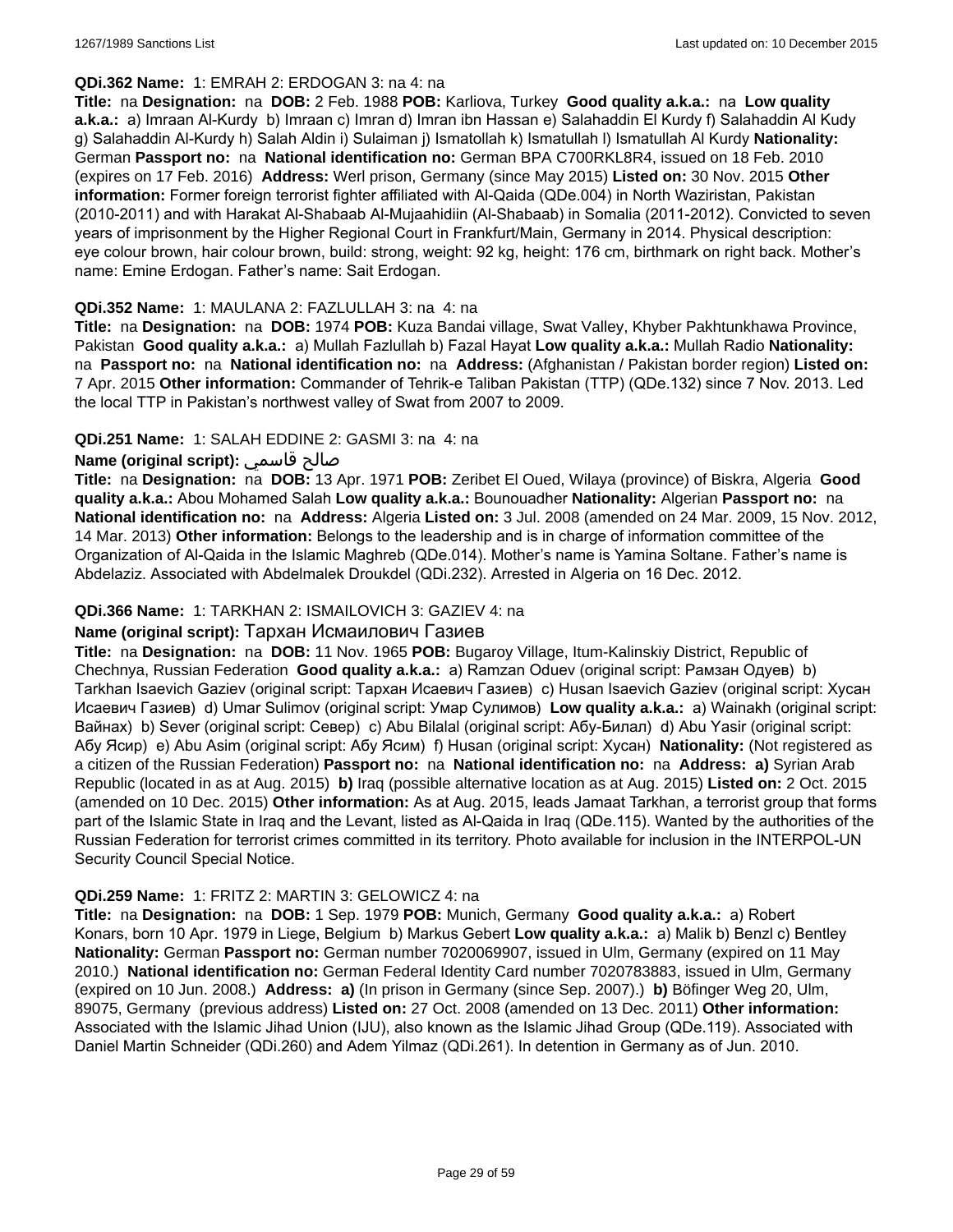#### **QDi.028 Name:** 1: AHMED 2: KHALFAN 3: GHAILANI 4: na

**Title:** na **Designation:** na **DOB: a)** 14 Mar. 1974 **b)** 13 Apr. 1974 **c)** 14 Apr. 1974 **d)** 1 Aug. 1970 **POB:** Zanzibar, Tanzania **Good quality a.k.a.:** a) Ahmad, Abu Bakr b) Ahmed, Abubakar c) Ahmed, Abubakar K. d) Ahmed, Abubakar Khalfan e) Ahmed, Abubakary K. f) Ahmed, Ahmed Khalfan g) Ali, Ahmed Khalfan h) Ghailani, Abubakary Khalfan Ahmed i) Ghailani, Ahmed j) Ghilani, Ahmad Khalafan k) Hussein, Mahafudh Abubakar Ahmed Abdallah l) Khalfan, Ahmed m) Mohammed, Shariff Omar n) Haythem al-Kini **Low quality a.k.a.:** a) Ahmed The Tanzanian b) Foopie c) Fupi d) Ahmed, A e) Al Tanzani, Ahmad f) Bakr, Abu g) Khabar, Abu **Nationality:** Tanzanian **Passport no:** na **National identification no:** na **Address:** United States of America **Listed on:** 17 Oct. 2001 (amended on 27 Jul. 2007, 21 Oct. 2010) **Other information:** Apprehended in July 2004 and in custody for trial in the United States of America, as at October 2010. Review pursuant to Security Council resolution 1822 (2008) was concluded on 21 Jun. 2010.

### **QDi.250 Name:** 1: AMOR 2: MOHAMED 3: GHEDEIR 4: na

### عمر محمد قدير **:(script original (Name**

**Title:** na **Designation:** na **DOB:** Approximately 1958 **POB:** Deb-Deb, Amenas, Wilaya (province) of Illizi, Algeria **Good quality a.k.a.:** a) Abdelhamid Abou Zeid b) Youcef Adel c) Abou Abdellah d) Abid Hammadou, born 12 Dec. 1965 in Touggourt, Wilaya (province) of Ouargla, Algeria (previously listed as) **Low quality a.k.a.:** na **Nationality:** Algerian **Passport no:** na **National identification no:** na **Address:** na **Listed on:** 3 Jul. 2008 (amended on 10 May 2012, 15 Nov. 2012) **Other information:** Associated with the Organization of Al-Qaida in the Islamic Maghreb (QDe.014). Located in Northern Mali as of Jun. 2008. Mother's name is Benarouba Bachira. Father's name is Mabrouk. He usurped the identity of Abid Hammadou, who allegedly died in Chad in 2004.

### **QDi.367 Name:** 1: ZAURBEK 2: SALIMOVICH 3: GUCHAEV 4: na

# **Name (original script):** Заурбек Салимович Гучаев

**Title:** na **Designation:** na **DOB:** 7 Sep. 1975 **POB:** Chegem-1 Village, Chegemskiy District, Republic of Kabardino-Balkaria, Russian Federation **Good quality a.k.a.:** na **Low quality a.k.a.:** a) Bach (original script: Бэч) b) Fackih (original script: Факих) c) Vostochniy (original script: Восточный) d) Muslim (original script: Муслим) e) Aziz (original script: Азиз) f) Abdul Aziz (original script: Абул Азиз) **Nationality:** Russian **Passport no:** Russian foreign travel passport number 622641887 **National identification no:** Russian national passport 8304661431 **Address: a)** Syrian Arab Republic (located in as at Aug. 2015) **b)** Iraq (possible alternative location as at Aug. 2015) **Listed on:** 2 Oct. 2015 **Other information:** As at Aug. 2015, one of the leaders of the Army of Emigrants and Supporters (QDe.148). Wanted by the authorities of the Russian Federation for terrorist crimes committed in its territory. Photo available for inclusion in the INTERPOL-UN Security Council Special Notice.

### **QDi.341 Name:** 1: KEVIN 2: GUIAVARCH 3: na 4: na

**Title:** na **Designation:** na **DOB:** 12 Mar. 1993 **POB:** Paris, France **Good quality a.k.a.:** na **Low quality a.k.a.:**  na **Nationality:** na **Passport no:** na **National identification no:** na **Address:** Syrian Arab Republic (located in since 2012) **Listed on:** 23 Sep. 2014 **Other information:** French terrorist fighter who travelled to Syria and joined Al-Nusrah Front for the People of the Levant (QDe.137). Facilitator of foreign terrorist fighters from France to Syria. Activist in violent propaganda through the Internet.

### **QDi.218 Name:** 1: GUN GUN 2: RUSMAN 3: GUNAWAN 4: na

**Title:** na **Designation:** na **DOB:** 6 Jul. 1977 **POB:** Cianjur, West Java, Indonesia **Good quality a.k.a.:** a) Gunawan, Rusman b) Abd Al-Hadi c) Abdul Hadi d) Abdul Karim e) Bukhori f) Bukhory **Low quality a.k.a.:** na **Nationality:** Indonesian **Passport no:** na **National identification no:** na **Address:** na **Listed on:** 21 Apr. 2006 (amended on 13 Dec. 2011) **Other information:** Brother of Nurjaman Riduan Isamuddin (QDi.087). Review pursuant to Security Council resolution 1822 (2008) was concluded on 8 Jun. 2010.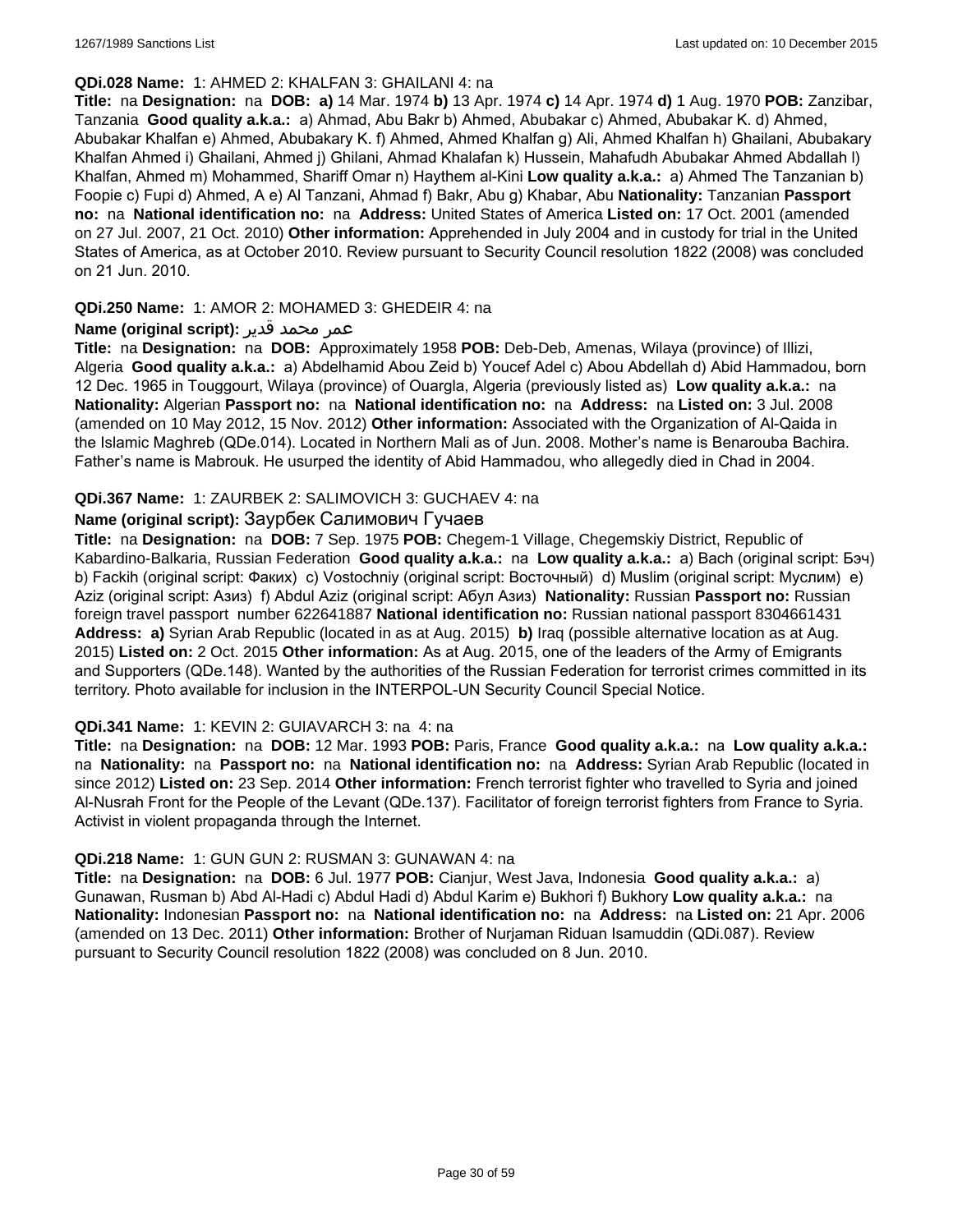# **QDi.003 Name:** 1: SALIM 2: AHMAD 3: SALIM 4: HAMDAN

### سالم أحمد سالم حمدان **:(script original (Name**

**Title:** na **Designation:** na **DOB:** 1965 **POB: a)** Al-Mukalla, Yemen **b)** AI-Mukala, Yemen **Good quality a.k.a.:**  a) Saqr Al-Jaddawi (الجداوي صقر الكنية (b) Saqar Al Jadawi c) Saqar Aljawadi d) Salem Ahmed Salem Hamdan **Low quality a.k.a.:** na **Nationality:** Yemeni **Passport no:** Yemeni number 00385937 **National identification no:** na **Address: a)** Shari Tunis, Sana'a, Yemen (previous address) **b)** (Located in Yemen since Nov. 2008) **Listed on:** 25 Jan. 2001 (amended on 25 Jul. 2006, 23 Apr. 2007, 30 Jan. 2009, 17 Jul. 2009, 25 Jan. 2010) **Other information:** Driver and private bodyguard to Usama bin Laden (deceased) from 1996 until 2001. Transferred from United States custody to Yemen in Nov. 2008. Review pursuant to Security Council resolution 1822 (2008) was concluded on 8 Jul. 2010.

### **QDi.068 Name:** 1: ADEL 2: BEN AL-AZHAR 3: BEN YOUSSEF 4: HAMDI

# عادل بن الأزهر بن يوسف حمدي **:(script original (Name**

**Title:** na **Designation:** na **DOB:** 14 Jul. 1970 **POB:** Tunis, Tunisia **Good quality a.k.a.:** Adel ben al- Azhar ben Youssef ben Soltane, born 14 Jul. 1970 in Tunis, Tunisia (formerly listed as) **Low quality a.k.a.:** Zakariya **Nationality:** Tunisian **Passport no:** (Tunisian passport number M408665, issued on 4 Oct. 2000, expired 3 Oct. 2005) **National identification no: a)** (Tunisian national identity number W334061 issued on 9 Mar. 2011) **b)** (Italian Fiscal Code: BNSDLA70L14Z352B) na **Address:** Tunisia **Listed on:** 3 Sep. 2002 (amended on 20 Dec. 2005, 7 Jun. 2007, 23 Dec. 2010, 24 Nov. 2014) **Other information:** Deported from Italy to Tunisia on 28 February 2004. Serving a 12-year prison sentence in Tunisia for membership in a terrorist organization abroad as at Jan. 2010. Arrested in Tunisia in 2013. Legally changed family name from Ben Soltane to Hamdi in 2014. Review pursuant to Security Council resolution 1822 (2008) was concluded on 21 Jun. 2010.

### **QDi.144 Name:** 1: MOHAMMAD 2: TAHIR 3: HAMMID 4: HUSSEIN

# محمد طاهر حامد **:**(Name (original script

**Title:** Imam **Designation:** na **DOB:** 1 Nov. 1975 **POB:** Poshok, Iraq **Good quality a.k.a.:** Abdelhamid Al Kurdi **Low quality a.k.a.:** na **Nationality:** Iraqi **Passport no:** na **National identification no:** na **Address:** Sulaymaniya, Iraq **Listed on:** 12 Nov. 2003 (amended on 9 Sep. 2005, 21 Dec. 2007, 16 May 2011, 10 Dec. 2015) **Other information:** Mother's name: Attia Mohiuddin Taha. A deportation order was issued by the Italian authorities on 18 Oct. 2004. Considered a fugitive from justice by the Italian authorities as of Sep. 2007. Review pursuant to Security Council resolution 1822 (2008) was concluded on 8 Jun. 2010.

### **QDi.204 Name:** 1: ISNILON 2: TOTONI 3: HAPILON 4: na

**Title:** na **Designation:** na **DOB: a)** 18 Mar. 1966 **b)** 10 Mar. 1967 **POB:** Bulanza, Lantawan, Basilan, The Philippines **Good quality a.k.a.:** a) Isnilon Hapilun b) Isnilun Hapilun c) Abu Musab d) Salahudin e) Tuan Isnilon **Low quality a.k.a.:** na **Nationality:** Filipino **Passport no:** na **National identification no:** na **Address:** na **Listed on:** 6 Dec. 2005 **Other information:** Review pursuant to Security Council resolution 1822 (2008) was concluded on 8 Jun. 2010.

### **QDi.268 Name:** 1: ABDUL 2: HAQ 3: na 4: na

**Title:** na **Designation:** na **DOB:** 10 Oct. 1971 **POB:** Chele County, Khuttan Area, Xinjiang Uighur Autonomous Region, China **Good quality a.k.a.:** a) Maimaitiming Maimaiti b) Abdul Heq c) Abuduhake d) Abdulheq Jundullah e) 'Abd Al-Haq f) Memetiming Memeti g) Memetiming Aximu h) Memetiming Qekeman i) Maiumaitimin Maimaiti j) Abdul Saimaiti k) Muhammad Ahmed Khaliq **Low quality a.k.a.:** a) Maimaiti Iman b) Muhelisi c) Qerman d) Saifuding **Nationality:** Chinese **Passport no:** na **National identification no:** Chinese national identity card number 653225197110100533 **Address:** na **Listed on:** 15 Apr. 2009 (amended on 13 Dec. 2011) **Other information:** Location (as at Apr. 2009): Pakistan. Overall leader and commander of the Eastern Turkistan Islamic Movement (QDe.088). Involved in fundraising and recruitment for this organization. Reportedly deceased in Pakistan in February 2010.

#### **QDi.378 Name:** 1: MAXIME 2: HAUCHARD 3: na 4: na

**Title:** na **Designation:** na **DOB:** 17 Mar. 1992 **POB:** Normandy, France **Good quality a.k.a.:** na **Low quality a.k.a.:** Abou Abdallah al Faransi **Nationality:** French **Passport no:** na **National identification no:** na **Address:** Syrian Arab Republic (as at Sep. 2015) **Listed on:** 29 Sep. 2015 **Other information:** French foreign terrorist fighter for Islamic State in Iraq and the Levant, listed as Al-Qaida in Iraq (QDe.115).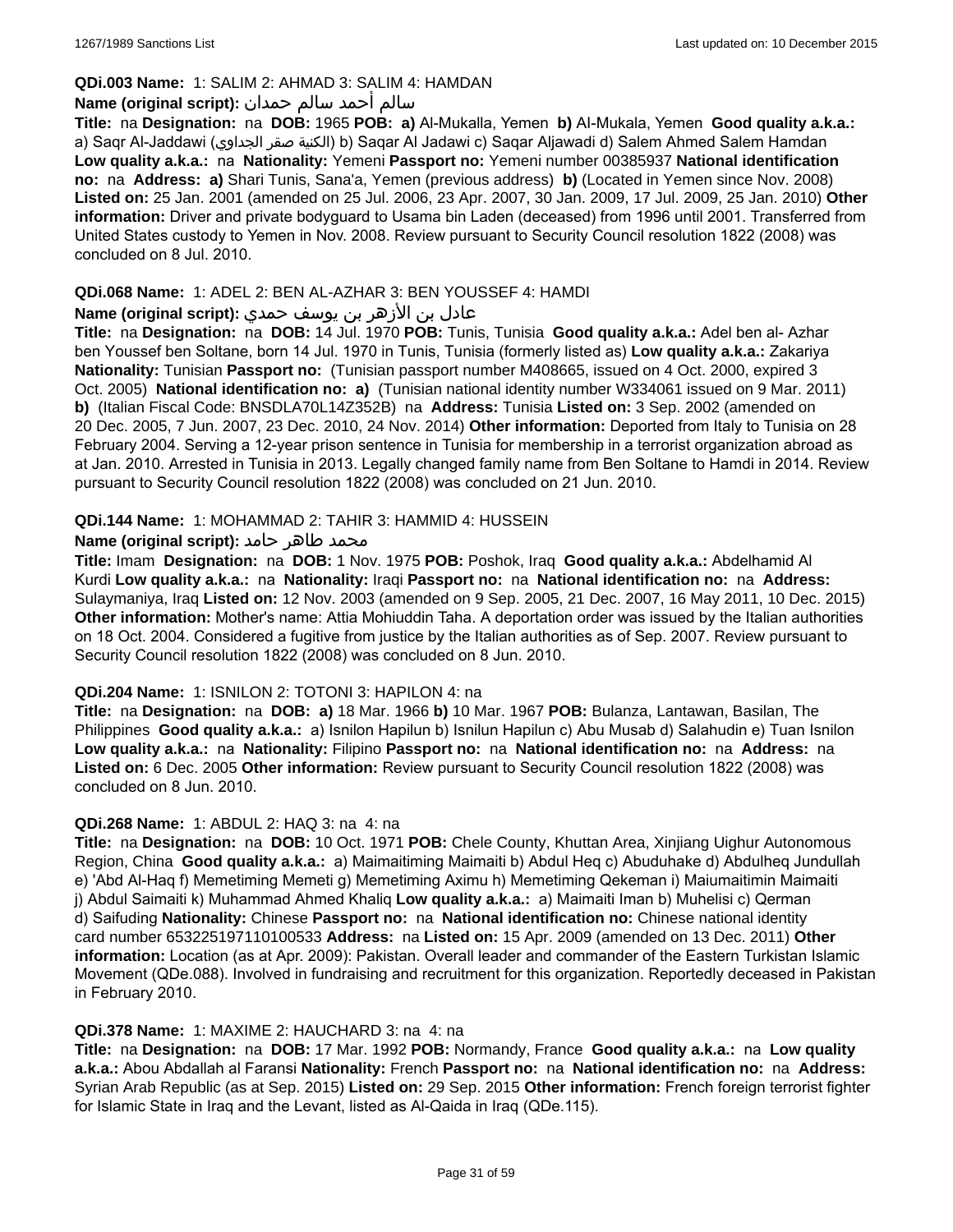### **QDi.088 Name:** 1: GULBUDDIN 2: HEKMATYAR 3: na 4: na

### **Name (original script):** حکمتیار گلبدین

**Title:** na **Designation:** na **DOB:** 1 Aug. 1949 **POB:** Kunduz Province, Afghanistan **Good quality a.k.a.:** a) Gulabudin Hekmatyar b) Golboddin Hikmetyar c) Gulbuddin Khekmatiyar d) Gulbuddin Hekmatiar e) Gulbuddin Hekhmartyar f) Gulbudin Hekmetyar **Low quality a.k.a.:** na **Nationality:** Afghan **Passport no:** na **National identification no:** na **Address:** na **Listed on:** 20 Feb. 2003 (amended on 16 May 2011) **Other information:** Belongs to the Kharoti tribe. Believed to be in the Afghanistan/Pakistan border area as at Jan. 2011. Father's name is Ghulam Qader. Review pursuant to Security Council resolution 1822 (2008) was concluded on 8 Jun. 2010.

#### **QDi.029 Name:** 1: RI'AD 2: MUHAMMAD HASAN 3: MUHAMMAD 4: HIJAZI

#### رياض محمد حسن محمد الحجازي **:(script original (Name**

**Title:** na **Designation:** na **DOB:** 30 Dec. 1968 **POB:** California, United States of America **Good quality a.k.a.:** a) Hijazi, Raed M. b) Al-Hawen, Abu-Ahmad c) Al-Shahid, Abu-Ahmad d) Raed Muhammad Hasan Muhammad Hijazi **Low quality a.k.a.:** a) Al-Maghribi, Rashid (The Moroccan) b) Al-Amriki, Abu-Ahmad (The American) **Nationality:** Jordanian **Passport no:** na **National identification no:** (a) United States Social Security Number: 548-91-5411 b) National number 9681029476) na **Address:** na **Listed on:** 17 Oct. 2001 (amended on 10 Apr. 2003, 16 May 2011) **Other information:** In custody in Jordan as at Mar. 2010. Father's name is Mohammad Hijazi. Mother's name is Sakina. Review pursuant to Security Council resolution 1822 (2008) was concluded on 21 Jun. 2010.

### **QDi.221 Name:** 1: JAMAL 2: HOUSNI 3: na 4: na

### **Name (original script):** حسني جمال

**Title:** na **Designation:** na **DOB:** 22 Feb. 1983 **POB:** Morocco **Good quality a.k.a.:** a) Djamel Il marocchino b) Jamal Al Maghrebi c) Hicham **Low quality a.k.a.:** na **Nationality:** na **Passport no:** na **National identification no:** na **Address: a)** Via Uccelli di Nemi n. 33, Milan **b)** via F. De Lemene n. 50, Milan**Listed on:** 2 Aug. 2006 (amended on 1 Sep. 2009) **Other information:** He is subject to Tribunale de Milano Custody Order n. 5236/02 R.G.N.R of 25 Nov. 2003 1511/02 R.G.GIP. Convicted and sentenced on 21 Sep. 2006 to seven years of detention by the Milan Assizes Court, Italy, for belonging to a criminal association with terrorist aims and receiving stolen goods. The sentence was confirmed on 17 Jul. 2007 by the Milan Assizes Appeal Court. In custody as at 16 Jun. 2009. Review pursuant to Security Council resolution 1822 (2008) was concluded on 20 Jul. 2009.

### **QDi.359 Name:** 1: OMAR 2: ALI 3: HUSSAIN 4: na

**Title:** na **Designation:** na **DOB:** 21 Mar. 1987 **POB:** High Wycombe, Buckinghamshire, United Kingdom **Good quality a.k.a.:** na **Low quality a.k.a.:** Abu-Sa'id Al Britani **Nationality:** British **Passport no:** British passport number 205939411, issued on 21 Jul. 2004 (expired on 21 Apr. 2015) **National identification no:** na **Address: a)** Syrian Arab Republic (as at Jan. 2014) **b)** United Kingdom (previous address until Jan. 2014) **Listed on:** 28 Sep. 2015 **Other information:** Foreign terrorist fighter with Islamic State in Iraq and the Levant (ISIL), listed as Al-Qaida in Iraq (QDe.115), in the Syrian Arab Republic. Physical description: eye colour: brown; hair colour: brown/ black. Photo available for inclusion in the INTERPOL-UN Security Council Special Notice.

### **QDi.010 Name:** 1: ZAYN 2: AL-ABIDIN 3: MUHAMMAD 4: HUSSEIN

### زين العابدين محمد حسين **:(script original (Name**

**Title:** na **Designation:** na **DOB:** 12 Mar. 1971 **POB:** Riyadh, Saudi Arabia **Good quality a.k.a.:** a) Abd Al-Hadi Al-Wahab b) Zain Al-Abidin Muhammad Husain c) Zayn Al-Abidin Muhammad Husayn d) Zeinulabideen Muhammed Husein Abu Zubeidah **Low quality a.k.a.:** a) Abu Zubaydah b) Abu Zubaida c) Tariq Hani **Nationality:** Palestinian **Passport no:** na **National identification no:** na **Address:** na **Listed on:** 25 Jan. 2001 (amended on 10 Apr. 2003, 25 Jul. 2006, 23 Apr. 2007, 18 Jul. 2007, 27 Jul. 2007, 17 Jul. 2009, 16 Dec. 2010) **Other information:** Close associate of Usama bin Laden (deceased) and facilitator of terrorist travel. In custody of the United States of America as at Jul. 2007. Review pursuant to Security Council resolution 1822 (2008) was concluded on 21 Jun. 2010.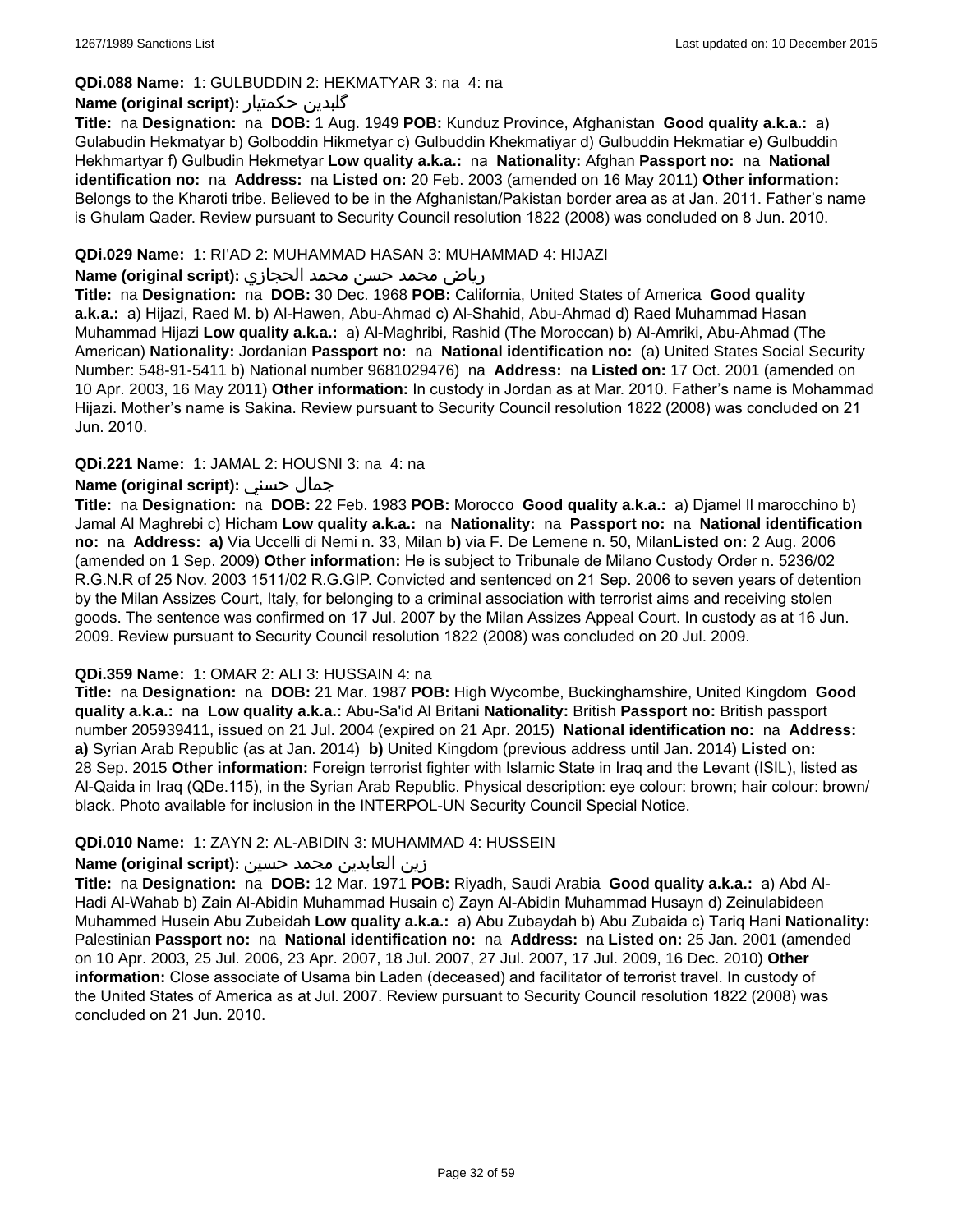### **QDi.067 Name:** 1: MOSTAFA 2: KAMEL 3: MOSTAFA 4: IBRAHIM

### مصطفى كمال مصطفى ابراهيم **:Name (original script**)

**Title:** na **Designation:** na **DOB:** 15 Apr. 1958 **POB:** Alexandria, Egypt **Good quality a.k.a.:** a) Mustafa Kamel Mustafa b) Adam Ramsey Eaman c) Kamel Mustapha Mustapha d) Mustapha Kamel Mustapha e) Abu Hamza f) Mostafa Kamel Mostafa **Low quality a.k.a.:** a) Abu Hamza Al-Masri b) Abu Hamza c) Abu Hamza Al-Misri **Nationality:** British **Passport no:** na **National identification no:** na **Address:** United States of America **Listed on:** 24 Apr. 2002 (amended on 26 Nov. 2004, 25 Jul. 2006, 14 Mar. 2008, 21 Oct. 2010, 4 Aug. 2014) **Other information:** Extradited from the United Kingdom to the United States of America on 5 Oct. 2012. Convicted on terrorism charges by a court in the United States of America in May 2014. Review pursuant to Security Council resolution 1822 (2008) was concluded on 22 Apr. 2010.

### **QDi.308 Name:** 1: ZAFAR 2: IQBAL 3: na 4: na

**Title:** na **Designation:** na **DOB:** 4 Oct. 1953 **POB:** na **Good quality a.k.a.:** a) Zaffer Iqbal b) Malik Zafar Iqbal Shehbaz c) Malik Zafar Iqbal Shahbaz d) Malik Zafar Iqbal **Low quality a.k.a.:** a) Zafar Iqbal Chaudhry b) Muhammad Zafar Iqbal **Nationality:** Pakistani **Passport no:** (Passport number DG5149481, issued on 22 Aug. 2006, expired on 21 Aug. 2011, passport booklet number A2815665) **National identification no:** (National identification number 35202- 4135948-7 b) Alternate national identification number 29553654234) na **Address:** Masjid al-Qadesia, 4 Lake Road, Lahore, Pakistan **Listed on:** 14 Mar. 2012 **Other information:** Senior leader and co-founder of Lashkar-e-Tayyiba (QDi.118) (LeT) who has held various senior leader positions in LeT and its front organization, Jamaat-ud-Dawa (JUD) (listed as an alias of LeT). As of 2010, in charge of LeT/JUD finance department, director of its education department and president of its medical wing. Other title: Professor.

### **QDi.087 Name:** 1: NURJAMAN 2: RIDUAN 3: ISAMUDDIN 4: na

**Title:** na **Designation:** na **DOB:** 4 Apr. 1964 **POB:** Cianjur, West Java, Indonesia **Good quality a.k.a.:** a) Hambali b) Nurjaman c) Isomuddin, Nurjaman Riduan d) Hambali Bin Ending e) Encep Nurjaman (birth name) f) Hambali Ending Hambali g) Isamuddin Riduan h) Isamudin Ridwan **Low quality a.k.a.:** na **Nationality:** Indonesian **Passport no:** na **National identification no:** na **Address:** na **Listed on:** 28 Jan. 2003 (amended on 2 Jul. 2007, 27 Jul. 2007, 16 May 2011) **Other information:** Senior leader of Jemaah Islamiyah (QDe.092). Brother of Gun Gun Rusman Gunawan (QDi.218). In custody of the United States of America, as of July 2007. Review pursuant to Security Council resolution 1822 (2008) was concluded on 13 Apr. 2010.

### **QDi.321 Name:** 1: MALIK 2: MUHAMMAD 3: ISHAQ 4: na

### مالک محمد اسحاق : Name (original script)

**Title:** na **Designation:** na **DOB:** Approximately 1959 **POB:** Rahim Yar Khan, Punjab Province, Pakistan **Good quality a.k.a.:** Malik Ishaq **Low quality a.k.a.:** na **Nationality:** Pakistani **Passport no:** na **National identification no:** na **Address:** Pakistan **Listed on:** 14 Mar. 2014 **Other information:** One of the founders and a current leader of Lashkar i Jhangvi (LJ) (QDe.096). Physical description: heavy build with black eye colour, black hair colour and medium brown complexion with a heavy black beard. Photo available for inclusion in the INTERPOL-UN Security Council Special Notice.

#### **QDi.368 Name:** 1: SHAMIL 2: MAGOMEDOVICH 3: ISMAILOV 4: na

# **Name (original script):** Шамиль Магомедович Измайлов

**Title:** na **Designation:** na **DOB:** 29 Oct. 1980 **POB:** Astrakhan, Russian Federation **Good quality a.k.a.:** Shamil Magomedovich Aliev (original script: Шамиль Магомедович Алиев) **Low quality a.k.a.:** Abu Hanifa (original script: Абу Ханифа) **Nationality:** Russian **Passport no:** Russian foreign travel passport number number 514448632, issued on 8 Sep. 2010, issued in Alexandria, Egypt (issued by Consulate General of the Russian Federation) **National identification no:** Russian national passport 1200075689, issued on 15 Dec. 2000 (issued by Russian Federation) **Address: a)** Syrian Arab Republic (located in as at Aug. 2015) **b)** Iraq (possible alternative location as at Aug. 2015) **Listed on:** 2 Oct. 2015 **Other information:** As at Aug. 2015, leader of Jamaat Abu Hanifa, a terrorist group that is part of the Al-Nusrah Front for the People of the Levant (QDe.137). Physical description: eye colour: brown, hair colour: black, build: slim, height 175-180 cm. Distinguishing marks: long face, speech defect. Wanted by the authorities of the Russian Federation for terrorist crimes committed in its territory. Photo available for inclusion in the INTERPOL-UN Security Council Special Notice.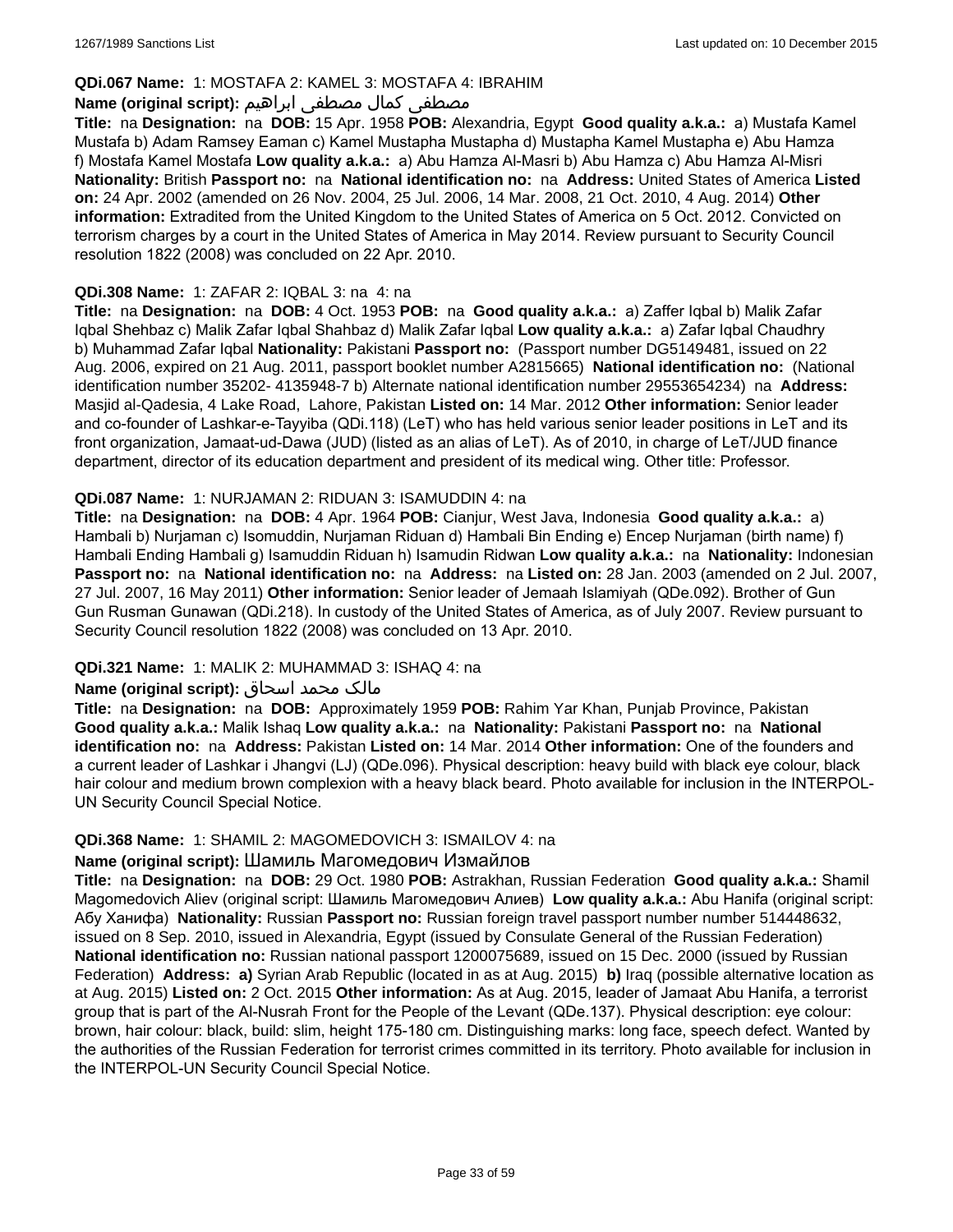#### **QDi.180 Name:** 1: KHADAFI 2: ABUBAKAR 3: JANJALANI 4: na

**Title:** na **Designation:** na **DOB:** 3 Mar. 1975 **POB:** Isabela, Basilan, Philippines **Good quality a.k.a.:** a) Khadafy Janjalani b) Khaddafy Abubakar Janjalani c) Abu Muktar **Low quality a.k.a.:** na **Nationality:** Filipino **Passport no:** na **National identification no:** na **Address:** na **Listed on:** 22 Dec. 2004 (amended on 23 Feb. 2009) **Other information:** Reportedly deceased in 2006. Review pursuant to Security Council resolution 1822 (2008) was concluded on 29 Jul. 2010.

### **QDi.099 Name:** 1: KHALIL 2: BEN AHMED 3: BEN MOHAMED 4: JARRAYA

# خليل بن احمد بن محمد جراية **:(script original (Name**

**Title:** na **Designation:** na **DOB:** 8 Feb. 1969 **POB:** Sfax, Tunisia **Good quality a.k.a.:** a) Khalil Yarraya b) Ben Narvan Abdel Aziz, born 15 Aug. 1970 in Sereka (former Yugoslavia) c) Abdel Aziz Ben Narvan, born 15 Aug. 1970 in Sereka (former Yugoslavia) **Low quality a.k.a.:** a) Amro b) Omar c) Amrou d) Amr **Nationality:** Tunisian **Passport no:** Tunisian number K989895, issued on 26 Jul. 1995 ( in Genoa, Italy, expired on 25 Jul. 2000) **National identification no:** na **Address:** Nuoro, Italy **Listed on:** 25 Jun. 2003 (amended on 26 Nov. 2004, 20 Dec. 2005, 17 Oct. 2007, 16 Sep. 2008, 24 Mar. 2009, 10 Aug. 2009, 6 Aug. 2010) **Other information:** Detained in Italy since 9 Aug. 2008 for his implication in a case related to terrorism. Review pursuant to Security Council resolution 1822 (2008) was concluded on 15 Jun. 2010.

### **QDi.360 Name:** 1: SALLY-ANNE 2: FRANCES 3: JONES 4: na

**Title:** na **Designation:** na **DOB:** 17 Nov. 1968 **POB:** Greenwich, Greater London, United Kingdom **Good quality a.k.a.:** na **Low quality a.k.a.:** a) Umm Hussain al-Britani b) Sakinah Hussain **Nationality:** British **Passport no:** British passport number 519408086, issued on 23 Sep. 2013 (expires on 23 Sep. 2023) **National identification no:** na **Address: a)** Syrian Arab Republic (as at 2013) **b)** United Kingdom (previous location until 2013) **Listed on:** 28 Sep. 2015 **Other information:** Recruiter for Islamic State in Iraq and the Levant (ISIL), listed as Al-Qaida in Iraq (QDe.115), in the Syrian Arab Republic. Sex: female. Husband's name is: Junaid Hussain. Photo available for inclusion in the INTERPOL-UN Security Council Special Notice.

### **QDi.114 Name:** 1: SALIM Y SALAMUDDIN 2: JULKIPLI 3: na 4: na

**Title:** na **Designation:** na **DOB:** 20 Jun. 1967 **POB:** Tulay, Jolo Sulu, Philippines **Good quality a.k.a.:** a) Kipli Sali b) Julkipli Salim **Low quality a.k.a.:** na **Nationality:** Filipino **Passport no:** na **National identification no:** na **Address:** na **Listed on:** 9 Sep. 2003 (amended on 23 Feb. 2009, 13 Dec. 2011) **Other information:** In detention in the Philippines as at May 2011. Review pursuant to Security Council resolution 1822 (2008) was concluded on 25 May 2010.

### **QDi.072 Name:** 1: MEHDI 2: BEN MOHAMED 3: BEN MOHAMED 4: KAMMOUN

#### المهدي بن محمد بن محمد كمون **:(script original (Name**

**Title:** na **Designation:** na **DOB:** 3 Apr. 1968 **POB:** Tunis, Tunisia **Good quality a.k.a.:** na **Low quality a.k.a.:** Salmane **Nationality:** Tunisian **Passport no:** (Tunisian passport number M307707, issued on 12 Apr. 2000, expired on 11 Apr. 2005) **National identification no:** na **Address:** Via Masina Number 7, Milan, Italy **Listed on:** 3 Sep. 2002 (amended on 20 Dec. 2005, 7 Jun. 2007, 23 Dec. 2010) **Other information:** Italian Fiscal Code: KMMMHD68D03Z352N. Deported from Italy to Tunisia on 22 July 2005. Serving an eight-year prison term in Tunisia for membership of a terrorist organization abroad as at Jan. 2010. Review pursuant to Security Council resolution 1822 (2008) was concluded on 21 Jun. 2010.

### **QDi.302 Name:** 1: MEVLÜT 2: KAR 3: na 4: na

**Title:** na **Designation:** na **DOB:** 25 Dec. 1978 **POB:** Ludwigshafen, Germany **Good quality a.k.a.:** Mevluet Kar **Low quality a.k.a.:** a) Abu Obaidah b) Obeidah Al Turki c) Al-Turki d) Al Turki Kyosev e) Yanal Yusov f) Abu Udejf el-Turki g) Abu Obejd el-Turki h) Abdurrahman Almanci **Nationality:** Turkish **Passport no:** Turkish passport number TR-M842033, issued in Mainz, Germany (by the Turkish Consulate General, issued on 2 May 2002, expired on 24 Jul. 2007) **National identification no:** na **Address:** Güngören Merkez Mahallesi Toros Sokak 6/5, Istanbul, Turkey (previous as at Aug. 2009) **Listed on:** 25 Jan. 2012 **Other information:** Associated with Islamic Jihad Group (QDe.119). Arrest warrant issued by the investigating judge of the German Federal Court of Justice on 17 Aug. 2009.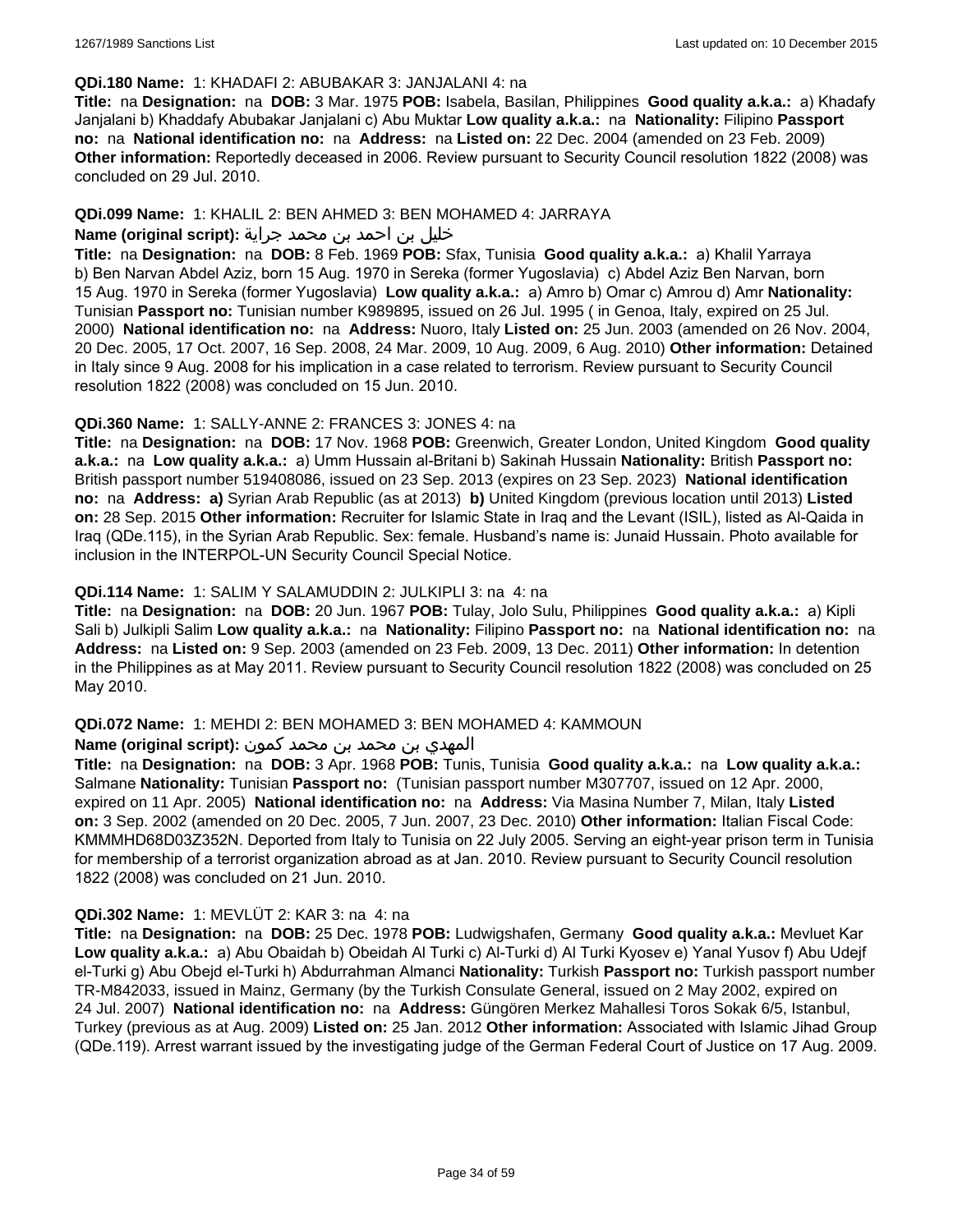#### **QDi.135 Name:** 1: DAWOOD 2: IBRAHIM 3: KASKAR 4: na

**Title:** Sheikh **Designation:** na **DOB:** 26 Dec. 1955 **POB: a)** Bombai **b)** Ratnagiri, India **Good quality a.k.a.:**  a) Dawood Ebrahim b) Sheikh Dawood Hassan c) Abdul Hamid Abdul Aziz d) Anis Ibrahim e) Aziz Dilip f) Daud Hasan Shaikh Ibrahim Kaskar g) Daud Ibrahim Memon Kaskar h) Dawood Hasan Ibrahim Kaskar i) Dawood Ibrahim Memon j) Dawood Sabri k) Kaskar Dawood Hasan l) Shaikh Mohd Ismail Abdul Rehman m) Dowood Hassan Shaikh Ibrahim **Low quality a.k.a.:** a) Ibrahim Shaikh Mohd Anis b) Shaikh Ismail Abdul c) Hizrat **Nationality:** Indian **Passport no: a)** Indian number A-333602, issued on 4 Jun. 1985, issued in Bombay, India (passport subsequently revoked by the Government of India) **b)** Indian number M110522, issued on 13 Nov. 1978, issued in Bombay **c)** Indian number R841697, issued on 26 Nov. 1981, issued in Bombay **d)** Indian number F823692 (JEDDAH) issued by CGI in Jeddah, issued on 2 Sep. 1989 **e)** Indian number A501801 (BOMBAY), issued on 26 Jul. 1985 **f)** Indian number K560098 (BOMBAY), issued on 30 Jul. 1975 **g)** Passport number V57865 (BOMBAY), issued on 3 Oct. 1983 **h)** Passport number P537849 (BOMBAY), issued on 30 Jul. 1979 **i)** Passport number A717288 (MISUSE), issued on 18 Aug. 1985, issued in Dubai **j)** Pakistani number G866537 (MISUSE), issued on 12 Aug. 1991, issued in Rawalpindi **k)** Passport number C-267185 ( issued in Karachi in Jul.1996) **l)** Passport number H-123259 ( issued in Rawalpindi in Jul. 2001) **m)** Passport number G-869537 ( issued in Rawalpindi) **n)** Passport number KC-285901 **National identification no:** na **Address: a)** Karachi, Pakistan ( White House, Near Saudi Mosque, Clifton) **b)** (House Nu 37 - 30th Street - defence, Housing Authority Karachi Pakistan) **c)** (Palatial bungalow in the hilly area of Noorabad in Karachi) **d)** (Property at Margalla Raod F 6/2 Street no. 22, House number 29 in Karachi) **Listed on:** 3 Nov. 2003 (amended on 21 Mar. 2006, 25 Jul. 2006, 2 Jul. 2007, 11 Mar. 2010) **Other information:** International arrest warrant issued by the Government of India. Review pursuant to Security Council resolution 1822 (2008) was concluded on 20 May 2010.

### **QDi.002 Name:** 1: AMIN 2: MUHAMMAD 3: UL HAQ 4: SAAM KHAN

**Title:** na **Designation:** na **DOB:** 1960 **POB:** Nangarhar Province, Afghanistan **Good quality a.k.a.:** a) Al-Haq, Amin b) Amin, Muhammad **Low quality a.k.a.:** a) Dr. Amin b) Ul-Haq, Dr. Amin **Nationality:** Afghan **Passport no:** na **National identification no:** na **Address:** na **Listed on:** 25 Jan. 2001 (amended on 18 Jul. 2007, 16 Dec. 2010) **Other information:** Security coordinator for Usama bin Laden (deceased). Repatriated to Afghanistan in February 2006. Review pursuant to Security Council resolution 1822 (2008) was concluded on 15 Jun. 2010.

### **QDi.306 Name:** 1: MUSTAFA 2: HAJJI 3: MUHAMMAD 4: KHAN

### مصطفى حجي محمد خان **:**Name (original script)

**Title:** na **Designation:** na **DOB: a)** (Between Aug. and Sep. 1977) **b)** 1976 **POB: a)** Al-Madinah, Saudi Arabia **b)** Sangrar, Sindh Province, Pakistan Good quality a.k.a.: a) حسن غول (Hassan Ghul; Hassan Gul; Hasan Gul) b) Khalid Mahmud **Low quality a.k.a.:** a) Ahmad Shahji b) Mustafa Muhammad c) Abu Gharib al-Madani d) شيماء أبو (Abu-Shaima; Abu- Shayma) **Nationality: a)** Pakistani **b)** Saudi Arabian **Passport no:** na **National identification no:** na **Address:** na **Listed on:** 14 Mar. 2012 **Other information:** Al-Qaida (QDe.004) facilitator, courier and operative. As of 2010, facilitated activities for senior Pakistan-based Al-Qaida operatives.

#### **QDi.336 Name:** 1: ANAS 2: HASAN 3: KHATTAB 4: na

**Title:** na **Designation:** na **DOB:** 7 Apr. 1986 **POB:** Damascus, Syrian Arab Republic **Good quality a.k.a.:** Samir Ahmed al-Khayat **Low quality a.k.a.:** a) Hani b) Abu Hamzah c) Abu-Ahmad Hadud **Nationality:** na **Passport no:** na **National identification no:** na **Address:** na **Listed on:** 23 Sep. 2014 **Other information:** Administrative amir of Al-Nusrah Front for the People of the Levant (QDe.137).

#### **QDi.340 Name:** 1: EMILIE 2: KONIG 3: na 4: na

**Title:** na **Designation:** na **DOB:** 9 Dec. 1984 **POB:** Ploemeur, France **Good quality a.k.a.:** na **Low quality a.k.a.:** na **Nationality:** French **Passport no:** na **National identification no:** na **Address:** Syrian Arab Republic (located in since 2013) **Listed on:** 23 Sep. 2014 **Other information:** French terrorist fighter who travelled to Syria and joined Islamic State in Iraq and the Levant, listed as Al-Qaida in Iraq (AQI) (QDe.115). Active in radicalizing and propagating Al-Qaida's (QDe.004) ideology through the Internet. Incites violent activities against France.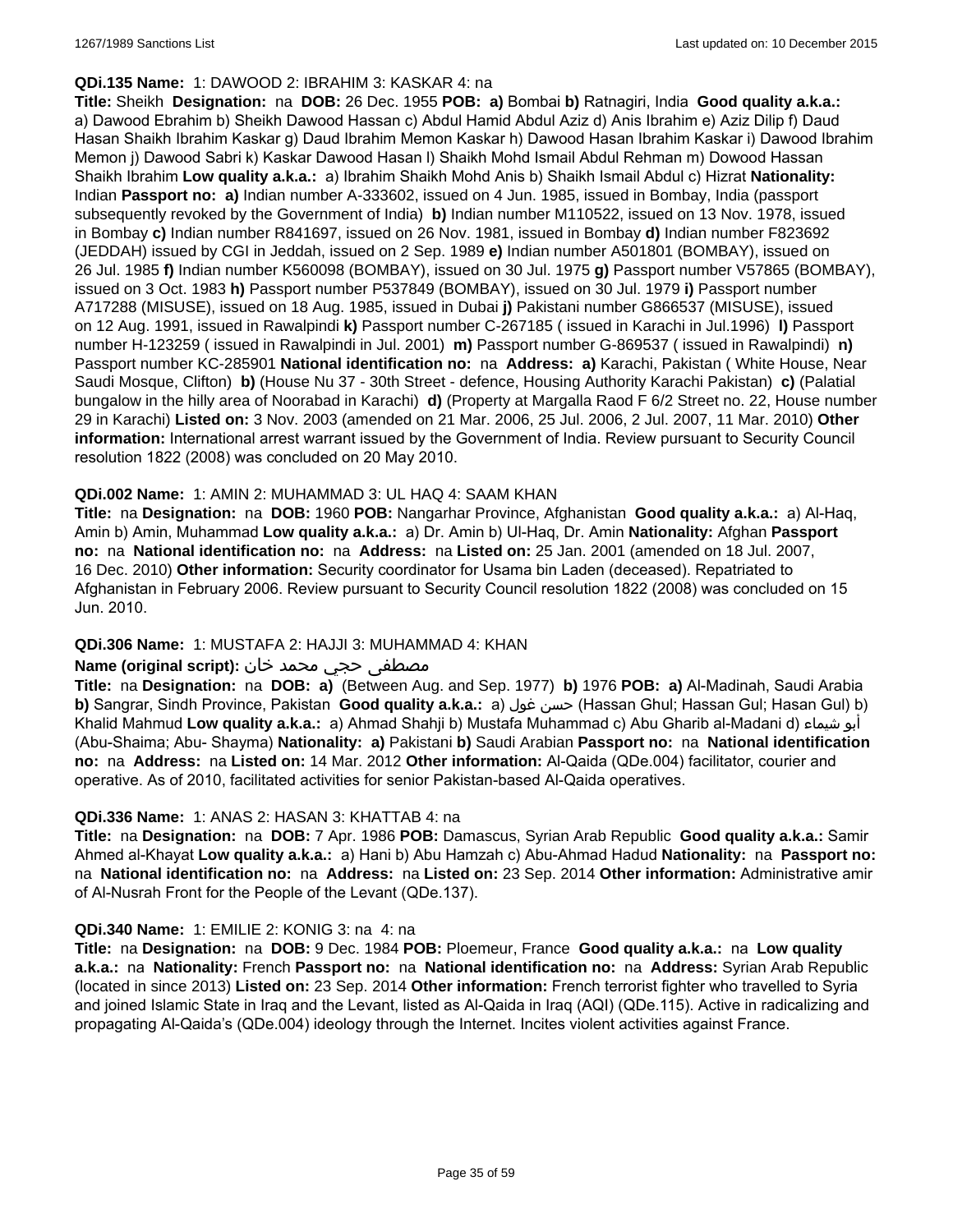### **QDi.190 Name:** 1: ABDELKADER 2: LAAGOUB 3: na 4: na

#### عبد القادر لاغوب **:(script original (Name**

**Title:** na **Designation:** na **DOB:** 23 Apr. 1966 **POB:** Casablanca, Morocco **Good quality a.k.a.:** na **Low quality a.k.a.:** Rachid **Nationality:** Moroccan **Passport no:** (Moroccan passport number D-379312) **National identification no:** (Moroccan national identity card DE- 473900) na **Address:** Number 4, Via Europa, Paderno Ponchielli, Cremona, Italy **Listed on:** 29 Jul. 2005 (amended on 21 Dec. 2007, 13 Dec. 2011) **Other information:** Italian Fiscal code: LGBBLK66D23Z330U. Father's name is Mamoune Mohamed. Mother's name is Fatna Ahmed. Review pursuant to Security Council resolution 1822 (2008) was concluded on 8 Jun. 2010.

### **QDi.319 Name:** 1: MOHAMED 2: LAHBOUS 3: na 4: na

#### **Name (original script):** لحبوس محمد

**Title:** na **Designation:** na **DOB:** 1978 **POB:** Mali **Good quality a.k.a.:** a) Mohamed Ennouini b) Hassan c) Hocine **Low quality a.k.a.:** na **Nationality:** Malian **Passport no:** na **National identification no:** na **Address:** Mali **Listed on:** 24 Oct. 2013 **Other information:** Member of the Mouvement pour l'Unification et le Jihad en Afrique de l'Ouest (MUJAO) (QDe.134).

### **QDi.062 Name:** 1: MOHAMED 2: LAKHAL 3: na 4: na

### **Name (original script):** لكحل محمد

**Title:** na **Designation:** na **DOB:** 5 Feb. 1970 **POB:** Tunis, Tunisia **Good quality a.k.a.:** a) Lased Ben Heni, born 5 Feb. 1969 in Tripoli, Libyan Arab Jamahiriya b) Al-As'ad Ben Hani, born 5 Feb. 1969 in Tripoli, Libyan Arab Jamahiriya c) Mohamed Ben Belgacem Awani d) Mohamed Aouani, born 5 Feb. 1970 in Tunis, Tunisia (formerly listed as) **Low quality a.k.a.:** a) Mohamed Abu Abda b) Abu Obeida **Nationality:** Tunisian **Passport no:** na **National identification no:** (Tunisian national identity number W374031, issued on 11 Apr. 2011) na **Address:**  na **Listed on:** 24 Apr. 2002 (amended on 26 Nov. 2004, 9 Sep. 2005, 31 Jul. 2006, 23 Dec. 2010, 24 Nov. 2014) **Other information:** Professor of Chemistry. Deported from Italy to Tunisia on 27 Aug. 2006. Legally changed family name from Aouani to Lakhal in 2014. Review pursuant to Security Council resolution 1822 (2008) was concluded on 22 Apr. 2010.

#### **QDi.264 Name:** 1: ZAKI-UR-REHMAN 2: LAKHVI 3: na 4: na

**Title:** na **Designation:** na **DOB:** 30 Dec. 1960 **POB:** Okara, Pakistan **Good quality a.k.a.:** a) Zakir Rehman Lakvi b) Zaki Ur-Rehman Lakvi c) Kaki Ur-Rehman d) Zakir Rehman e) Abu Waheed Irshad Ahmad Arshad **Low quality a.k.a.:** Chachajee **Nationality:** Pakistani **Passport no:** na **National identification no:** Pakistani 61101-9618232-1 **Address: a)** Barahkoh, P.O. DO, Tehsil and District Islamabad, Pakistan (location as at May 2008) **b)** Chak No. 18/IL, Rinala Khurd, Tehsil Rinala Khurd, District Okara, Pakistan (previous location) **Listed on:** 10 Dec. 2008 **Other information:** Chief of operations of Lashkar-e-Tayyiba (listed under permanent reference number QDe.118).

#### **QDi.247 Name:** 1: RUBEN 2: PESTANO 3: LAVILLA, JR 4: na

**Title:** Sheik **Designation:** na **DOB:** 4 Oct. 1972 **POB:** Sitio Banga Maiti, Barangay Tranghawan, Lambunao, Iloilo, Philippines **Good quality a.k.a.:** a) Reuben Lavilla b) Sheik Omar c) Mile D Lavilla d) Reymund Lavilla e) Ramo Lavilla f) Mike de Lavilla g) Abdullah Muddaris h) Ali Omar i) Omar Lavilla j) Omar Labella **Low quality a.k.a.:** a) So b) Eso c) Junjun **Nationality:** Filipino **Passport no: a)** Filipino number MM611523 (2004) **b)** Filipino number EE947317 (2000-2001) **c)** Filipino number P421967 (1995-1997) **National identification no:** na **Address:** 10th Avenue, Caloocan City, Philippines **Listed on:** 4 Jun. 2008 (amended on 16 Sep. 2008, 13 Dec. 2011) **Other information:** Spiritual leader of the Rajah Solaiman Movement (QDe.128). Associated with Khadafi Abubakar Janjalani (QDi.180). In detention in the Philippines as of May 2011. Review pursuant to Security Council resolution 1822 (2008) was concluded on 13 May 2010.

### **QDi.155 Name:** 1: DJAMEL 2: LOUNICI 3: na 4: na

### **Name (original script):** لونيسي جمال

**Title:** na **Designation:** na **DOB:** 1 Feb. 1962 **POB:** Algiers, Algeria **Good quality a.k.a.:** Jamal Lounici **Low quality a.k.a.:** na **Nationality:** Algerian **Passport no:** na **National identification no:** na **Address:** Algeria **Listed on:** 16 Jan. 2004 (amended on 7 Apr. 2008, 2 Dec. 2008, 30 Jan. 2009, 16 May 2011) **Other information:** Father's name is Abdelkader. Mother's name is Johra Birouh. Returned from Italy to Algeria where he resides since Nov. 2008. Son in law of Othman Deramchi (QDi.164). Review pursuant to Security Council resolution 1822 (2008) was concluded on 27 Jul. 2010.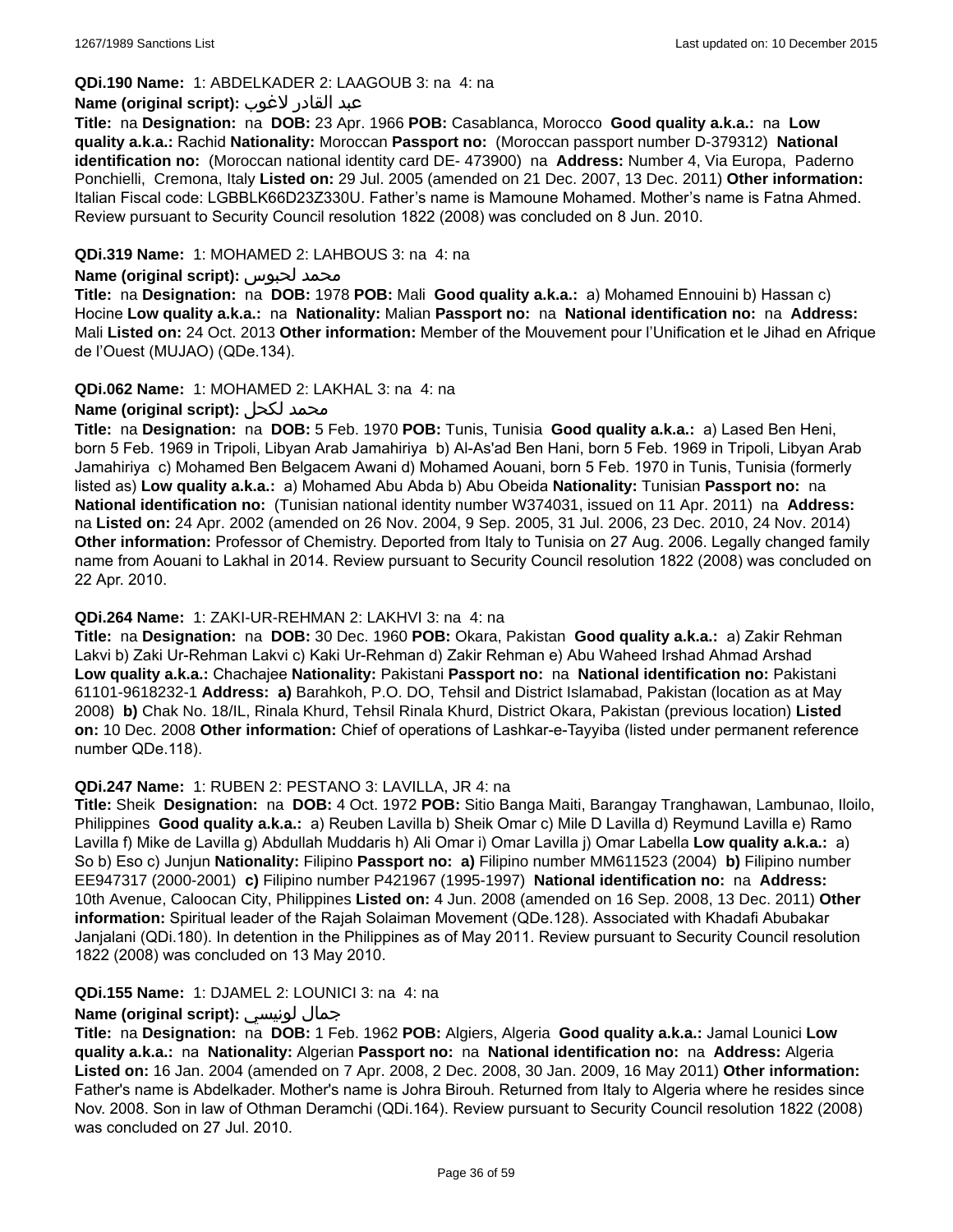### **QDi.356 Name:** 1: AQSA 2: MAHMOOD 3: na 4: na

**Title:** na **Designation:** na **DOB:** 11 May 1994 **POB:** Glasgow, Scotland, United Kingdom **Good quality a.k.a.:**  na **Low quality a.k.a.:** Umm Layth **Nationality:** British **Passport no:** British passport number 720134834, issued on 27 Jun. 2012 (expires on 27 Jun. 2022) **National identification no:** na **Address: a)** Syrian Arab Republic (as at Nov. 2013) **b)** United Kingdom (previous address) **Listed on:** 28 Sep. 2015 **Other information:** Recruiter for Islamic State in Iraq and the Levant, listed as Al-Qaida in Iraq (QDe.115), in the Syrian Arab Republic, and a key figure in the the Al-Khanssaa brigade, a female ISIL brigade established in Al-Raqqa to enforce ISIL's interpretation of Sharia law. Sex: female. Photo available for inclusion in the INTERPOL-UN Security Council Special Notice.

### **QDi.206 Name:** 1: IBRAHIM 2: MOHAMED KHALIL 3: na 4: na

### ابراهيم محمد خليل **:(script original (Name**

**Title:** na **Designation:** na **DOB:** 2 Jul. 1975 **POB:** Day Az-Zawr, Syria **Good quality a.k.a.:** a) Khalil Ibrahim Jassem, born 2 May 1972 in Baghdad, Iraq b) Khalil Ibrahim Mohammad, born 3 Jul. 1975 in Mosul, Iraq c) Khalil Ibrahim Al Zafiri (born 1972) d) Khalil, born 2 May 1975 e) Khalil Ibrahim al-Zahiri, born 2 Jul. 1975 in Mosul **Low quality a.k.a.:** na **Nationality:** Syrian **Passport no:** (Temporary suspension of deportation No. T04338017 issued by Alien's Office of the City of Mainz, expired on 8 May 2013) **National identification no:** na **Address:** Refugee shelter Alte Ziegelei, Mainz, 55128, Germany **Listed on:** 6 Dec. 2005 (amended on 25 Jan. 2010, 13 Dec. 2011, 6 Aug. 2013, 10 Dec. 2015) **Other information:** Sentenced to 7 years of imprisonment in Germany on 6 Dec. 2007. Released on 30 December 2012. Photo and fingerprints available for inclusion in the INTERPOL-UN Security Council Special Notice. Review pursuant to Security Council resolution 1822 (2008) was concluded on 5 Oct. 2009.

### **QDi.202 Name:** 1: MAZEN 2: SALAH 3: MOHAMMED 4: na

### مازن صلاح محمد **:Name (original script)**

**Title:** na **Designation:** na **DOB:** 18 May 1981 **POB:** Arbil, Iraq **Good quality a.k.a.:** a) Mazen Ali Hussein, born 1 Jan. 1982 in Baghdad, Iraq b) Issa Salah Muhamad, born 1 Jan. 1980 **Low quality a.k.a.:** na **Nationality:** Iraqi **Passport no:** (German travel document ("Reiseausweis") A 0144378 (revoked as at Sep. 2012)) **National identification no:** na **Address:** 94051 Hauzenberg, Germany **Listed on:** 6 Dec. 2005 (amended on 21 Oct. 2008, 13 Dec. 2011, 15 Nov. 2012) **Other information:** Member of Ansar Al-Islam (QDe.098). Released from custody in Germany on 18 May 2012. Review pursuant to Security Council resolution 1822 (2008) was concluded on 30 Jul. 2009.

#### **QDi.126 Name:** 1: YUNOS 2: UMPARA 3: MOKLIS 4: na

**Title:** na **Designation:** na **DOB:** 7 Jul. 1966 **POB:** Lanao del Sur, the Philippines **Good quality a.k.a.:** a) Muklis Yunos b) Mukhlis Yunos (previously listed as) c) Saifullah Mukhlis Yunos d) Saifulla Moklis Yunos **Low quality a.k.a.:** Hadji Onos **Nationality:** Filipino **Passport no:** na **National identification no:** na **Address:** Philippines**Listed on:** 9 Sep. 2003 (amended on 9 Sep. 2005, 23 Feb. 2009, 3 Jun. 2009, 16 May 2011) **Other information:** Sentenced to life without parole in the Philippines on 23 Jan. 2009 for his involvement in the bombings of 30 Dec. 2000 in Manila, the Philippines. Review pursuant to Security Council resolution 1822 (2008) was concluded on 25 May 2010.

#### **QDi.147 Name:** 1: MOHAMED 2: AMIN 3: MOSTAFA 4: na

### محمد أمين مصطفى :**(Name (original script**

**Title:** na **Designation:** na **DOB:** 11 Oct. 1975 **POB:** Kirkuk, Iraq **Good quality a.k.a.:** na **Low quality a.k.a.:**  na **Nationality:** na **Passport no:** na **National identification no:** na **Address:** Via della Martinella 132, Parma, Italy ( Domicile) **Listed on:** 12 Nov. 2003 (amended on 9 Sep. 2005, 7 Jun. 2007, 16 May 2011) **Other information:** Under administrative control measure in Italy scheduled to expire on 15 Jan. 2012. Review pursuant to Security Council resolution 1822 (2008) was concluded on 21 Jun. 2010.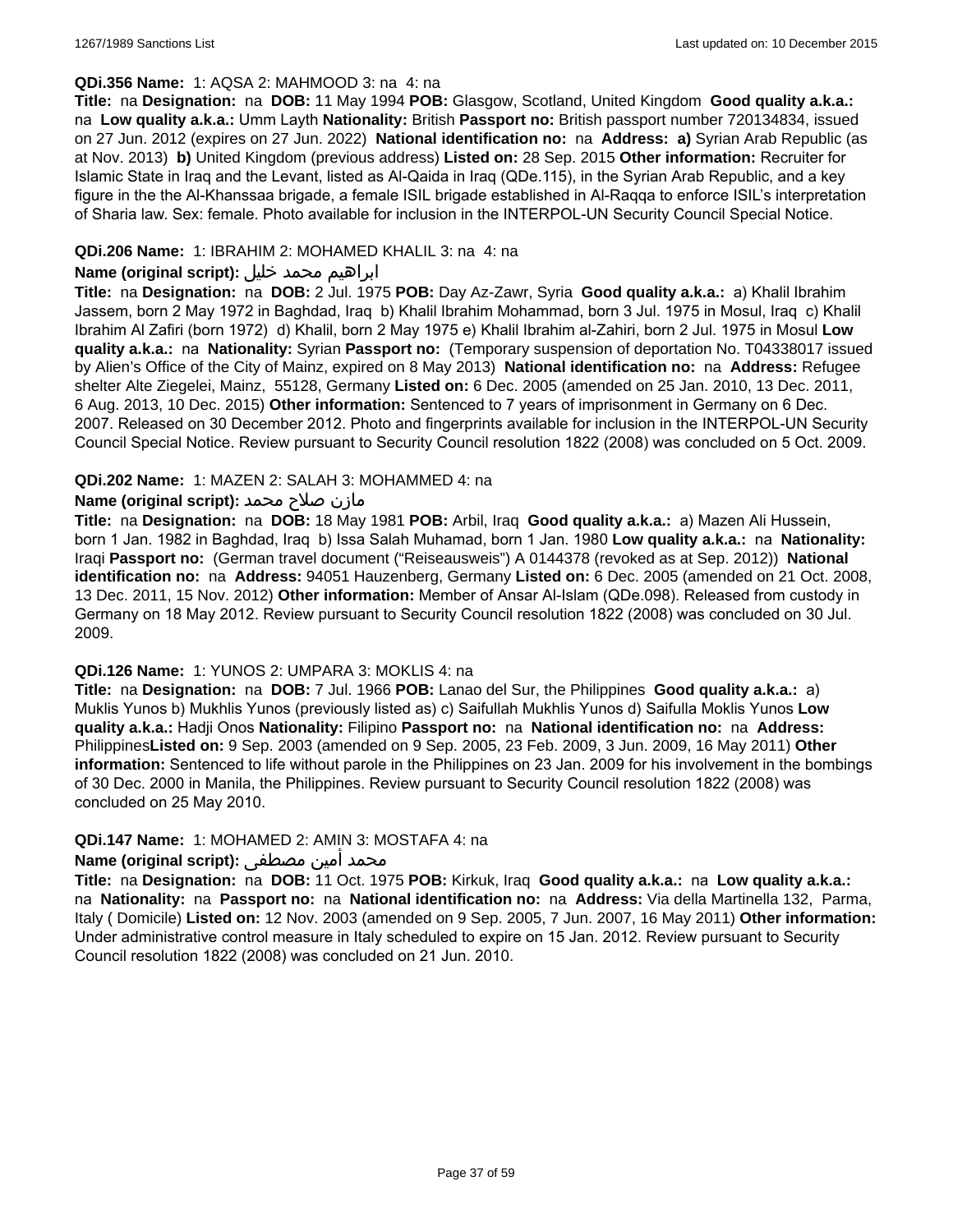#### **QDi.129 Name:** 1: DJAMEL 2: MOUSTFA 3: na 4: na

#### **Name (original script):** مصطفى جمال

**Title:** na **Designation:** na **DOB:** 28 Sep. 1973 **POB:** Tiaret, Algeria **Good quality a.k.a.:** a) Kalad Belkasam, born 31 Dec. 1979 b) Mostafa Djamel, born 31 Dec. 1979 in Maskara, Algeria c) Mostefa Djamel, born 26 Sep. 1973 in Mahdia, Algeria d) Mustafa Djamel, born 31 Dec. 1979 in Mascara, Algeria e) Balkasam Kalad, born 26 Aug. 1973 in Algiers, Algeria f) Bekasam Kalad, born 26 Aug. 1973 in Algiers, Algeria g) Belkasam Kalad, born 26 Aug. 1973 in Algiers, Algeria h) Damel Mostafa, born 31 Dec. 1979 in Algiers, Algeria i) Djamal Mostafa, born 31 Dec. 1979 in Maskara, Algeria j) Djamal Mostafa, born 10 Jun. 1982 k) Djamel Mostafa, born 31 Dec. 1979 in Maskara, Algeria l) Djamel Mostafa, born 31 Dec. 1979 in Algiers, Algeria m) Fjamel Moustfa, born 28 Sep. 1973 in Tiaret, Algeria n) Djamel Mustafa, born 31 Dec. 1979 o) Ali Barkani, born 22 Aug. 1973 in Morocco p) Djamel Mustafa, born 31 Dec. 1979 in Mascara, Algeria q) Mustafa **Low quality a.k.a.:** na **Nationality:** Algerian **Passport no: a)** (Counterfeit Danish driving licence no. 20645897, made out to Ali Barkani, born on 22 Aug. 1973 in Morocco) **b)** (Algerian birth certificate, issued for Djamel Mostefa, born on 25 Sep. 1973 in Mehdia, Tiaret province, Algeria) **National identification no:** na **Address:** Algeria **Listed on:** 23 Sep. 2003 (amended on 7 Sep. 2007, 7 Apr. 2008, 25 Jan. 2010, 16 May 2011) **Other information:** Father's name is Djelalli Moustfa. Mother's name is Kadeja Mansore. Associated with Ismail Abdallah Sbaitan Shalabi (QDi.128), Mohamed Ghassan Ali Abu Dhess (QDi.130) and Aschraf Al-Dagma (QDi.132). Deported from Germany to Algeria in Sep. 2007. Review pursuant to Security Council resolution 1822 (2008) was concluded on 19 Oct. 2009.

### **QDi.238 Name:** 1: MUBARAK 2: MUSHAKHAS 3: SANAD 4: MUBARAK AL-BATHALI

### مبارك مشخص سند مبارك البذالي **:Name (original script)**

**Title:** na **Designation:** na **DOB:** 1 Oct. 1961 **POB:** Kuwait **Good quality a.k.a.:** a) Mubarak Mishkhis Sanad Al-Bathali b) Mubarak Mishkhis Sanad Al-Badhali c) Mubarak Al-Bathali d) Mubarak Mishkhas Sanad Al-Bathali e) Mubarak Mishkhas Sanad Al-Bazali f) Mobarak Meshkhas Sanad Al-Bthaly **Low quality a.k.a.:** Abu Abdulrahman **Nationality:** Kuwaiti **Passport no: a)** Kuwaiti number 101856740, issued on 12 May 2005 ( and expired on 11 May 2007) **b)** Kuwaiti number 002955916 **National identification no:** Kuwaiti 261122400761 **Address:** Al-Salibekhat area, Kuwait ( residence as at Mar. 2009) **Listed on:** 16 Jan. 2008 (amended on 1 Jul. 2008, 23 Jul. 2008, 25 Jan. 2010) **Other information:** Review pursuant to Security Council resolution 1822 (2008) was concluded on 14 Sep. 2009.

#### **QDi.373 Name:** 1: LAVDRIM 2: MUHAXHERI 3: na 4: na

**Title:** na **Designation:** na **DOB: a)** 3 Dec. 1989 **b)** Approximately 1987 **POB:** Kaqanik/Kacanik **Good quality a.k.a.:** na **Low quality a.k.a.:** a) Abu Abdullah al Kosova b) Abu Abdallah al-Kosovi c) Abu Abdallah al-Kosovo **Nationality:** na **Passport no:** na **National identification no:** na **Address:** Syrian Arab Republic (location as at Sep. 2015) **Listed on:** 29 Sep. 2015 **Other information:** Kosovar Albanian terrorist fighter in Syrian Arab Republic and unit leader of Islamic State in Iraq and the Levant, listed as Al-Qaida in Iraq (QDe.115). Wanted by INTERPOL.

#### **QDi.272 Name:** 1: MOHAMMED 2: YAHYA 3: MUJAHID 4: na

**Title:** na **Designation:** na **DOB:** 12 Mar. 1961 **POB:** Lahore, Punjab Province, Pakistan **Good quality a.k.a.:** Mohammad Yahya Aziz **Low quality a.k.a.:** na **Nationality:** Pakistani **Passport no:** na **National identification no:** Pakistani 35404-1577309-9 **Address:** na **Listed on:** 29 Jun. 2009 **Other information:** Associated with Lashkar-e-Tayyiba (QDe.118). In detention as at June 2009.

#### **QDi.119 Name:** 1: ARIS 2: MUNANDAR 3: na 4: na

**Title:** na **Designation:** na **DOB: a)** 1 Jan. 1971 **b)** Between 1962 and 1968 **POB:** Sambi, Boyolali, Java, Indonesia **Good quality a.k.a.:** na **Low quality a.k.a.:** na **Nationality:** na **Passport no:** na **National identification no:** na **Address:** na **Listed on:** 9 Sep. 2003 (amended on 9 Sep. 2005, 4 Oct. 2006) **Other information:** Review pursuant to Security Council resolution 1822 (2008) was concluded on 25 May 2010.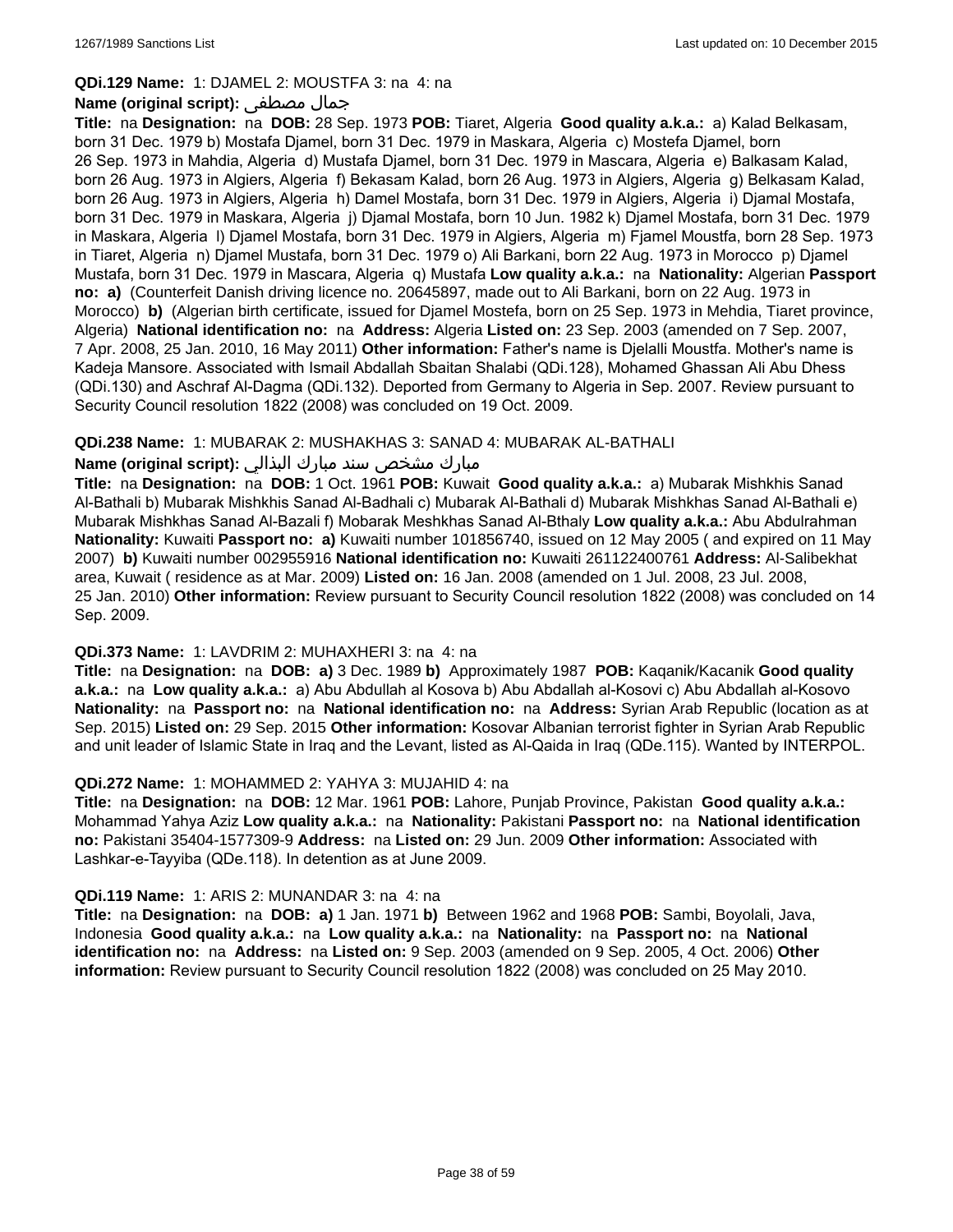### **QDi.120 Name:** 1: ABDUL HAKIM 2: MURAD 3: na 4: na

### عبد الحكيم مراد **:(script original (Name**

**Title:** na **Designation:** na **DOB:** 11 Apr. 1968 **POB:** Kuwait **Good quality a.k.a.:** a) Murad, Abdul Hakim Hasim b) Murad, Abdul Hakim Ali Hashim c) Murad, Abdul Hakim al Hashim d) Saeed Akman e) Saeed Ahmed f) Abdul Hakim Ali al-Hashem Murad **Low quality a.k.a.:** na **Nationality:** Pakistani **Passport no: a)** Pakistani passport number 665334 ( issued in Kuwait) **b)** Pakistani passport number 917739 ( issued in Pakistan on 8 Aug. 1991, expired on 7 Aug. 1996) **National identification no:** na **Address:** na **Listed on:** 9 Sep. 2003 (amended on 16 May 2011) **Other information:** Mother's name is Aminah Ahmad Sher al-Baloushi. In custody of the United States. Review pursuant to Security Council resolution 1822 (2008) was concluded on 25 May 2010.

### **QDi.196 Name:** 1: ALI 2: SAYYID 3: MUHAMED 4: MUSTAFA BAKRI

### علي السيد محمد مصطفى بكري **:(script original (Name**

**Title:** na **Designation:** na **DOB:** 18 Apr. 1966 **POB:** Beni-Suef, Egypt **Good quality a.k.a.:** a) Ali Salim b) Abd Al-Aziz al-Masri **Low quality a.k.a.:** na **Nationality:** Egyptian **Passport no:** na **National identification no:** na **Address:** na **Listed on:** 29 Sep. 2005 (amended on 13 Dec. 2011) **Other information:** Member of the Shura Council of Al-Qaida (QDe.004) and Egyptian Islamic Jihad (QDe.003). Review pursuant to Security Council resolution 1822 (2008) was concluded on 1 Jun. 2010.

### **QDi.357 Name:** 1: ASEEL 2: MUTHANA 3: na 4: na

**Title:** na **Designation:** na **DOB:** 22 Nov. 1996 **POB:** Cardiff, United Kingdom **Good quality a.k.a.:** na **Low quality a.k.a.:** na **Nationality:** British **Passport no:** British passport number 516088643, issued on 7 Jan. 2014 (expires on 7 Jan. 2024) **National identification no:** na **Address: a)** Syrian Arab Republic (as at Feb. 2014) **b)** United Kingdom (previous address) **Listed on:** 30 Sep. 2015 **Other information:** Foreign terrorist fighter with Islamic State in Iraq and the Levant, listed as Al-Qaida in Iraq (QDe.115), in the Syrian Arab Republic. Wanted by the authorities of the United Kingdom. Physical description: hair colour: brown/black.

### **QDi.358 Name:** 1: NASSER 2: AHMED 3: MUTHANA 4: na

**Title:** na **Designation:** na **DOB:** 29 Apr. 1994 **POB:** Heath, Cardiff, United Kingdom **Good quality a.k.a.:** Nasir Muthana **Low quality a.k.a.:** a) Abdul Muthana b) Abu Muthana c) Abu Al-Yemeni Muthana d) Abu Muthanna **Nationality:** British **Passport no:** British passport number 210804241, issued on 27 Jul. 2010 (expires on 27 Jul. 2020) **National identification no:** na **Address: a)** Syrian Arab Republic (as at Nov. 2013) **b)** United Kingdom (previous address until Nov. 2013) **Listed on:** 28 Sep. 2015 **Other information:** Foreign terrorist fighter with Islamic State in Iraq and the Levant (ISIL), listed as Al-Qaida in Iraq (QDe.115), in the Syrian Arab Republic. Wanted by the authorities of the United Kingdom. Physical description: hair colour: brown/black. Photo available for inclusion in the INTERPOL-UN Security Council Special Notice.

### **QDi.280 Name:** 1: TAYEB 2: NAIL 3: na 4: na

### **Name (original script):** نايل الطيب

**Title:** na **Designation:** na **DOB:** Approximately 1972 **POB:** Faidh El Batma, Djelfa, Algeria **Good quality a.k.a.:** a) Djaafar Abou Mohamed (محمد ابو جعفر (b) Abou Mouhadjir (مهاجر ابو (c) Mohamed Ould Ahmed Ould Ali (born in 1976) **Low quality a.k.a.:** na **Nationality:** Algerian **Passport no:** na **National identification no:** na **Address:** Mali **Listed on:** 22 Apr. 2010 (amended on 15 Apr. 2014) **Other information:** Convicted in absentia by Algerian tribunal on 28 Mar. 1996. Algerian international arrest warrant number 04/09 of 6 Jun. 2009 issued by the Tribunal of Sidi Mhamed, Algiers, Algeria. Algerian extradition request number 2307/09 of 3 Sep. 2009, presented to Malian authorities. Father's name was Benazouz Nail. Mother's name is Belkheiri Oum El Kheir. Member of The Organization of Al-Qaida in the Islamic Maghreb (QDe.014)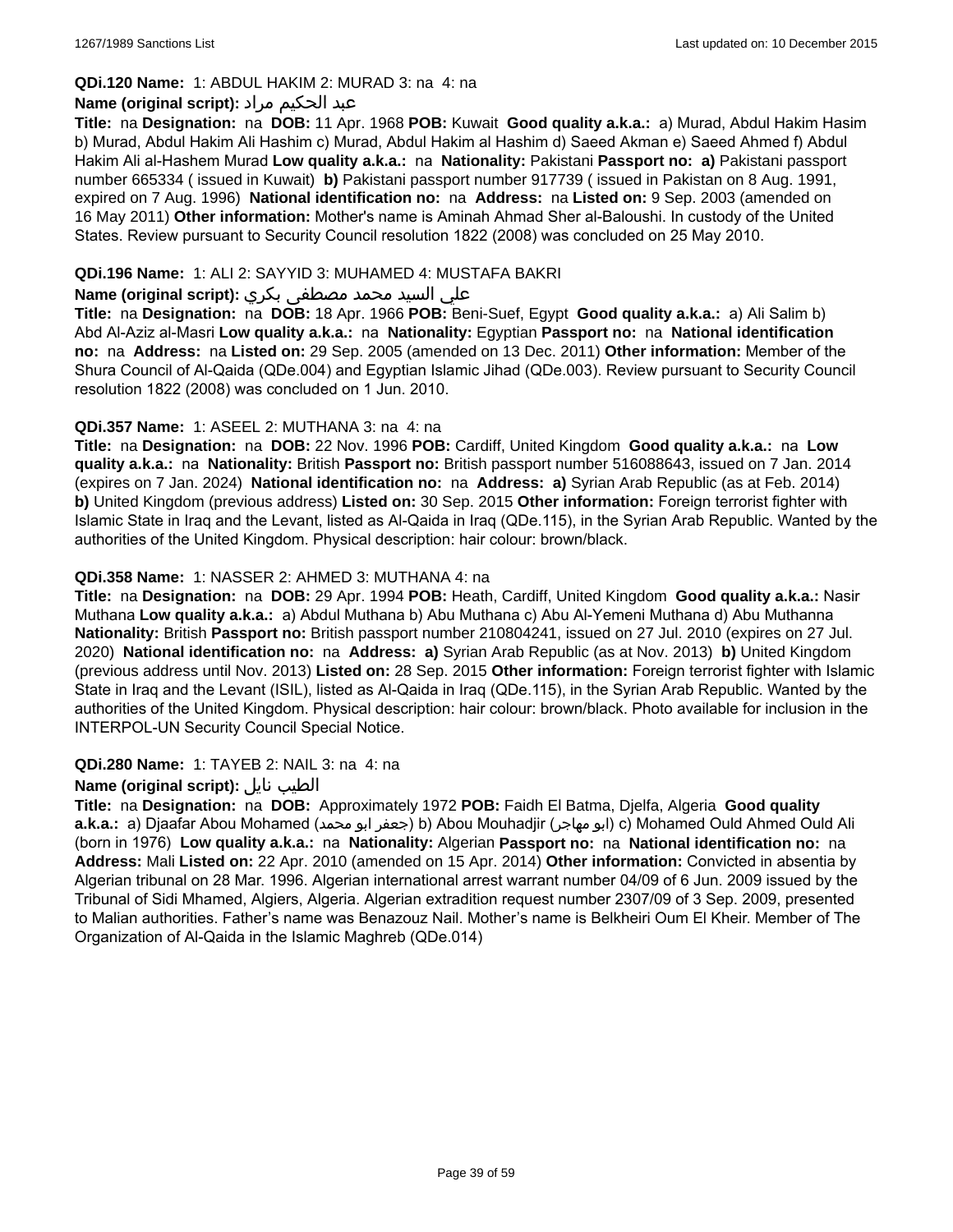### **QDi.314 Name:** 1: ABDERRAHMANE 2: OULD EL AMAR 3: na 4: na

### عبد الرحمن ولد العامر **:(script original (Name**

**Title:** na **Designation:** na **DOB:** Between 1977 and 1982 **POB:** Tabankort, Mali **Good quality a.k.a.:** a) Ahmed el Tilemsi b) Abderrahmane Ould el Amar Ould Sidahmed Loukbeiti c) Ahmad Ould Amar **Low quality a.k.a.:** na **Nationality:** Malian **Passport no:** na **National identification no:** na **Address: a)** Gao, Mali **b)** Tabankort, Mali **c)** In Khalil, Mali **d)** Al Moustarat, Mali **Listed on:** 22 Feb. 2013 **Other information:** Leader of the Mouvement pour l'Unification et le Jihad en Afrique de l'Ouest (MUJAO) (QDe.134). Member of The Organization of Al-Qaida in the Islamic Maghreb (QDe.014). Arrested in April 2005 in Mauritania, escaped from Nouakchott jail on 26 Apr. 2006. Re-arrested in Sep. 2008 in Mali and released on 15 Apr. 2009. Associated with Mokhtar Belmokhtar (QDi.136). Father's name is Leewemere.

### **QDi.315 Name:** 1: HAMADA 2: OULD MOHAMED EL KHAIRY 3: na 4: na

### حماده ولد محمد الخيري **:(script original (Name**

**Title:** na **Designation:** na **DOB:** 1970 **POB:** Nouakchott, Mauritania **Good quality a.k.a.:** a) Hamada Ould Mohamed Lemine Ould Mohamed el Khairy b) Ould Kheirou c) Hamad el Khairy **Low quality a.k.a.:** Abou QumQum **Nationality: a)** Mauritanian **b)** Malian **Passport no:** (Malian passport number A1447120, expired on 19 Oct. 2011) **National identification no:** na **Address:** Gao, Mali **Listed on:** 22 Feb. 2013 **Other information:** Leader of the Mouvement pour l'Unification et le Jihad en Afrique de l'Ouest (MUJAO) (QDe.134). Has provided logistical support to the Sahelian group Al Moulathamine, linked with the Organization of Al-Qaida in the Islamic Maghreb (QDe.014). International arrest warrant issued by Mauritania. Mother's name is Tijal Bint Mohamed Dadda.

**QDi.298 Name:** 1: ABD AL-RAHMAN 2: OULD MUHAMMAD AL-HUSAYN 3: OULD MUHAMMAD SALIM 4: na عبد الرحمن ولد محمد الحسين ولد محمد سليم **:(script original (Name**

**Title:** na **Designation:** na **DOB:** Approximately 1981 **POB:** Saudi Arabia **Good quality a.k.a.:** a) Abdarrahmane ould Mohamed el Houcein ould Mohamed Salem b) الموريتاني يونس شيخ) Yunis al-Mauritani; Younis al-Mauritani; Sheikh Yunis al-Mauritani; Shaykh Yunis the Mauritanian) **Low quality a.k.a.:** a) Salih the Mauritanian b) Mohamed Salem c) Youssef Ould Abdel Jelil d) El Hadj Ould Abdel Ghader e) Abdel Khader f) Abou Souleimane g) Chingheity **Nationality:** Mauritanian **Passport no:** na **National identification no:** na **Address:** na **Listed on:** 15 Sep. 2011 **Other information:** Pakistan-based senior Al-Qaida (QDe.004) leader also associated with The Organization of Al-Qaida in the Islamic Maghreb (QDe.014). Wanted by Mauritanian authorities.

### **QDi.353 Name:** 1: ALI 2: BEN TAHER 3: BEN FALEH 4: OUNI HARZI

### علي بن الطاھر بن الفالح العوني الحرزي **:(script original (Name**

**Title:** na **Designation:** na **DOB:** 9 Mar. 1986 **POB:** Ariana, Tunisia **Good quality a.k.a.:** na **Low quality a.k.a.:** Abou Zoubair **Nationality:** Tunisian **Passport no:** Tunisian passport number W342058, issued on 14 Mar. 2011 (expires on 13 Mar. 2016) **National identification no:** Tunisian National Identity Card number 08705184, issued on 24 Feb. 2011 **Address: a)** 18 Mediterranean Street, Ariana, Tunisia **b)** Syrian Arab Republic (located in as at Mar. 2015) **c)** Iraq (possible alternative location as at Mar. 2015) **d)** Libya (previously located in) **Listed on:** 10 Apr. 2015 **Other information:** Physical description: eye colour: brown; height: 171cm. Photo available for inclusion in the INTERPOL-UN Security Council Special Notice. Previous occupation: trading agent. A member of Ansar al-Shari'a in Tunisia (QDe.143), active in recruitment of foreign terrorist fighters and arms smuggling. Detained and sentenced to 30 months imprisonment for planning terrorist acts in 2005 in Tunisia. Planned and perpetrated the attack against the Consulate of the United States in Benghazi, Libya on 11 Sep. 2012. Arrest warrant issued by the Tunisian National Guard (as at Mar. 2015). Father's name is Taher Ouni Harzi, mother's name is Borkana Bedairia.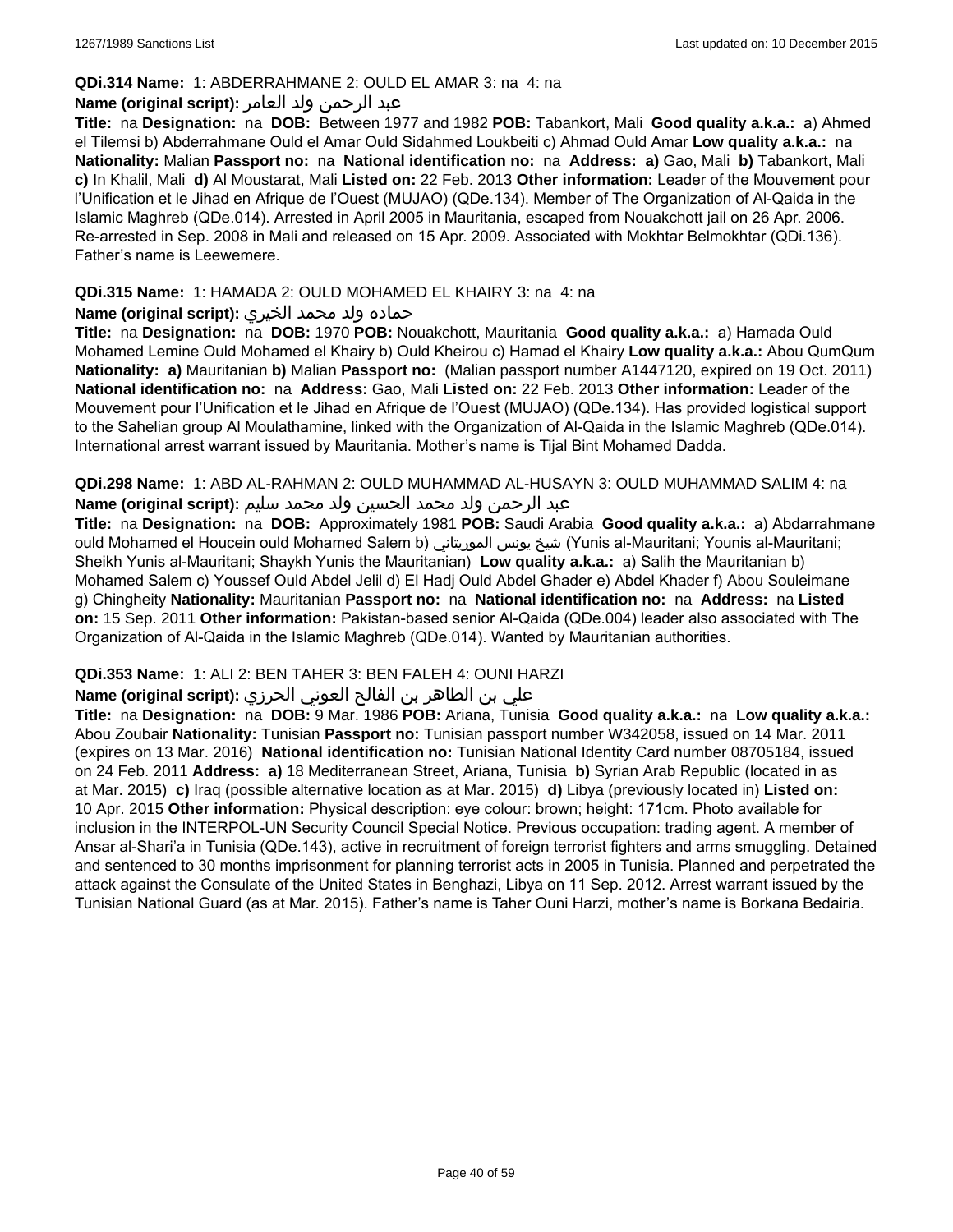### **QDi.354 Name:** 1: TARAK 2: BEN TAHER 3: BEN FALEH 4: OUNI HARZI

### طارق بن الطاھر بن الفالح العوني الحرزي **:(script original (Name**

**Title:** na **Designation:** na **DOB:** 3 May 1982 **POB:** Tunis, Tunisia **Good quality a.k.a.:** na **Low quality a.k.a.:** Abou Omar Al Tounisi **Nationality:** Tunisian **Passport no:** Tunisian passport number Z050399, issued on 9 Dec. 2003 (expired on 8 Dec. 2008) **National identification no:** Tunisian National Identity Card number 04711809, issued on 13 Nov. 2003 **Address: a)** 18 Mediterranean Street, Ariana, Tunisia **b)** Syrian Arab Republic (located in as at Mar. 2015) **c)** Iraq (possible alternative location as at Mar. 2015) **d)** Libya (previously located in) **Listed on:** 10 Apr. 2015 **Other information:** Physical description: eye colour: brown; height: 172cm. Photo available for inclusion in the INTERPOL-UN Security Council Special Notice. Previous occupation: worker. A dangerous and active member of Al Qaida in Iraq (QDe.115) in 2004, also active in facilitating and hosting members of Ansar al-Shari'a in Tunisia (QDe.143) in Syria. Sentenced, in absentia, on 30 October 2007, to 24 years imprisonment for terrorist activities by the Appeals Court of Tunis. Father's name is Taher Ouni Harzi, mother's name is Borkana Bedairia.

### **QDi.242 Name:** 1: DINNO AMOR 2: ROSALEJOS 3: PAREJA 4: na

**Title:** na **Designation:** na **DOB:** 19 Jul. 1981 **POB:** Cebu City, Philippines **Good quality a.k.a.:** a) Johnny Pareja b) Khalil Pareja **Low quality a.k.a.:** a) Mohammad b) Akmad c) Mighty d) Rash **Nationality:** Filipino **Passport no:** na **National identification no:** na **Address:** Atimonana, Quezon Province, Philippines **Listed on:** 4 Jun. 2008 (amended on 3 Jun. 2009, 13 Dec. 2011) **Other information:** Member of the Rajah Solaiman Movement (QDe.128). Father's name is Amorsolo Jarabata Pareja. Mother's name is Leonila Cambaya Rosalejos. Review pursuant to Security Council resolution 1822 (2008) was concluded on 13 May 2010.

#### **QDi.294 Name:** 1: UMAR 2: PATEK 3: na 4: na

**Title:** na **Designation:** na **DOB:** 20 Jul. 1966 **POB:** Central Java, Indonesia **Good quality a.k.a.:** a) Omar Patek b) Mike Arsalan c) Hisyam Bin Zein d) Anis Alawi Jafar **Low quality a.k.a.:** a) Pa'tek b) Pak Taek c) Umar Kecil d) Al Abu Syekh Al Zacky e) Umangis Mike **Nationality:** Indonesian **Passport no:** na **National identification no:**  na **Address:** Indonesia **Listed on:** 19 Jul. 2011 (amended on 23 Feb. 2012) **Other information:** Senior member of Jemaah Islamiyah (QDe.092) involved in planning and funding multiple terrorist attacks in the Philippines and Indonesia. Provided training to Abu Sayyaf Group (QDe.001). In custody in Indonesia as at Feb. 2012.

#### **QDi.348 Name:** 1: ANGGA 2: DIMAS 3: PERSHADA 4: na

**Title:** Secretary General (as at mid-2014) **Designation:** na **DOB:** 4 Mar. 1985 **POB:** Jakarta, Indonesia **Good quality a.k.a.:** a) Angga Dimas Persada, born 4 Mar. 1985 in Jakarta, Indonesia b) Angga Dimas Persadha, born 4 Mar. 1985 in Jakarta, Indonesia c) Angga Dimas Prasondha, born 4 Mar. 1985 in Jakarta, Indonesia **Low quality a.k.a.:** na **Nationality:** Indonesian **Passport no:** Indonesian passport number W344982 (issued under name Angga Dimas Peshada, born 4 Mar.1985 in Jakarta, Indonesia) **National identification no:** na **Address:** na **Listed on:** 13 Mar. 2015 **Other information:** Member of Jemaah Islamiyah (QDe.092) and leader of Hilal Ahmar Society Indonesia (HASI) (QDe.147).

#### **QDi.271 Name:** 1: ARIF 2: QASMANI 3: na 4: na

**Title:** na **Designation:** na **DOB:** Approximately 1944 **POB:** Pakistan **Good quality a.k.a.:** a) Muhammad Arif Qasmani b) Muhammad 'Arif Qasmani c) Mohammad Arif Qasmani d) Arif Umer e) Qasmani Baba f) Memon Baba g) Baba Ji **Low quality a.k.a.:** na **Nationality:** Pakistani **Passport no:** na **National identification no:** na **Address:** House Number 136, KDA Scheme No. 1, Tipu Sultan Road, Karachi, Pakistan **Listed on:** 29 Jun. 2009 **Other information:** Associated with Lashkar-e-Tayyiba (QDe.118) and Al-Qaida (QDe.004). In detention as at June 2009.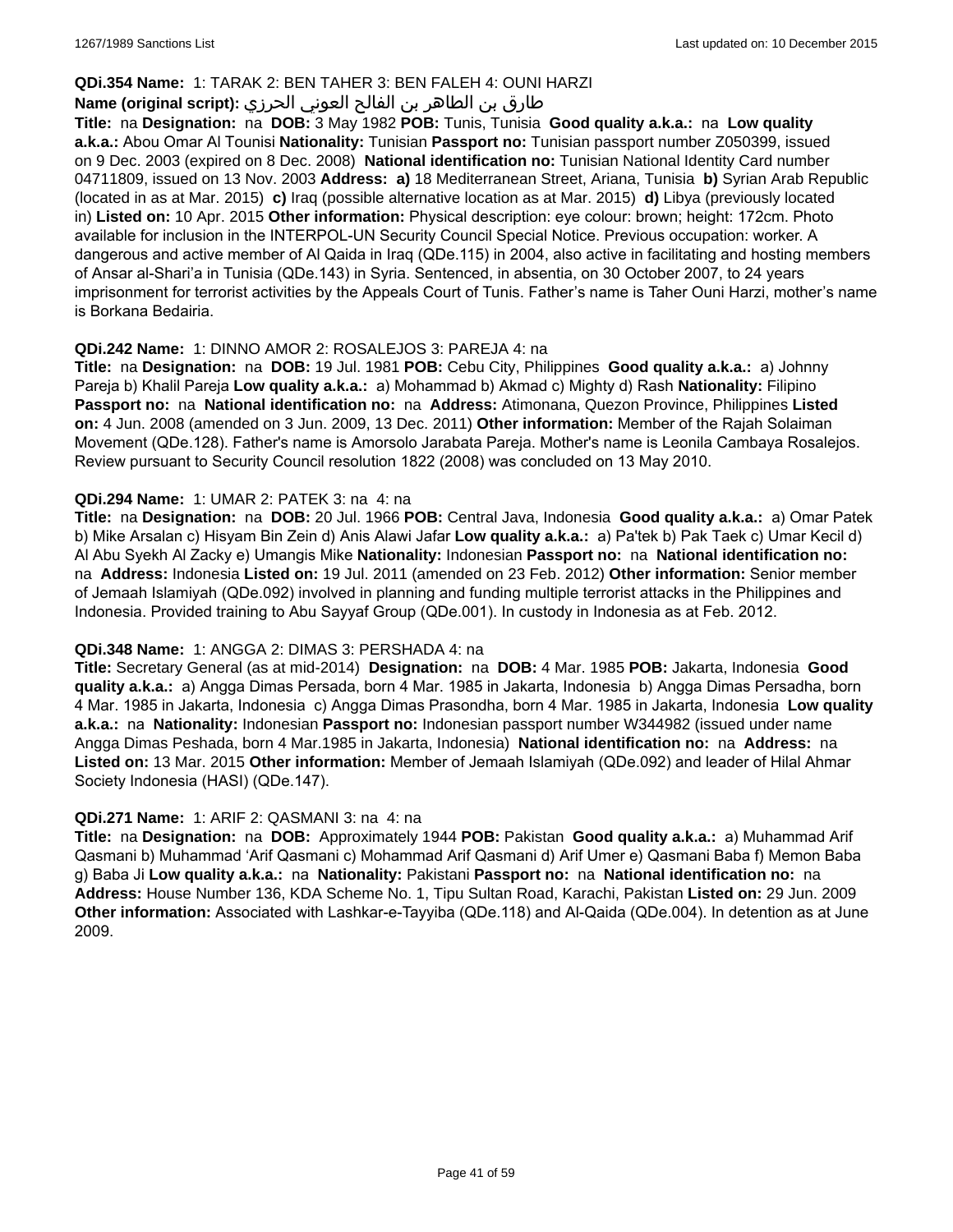### **QDi.297 Name:** 1: HASSAN 2: MUHAMMAD 3: ABU BAKR 4: QAYED

# حسن محمد أبو بكر قايد **:(script original (Name**

**Title:** na **Designation:** na **DOB: a)** 1963 **b)** 1969 **POB:** Marzaq, Libyan Arab Jamahiriya **Good quality a.k.a.:** a) Hasan Muhammad Abu Bakr Qa'id b) قايد بكر أبو محمد الحسين) Al-Husain Muhammad Abu Bakr Qayid) c) Muhammad Hassan Qayed d) Mohammad Hassan Abu Bakar e) Hasan Qa'id f) Muhammad Hasan al-Libi **Low quality a.k.a.:**  a) Abu Yahya al-Libi (الليبي يحيى أبو) (prominently known by this nom de guerre) b) Abu Yahya c) Sheikh Yahya d) Abu Yahya Yunis al Sahrawi e) Abu Yunus Rashid f) al-Rashid g) Abu al-Widdan h) الصحراوي يونس) Younes Al-Sahrawi; Younes Al-Sahraoui) **Nationality:** Libyan **Passport no:** Libyan number 681819/88 **National identification no:** Libyan 5617/87 **Address:** Wadi 'Ataba, Libya ( previous location in 2004) **Listed on:** 15 Sep. 2011 **Other information:** Senior Al-Qaida (QDe.004) leader who, as of late 2010, was responsible for the supervision of other senior Al-Qaida officials. As of 2010, Al-Qaida commander in Pakistan and provider of financial assistance to Al-Qaida fighters in Afghanistan. Has also been a top Al-Qaida strategist and field commander in Afghanistan, and instructor at Al-Qaida training camp. Mother's name is Al-Zahra Amr Al-Khouri (a.k.a. al Zahra' 'Umar).

### **QDi.303 Name:** 1: FAZAL 2: RAHIM 3: na 4: na

# **Name (original script):** رحيم فضل

**Title:** na **Designation:** na **DOB: a)** 5 Jan. 1974 **b)** 1977 **c)** 1975 **d)** 24 Jan. 1973 **POB:** Kabul, Afghanistan **Good quality a.k.a.:** a) Fazel Rahim; Fazil Rahim b) Fazil Rahman **Low quality a.k.a.:** na **Nationality:** Afghan **Passport no:** Afghan passport number R512768 **National identification no:** na **Address: a)** (Afghanistan/ Pakistan border region (previous address)) **b)** (A2, City Computer Plaza, Shar-e-Now, Kabul, Afghanistan (previous address)) **c)** Microrayan 3rd, Apt. 45, block 21, Kabul, Afghanistan ( previous address) **Listed on:** 6 Mar. 2012 **Other information:** Was a financial facilitator for the Islamic Movement of Uzbekistan (QDe.010) and Al-Qaida (QDe.004). Was associated with Tohir Abdulkhalilovich Yuldashev. As of late 2010, in custody of Pakistani authorities. Father's name is Fazal Ahmad.

### **QDi.199 Name:** 1: ATA 2: ABDOULAZIZ 3: RASHID 4: na

### عطا عبد العزيز رشيد **:(script original (Name**

**Title:** na **Designation:** na **DOB:** 1 Dec. 1973 **POB:** Sulaimaniya, Iraq **Good quality a.k.a.:** a) Abdoulaziz Ata Rashid, born 1 Dec. 1973 b) Ata Abdoul Aziz Barzingy **Low quality a.k.a.:** na **Nationality:** Iraqi **Passport no:** (None) **National identification no:** Ration card no: 6110922 **Address:** (In prison in Germany) **Listed on:** 6 Dec. 2005 (amended on 21 Oct. 2008, 13 Dec. 2011, 6 Aug. 2013, 10 Dec. 2015) **Other information:** Mother's name: Khadija Majid Mohammed. Member of Ansar Al-Islam (QDe.098). Sentenced on 15 Jul. 2008 to 10 years imprisonment in Germany. Review pursuant to Security Council resolution 1822 (2008) was concluded on 30 Jul. 2009.

### **QDi.075 Name:** 1: ABDELHALIM 2: HAFED 3: ABDELFATTAH 4: REMADNA

#### عبدالحليم حافظ عبدالفتاح رمادنا **:(script original (Name**

**Title:** na **Designation:** na **DOB:** 2 Apr. 1966 **POB:** Biskra, Algeria **Good quality a.k.a.:** Abdelhalim Remadna **Low quality a.k.a.:** Jalloul **Nationality:** Algerian **Passport no:** na **National identification no:** na **Address:** Algeria **Listed on:** 3 Sep. 2002 (amended on 12 Apr. 2006, 7 Apr. 2008, 3 Jun. 2009, 25 Jan. 2010, 23 Dec. 2010) **Other information:** Deported from Italy to Algeria on 12 Aug. 2006. Review pursuant to Security Council resolution 1822 (2008) was concluded on 8 Dec. 2009.

#### **QDi.219 Name:** 1: TAUFIK 2: RIFKI 3: na 4: na

**Title:** na **Designation:** na **DOB:** 19 Aug. 1974 **POB:** Dacusuman Surakarta, Central Java, Indonesia **Good quality a.k.a.:** a) Refke, Taufek b) Rifqi, Taufik c) Rifqi, Tawfiq d) Ami Iraq e) Ami Irza f) Amy Erja g) Ammy Erza h) Ammy Izza i) Ami Kusoman j) Abu Obaida k) Abu Obaidah l) Abu Obeida m) Abu Ubaidah n) Obaidah o) Abu Obayda p) Izza Kusoman q) Yacub, Eric **Low quality a.k.a.:** na **Nationality:** Indonesian **Passport no:** na **National identification no:** na **Address:** Philippines **Listed on:** 21 Apr. 2006 (amended on 13 Dec. 2011) **Other information:** In detention in the Philippines as at May 2011. Review pursuant to Security Council resolution 1822 (2008) was concluded on 8 Jun. 2010.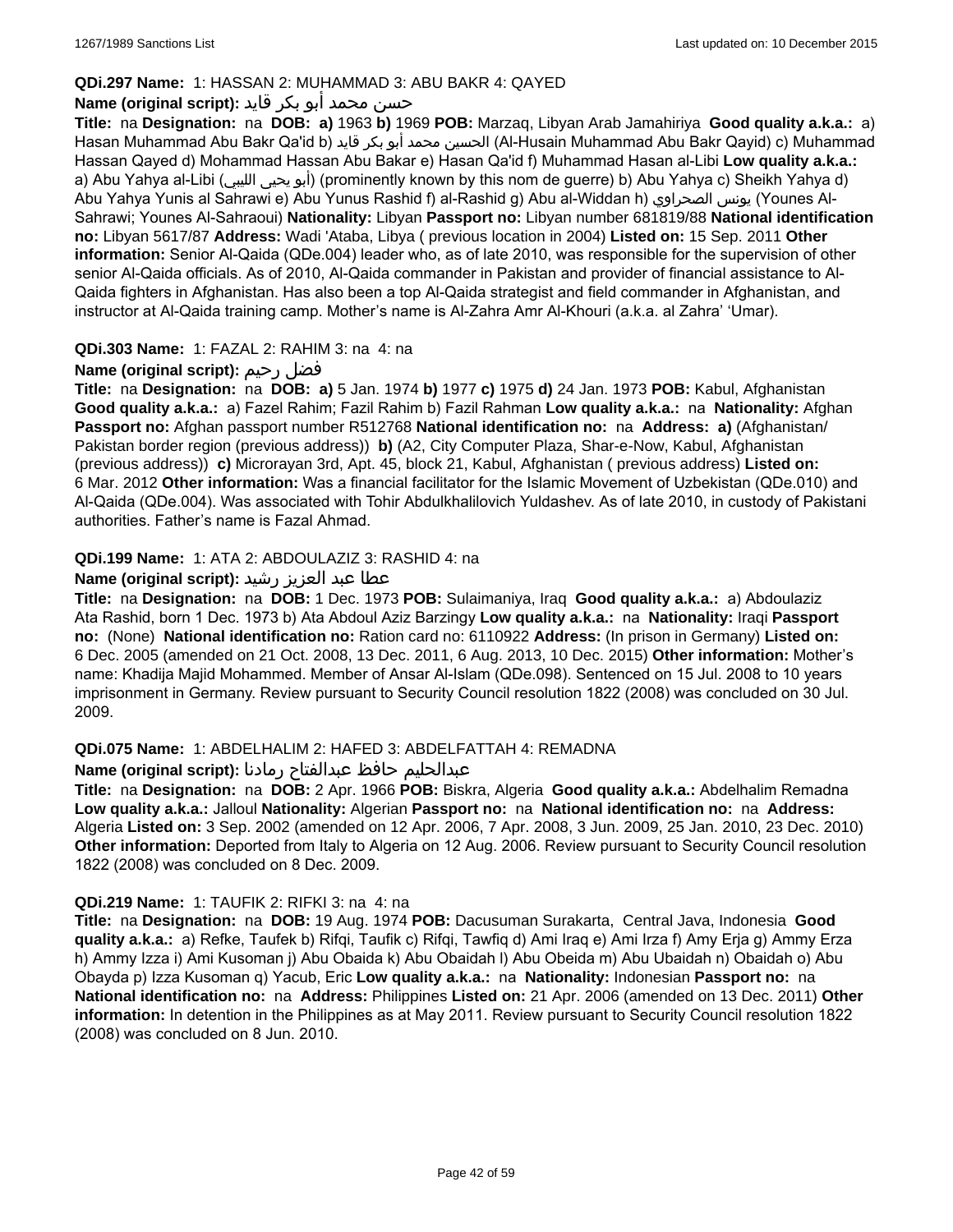### **QDi.150 Name:** 1: AL-AZHAR 2: BEN KHALIFA 3: BEN AHMED 4: ROUINE

### الأزهر بن خليفة بن احمد روين **:(script original (Name**

**Title:** na **Designation:** na **DOB:** 20 Nov. 1975 **POB:** Sfax, Tunisia **Good quality a.k.a.:** na **Low quality a.k.a.:**  a) Salmane b) Lazhar **Nationality:** Tunisian **Passport no:** Tunisian number P182583, issued on 13 Sep. 2003 (expired on 12 Sep. 2007) **National identification no:** na **Address:** Tunisia **Listed on:** 12 Nov. 2003 (amended on 20 Dec. 2005, 21 Dec. 2007, 30 Jan. 2009, 16 May 2011) **Other information:** Sentenced to six years and ten months of imprisonment for membership of a terrorist association by the Appeal Court of Milan, Italy, on 7 Feb. 2008. Considered a fugitive from justice by the Italian authorities as at Jul. 2008. Under administrative control measure in Tunisia as at 2010. Review pursuant to Security Council resolution 1822 (2008) was concluded on 21 Jun. 2010.

#### **QDi.186 Name:** 1: ABU 2: RUSDAN 3: na 4: na

**Title:** na **Designation:** na **DOB:** 16 Aug. 1960 **POB:** Kudus, Central Java, Indonesia **Good quality a.k.a.:** na **Low quality a.k.a.:** a) Abu Thoriq b) Rusdjan c) Rusjan d) Rusydan e) Thoriquddin f) Thoriquiddin g) Thoriquidin h) Toriquddin **Nationality:** na **Passport no:** na **National identification no:** na **Address:** na **Listed on:** 16 May 2005 (amended on 12 Dec. 2014) **Other information:** Review pursuant to Security Council resolution 1822 (2008) was concluded on 8 Jun. 2010.

#### **QDi.020 Name:** 1: MOHAMMAD 2: HAMDI 3: MOHAMMAD 4: SADIQ AL-AHDAL

#### محمد حمدي محمد صادق الأهدل **:Name (original script)**

**Title:** na **Designation:** na **DOB:** 19 Nov. 1971 **POB:** Medina, Saudi Arabia **Good quality a.k.a.:** a) Al-Hamati, Muhammad b) Muhammad Muhammad Abdullah Al-Ahdal c) Mohamed Mohamed Abdullah Al-Ahdal **Low quality a.k.a.:** a) Abu Asim Al-Makki b) Ahmed **Nationality:** Yemeni **Passport no:** Yemeni number 541939, issued on 31 Jul. 2000, issued in Al-Hudaydah, Yemen (in the name of Muhammad Muhammad Abdullah Al-Ahdal) **National identification no:** Yemeni identity card number 216040 **Address:** Jamal street, Al-Dahima alley, Al-Hudaydah, Yemen **Listed on:** 17 Oct. 2001 (amended on 30 Jan. 2009, 25 Jan. 2010) **Other information:** Responsible for the finances of Al-Qa'ida (QDe.004) in Yemen. Accused of involvement in the attack on the USS Cole in 2000. Arrested in Yemen in Nov. 2003. Sentenced to three years and one month of imprisonment by the specialized criminal court of first instance in Yemen. Released on 25 Dec. 2006 after the completion of his sentence. Review pursuant to Security Council resolution 1822 (2008) was concluded on 8 Jul. 2010.

#### **QDi.263 Name:** 1: HAFIZ 2: MUHAMMAD 3: SAEED 4: na

**Title:** na **Designation:** na **DOB:** 5 Jun. 1950 **POB:** Sargodha, Punjab, Pakistan **Good quality a.k.a.:** a) Hafiz Mohammad Sahib b) Hafiz Mohammad Sayid c) Hafiz Muhammad d) Hafiz Saeed e) Hafez Mohammad Saeed f) Hafiz Mohammad Sayeed g) Tata Mohammad Syeed h) Mohammad Sayed i) Muhammad Saeed **Low quality a.k.a.:** Hafiz Ji **Nationality:** Pakistani **Passport no:** na **National identification no:** Pakistani 3520025509842-7 **Address:** House No. 116E, Mohalla Johar, Lahore, Tehsil, Lahore City, Lahore District, Pakistan ( location as at May 2008) **Listed on:** 10 Dec. 2008 (amended on 17 Jul. 2009) **Other information:** Muhammad Saeed is the leader of Lashkar-e-Tayyiba (QDe.118).

#### **QDi.208 Name:** 1: RADULAN 2: SAHIRON 3: na 4: na

**Title:** na **Designation:** na **DOB: a)** 1955 **b)** Approximately 1952 **POB:** Kaunayan, Patikul, Jolo Island, the Philippines **Good quality a.k.a.:** a) Radullan Sahiron b) Radulan Sahirun c) Radulan Sajirun d) Commander Putol **Low quality a.k.a.:** na **Nationality:** Filipino **Passport no:** na **National identification no:** na **Address:**  na **Listed on:** 6 Dec. 2005 **Other information:** Review pursuant to Security Council resolution 1822 (2008) was concluded on 8 Jun. 2010.

#### **QDi.222 Name:** 1: NESSIM 2: BEN ROMDHANE 3: SAHRAOUI 4: na

### نسيم بن رمضان صحراوي **:(script original (Name**

**Title:** na **Designation:** na **DOB:** 3 Aug. 1973 **POB:** Bizerta, Tunisia **Good quality a.k.a.:** a) Dass b) Nasim al-Sahrawi **Low quality a.k.a.:** na **Nationality:** Tunisian **Passport no:** na **National identification no:** na **Address:** Tunisia **Listed on:** 2 Aug. 2006 (amended on 1 Sep. 2009, 25 Jan. 2010, 13 Dec. 2011) **Other information:** Considered a fugitive from justice by the Italian authorities and sentenced in absentia to 6 years detention on 20 Nov. 2008. Sentenced in Tunisia to 4 years imprisonment for terrorist activity and in detention in Tunisia as at Jun. 2009. Review pursuant to Security Council resolution 1822 (2008) was concluded on 20 Jul. 2009.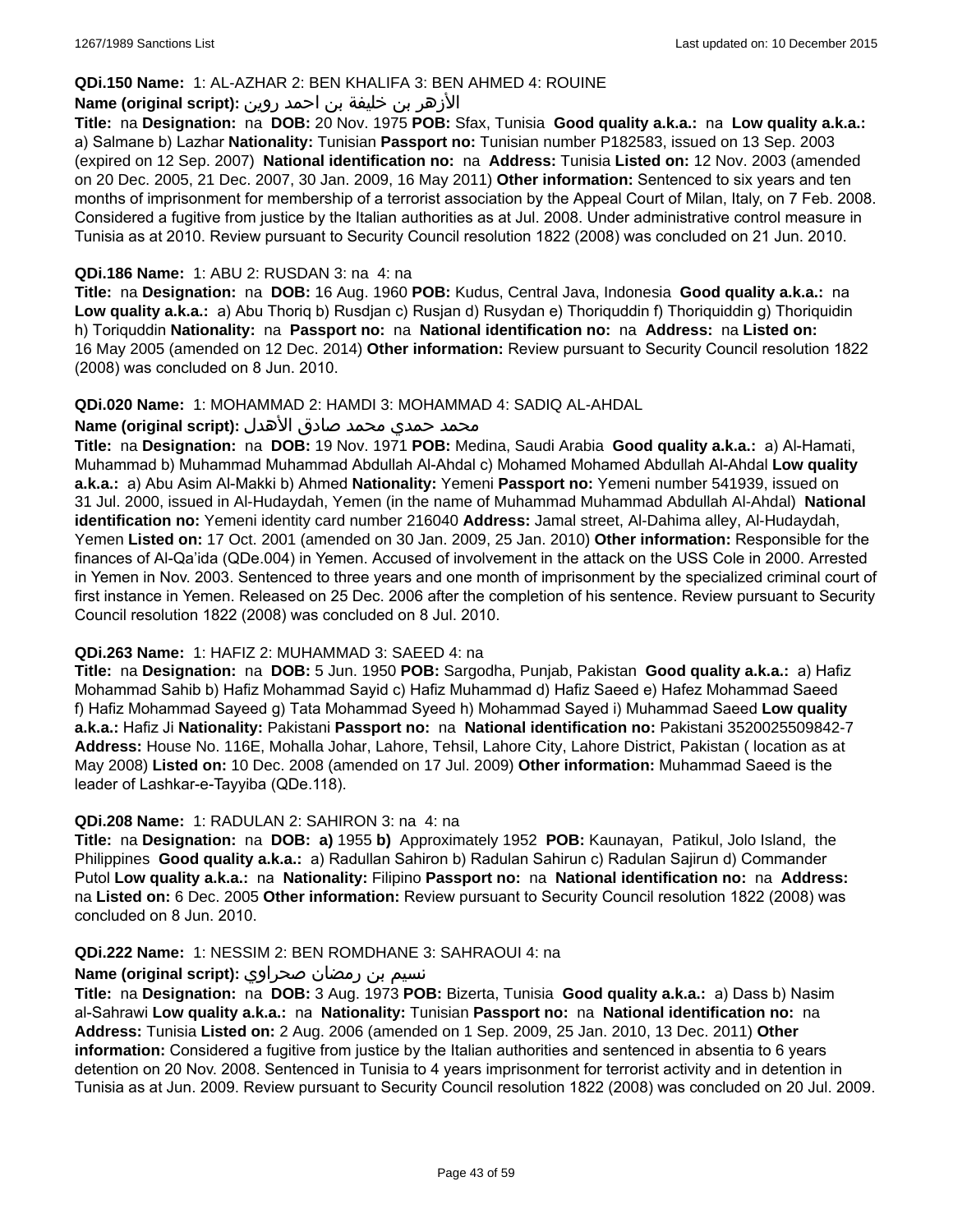#### **QDi.148 Name:** 1: NESSIM 2: BEN MOHAMED 3: AL-CHERIF BEN MOHAMED 4: SALEH AL-SAADI

### نسيم بن محمد الشريف بن محمد صالح السعدي **:(script original (Name**

**Title:** na **Designation:** na **DOB:** 30 Nov. 1974 **POB:** Haidra Al-Qasreen, Tunisia **Good quality a.k.a.:** a) Nassim Saadi b) Dia el Haak George, born 20 Nov. 1974 in Lebanon c) Diael Haak George, born 30 Nov. 1974 in Lebanon d) El Dia Haak George, born 30 Nov. 1974 in Algeria **Low quality a.k.a.:** a) Abou Anis b) Abu Anis **Nationality:** Tunisian **Passport no:** Tunisian number M788331, issued on 28 Sep. 2001 (expired 27 Sep. 2006) **National identification no:** na **Address: a)** Via Monte Grappa 15, Arluno (Milan), Italy **b)** Via Cefalonia 11, Milan, Italy (Domicile, last known address) **Listed on:** 12 Nov. 2003 (amended on 20 Dec. 2005, 31 Jul. 2006, 21 Dec. 2007, 3 Jun. 2009, 16 May 2011) **Other information:** Arrested on 9 Oct. 2002. In detention in Italy until 27 Apr. 2012. Sentenced in absentia to 20 years of imprisonment by the Tunis Military Court on 11 May 2005 for membership of a terrorist organization. Father's name is Mohamed Sharif. Mother's name is Fatima. Review pursuant to Security Council resolution 1822 (2008) was concluded on 21 Jun. 2010.

### **QDi.244 Name:** 1: HILARION 2: DEL ROSARIO 3: SANTOS III 4: na

**Title:** Amir **Designation:** na **DOB:** 12 Mar. 1966 **POB:** 686 A. Mabini Street, Sangandaan, Caloocan City, Philippines **Good quality a.k.a.:** a) Akmad Santos b) Ahmed Islam c) Ahmad Islam Santos d) Abu Hamsa e) Hilarion Santos III f) Abu Abdullah Santos g) Faisal Santos **Low quality a.k.a.:** a) Lakay b) Aki c) Aqi **Nationality:**  na **Passport no:** Filipino number AA780554 **National identification no:** na **Address:** 50, Purdue Street, Cubao, Quezon City, Philippines **Listed on:** 4 Jun. 2008 (amended on 13 Dec. 2011) **Other information:** Founder and leader of the Rajah Solaiman Movement (QDe.128) and linked to the Abu Sayyaf Group (QDe.001). In detention in the Philippines as of May 2011. Review pursuant to Security Council resolution 1822 (2008) was concluded on 13 May 2010.

### **QDi.350 Name:** 1: WIJI 2: JOKO 3: SANTOSO 4:

**Title:** na **Designation:** na **DOB:** 14 Jul. 1975 **POB:** Rembang, Jawa Tengah, Indonesia **Good quality a.k.a.:** Wijijoko Santoso, born 14 Jul. 1975 in Rembang, Jawa Tengah, Indonesia **Low quality a.k.a.:** a) Abu Seif al-Jawi b) Abu Seif **Nationality:** Indonesian **Passport no:** Indonesian passport number A2823222, issued on 28 May 2012 (expires 28 May 2017, issued under name Wiji Joko Santoso, born 14 Jul. 1975 in Rembang, Jawa Tengah, Indonesia) **National identification no:** na **Address:** na **Listed on:** 13 Mar. 2015 **Other information:** Head of the foreign affairs division and key outreach player of Jemaah Islamiyah (QDe.092). Associated with Hilal Ahmar Society Indonesia (HASI) (QDe.147).

### **QDi.001 Name:** 1: SAYF-AL ADL 2: na 3: na 4: na

### **Name (original script):** العدل سيف

**Title:** na **Designation:** na **DOB: a)** 1963 **b)** 11 Apr. 1963 **c)** 11 Apr. 1960 **POB:** Egypt **Good quality a.k.a.:**  a) Saif Al-'Adil b) Seif al Adel c) Muhamad Ibrahim Makkawi **Low quality a.k.a.:** Ibrahim al-Madani **Nationality:** Egyptian **Passport no:** na **National identification no:** na **Address:** na **Listed on:** 25 Jan. 2001 (amended on 16 Dec. 2010, 24 Jul. 2013) **Other information:** Responsible for Usama bin Laden's (deceased) security. Review pursuant to Security Council resolution 1822 (2008) was concluded on 15 Jun. 2010.

### **QDi.260 Name:** 1: DANIEL 2: MARTIN 3: SCHNEIDER 4: na

**Title:** na **Designation:** na **DOB:** 9 Sep. 1985 **POB:** Neunkirchen (Saar), Germany **Good quality a.k.a.:** na **Low quality a.k.a.:** Abdullah **Nationality:** German **Passport no:** German number 2318047793, issued on 17 May 2006, issued in Friedrichsthal, Germany (expired on 16 May 2011.) **National identification no:** German Federal Identity Card number 2318229333, issued on 17 May 2006, issued in Friedrichsthal, Germany (expired on 16 May 2011 (reported lost)) **Address: a)** (In prison in Germany (since Sep. 2007)) **b)** Petrusstrasse 32, 66125 Herrensohr, Dudweiler, Saarbrücken, Germany (previous address) **Listed on:** 27 Oct. 2008 (amended on 13 Dec. 2011) **Other information:** Associated with the Islamic Jihad Union (IJU), also known as the Islamic Jihad Group (QDe.119). Associated with Fritz Martin Gelowicz (QDi.259) and Adem Yilmaz (QDi.261). In detention in Germany as of Jun. 2010.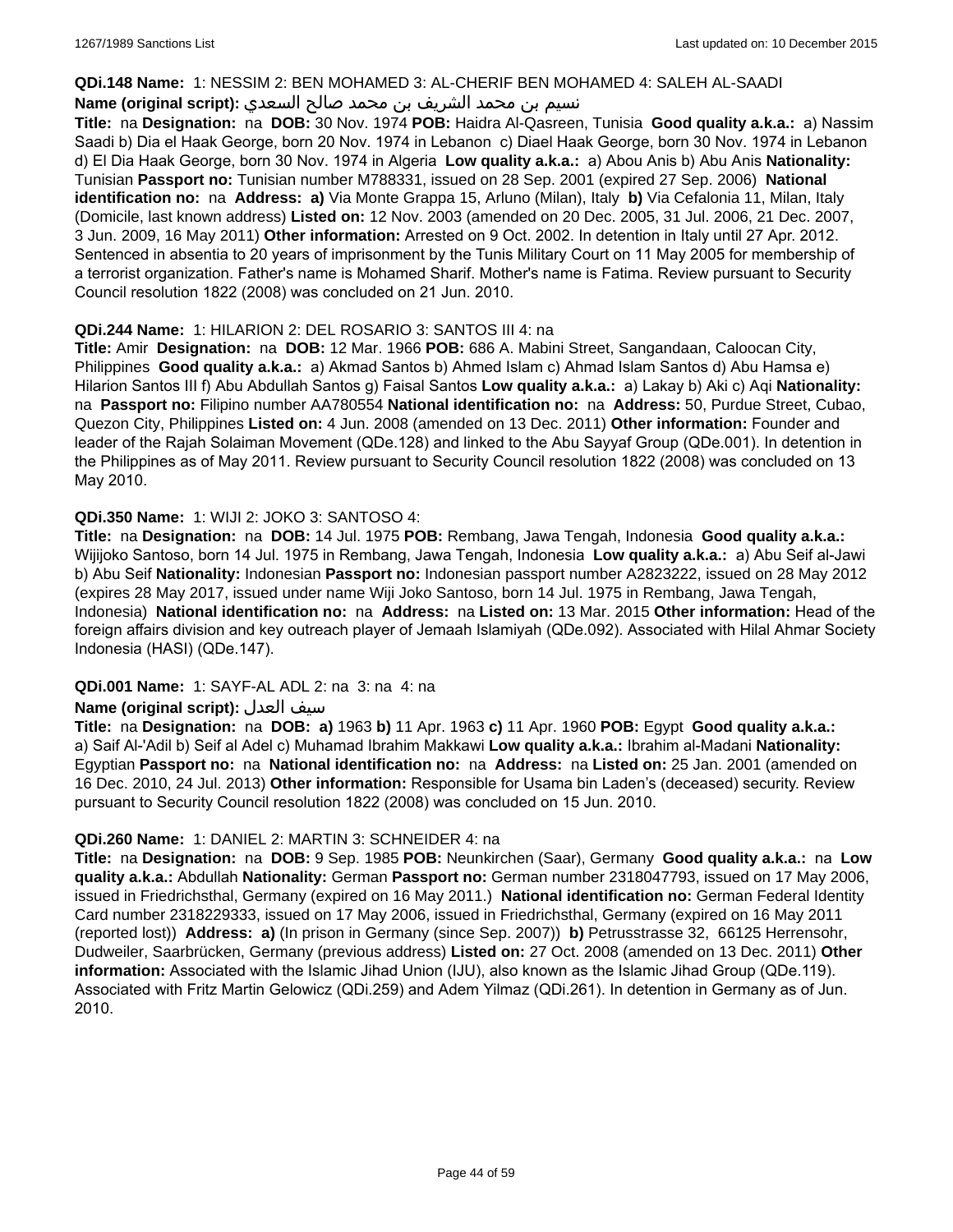### **QDi.322 Name:** 1: ABUBAKAR 2: MOHAMMED 3: SHEKAU 4: na

# أبو بكر محمد الشكوى **:(script original (Name**

**Title:** na **Designation:** na **DOB:** 1969 **POB:** Shekau Village, Yobe State, Nigeria **Good quality a.k.a.:** Abubakar Shekau **Low quality a.k.a.:** a) Abu Mohammed Abubakar bin Mohammed b) Abu Muhammed Abubakar bi Mohammed c) Shekau d) Shehu e) Shayku f) Imam Darul Tauhid g) Imam Darul Tawheed **Nationality:** Nigerian **Passport no:** na **National identification no:** na **Address:** Nigeria **Listed on:** 26 Jun. 2014 **Other information:** Member of the Kanuri tribe. Physical description: eye colour: black; hair colour: black. Photo available for inclusion in the INTERPOL-UN Security Council Special Notice. Leader of Jama'atu Ahlis Sunna Lidda'Awati Wal-Jihad (Boko Haram) (QDe.138). Under Shekau's leadership, Boko Haram has been responsible for a series of major terrorist attacks.

### **QDi.017 Name:** 1: THARWAT 2: SALAH 3: SHIHATA 4: na

### ثروت صالح شحاتة **:(script original (Name**

**Title:** na **Designation:** na **DOB:** 29 Jun. 1960 **POB:** Egypt **Good quality a.k.a.:** a) Tarwat Salah Abdallah b) Salah Shihata Thirwat c) Shahata Thirwat d) Tharwat Salah Shihata Ali (previously listed as) **Low quality a.k.a.:**  na **Nationality:** Egyptian **Passport no:** na **National identification no:** na **Address:** na **Listed on:** 6 Oct. 2001 (amended on 26 Nov. 2004, 16 Dec. 2010) **Other information:** Review pursuant to Security Council resolution 1822 (2008) was concluded on 15 Jun. 2010.

### **QDi.122 Name:** 1: PARLINDUNGAN 2: SIREGAR 3: na 4: na

**Title:** na **Designation:** na **DOB: a)** 25 Apr. 1957 **b)** 25 Apr. 1967 **POB:** Indonesia **Good quality a.k.a.:** a) Siregar, Parlin b) Siregar, Saleh Parlindungan **Low quality a.k.a.:** na **Nationality:** Indonesian **Passport no:** na **National identification no:** na **Address:** na **Listed on:** 9 Sep. 2003 **Other information:** Review pursuant to Security Council resolution 1822 (2008) was concluded on 25 May 2010.

### **QDi.124 Name:** 1: YAZID 2: SUFAAT 3: na 4: na

**Title:** na **Designation:** na **DOB:** 20 Jan. 1964 **POB:** Johor, Malaysia **Good quality a.k.a.:** na **Low quality a.k.a.:** a) Joe b) Abu Zufar **Nationality:** Malaysian **Passport no:** A 10472263 **National identification no:** 640120-01-5529 **Address:** Taman Bukit Ampang, State of Selangor, Malaysia (as at April 2009) **Listed on:** 9 Sep. 2003 (amended on 3 May 2004, 1 Feb. 2008, 10 Aug. 2009, 25 Jan. 2010, 16 May 2011) **Other information:** Review pursuant to Security Council resolution 1822 (2008) was concluded on 19 Jun. 2009.

#### **QDi.349 Name:** 1: BAMBANG 2: SUKIRNO 3: 4:

**Title:** na **Designation:** na **DOB:** 5 Apr. 1975 **POB:** Indonesia **Good quality a.k.a.:** na **Low quality a.k.a.:** a) Pak Zahra b) Abu Zahra **Nationality:** Indonesian **Passport no:** Indonesian passport number A2062513 **National identification no:** na **Address:** na **Listed on:** 13 Mar. 2015 **Other information:** A senior leader of Jemaah Islamiyah (QDe.092) who has held leadership positions in Hilal Ahmar Society Indonesia (HASI) (QDe.147).

#### **QDi.123 Name:** 1: YASSIN 2: SYAWAL 3: na 4: na

**Title:** na **Designation:** na **DOB:** Approximately 1972 **POB:** na **Good quality a.k.a.:** a) Salim Yasin b) Yasin Mahmud Mochtar c) Abdul Hadi Yasin d) Muhamad Mubarok e) Muhammad Syawal f) Yassin Sywal (formerly listed as) **Low quality a.k.a.:** a) Abu Seta b) Mahmud c) Abu Muamar d) Mubarok **Nationality:** Indonesian **Passport no:** na **National identification no:** na **Address:** na **Listed on:** 9 Sep. 2003 (amended on 12 Dec. 2014) **Other information:** At large as at Dec. 2003. Review pursuant to Security Council resolution 1822 (2008) was concluded on 25 May 2010.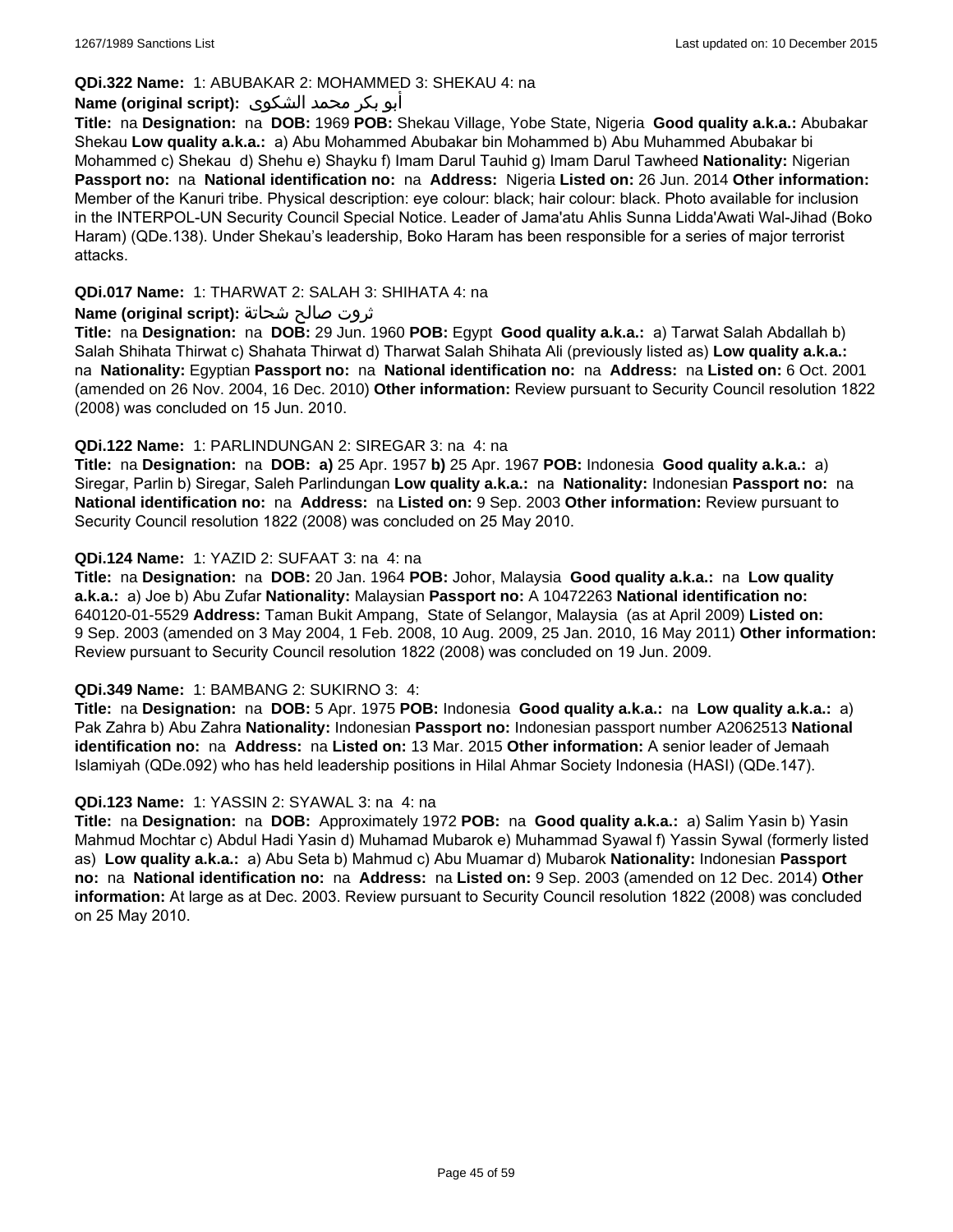# **QDi.057 Name:** 1: IBRAHIM 2: ALI 3: ABU BAKR 4: TANTOUSH

# ابراهيم علي أبو بكر تنتوش **:(script original (Name**

**Title:** na **Designation:** na **DOB:** 2 Feb. 1966 **POB:** al Aziziyya, Libya **Good quality a.k.a.:** a) Abd al-Muhsin b) Ibrahim Ali Muhammad Abu Bakr c) Abdul Rahman d) Abu Anas e) Ibrahim Abubaker Tantouche f) Ibrahim Abubaker Tantoush g) 'Abd al-Muhsi h) 'Abd al-Rahman i) Abdel Ilah Sabri (false identity related to fraudulent South African identification number 6910275240086 linked to South African passport number 434021161, both documents have been confiscated) **Low quality a.k.a.:** Al-Libi **Nationality:** Libyan **Passport no: a)** (Libyan passport number 203037, issued in Tripoli, Libya) **b)** (Libyan passport number 347834, issued under name Ibrahim Ali Tantoush, expired on 21 Feb. 2014) **National identification no:** na **Address:** Tripoli, Libya, (as at Feb. 2014) **Listed on:** 11 Jan. 2002 (amended on 31 Jul. 2006, 4 Oct. 2006, 16 May 2011, 10 Jul. 2015) **Other information:** Associated with Afghan Support Committee (ASC) (QDe.069), Revival of Islamic Heritage Society (RIHS)(QDe.070) and the Libyan Islamic Fighting Group (LIFG) (QDe.011). Photograph and fingerprints available for inclusion in the INTERPOL-UNSC Special Notice. Review pursuant to Security Council resolution 1822 (2008) was concluded on 8 Jun. 2010.

### **QDi.241 Name:** 1: ANGELO 2: RAMIREZ 3: TRINIDAD 4: na

**Title:** na **Designation:** na **DOB:** 20 Mar. 1978 **POB:** Gattaran, Cagayan Province, Philippines **Good quality a.k.a.:** a) Calib Trinidad b) Kalib Trinidad **Low quality a.k.a.:** a) Abdul Khalil b) Abdukahlil c) Abu Khalil d) Anis **Nationality:** Filipino **Passport no:** na **National identification no:** na **Address:** 3111 Ma. Bautista, Punta, Santa Ana, Manila, Philippines **Listed on:** 4 Jun. 2008 (amended on 13 Dec. 2011) **Other information:** Distinguishing marks include scars on both legs. Member of the Rajah Solaiman Movement (Qde.128), and associated with the Abu Sayyaf Group (QDe.001) and the Jemaah Islamiyah (QDe.092). In detention in the Philippines as of May 2011. Review pursuant to Security Council resolution 1822 (2008) was concluded on 13 May 2010.

### **QDi.056 Name:** 1: MOHAMMED 2: TUFAIL 3: na 4: na

**Title:** na **Designation:** na **DOB:** 5 May 1930 **POB:** na **Good quality a.k.a.:** a) Tufail, S.M. b) Tuffail, Sheik Mohammed **Low quality a.k.a.:** na **Nationality:** Pakistani **Passport no:** na **National identification no:** na **Address:** na **Listed on:** 24 Dec. 2001 (amended on 19 Jan. 2011) **Other information:** Served as a director of Ummah Tameer e-Nau (UTN) (QDe.068). Review pursuant to Security Council resolution 1822 (2008) was concluded on 1 Jun. 2010.

# **QDi.290 Name:** 1: DOKU 2: KHAMATOVICH 3: UMAROV 4: na

#### **Name (original script):** Умаров Доку Хаматович

**Title:** na **Designation:** na **DOB: a)** 13 Apr. 1964 **b)** 13 Apr. 1965 **c)** 12 May 1964 **d)** 1955 **POB:** Kharsenoy Village, Shatoyskiy (Sovetskiy) District, Chechenskaya Respublika, Russian Federation **Good quality a.k.a.:**  a) Lom-ali Butayev (Butaev), born in 1955 b) Dokka Umarov, born on 13 Apr. 1964 c) Dokka Umarov, born on 13 Apr. 1965 **Low quality a.k.a.:** na **Nationality: a)** Russian **b)** USSR (until 1991) **Passport no:** Russian passport number 96 03 464086, issued on 1 June 2003 **National identification no:** na **Address:** na **Listed on:** 10 Mar. 2011 (amended on 2 Jun. 2014, 30 Dec. 2014) **Other information:** Physical description: 180 cm tall, dark hair, 7-9 cm. long scar on the face, part of the tongue is missing, has a speech defect. Resides in the Russian Federation as at Nov. 2010. International arrest warrant issued in the year 2000. INTERPOL Special Notice contains biometric information. Reportedly deceased as of April 2014.

### **QDi.346 Name:** 1: 'ABD AL-MALIK 2: MUHAMMAD 3: YUSUF 4: 'UTHMAN 'ABD AL-SALAM

#### عبدالملك محمد يوسف عثمان عبد السلام **:(script original (Name**

**Title:** na **Designation:** na **DOB:** 13 Jul. 1989 **POB:** na **Good quality a.k.a.:** 'Abd al-Malik Muhammad Yusif 'Abd-al-Salam **Low quality a.k.a.:** a) 'Umar al-Qatari b) 'Umar al-Tayyar **Nationality:** Jordanian **Passport no:** K475336, issued on 31 Aug. 2009, issued in Jordanian (expired on 30 Aug. 2014) **National identification no:** 28940000602, issued in Qatar **Address:** na **Listed on:** 23 Jan. 2015 **Other information:** Facilitator who provides financial, material, and technological support for Al-Qaida (QDe.004) and Al-Nusrah Front for the People of the Levant (QDe.137).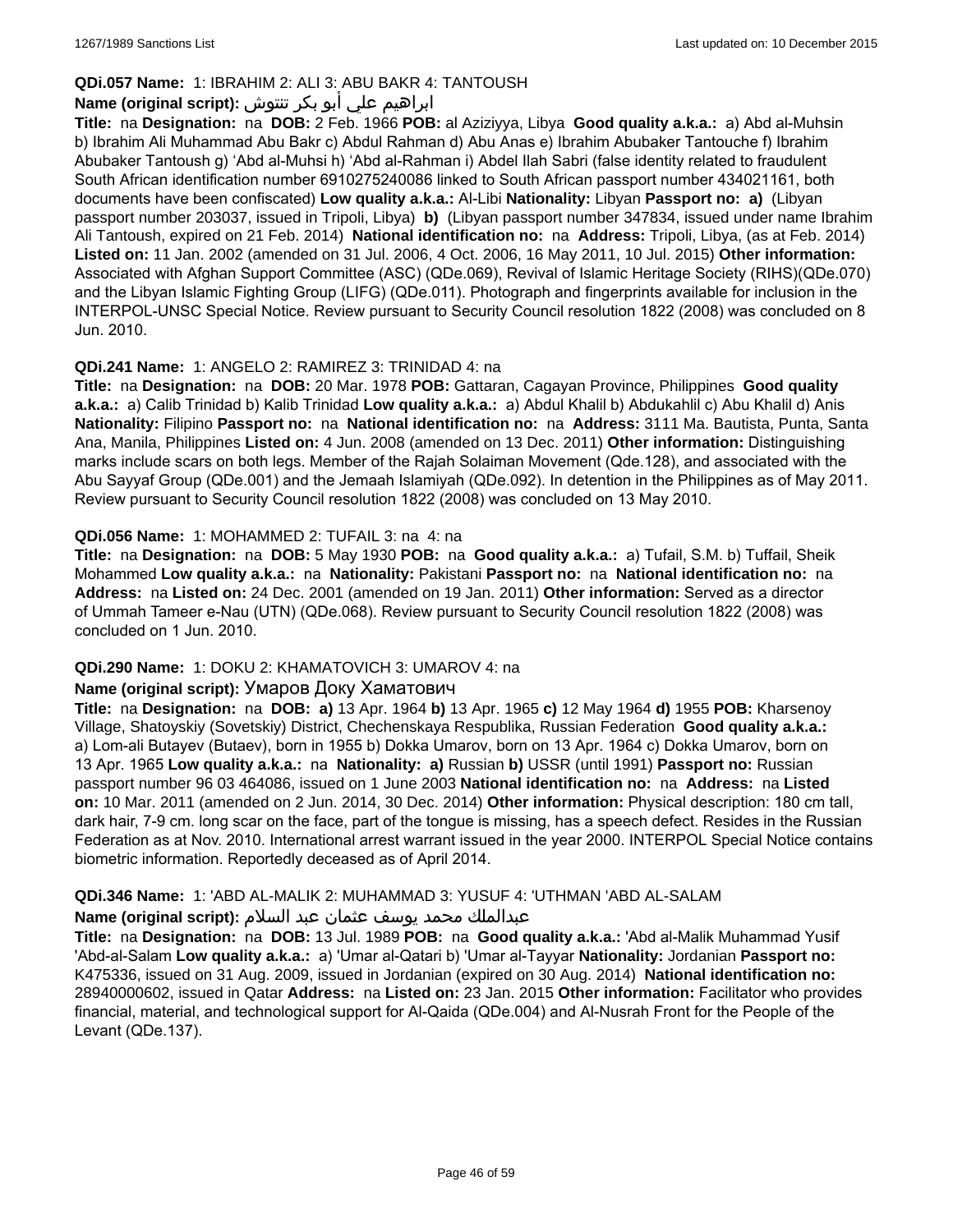### **QDi.343 Name:** 1: ASHRAF 2: MUHAMMAD 3: YUSUF 4: 'UTHMAN 'ABD AL-SALAM

### اشرف محمد يوسف عثمان عبد السلام **:(script original (Name**

**Title:** na **Designation:** na **DOB:** 1984 **POB:** Iraq **Good quality a.k.a.:** a) Ashraf Muhammad Yusif 'Uthman 'Abdal-Salam b) Ashraf Muhammad Yusuf 'Abd-al-Salam c) Ashraf Muhammad Yusif 'Abd al-Salam **Low quality a.k.a.:**  a) Khattab b) Ibn al-Khattab **Nationality:** Jordanian **Passport no: a)** K048787, issued in Jordan **b)** 486298, issued in Jordan **National identification no:** 28440000526, issued in Qatar **Address:** Syrian Arab Republic (located in as at Dec. 2014) **Listed on:** 23 Jan. 2015 **Other information:** A member of Al-Qaida (QDe.004) as of 2012 and a fighter in the Syrian Arab Republic since early 2014. Provided financial, material, and technological support for Al-Qaida, Al-Nusrah Front for the People of the Levant (QDe.137) and Al-Qaida in Iraq (AQI) (QDe.115).

### **QDi.031 Name:** 1: OMAR 2: MAHMOUD 3: UTHMAN 4: na

### عمر محمود عثمان **:(script original (Name**

**Title:** na **Designation:** na **DOB: a)** 30 Dec. 1960 **b)** 13 Dec. 1960 **POB:** Bethlehem, West Bank, Palestinian Territories **Good quality a.k.a.:** a) Al-Samman Uthman b) Umar Uthman c) Omar Mohammed Othman **Low quality a.k.a.:** a) Abu Qatada Al-Filistini b) Abu Umr Takfiri c) Abu Omar Abu Umar d) Abu Umar Umar e) Abu Ismail **Nationality:** Jordanian **Passport no:** na **National identification no:** na **Address:** Jordan (since July 2013) **Listed on:** 17 Oct. 2001 (amended on 14 Mar. 2008, 24 Mar. 2009, 25 Jan. 2010, 22 Jul. 2013) **Other information:** Associated with Al-Qaida-related groups in the United Kingdom and other countries. Convicted in absentia in Jordan for involvement in terrorist acts in 1998. Arrested in Feb. 2001 in the United Kingdom, was further detained between Oct. 2002 and Mar. 2005 and between Aug. 2005 and Jun. 2008. In custody since Dec. 2008. Deported to Jordan from the United Kingdom on 7 July 2013 to face terrorism charges. Review pursuant to Security Council resolution 1822 (2008) was concluded on 19 Oct. 2009.

### **QDi.037 Name:** 1: ABDUL RAHMAN 2: YASIN 3: na 4: na

### عبد الرحمن ياسين **:(script original (Name**

**Title:** na **Designation:** na **DOB:** 10 Apr. 1960 **POB:** Bloomington, Indiana, United States of America **Good quality a.k.a.:** a) Taha, Abdul Rahman S. b) Taher, Abdul Rahman S. c) Yasin, Abdul Rahman Said d) Yasin, Aboud **Low quality a.k.a.:** na **Nationality:** United States of America **Passport no:** 27082171 (United States of America, issued on 21 Jun. 1992 in Amman, Jordan) **National identification no:** (SSN 156-92-9858 (United States of America)) na **Address:** na **Listed on:** 17 Oct. 2001 (amended on 10 Apr. 2003) **Other information:** Abdul Rahman Yasin is in Iraq. Review pursuant to Security Council resolution 1822 (2008) was concluded on 21 Jun. 2010.

#### **QDi.261 Name:** 1: ADEM 2: YILMAZ 3: na 4: na

**Title:** na **Designation:** na **DOB:** 4 Nov. 1978 **POB:** Bayburt, Turkey **Good quality a.k.a.:** na **Low quality a.k.a.:** Talha **Nationality:** Turkish **Passport no:** Turkish number TR-P 614 166 (issued by the Turkish Consulate General in Frankfurt/M. on 22 Mar. 2006, expired on 15 Sep. 2009.) **National identification no:** na **Address: a)** (In prison in Germany (since Sep. 2007).) **b)** (Südliche Ringstrasse 133, 63225 Langen, Germany (previous address)) **Listed on:** 27 Oct. 2008 (amended on 13 Dec. 2011) **Other information:** Associated with the Islamic Jihad Union (IJU), also known as the Islamic Jihad Group (QDe.119). Associated with Fritz Martin Gelowicz (QDi.259) and Daniel Martin Schneider (QDi.260). In detention in Germany as of Jun. 2010.

### **QDi.198 Name:** 1: HANI 2: AL-SAYYID 3: AL-SEBAI 4: YUSIF

#### هاني السيد السباعي يوسف **:(script original (Name**

**Title:** na **Designation:** na **DOB: a)** 1 Mar. 1961 **b)** 16 Jun. 1960 **POB:** Qaylubiyah, Egypt **Good quality a.k.a.:**  a) Hani Yousef Al-Sebai b) Hani Youssef c) Hany Youseff d) Hani Yusef e) Hani al-Sayyid Al-Sabai f) Hani al-Sayyid El Sebai g) Hani al-Sayyid Al Siba'i h) Hani al-Sayyid El Sabaay i) El-Sababt j) Abu Tusnin k) Abu Akram l) Hani El Sayyed Elsebai Yusef m) Abu Karim n) Hany Elsayed Youssef **Low quality a.k.a.:** na **Nationality:** Egyptian **Passport no:** na **National identification no:** na **Address:** London, United Kingdom **Listed on:** 29 Sep. 2005 (amended on 6 Oct. 2005, 18 Aug. 2006, 25 Jan. 2012) **Other information:** Father's name is Mohamed Elsayed Elsebai. Review pursuant to Security Council resolution 1822 (2008) was concluded on 29 Jul. 2010.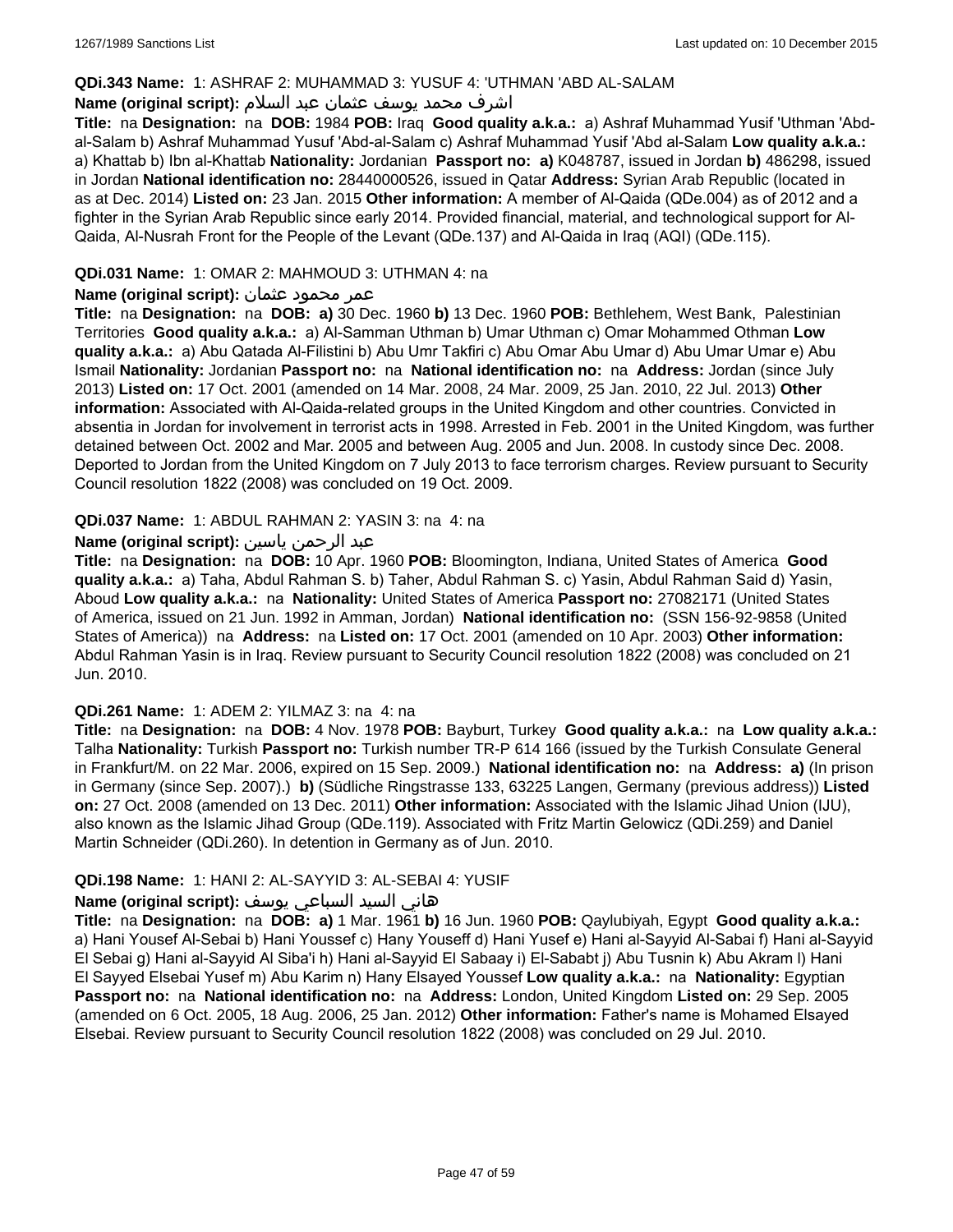### **QDi.139 Name:** 1: IMED 2: BEN MEKKI 3: ZARKAOUI 4: na

### عماد بن مكي زرقاوي **:(script original (Name**

**Title:** na **Designation:** na **DOB:** 15 Jan. 1973 **POB:** Tunis, Tunisia **Good quality a.k.a.:** a) Dour Nadre, born 15 Jan. 1974 in Morocco b) Dour Nadre, born 15 Jan. 1973 in Morocco c) Daour Nadre, born 31 Mar. 1975 in Algeria d) Imad ben al-Mekki ben al-Akhdar al-Zarkaoui (previously listed as) **Low quality a.k.a.:** a) Zarga b) Nadra **Nationality:** Tunisian **Passport no:** (Tunisian passport number M174950, issued on 27 Apr. 1999, expired on 26 Apr. 2004) **National identification no:** na **Address:** 41-45 Rue Estienne d'Orves, Pré Saint Gervais, France **Listed on:** 12 Nov. 2003 (amended on 20 Dec. 2005, 31 Jul. 2006, 10 Aug. 2009, 16 May 2011) **Other information:** Mother's name is Zina al-Zarkaoui. Imprisoned in France since 1 Feb. 2010 on charges of criminal conspiracy in relation to a terrorist organization. Review pursuant to Security Council resolution 1822 (2008) was concluded on 6 May 2010.

### **QDi.168 Name:** 1: AHMAD 2: ZERFAOUI 3: na 4: na

### **Name (original script):** زرفاوي احمد

**Title:** na **Designation:** na **DOB:** 15 Jul. 1963 **POB:** Chréa, Algeria **Good quality a.k.a.:** a) Abdullah b) Abdalla c) Smail d) Abu Khaoula e) Abu Cholder f) Nuhr **Low quality a.k.a.:** na **Nationality:** Algerian **Passport no:** na **National identification no:** na **Address:** na **Listed on:** 3 May 2004 (amended on 12 Apr. 2006, 7 Apr. 2008, 13 Dec. 2011) **Other information:** Former member of The Organization of Al-Qaida in the Islamic Maghreb (QDe.014). Confirmed to have died in northern Mali on 19 Sep. 2006. Review pursuant to Security Council resolution 1822 (2008) was concluded on 27 Jul. 2010.

### **QDi.223 Name:** 1: MERAI 2: ZOGHBAI 3: na 4: na

### **Name (original script):** زغبي مرعي

**Title:** na **Designation:** na **DOB: a)** 4 Apr. 1969 **b)** 4 Apr. 1960 **c)** 4 Jun. 1960 **POB:** Bengasi, Libyan Arab Jamahiriya **Good quality a.k.a.:** a) Mohamed Lebachir, born 14 Jan. 1968 in Morocco b) Meri Albdelfattah Zgbye, born 4 Jun. 1960 in Bendasi, Libyan Arab Jamahiriya c) Zoghbai Merai Abdul Fattah d) Lazrag Faraj, born 13 Nov. 1960 in Libyan Arab Jamahiriya e) Larzg Ben Ila, born 11 Aug. 1960 in Libyan Arab Jamahiriya f) Muhammed El Besir **Low quality a.k.a.:** a) F'raji di Singapore b) F'raji il Libico c) Farag d) Fredj, born 13 Nov. 1960 in Libyan Arab Jamahiriya **Nationality:** na **Passport no:** na **National identification no:** na **Address:** na **Listed on:** 2 Aug. 2006 (amended on 3 Jun. 2009, 1 Sep. 2009, 13 Dec. 2011) **Other information:** Considered a fugitive from justice by the Italian authorities and sentenced in absentia to 6 years imprisonment on 20 Nov. 2008. Member of Libyan Islamic Fighting Group (QDe.011). Review pursuant to Security Council resolution 1822 (2008) was concluded on 20 Jul. 2009.

#### **QDi.187 Name:** 1: ZULKARNAEN 2: na 3: na 4: na

**Title:** na **Designation:** na **DOB:** 1963 **POB:** Gebang village, Masaran, Sragen, Central Java, Indonesia **Good quality a.k.a.:** a) Zulkarnan b) Zulkarnain c) Zulkarnin d) Arif Sunarso e) Aris Sumarsono f) Aris Sunarso g) Ustad Daud Zulkarnaen h) Murshid **Low quality a.k.a.:** na **Nationality:** Indonesian **Passport no:** na **National identification no:** na **Address:** na **Listed on:** 16 May 2005 **Other information:** Review pursuant to Security Council resolution 1822 (2008) was concluded on 8 Jun. 2010.

#### **B. Entities and other groups**

#### **QDe.141 Name:** AL MOURABITOUN

### **Name (original script):** المرابطون

**A.k.a.: a)** Les Sentinelles **b)** The Sentinels **F.k.a.:** na **Address:** Mali **Listed on:** 2 Jun. 2014 **Other Information:**  Founded on 20 Aug. 2013 as result of a merger between Al Moulathamoun (QDe.140) and the Mouvement pour l'Unification et le Jihad en Afrique de l'Ouest (MUJAO) (QDe.134). Associated with the Organization of Al-Qaida in the Islamic Maghreb (QDe.014) and led by Mokhtar Belmokhtar (QDi.136). Active in the Sahel/Sahara region.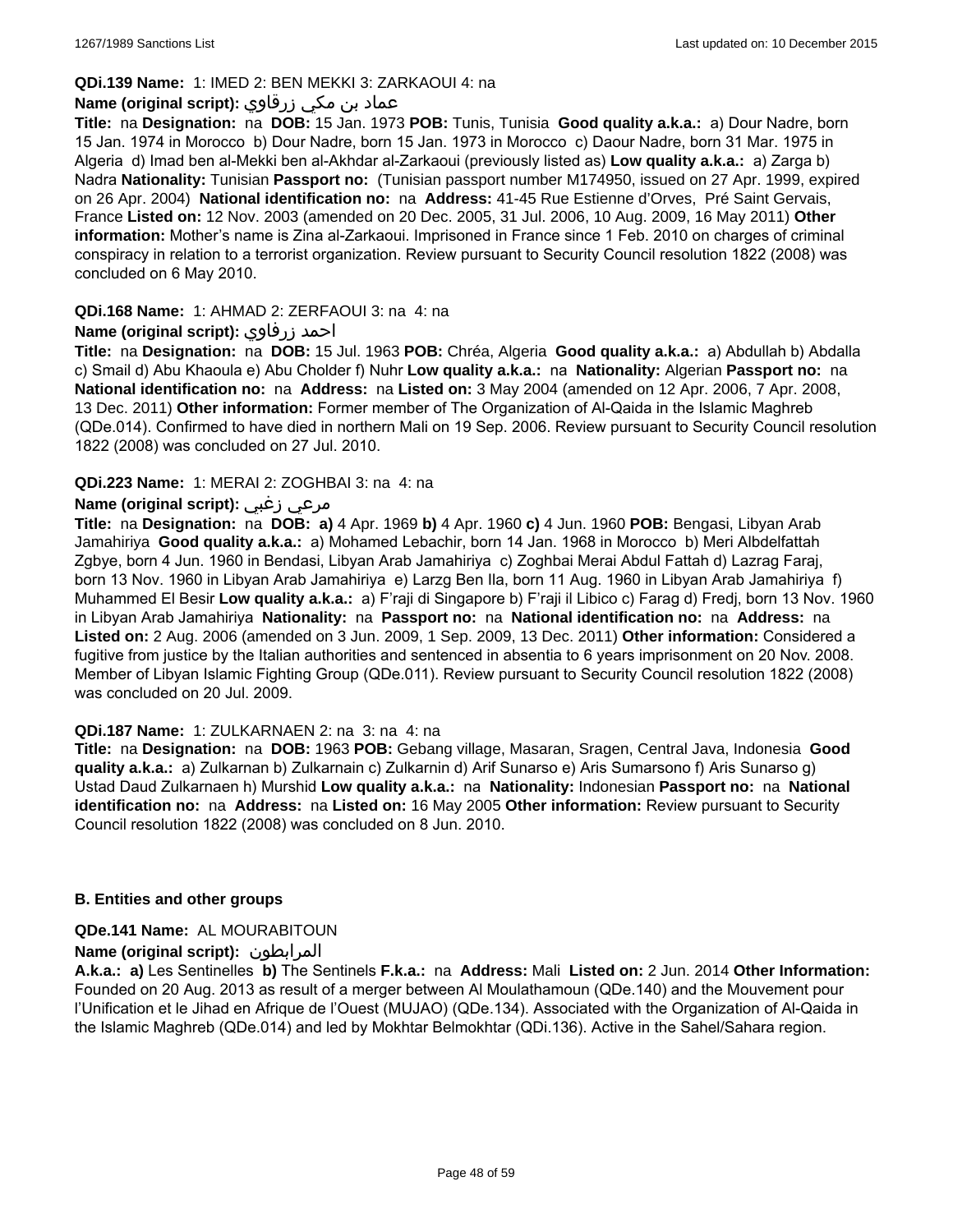#### **QDe.144 Name:** ABDALLAH AZZAM BRIGADES (AAB)

**A.k.a.: a)** Abdullah Azzam Brigades **b)** Ziyad al-Jarrah Battalions of the Abdallah Azzam Brigades **c)** Yusuf al-'Uyayri Battalions of the Abdallah Azzam Brigades **F.k.a.:** na **Address:** (Operates in Lebanon, Syria and the Arabian Peninsula) **Listed on:** 23 Sep. 2014 **Other Information:** An armed group that has carried out joint attacks with Al-Nusrah Front for the People of the Levant (QDe.137).

#### **QDe.001 Name:** ABU SAYYAF GROUP

**A.k.a.:** Al Harakat Al Islamiyya **F.k.a.:** na **Address:** Philippines **Listed on:** 6 Oct. 2001 (amended on 13 Dec. 2011 ) **Other Information:** Associated with Jemaah Islamiyah (JI) (QDe.092). Current leader is Radulan Sahiron (QDi.208). Review pursuant to Security Council resolution 1822 (2008) was concluded on 21 Jun. 2010.

### **QDe.069 Name:** AFGHAN SUPPORT COMMITTEE (ASC)

**A.k.a.: a)** Lajnat ul Masa Eidatul Afghania **b)** Jamiat Ayat-ur-Rhas al Islamiac **c)** Jamiat Ihya ul Turath al Islamia **d)** Ahya ul Turas **F.k.a.:** na **Address:** (a) Headquarters – G.T. Road (probably Grand Trunk Road), near Pushtoon Garhi Pabbi, Peshawar, Pakistan b) Cheprahar Hadda, Mia Omar Sabaqah School, Jalabad, Afghanistan) **Listed on:** 11 Jan. 2002 (amended on 13 Dec. 2011 ) **Other Information:** Associated with the Revival of Islamic Heritage Society (QDe.070). Abu Bakr al-Jaziri (QDi.058) served as finance chief of ASC. Review pursuant to Security Council resolution 1822 (2008) was concluded on 8 Jun. 2010.

### **QDe.139 Name:** AL MOUAKAOUNE BIDDAM

### **Name (original script):** بالدم الموقعون

**A.k.a.: a)** Les Signataires par le Sang **b)** Ceux Qui Signent avec le Sang **c)** Those Who Sign in Blood **F.k.a.:** na **Address:** Mali **Listed on:** 2 Jun. 2014 **Other Information:** Associated with the Organization of Al-Qaida in the Islamic Maghreb (QDe.014) and led by Mokhtar Belmokhtar (QDi.136). Active in the Sahel/Sahara region.

### **QDe.140 Name:** AL MOULATHAMOUN

### **Name (original script):** الملثمون

**A.k.a.: a)** Les Enturbannés **b)** The Veiled **F.k.a.:** na **Address: a)** Mali **b)** Niger **c)** Algeria **Listed on:** 2 Jun. 2014 **Other Information:** Founded in 2012 as a splinter group of the Organization of Al-Qaida in the Islamic Maghreb (QDe.014). On 20 Aug. 2013, Al Moulathamoun merged with the Mouvement pour l'Unification et le Jihad en Afrique de l'Ouest (MUJAO) (QDe.134) and established Al Mourabitoun (QDe.141). Associated with the Organization of Al-Qaida in the Islamic Maghreb (QDe.014) and led by Mokhtar Belmokhtar (QDi.136). Active in the Sahel/Sahara region.

### **QDe.137 Name:** AL-NUSRAH FRONT FOR THE PEOPLE OF THE LEVANT

### جبهة النصرة لأهل الشام **:(script original (Name**

**A.k.a.: a)** النصرة جبهة) the Victory Front; Jabhat al-Nusrah; Jabhet al-Nusra; Al-Nusrah Front; Al-Nusra Front) **b)**  المجاهدين أنصار شبكة) sub-unit name: Ansar al-Mujahideen Network) **c)** الجهاد ساحات في الشام مجاهدو) sub-unit name: Levantine Mujahideen on the Battlefields of Jihad) **F.k.a.:** na **Address: a)** (Operates in Syria) **b)** (Support network in Iraq) **Listed on:** 14 May 2014 **Other Information:** Associated with Al-Qaida (QDe.004) and Ibrahim Awwad Ibrahim Ali al-Badri al-Samarrai (QDi.299), the leader of Al-Qaida in Iraq (QDe.115), since at least Jan. 2012. Brings Syrian and foreign Al-Qaida in Iraq (QDe.115) and Asbat al-Ansar (QDe.007) fighters, along with other foreign Al-Qaida operatives, to join local elements in Syria to carry out terrorist and guerrilla operations there. Previously listed between 30 May 2013 and 13 May 2014 as an aka of Al-Qaida in Iraq (QDe.115).

#### **QDe.121 Name:** AL-AKHTAR TRUST INTERNATIONAL

**A.k.a.: a)** Al Akhtar Trust **b)** Al-Akhtar Medical Centre **c)** Akhtarabad Medical Camp **d)** Pakistan Relief Foundation **e)** Pakistani Relief Foundation **f)** Azmat-e-Pakistan Trust **g)** Azmat Pakistan Trust **F.k.a.:** na **Address:** (a) ST-1/ A, Gulsahn-e-Iqbal, Block 2, Karachi, 25300, Pakistan b) Gulistan-e-Jauhar, Block 12, Karachi, Pakistan) **Listed on:** 17 Aug. 2005 (amended on 10 Dec. 2008, 13 Dec. 2011 ) **Other Information:** Regional offices in Pakistan: Bahawalpur, Bawalnagar, Gilgit, Islamabad, Mirpur Khas, Tando-Jan-Muhammad. Akhtarabad Medical Camp is in Spin Boldak, Afghanistan. Registered by members of Jaish-i-Mohammed (QDe.019). Associated with Harakat ul-Mujahidin/ HUM (QDe.008), Lashkar I Jhanghvi (LJ) (QDe.096) and Lashkar-e-Tayyiba (QDe.118). Banned in Pakistan. Review pursuant to Security Council resolution 1822 (2008) was concluded on 14 Sep. 2009.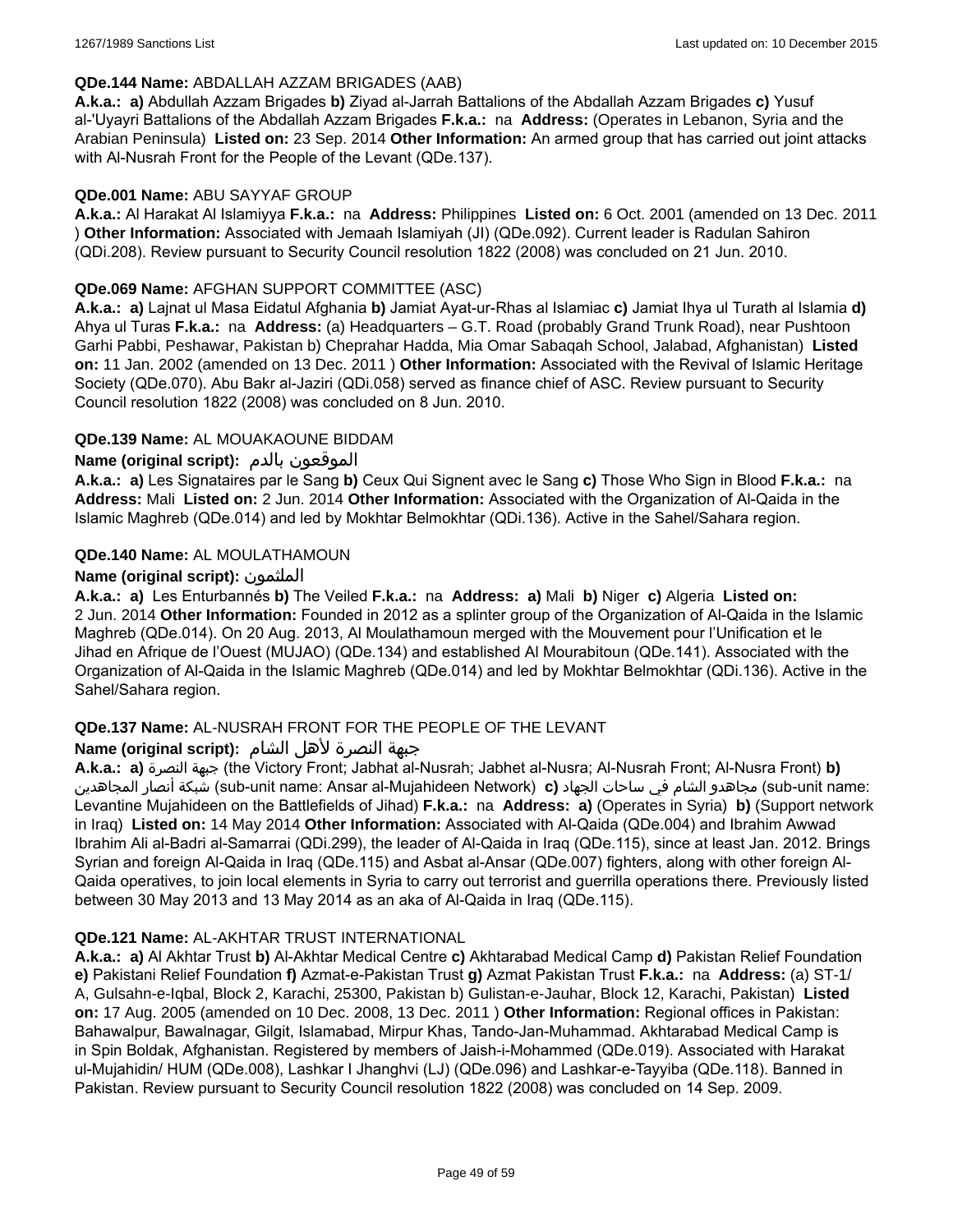### **QDe.107 Name:** AL FURQAN

**A.k.a.: a)** Dzemilijati Furkan **b)** Dzem'ijjetul Furqan **c)** Association for Citizens Rights and Resistance to Lies **d)** Dzemijetul Furkan **e)** Association of Citizens for the Support of Truth and Supression of Lies **f)** Sirat **g)** Association for Education, Culture and Building Society-Sirat **h)** Association for Education, Cultural, and to Create Society -Sirat **i)** Istikamet **j)** In Siratel **k)** Citizens' Association for Support and Prevention of lies – Furqan **F.k.a.:** na **Address: a)** 30a Put Mladih Muslimana (ex Pavla Lukaca Street), 71 000 Sarajevo, Bosnia and Herzegovina **b)** 72 ul. Strossmajerova, Zenica, Bosnia and Herzegovina **c)** 42 Muhameda Hadzijahica, Sarajevo, Bosnia and Herzegovina **d)** 70 and 53 Strosmajerova Street, Zenica, Bosnia and Herzegovina **e)** Zlatnih Ljiljana Street, Zavidovici, Bosnia and Herzegovina **Listed on:** 11 May 2004 (amended on 26 Nov. 2004, 24 Mar. 2009 ) **Other Information:** Registered in Bosnia and Herzegovina as a citizens' association under the name of "Citizens' Association for Support and Prevention of lies – Furqan" on 26 Sep. 1997. Al Furqan ceased its work by decision of the Ministry of Justice of the Bosnia and Herzegovina Federation (decision number 03-054-286/97 dated 8 Nov. 2002). Al Furqan was no longer in existence as at Dec. 2008. Review pursuant to Security Council resolution 1822 (2008) was concluded on 15 Jun. 2010.

### **QDe.110 Name:** AL-HARAMAIN: AFGHANISTAN BRANCH

**A.k.a.:** na **F.k.a.:** na **Address:** Afghanistan (at time of listing) **Listed on:** 6 Jul. 2004 (amended on 21 Mar. 2012 ) **Other Information:** Review pursuant to Security Council resolution 1822 (2008) was concluded on 22 Jun. 2010.

#### **QDe.111 Name:** AL-HARAMAIN: ALBANIA BRANCH

**A.k.a.:** na **F.k.a.:** na **Address:** Irfan Tomini Street, #58, Tirana, Albania (at time of listing) **Listed on:** 6 Jul. 2004 (amended on 21 Mar. 2012 ) **Other Information:** Review pursuant to Security Council resolution 1822 (2008) was concluded on 22 Jun. 2010.

### **QDe.109 Name:** AL-HARAMAIN & AL MASJED AL-AQSA CHARITY FOUNDATION

**A.k.a.: a)** Al Haramain Al Masjed Al Aqsa **b)** Al Haramayn Al Masjid Al Aqsa **c)** Al-Haramayn and Al Masjid Al Aqsa Charitable Foundation **d)** Al Harammein Al Masjed Al-Aqsa Charity Foundation **F.k.a.:** na **Address: a)** Branch Address: 2A Hasiba Brankovica, Sarajevo, Bosnia and Herzegovina **b)** 14 Bihacka Street, Sarajevo, Bosnia and Herzegovina **c)** 64 Potur mahala Street, Travnik, Bosnia and Herzegovina **d)** Zenica, Bosnia and Herzegovina **Listed on:** 28 Jun. 2004 (amended on 26 Nov. 2004, 16 Sep. 2008, 24 Mar. 2009 ) **Other Information:** Used to be officially registered in Bosnia and Herzegovina under registry number 24. Al-Haramain & Al Masjed Al-Aqsa Charity Foundation ceased its work by decision of the Ministry of Justice of the Bosnia and Herzegovina Federation (decision on cessation of operation number 03-05-2-203/04). It was no longer in existence as at Dec. 2008. Its premises and humanitarian activities were transferred under Government supervision to a new entity called Sretna Buducnost. Review pursuant to Security Council resolution 1822 (2008) was concluded on 22 Jun. 2010.

### **QDe.112 Name:** AL-HARAMAIN: BANGLADESH BRANCH

**A.k.a.:** na **F.k.a.:** na **Address:** House 1, Road 1, S-6, Uttara, Dhaka, Bangladesh (at time of listing) **Listed on:** 6 Jul. 2004 (amended on 21 Mar. 2012 ) **Other Information:** Review pursuant to Security Council resolution 1822 (2008) was concluded on 22 Jun. 2010.

#### **QDe.113 Name:** AL-HARAMAIN: ETHIOPIA BRANCH

**A.k.a.:** na **F.k.a.:** na **Address:** Woreda District 24 Kebele Section 13, Addis Ababa, Ethiopia (at time of listing) **Listed on:** 6 Jul. 2004 (amended on 21 Mar. 2012 ) **Other Information:** Review pursuant to Security Council resolution 1822 (2008) was concluded on 22 Jun. 2010.

### **QDe.103 Name:** AL-HARAMAIN FOUNDATION (INDONESIA)

**A.k.a.:** Yayasan Al-Manahil-Indonesia **F.k.a.:** na **Address:** (Jalan Laut Sulawesi Blok DII/4, Kavling Angkatan Laut Duren Sawit, Jakarta Timur 13440 Indonesia (at time of listing); Tel.: 021-86611265 and 021-86611266; Fax.: 021-8620174) **Listed on:** 26 Jan. 2004 (amended on 21 Mar. 2012 ) **Other Information:** Review pursuant to Security Council resolution 1822 (2008) was concluded on 22 Jun. 2010.

#### **QDe.104 Name:** AL-HARAMAIN FOUNDATION (PAKISTAN)

**A.k.a.:** na **F.k.a.:** na **Address:** House #279, Nazimuddin Road, F-10/1, Islamabad, Pakistan (at time of listing) **Listed on:** 26 Jan. 2004 (amended on 21 Mar. 2012 ) **Other Information:** Review pursuant to Security Council resolution 1822 (2008) was concluded on 19 Oct. 2009.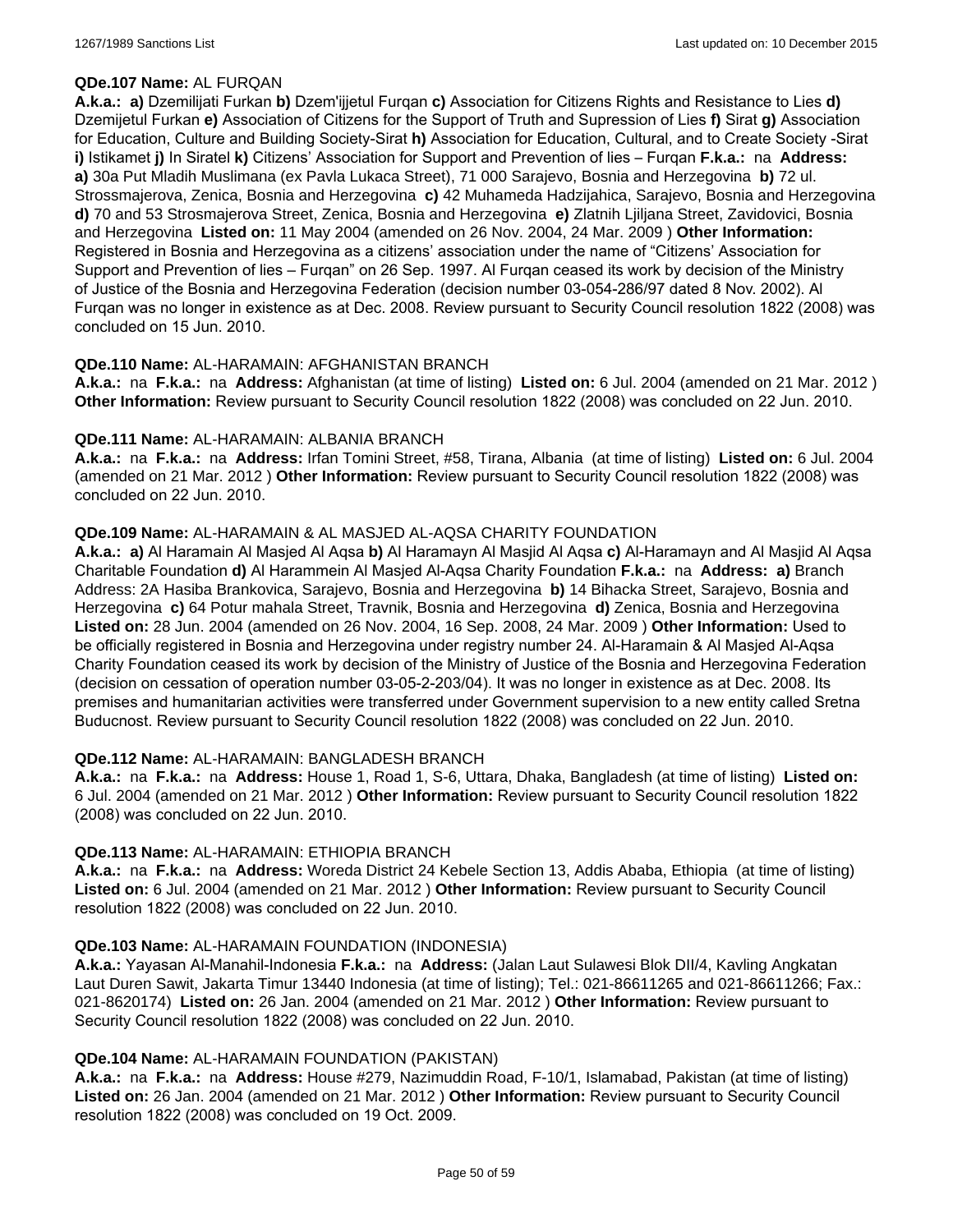#### **QDe.116 Name:** AL-HARAMAIN FOUNDATION (UNION OF THE COMOROS)

**A.k.a.:** na **F.k.a.:** na **Address:** B/P: 1652 Moroni, Union of the Comoros (at time of listing) **Listed on:** 28 Sep. 2004 (amended on 21 Mar. 2012 ) **Other Information:** Review pursuant to Security Council resolution 1822 (2008) was concluded on 22 Jun. 2010.

### **QDe.071 Name:** AL-HARAMAIN ISLAMIC FOUNDATION

**A.k.a.: a)** Vazir **b)** Vezir **F.k.a.:** na **Address: a)** (64 Poturmahala, Travnik, Bosnia and Herzegovina) **b)** Sarajevo, Bosnia and Herzegovina **Listed on:** 13 Mar. 2002 (amended on 26 Dec. 2003, 16 Sep. 2008, 16 Jun. 2011 ) **Other Information:** Under criminal investigation by the authorities of Bosnia and Herzegovina as of Nov. 2007. Employees and associates include Najib Ben Mohamed Ben Salem Al-Waz (listed under permanent reference number QDi.104). Review pursuant to Security Council resolution 1822 (2008) was concluded on 22 Jun. 2010.

#### **QDe.072 Name:** AL-HARAMAIN ISLAMIC FOUNDATION (SOMALIA)

**A.k.a.:** na **F.k.a.:** na **Address:** Somalia **Listed on:** 13 Mar. 2002 (amended on 13 Dec. 2011, 15 Jun. 2015 ) **Other Information:** Review pursuant to Security Council resolution 1822 (2008) was concluded on 22 Jun. 2010.

#### **QDe.114 Name:** AL-HARAMAIN: THE NETHERLANDS BRANCH

**A.k.a.:** Stichting Al Haramain Humanitarian Aid **F.k.a.:** na **Address:** Jan Hanzenstraat 114, 1053SV, Amsterdam, The Netherlands (at time of listing) **Listed on:** 6 Jul. 2004 (amended on 13 Apr. 2012, 15 Jun. 2015 ) **Other Information:** Review pursuant to Security Council resolution 1822 (2008) was concluded on 28 Jun. 2010.

### **QDe.105 Name:** AL-HARAMAYN FOUNDATION (KENYA)

**A.k.a.:** na **F.k.a.:** na **Address: a)** Nairobi, Kenya (at time of listing) **b)** Garissa, Kenya (at time of listing) **c)** Dadaab, Kenya (at time of listing) **Listed on:** 26 Jan. 2004 (amended on 21 Mar. 2012 ) **Other Information:** Review pursuant to Security Council resolution 1822 (2008) was concluded on 22 Jun. 2010.

### **QDe.106 Name:** AL-HARAMAYN FOUNDATION (TANZANIA)

**A.k.a.:** na **F.k.a.:** na **Address: a)** P.O. Box 3616, Dar es Salaam, Tanzania (at time of listing) **b)** Tanga , Tanzania (at time of listing) **c)** Singida , Tanzania (at time of listing) **Listed on:** 26 Jan. 2004 (amended on 21 Mar. 2012 ) **Other Information:** Review pursuant to Security Council resolution 1822 (2008) was concluded on 22 Jun. 2010.

#### **QDe.002 Name:** AL-ITIHAAD AL-ISLAMIYA / AIAI

### **Name (original script):** الاسلامي الاتحاد

**A.k.a.:** na **F.k.a.:** na **Address:** na **Listed on:** 6 Oct. 2001 (amended on 21 Dec. 2007, 13 Dec. 2011, 18 Mar. 2013 ) **Other Information:** Reported to have operated in Somalia and Ethiopia and to have merged with Harakat Al-Shabaab Al-Mujaahidiin (Al-Shabaab), which was accepted as an affiliate of Al-Qaida (QDe.004) by Aiman Muhammed Rabi al-Zawahiri (QDi.006) in Feb. 2012, and is also subject to the sanctions measures set out in Security Council resolution 1844 (2008) concerning Somalia and Eritrea (see www.un.org/sc/committees/751/ index.shtml). Leadership included Hassan Abdullah Hersi Al-Turki (QDi.172) and Hassan Dahir Aweys (QDi.042). AIAI has received funds through the Al-Haramain Islamic Foundation (Somalia) (QDe.072). Review pursuant to Security Council resolution 1822 (2008) was concluded on 21 Jun. 2010.

#### **QDe.004 Name:** AL-QAIDA

#### **Name (original script):** القاعدة

**A.k.a.: a)** "The Base" **b)** Al Qaeda **c)** Islamic Salvation Foundation **d)** The Group for the Preservation of the Holy Sites **e)** The Islamic Army for the Liberation of Holy Places **f)** The World Islamic Front for Jihad Against Jews and Crusaders **g)** Usama Bin Laden Network **h)** Usama Bin Laden Organization **i)** Al Qa'ida **j)** Al Qa'ida/Islamic Army (formerly listed as) **F.k.a.:** na **Address:** na **Listed on:** 6 Oct. 2001 (amended on 5 Mar. 2009, 21 Mar. 2012 ) **Other Information:** Review pursuant to Security Council resolution 1822 (2008) was concluded on 21 Jun. 2010.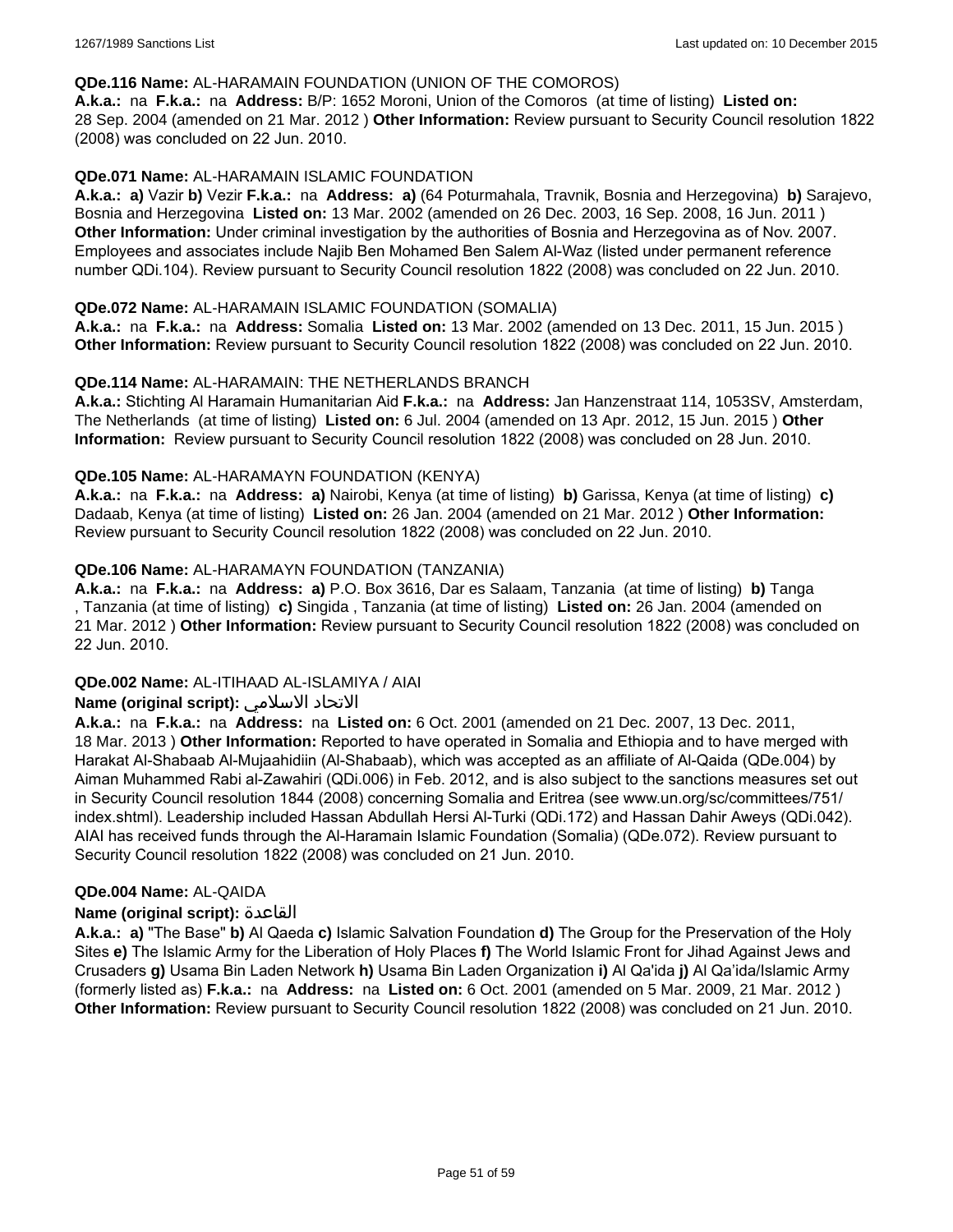#### **QDe.115 Name:** AL-QAIDA IN IRAQ

### القاعده في العراق **:(script original (Name**

**A.k.a.: a)** AQI **b)** al-Tawhid **c)** the Monotheism and Jihad Group **d)** Qaida of the Jihad in the Land of the Two Rivers **e)** Al-Qaida of Jihad in the Land of the Two Rivers **f)** The Organization of Jihad's Base in the Country of the Two Rivers **g)** The Organization Base of Jihad/Country of the Two Rivers **h)** The Organization Base of Jihad/ Mesopotamia **i)** Tanzim Qa'idat Al-Jihad fi Bilad al-Rafidayn **j)** Tanzeem Qa'idat al Jihad/Bilad al Raafidaini **k)** Jama'at Al-Tawhid Wa'al-Jihad **l)** JTJ **m)** Islamic State of Iraq **n)** ISI **o)** al-Zarqawi network **p)** Islamic State in Iraq and the Levant **F.k.a.:** na **Address:** na **Listed on:** 18 Oct. 2004 (amended on 2 Dec. 2004, 5 Mar. 2009, 13 Dec. 2011, 30 May 2013, 14 May 2014, 2 Jun. 2014 ) **Other Information:** Review pursuant to Security Council resolution 1822 (2008) was concluded on 25 May 2010.

### **QDe.129 Name:** AL-QAIDA IN THE ARABIAN PENINSULA (AQAP)

### القاعدة في جزيرة العرب **:(script original (Name**

**A.k.a.: a)** Al-Qaida of Jihad Organization in the Arabian Peninsula **b)** Tanzim Qa'idat al-Jihad fi Jazirat al-Arab **c)** Al-Qaida Organization in the Arabian Peninsula (AQAP) **d)** Al-Qaida in the South Arabian Peninsula **e)** Ansar al-Shari'a (AAS) **F.k.a.:** Al-Qaida in Yemen (AQY) **Address:** na **Listed on:** 19 Jan. 2010 (amended on 4 Oct. 2012, 15 Jun. 2015 ) **Other Information:** AQAP is a regional affiliate of Al-Qaida (QDe.004) and an armed group operating primarily in Arabian Peninsula. Location: Yemen. Alternative location: Saudi Arabia (2004 – 2006). Formed in Jan. 2009 when Al-Qaida in Yemen combined with Saudi Arabian Al-Qaida operatives. Leader of AQAP is Nasir 'abd-al-Karim 'Abdullah Al-Wahishi (QDi.274). Ansar al-Shari'a was formed in early 2011 by AQAP and has taken responsibility for multiple attacks in Yemen against both government and civilian targets.

### **QDe.005 Name:** AL RASHID TRUST

**A.k.a.: a)** Al-Rasheed Trust **b)** Al Rasheed Trust **c)** Al-Rashid Trust **d)** Aid Organization of the Ulema, Pakistan **e)** Al Amin Welfare Trust **f)** Al Amin Trust **g)** Al Ameen Trust **h)** Al-Ameen Trust **i)** Al Madina Trust **j)** Al-Madina Trust **F.k.a.:** na **Address: a)** Kitas Ghar, Nazimabad 4, Dahgel-Iftah, Karachi, Pakistan (Kitas Ghar, Nazimabad 4, Dahgel-Iftah, Karachi, Pakistan) **b)** Jamia Maajid, Sulalman Park, Melgium Pura, Lahore, Pakistan (Jamia Maajid, Sulalman Park, Melgium Pura, Lahore, Pakistan) **c)** (Office Dha'rbi-M'unin, Top Floor, Dr. Dawa Khan Dental Clinic Surgeon, Main Baxae, Mingora, Swat, Pakistan) **d)** (Kitab Ghar, Darul Ifta Wal Irshad, Nazimabad No. 4, Karachi, Pakistan, Phone 6683301; Phone 0300-8209199; Fax 6623814 ) **e)** (302b-40, Good Earth Court, Opposite Pia Planitarium, Block 13a, Gulshan -l Igbal, Karachi, Pakistan; Phone 4979263 ) **f)** (617 Clifton Center, Block 5, 6th Floor, Clifton, Karachi, Pakistan; Phone 587-2545) **g)** (j) 605 Landmark Plaza, 11 Chundrigar Road, Opposite Jang Building, Karachi, Pakistan; Phone 2623818-19 ) **h)** (Jamia Masjid, Sulaiman Park, Begum Pura, Lahore, Pakistan; Phone 042-6812081 ) **i)** (Kitas Ghar, Nazimabad 4, Dahgel-Iftah, Karachi, Pakistan, Kitas Ghar, Nazimabad 4, Dahgel-Iftah, Karachi, Pakistan ) **j)** (Jamia Maajid, Sulalman Park, Melgium Pura, Lahore, Pakistan, Jamia Maajid, Sulalman Park, Melgium Pura, Lahore, Pakistan ) **k)** (Office Dha'rbi-M'unin, Opposite Khyber Bank, Abbottabad Road, Mansehra, Pakistan ) **l)** (Office Dha'rbi-M'unin ZR Brothers, Katcherry Road, Chowk Yadgaar, Peshawar, Pakistan ) **m)** (Office Dha'rbi-M'unin, Rm No. 3, Moti Plaza, Near Liaquat Bagh, Muree Road, Rawalpindi, Pakistan) **Listed on:** 6 Oct. 2001 (amended on 21 Oct. 2008, 10 Dec. 2008, 13 Dec. 2011 ) **Other Information:** Headquarters are in Pakistan. Operations in Afghanistan: Herat Jalalabad, Kabul, Kandahar, Mazar Sherif. Also operations in Kosovo, Chechnya. Involved in the financing of Al-Qaida and the Taliban. Until 21 Oct. 2008, this entity appeared also as "Aid Organization of the Ulema, Pakistan" (QDe.073), listed on 24 Apr. 2002 and amended on 25 Jul. 2006. The two entries Al Rashid Trust (QDe.005) and Aid Organization of the Ulema, Pakistan (QDe.073) were consolidated into this entity on 21 Oct. 2008. Founded by Mufti Rashid Ahmad Ledahyanoy (deceased). Associated with Jaish-i-Mohammed (QDe.019). Banned in Pakistan since Oct. 2001. Despite the closure of its offices in Pakistan in February 2007 it has continued its activities. Review pursuant to Security Council resolution 1822 (2008) was concluded on 6 May 2010.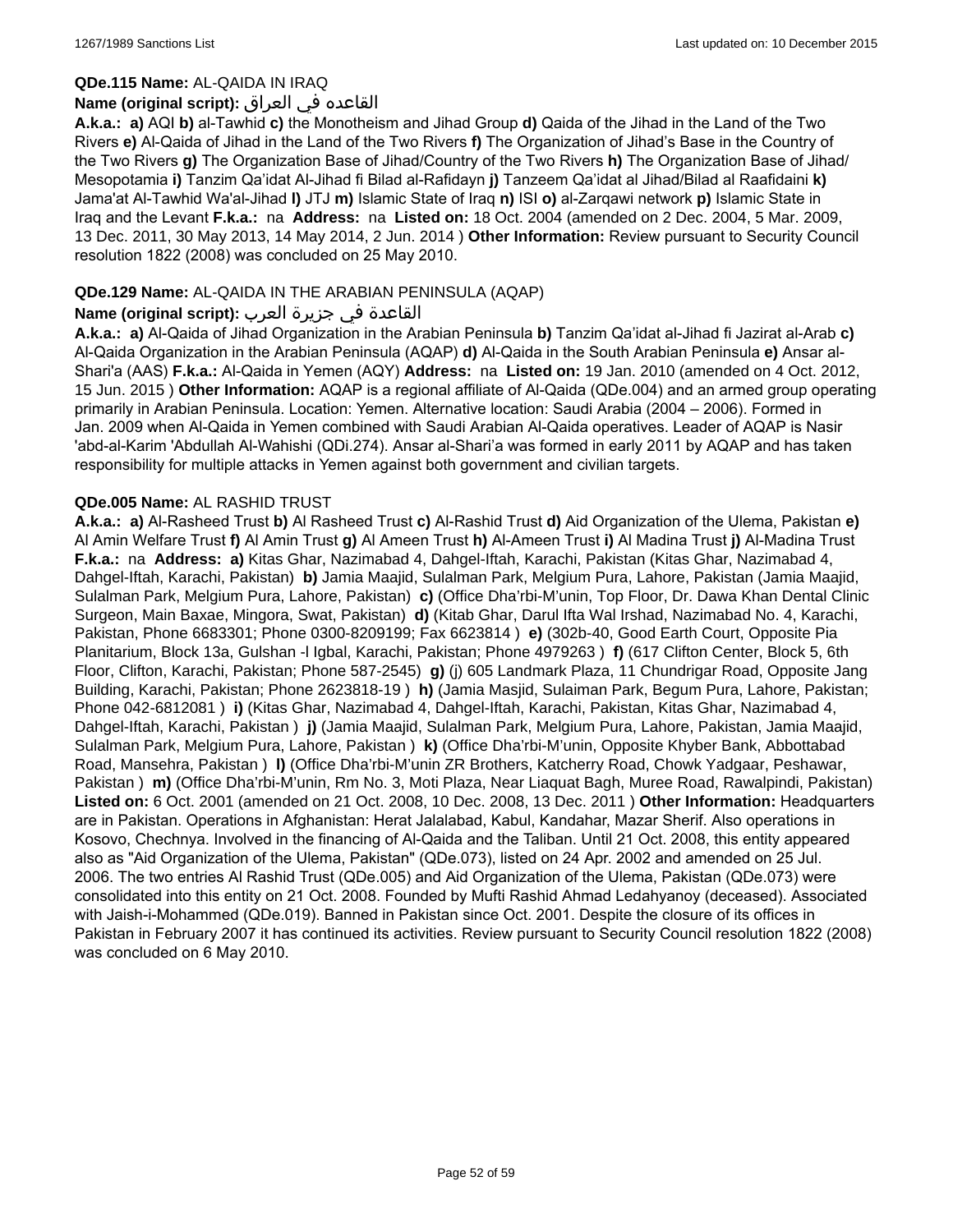### **QDe.146 Name:** ANSAR AL CHARIA BENGHAZI

### أنصار الشريعة - بنغازي **:(script original (Name**

**A.k.a.: a)** الشريعة أنصار) Ansar al Charia) **b)** Ansar al-Charia **c)** Ansar al-Sharia **d)** Ansar al-Charia Benghazi **e)** Ansar al-Sharia Benghazi **f)** بليبيا الشريعة أنصار) Ansar al Charia in Libya (ASL)) **g)** الشريعة أنصار كتيبة) Katibat Ansar al Charia) **h)** Ansar al Sharia **F.k.a.:** na **Address: a)** (Operates in Benghazi, Libya) **b)** (Support network in Tunisia) **Listed on:** 19 Nov. 2014 **Other Information:** Associated with the Organization of Al-Qaida in the Islamic Maghreb (QDe.014), Al Mourabitoun (QDe.141), Ansar al-Shari'a in Tunisia (AAS-T) (QDe.143), and Ansar al Charia Derna (QDe.145). The leader is Mohamed al-Zahawi (not listed). Runs training camps for foreign terrorist fighters travelling to Syria, Iraq and Mali.

# **QDe.145 Name:** ANSAR AL CHARIA DERNA

### أنصار الشريعة – درنة **:(script original (Name**

**A.k.a.: a)** Ansar al-Charia Derna **b)** Ansar al-Sharia Derna **c)** الشريعة أنصار) Ansar al Charia) **d)** Ansar al-Sharia **e)** Ansar al Sharia **F.k.a.:** na **Address: a)** (Operates in Derna and Jebel Akhdar, Libya ) **b)** (Support network in Tunisia) **Listed on:** 19 Nov. 2014 **Other Information:** Associated with the Organization of Al-Qaida in the Islamic Maghreb (QDe.014), Ansar al-Shari'a in Tunisia (AAS-T) (QDe.143) and Ansar al Charia Benghazi (QDe.146). Runs training camps for foreign terrorist fighters travelling to Syria and Iraq.

# **QDe.143 Name:** ANSAR AL-SHARI'A IN TUNISIA (AAS-T)

**A.k.a.: a)** Ansar al-Sharia in Tunisia **b)** Ansar al-Shari'ah in Tunisia **c)** Ansar al-Shari'ah **d)** Ansar al-Sharia **e)** Supporters of Islamic Law **f)** Al-Qayrawan Media Foundation **F.k.a.:** na **Address:** Tunisia **Listed on:** 23 Sep. 2014 **Other Information:** A Tunisian armed group with links to the Organization of Al-Qaida in the Islamic Maghreb (QDe.014). The leader is Seifallah ben Hassine (QDi.333).

# **QDe.098 Name:** ANSAR AL-ISLAM

# **Name (original script):** الاسلام أنصار

**A.k.a.: a)** Devotees of Islam **b)** Jund al-Islam **c)** Soldiers of Islam **d)** Kurdistan Supporters of Islam **e)** Supporters of Islam in Kurdistan **f)** Followers of Islam in Kurdistan **g)** Kurdish Taliban **h)** Soldiers of God **i)** Ansar al-Sunna Army **j)** Jaish Ansar al-Sunna **k)** Ansar al-Sunna **F.k.a.:** na **Address:** na **Listed on:** 24 Feb. 2003 (amended on 31 Mar. 2004, 5 Mar. 2009, 18 Mar. 2009, 21 Oct. 2010, 13 Dec. 2011 ) **Other Information:** The founder is Najmuddin Faraj Ahmad (QDi.226). Associated with Al-Qaida in Iraq (QDe.115). Located and primarily active in northern Iraq but maintains a presence in western and central Iraq. Review pursuant to Security Council resolution 1822 (2008) was concluded on 21 Jun. 2010.

### **QDe.135 Name:** ANSAR EDDINE

### **Name (original script):** الدين انصار

**A.k.a.:** Ansar Dine **F.k.a.:** na **Address:** Mali **Listed on:** 20 Mar. 2013 **Other Information:** Was founded in December 2011 by Iyad ag Ghali (QDi.316). Linked to the Organization of Al-Qaida in the Islamic Maghreb (QDe.014) and Mouvement pour l'Unification et le Jihad en Afrique de l'Ouest (MUJAO) (QDe.134). Associated with Abdelmalek Droukdel (QDi.232).

### **QDe.142 Name:** ANSARUL MUSLIMINA FI BILADIS SUDAN

### أنصار المسلمین في بلاد السودان **:(script original (Name**

**A.k.a.: a)** Ansaru **b)** Ansarul Muslimina fi Biladis Sudan **c)** Jama'atu Ansaril Muslimina fi Biladis Sudan (JAMBS) **d)** Jama'atu Ansarul Muslimina fi Biladis-Sudan (JAMBS) **e)** Jamma'atu Ansarul Muslimina fi Biladis-Sudan (JAMBS) **f)** Vanguards for the Protection of Muslims in Black Africa **g)** Vanguard for the Protection of Muslims in Black Africa **F.k.a.:** na **Address:** Nigeria **Listed on:** 26 Jun. 2014 **Other Information:** Terrorist and paramilitary group established in 2012 and operating in Nigeria. Associated with the Organization of Al-Qaida in the Islamic Maghreb (AQIM) (QDe.014), Jama'atu Ahlis Sunna Lidda'Awati Wal-Jihad (Boko Haram) (QDe.138) and Abubakar Mohammed Shekau (QDi322).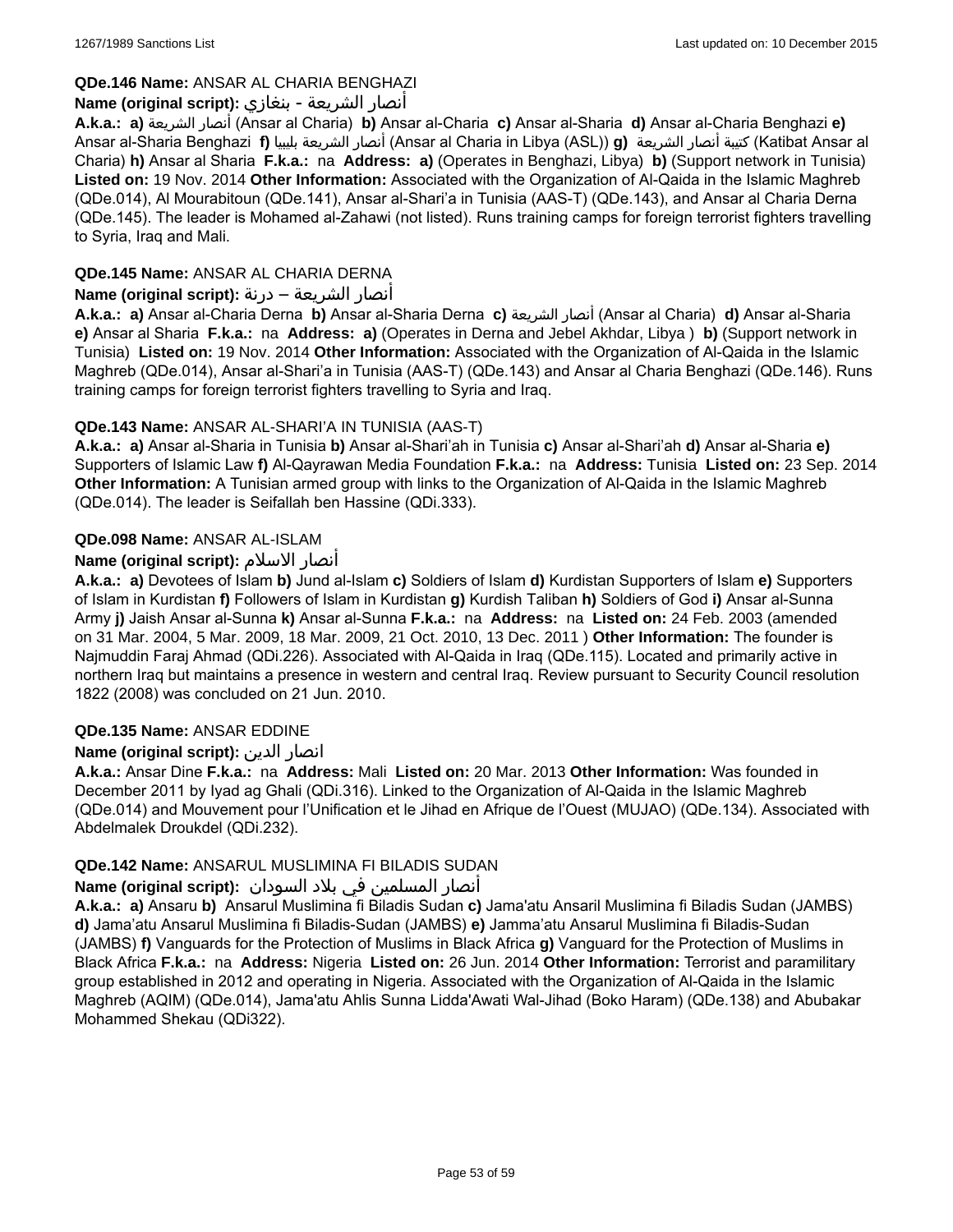### **QDe.006 Name:** ARMED ISLAMIC GROUP

#### الجماعة الاسلامية المسلحة **:(script original (Name**

**A.k.a.: a)** Al Jamm'ah Al-Islamiah Al- Musallah **b)** GIA **c)** Groupe Islamique Armé **F.k.a.:** na **Address:** Algeria **Listed on:** 6 Oct. 2001 (amended on 7 Apr. 2008, 13 Dec. 2011 ) **Other Information:** Review pursuant to Security Council resolution 1822 (2008) was concluded on 21 Jun. 2010.

### **QDe.007 Name:** ASBAT AL-ANSAR

### **Name (original script):** الأنصار عصبة

**A.k.a.:** na **F.k.a.:** na **Address:** Ein el-Hilweh camp, Lebanon **Listed on:** 6 Oct. 2001 (amended on 30 Jan. 2009, 13 Dec. 2011 ) **Other Information:** Active in northern Iraq. Associated with Al-Qaida in Iraq (QDe.115). Review pursuant to Security Council resolution 1822 (2008) was concluded on 21 Jun. 2010.

### **QDe.093 Name:** BENEVOLENCE INTERNATIONAL FOUNDATION

**A.k.a.: a)** Al Bir Al Dawalia **b)** BIF **c)** BIF-USA **d)** Mezhdunarodnyj Blagotvoritel'nyl Fond **F.k.a.:** na **Address: a)** 8820 Mobile Avenue, IA, Oak Lawn, Illinois, 60453, United States of America **b)** P.O. Box 548, Worth, Illinois, 60482, United States of America **c)** (Formerly located at) 9838 S. Roberts Road, Suite 1W, Palos Hills, Illinois, 60465, United States of America **d)** (Formerly located at) 20-24 Branford Place, Suite 705, Newark, New Jersey, 07102, United States of America **e)** P.O. Box 1937, Khartoum, Sudan **f)** Bangladesh **g)** (Gaza Strip) **h)** Yemen **Listed on:** 21 Nov. 2002 (amended on 24 Jan. 2003, 28 Apr. 2011, 18 May 2012 ) **Other Information:** Employer Identification Number (United States of America): 36-3823186. Review pursuant to Security Council resolution 1822 (2008) was concluded on 22 Jun. 2010.

### **QDe.102 Name:** DJAMAT HOUMAT DAAWA SALAFIA (DHDS)

### جماعة حماة الدعوة السلفية **:(script original (Name**

**A.k.a.:** Djamaat Houmah Al-Dawah Al-Salafiat **F.k.a.:** Katibat el Ahouel **Address:** Algeria **Listed on:** 11 Nov. 2003 (amended on 26 Nov. 2004, 7 Apr. 2008, 25 Jan. 2010, 13 Dec. 2011 ) **Other Information:** Associated with the Armed Islamic Group (GIA) (QDe.006) and the Organization of Al-Qaida in the Islamic Maghreb (QDe.014). Review pursuant to Security Council resolution 1822 (2008) was concluded on 30 Jul. 2009.

### **QDe.088 Name:** EASTERN TURKISTAN ISLAMIC MOVEMENT (ETIM)

**A.k.a.: a)** The Eastern Turkistan Islamic Party **b)** The Eastern Turkistan Islamic Party of Allah **c)** Islamic Party of Turkestan **d)** Djamaat Turkistan **F.k.a.:** na **Address:** na **Listed on:** 11 Sep. 2002 (amended on 3 Oct. 2008, 13 Dec. 2011 ) **Other Information:** Active in China, South Asia and Central Asia. Review pursuant to Security Council resolution 1822 (2008) was concluded on 20 May 2010.

### **QDe.003 Name:** EGYPTIAN ISLAMIC JIHAD

### الجهاد الاسلامي المصري **:(script original (Name**

**A.k.a.: a)** Egyptian Al-Jihad **b)** Jihad Group **c)** New Jihad **d)** Al-Jihad **e)** Egyptian Islamic Movement **F.k.a.:** na **Address:** na **Listed on:** 6 Oct. 2001 (amended on 5 Mar. 2009, 13 Dec. 2011 ) **Other Information:** Co-founded by Aiman Muhammed Rabi al-Zawahiri (QDi.006), who was also its military leader. Review pursuant to Security Council resolution 1822 (2008) was concluded on 21 Jun. 2010.

#### **QDe.131 Name:** EMARAT KAVKAZ

#### **Name (original script):** Эмират Кавказ

**A.k.a.:** na **F.k.a.:** na **Address:** na **Listed on:** 29 Jul. 2011 **Other Information:** Mainly active in the Russian Federation, Afghanistan and Pakistan. Led by Doku Khamatovich Umarov (QDi.290)

#### **QDe.091 Name:** GLOBAL RELIEF FOUNDATION (GRF)

**A.k.a.:** na **F.k.a.:** na **Address: a)** 9935 South 76th Avenue, Unit 1, Bridgeview, Illinois, 60455, United States of America **b)** P.O. Box 1406, Bridgeview, Illinois, 60455, United States of America **Listed on:** 22 Oct. 2002 (amended on 26 Nov. 2004, 20 Dec. 2005, 25 Jul. 2006, 24 Mar. 2009, 11 Mar. 2010, 25 Mar. 2010, 28 Apr. 2011, 21 Feb. 2012, 14 Feb. 2014 ) **Other Information:** Other Foreign Locations: Afghanistan, Bangladesh, Eritrea, Ethiopia, India, Iraq, West Bank and Gaza, Somalia and Syria. Federal Employer Identification Number (United States of America): 36-3804626. Review pursuant to Security Council resolution 1822 (2008) was concluded on 21 Jun. 2010.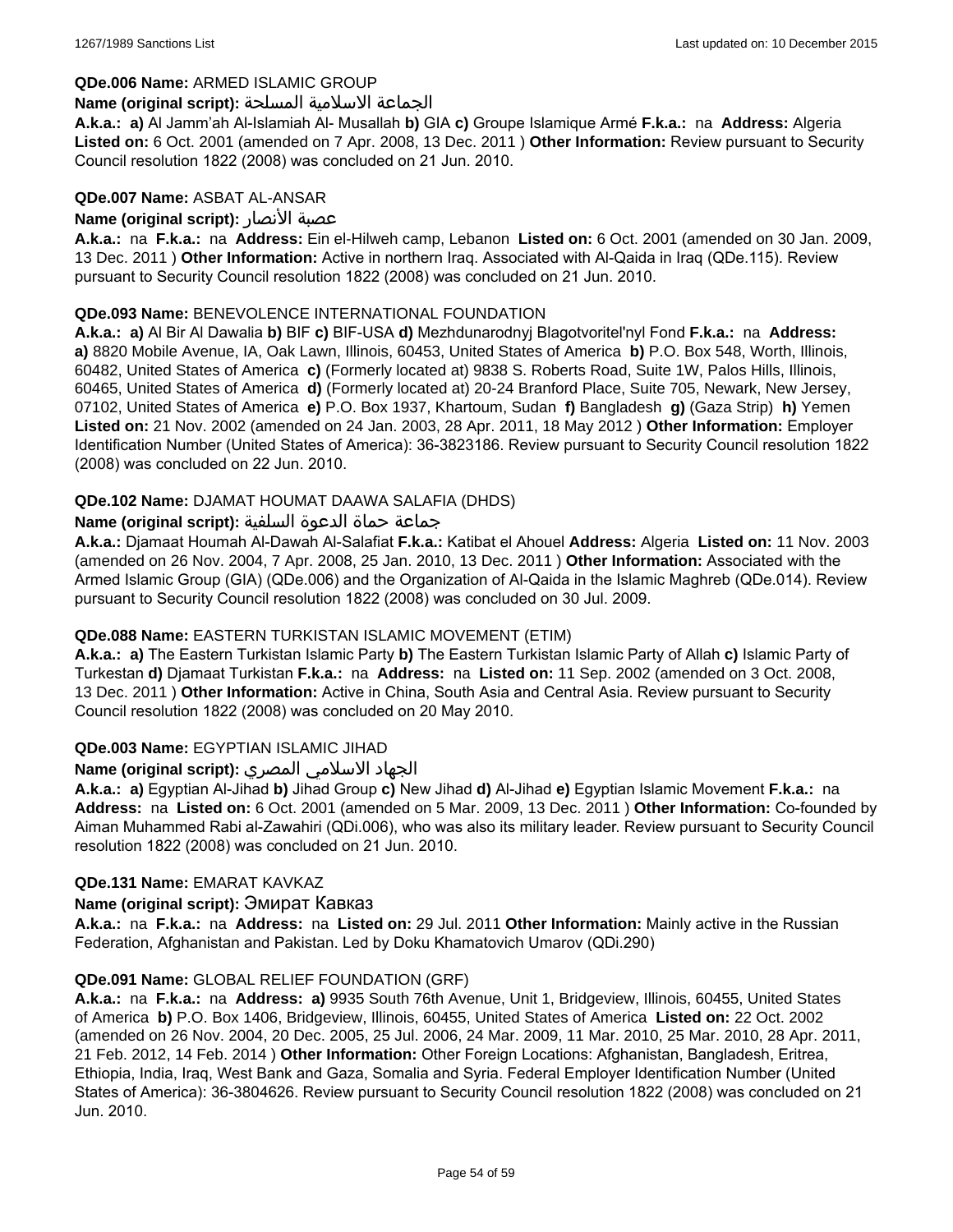### **QDe.130 Name:** HARAKAT-UL JIHAD ISLAMI

### حرکت الجہاد الاسلامی **:(script original (Name**

**A.k.a.: a)** HUJI **b)** Movement of Islamic Holy War **c)** Harkat-ul-Jihad-al Islami **d)** Harkat-al-Jihad-ul Islami **e)** Harkatul-Jehad-al-Islami **f)** Harakat ul Jihad-e-Islami **F.k.a.: a)** Harakat-ul-Ansar **b)** HUA **Address:** na **Listed on:** 6 Aug. 2010 (amended on 13 Dec. 2011 ) **Other Information:** Was established in Afghanistan in 1980. In 1993, Harakat-ul Jihad Islami merged with Harakat ul-Mujahidin (QDe.008) to form Harakat ul-Ansar. In 1997, Harakat-ul Jihad Islami split from Harakat ul-Ansar and resumed using its former name. Operations are in India, Pakistan and Afghanistan. Banned in Pakistan.

### **QDe.008 Name:** HARAKAT UL-MUJAHIDIN / HUM

**A.k.a.: a)** Al-Faran **b)** Al-Hadid **c)** Al-Hadith **d)** Harakat Ul-Ansar **e)** HUA **f)** Harakat Ul- Mujahideen **F.k.a.:** na **Address:** Pakistan **Listed on:** 6 Oct. 2001 (amended on 13 Dec. 2011 ) **Other Information:** Associated with Jaishi-Mohammed (QDe.019), Lashkar i Jhangvi (LJ) (QDe.096) and Lashkar-e-Tayyiba (QDe.118). Active in Pakistan and Afghanistan. Banned in Pakistan. Review pursuant to Security Council resolution 1822 (2008) was concluded on 21 Jun. 2010.

### **QDe.147 Name:** HILAL AHMAR SOCIETY INDONESIA (HASI)

**A.k.a.: a)** Yayasan Hilal Ahmar **b)** Indonesia Hilal Ahmar Society for Syria **F.k.a.:** na **Address:** na **Listed on:** 13 Mar. 2015 **Other Information:** Ostensibly humanitarian wing of Jemaah Islamiyah (QDe.092). Operates in Lampung, Jakarta, Semarang, Yogyakarta, Solo, Surabaya and Makassar, Indonesia. Has been recruiting, funding and facilitating travel of foreign terrorist fighters to Syria. Not affiliated with the humanitarian group International Federation of the Red Cross and Red Crescent Societies (IFRC).

#### **QDe.009 Name:** ISLAMIC ARMY OF ADEN

**A.k.a.:** na **F.k.a.:** na **Address:** na **Listed on:** 6 Oct. 2001 **Other Information:** Review pursuant to Security Council resolution 1822 (2008) was concluded on 9 Jul. 2010.

### **QDe.099 Name:** ISLAMIC INTERNATIONAL BRIGADE (IIB)

**A.k.a.: a)** The Islamic Peacekeeping Brigade **b)** The Islamic Peacekeeping Army **c)** The International Brigade **d)** Islamic Peacekeeping Battalion **e)** International Battalion **f)** Islamic Peacekeeping International Brigade **F.k.a.:** na **Address:** na **Listed on:** 4 Mar. 2003 (amended on 13 Dec. 2011 ) **Other Information:** Linked to the Riyadus-Salikhin Reconnaissance and Sabotage Battalion of Chechen Martyrs (RSRSBCM) (QDe.100) and the Special Purpose Islamic Regiment (SPIR) (QDe.101). Review pursuant to Security Council resolution 1822 (2008) was concluded on 17 May 2010.

#### **QDe.119 Name:** ISLAMIC JIHAD GROUP

**A.k.a.: a)** Jama'at al-Jihad **b)** Libyan Society **c)** Kazakh Jama'at **d)** Jamaat Mojahedin **e)** Jamiyat **f)** Jamiat al-Jihad al-Islami **g)** Dzhamaat Modzhakhedov **h)** Islamic Jihad Group of Uzbekistan **i)** al-Djihad al-Islami **j)** Zamaat Modzhakhedov Tsentralnoy Asii **k)** Islamic Jihad Union **F.k.a.:** na **Address:** na **Listed on:** 1 Jun. 2005 (amended on 19 Apr. 2006, 20 Feb. 2008, 13 Dec. 2011 ) **Other Information:** Founded and led by Najmiddin Kamolitdinovich Jalolov (deceased) and Suhayl Fatilloevich Buranov (deceased). Associated with the Islamic Movement of Uzbekistan (QDe.010) and Emarat Kavkaz (QDe.131). Active in the Afghanistan/Pakistan border area, Central Asia, South Asia region and some European States. Review pursuant to Security Council resolution 1822 (2008) was concluded on 20 May 2010.

#### **QDe.010 Name:** ISLAMIC MOVEMENT OF UZBEKISTAN

**A.k.a.:** IMU **F.k.a.:** na **Address:** na **Listed on:** 6 Oct. 2001 (amended on 13 Dec. 2011 ) **Other Information:** Associated with the Eastern Turkistan Islamic Movement (QDe.088), Islamic Jihad Group (QDe.119) and Emarat Kavkaz (QDe.131). Active in the Afghanistan/Pakistan border area, northern Afghanistan and Central Asia. Review pursuant to Security Council resolution 1822 (2008) was concluded on 21 Jun. 2010.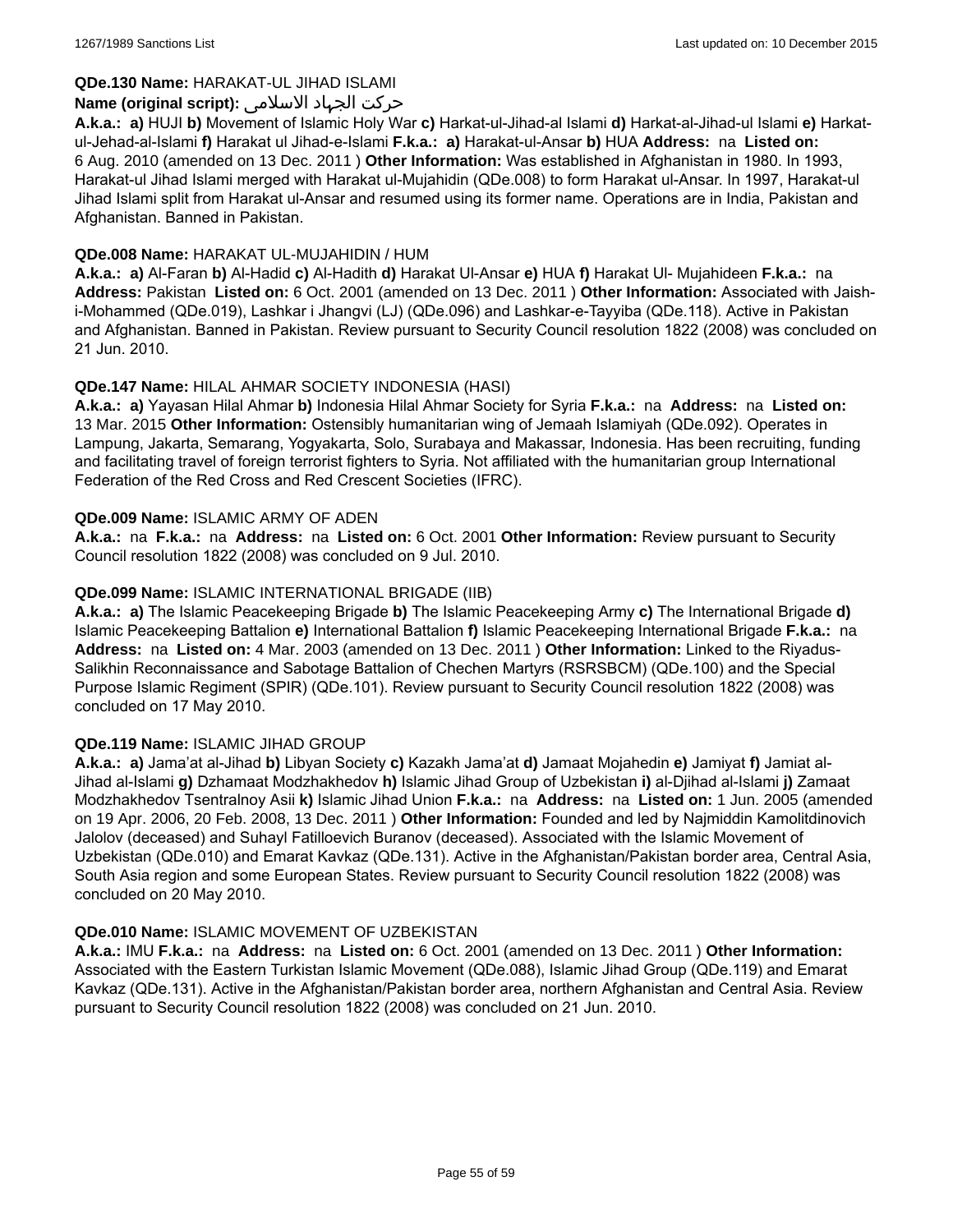#### **QDe.019 Name:** JAISH-I-MOHAMMED

**A.k.a.:** Army of Mohammed **F.k.a.:** na **Address:** Pakistan **Listed on:** 17 Oct. 2001 (amended on 13 Dec. 2011 ) **Other Information:** Based in Peshawar and Muzaffarabad, Pakistan Associated with Harakat ul-Mujahidin / HUM (QDe.008), Lashkar-e-Tayyiba (QDe.118), Al-Akhtar Trust International (QDe.121), and Harakat-ul Jihad Islami (QDe.130). Banned in Pakistan. Review pursuant to Security Council resolution 1822 (2008) was concluded on 21 Jun. 2010.

### **QDe.138 Name:** JAMA'ATU AHLIS SUNNA LIDDA'AWATI WAL-JIHAD

**A.k.a.: a)** Jama'atu Ahlus-Sunnah Lidda'Awati Wal Jihad **b)** Jama'atu Ahlus-Sunna Lidda'Awati Wal Jihad **c)** جماعة والجهاد للدعوة السنة أهل **d)** Boko Haram **e)** Western Education is a Sin **F.k.a.:** na **Address:** Nigeria **Listed on:** 22 May 2014 **Other Information:** Affiliate of Al-Qaida (QDe.004), and the Organization of Al-Qaida in the Islamic Maghreb (AQIM) (QDe.014). Associated with Jama'atu Ansarul Muslimina Fi Biladis-Sudan (Ansaru). The leader is Abubakar Shekau.

### **QDe.020 Name:** JAM'YAH TA'AWUN AL-ISLAMIA

**A.k.a.: a)** Society of Islamic Cooperation **b)** Jam'iyat Al Ta'awun Al Islamiyya **c)** Jit **F.k.a.:** na **Address:** Kandahar City, Afghanistan **Listed on:** 17 Oct. 2001 (amended on 13 Dec. 2011 ) **Other Information:** Founded by Usama Mohammad Awad bin Laden (deceased) in 2001. Review pursuant to Security Council resolution 1822 (2008) was concluded on 21 Jun. 2010.

### **QDe.092 Name:** JEMAAH ISLAMIYAH

**A.k.a.: a)** Jema'ah Islamiyah **b)** Jemaah Islamiya **c)** Jemaah Islamiah **d)** Jamaah Islamiyah **e)** Jama'ah Islamiyah **F.k.a.:** na **Address:** na **Listed on:** 25 Oct. 2002 (amended on 13 Dec. 2011 ) **Other Information:** Operates in Southeast Asia, including Indonesia, Malaysia and the Philippines. Associated with the Abu Sayyaf Group (QDe.001). Review pursuant to Security Council resolution 1822 (2008) was concluded on 25 May 2010.

### **QDe.133 Name:** JEMMAH ANSHORUT TAUHID (JAT)

**A.k.a.: a)** Jemaah Anshorut Tauhid **b)** Jemmah Ansharut Tauhid **c)** Jem'mah Ansharut Tauhid **d)** Jamaah Ansharut Tauhid **e)** Jama'ah Ansharut Tauhid **f)** Laskar 99 **F.k.a.:** na **Address:** (Jl. Semenromo number 58, 04/XV Ngruki, Cemani, Grogol, Sukoharjo, Jawa Tengah, Indonesia, Telephone: 0271-2167285, Email: info@ansharuttauhid.com) **Listed on:** 12 Mar. 2012 **Other Information:** Founded and led by Abu Bakar Ba'asyir (QDi.217). Established on 27 Jul. 2008 in Solo, Indonesia. Associated with Jemmah Islamiya (JI) (QDe.092). Website: http:/ansharuttauhid.com/

#### **QDe.151 Name:** JUND AL-KHILAFAH IN ALGERIA (JAK-A)

**A.k.a.: a)** Jund al Khalifa **b)** Jund al-Khilafah fi Ard al-Jaza'ir **c)** Jund al-Khalifa fi Ard al-Jazayer **d)** Soldiers of the Caliphate in Algeria **e)** Soldiers of the Caliphate of Algeria **f)** Soldiers of the Caliphate in the Land of Algeria **F.k.a.:**  na **Address:** Kabylie region, Algeria **Listed on:** 29 Sep. 2015 **Other Information:** Emerged on 13 Sep. 2014. Most known for its abduction and subsequent beheading of French national Herve Gourdel. Claimed responsibility for attacking police and gendarmes in Algeria and continued planning future attacks.

#### **QDe.118 Name:** LASHKAR-E-TAYYIBA

**A.k.a.: a)** Lashkar-e-Toiba **b)** Lashkar-i-Taiba **c)** al Mansoorian **d)** al Mansooreen **e)** Army of the Pure **f)** Army of the Righteous **g)** Army of the Pure and Righteous **h)** Paasban-e-Kashmir **i)** Paasban-i-Ahle-Hadith **j)** Pasbane-Kashmir **k)** Pasban-e-Ahle-Hadith **l)** Paasban-e-Ahle-Hadis **m)** Pashan-e-ahle Hadis **n)** Lashkar e Tayyaba **o)** LET **p)** Jamaat-ud-Dawa **q)** JUD **r)** Jama'at al-Dawa **s)** Jamaat ud-Daawa **t)** Jamaat ul-Dawah **u)** Jamaat-ul-Dawa **v)** Jama'at-i-Dawat **w)** Jamaiat-ud-Dawa **x)** Jama'at-ud-Da'awah **y)** Jama'at-ud-Da'awa **z)** Jamaati-ud-Dawa **aa)** Falah-i-Insaniat Foundation (FIF) **F.k.a.:** na **Address:** na **Listed on:** 2 May 2005 (amended on 3 Nov. 2005, 10 Dec. 2008, 14 Mar. 2012 ) **Other Information:** Associated with Hafiz Muhammad Saeed (QDi.263) who is the leader of Lashkar-e-Tayyiba. Review pursuant to Security Council resolution 1822 (2008) was concluded on 8 Jun. 2010.

#### **QDe.096 Name:** LASHKAR I JHANGVI (LJ)

**A.k.a.:** na **F.k.a.:** na **Address:** na **Listed on:** 3 Feb. 2003 (amended on 13 Dec. 2011 ) **Other Information:** Based primarily in Pakistan's Punjab region and in the city of Karachi. Active in Pakistan although banned as at 2010. Review pursuant to Security Council resolution 1822 (2008) was concluded on 21 Jun. 2010.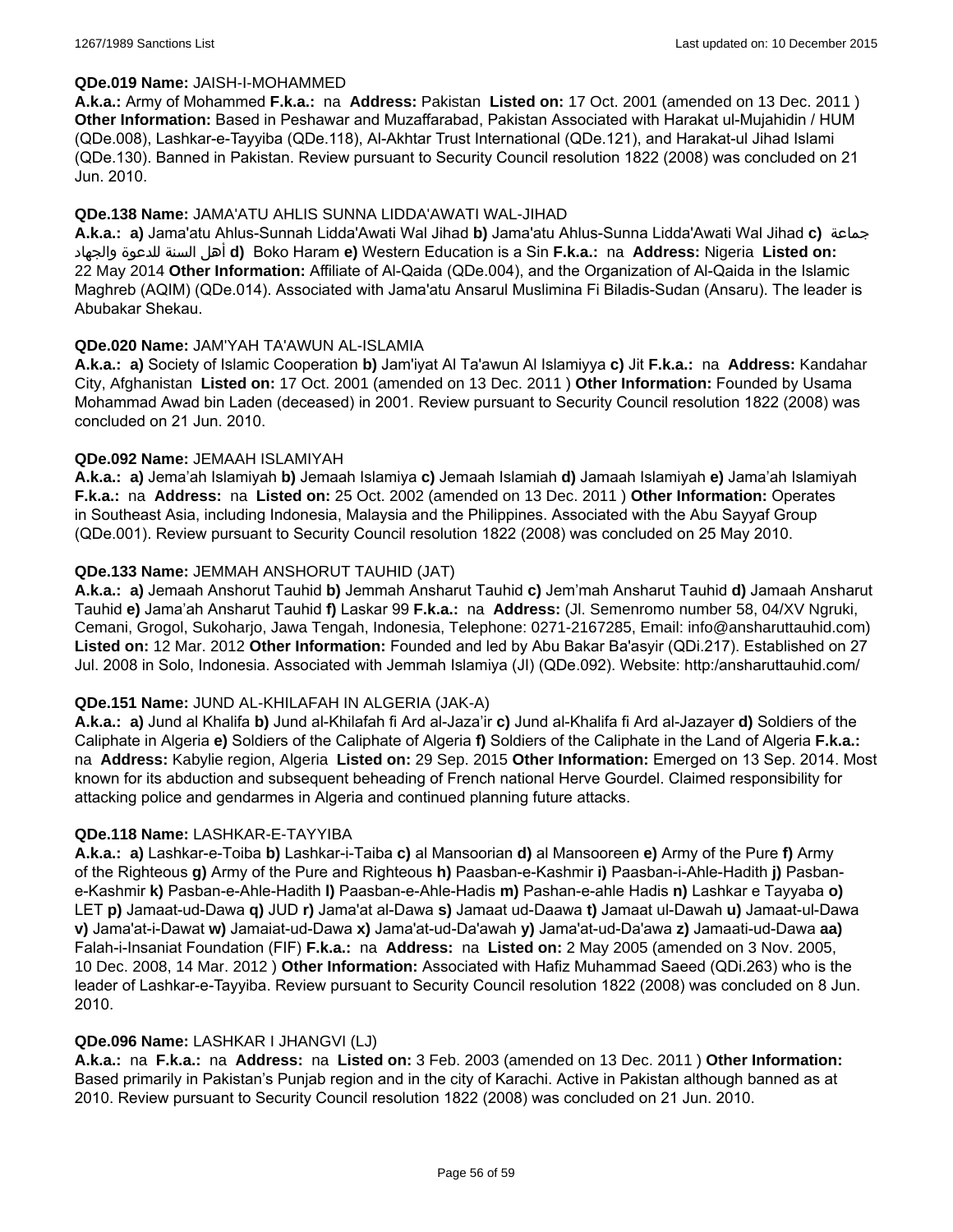### **QDe.011 Name:** LIBYAN ISLAMIC FIGHTING GROUP

### الجماعة الاسلامية المقاتلة الليبية **:(script original (Name**

**A.k.a.:** LIFG **F.k.a.:** na **Address:** Libyan Arab Jamahiriya **Listed on:** 6 Oct. 2001 (amended on 5 Mar. 2009, 13 Dec. 2011 ) **Other Information:** Members in Afghanistan merged with Al-Qaida (QDe.004) in Nov. 2007. Review pursuant to Security Council resolution 1822 (2008) was concluded on 21 Jun. 2010.

### **QDe.012 Name:** MAKHTAB AL-KHIDAMAT

**Name (original script):** الخدمات مكتب

**A.k.a.: a)** MAK **b)** Al Kifah **F.k.a.:** na **Address:** na **Listed on:** 6 Oct. 2001 (amended on 5 Mar. 2009, 13 Dec. 2011 ) **Other Information:** Absorbed into Al-Qaida (QDe.004). Review pursuant to Security Council resolution 1822 (2008) was concluded on 21 Jun. 2010.

### **QDe.089 Name:** MOROCCAN ISLAMIC COMBATANT GROUP

### الجماعة الاسلامية المغربية المقاتلة **:(script original (Name**

**A.k.a.: a)** Groupe Islamique Combattant Marocain **b)** GICM **F.k.a.:** na **Address:** Morocco **Listed on:** 10 Oct. 2002 (amended on 5 Mar. 2009 ) **Other Information:** Associated with the Organization of Al-Qaida in the Islamic Maghreb (QDe.014). Review pursuant to Security Council resolution 1822 (2008) was concluded on 20 May 2010.

### **QDe.136 Name:** MUHAMMAD JAMAL NETWORK (MJN)

# شبكة محمد جمال **:(script original (Name**

**A.k.a.: a)** Muhammad Jamal Group **b)** Jamal Network **c)** Abu Ahmed Group **d)** Al-Qaida in Egypt (AQE) **F.k.a.:**  na **Address:** Operates in Egypt, Libya and Mali **Listed on:** 21 Oct. 2013 **Other Information:** Terrorist and paramilitary group established by Muhammad Jamal al Kashif (QDi.318) in 2011 and linked to Al-Qaida (QDe.004), Aiman al-Zawahiri (QDi.006), and the leadership of Al-Qaida in the Arabian Peninsula (AQAP) (QDe.129) and the Organization of Al-Qaida in the Islamic Maghreb (AQIM) (QDe.014). Funded and supported by AQAP. Multiple terrorist training camps in Egypt and Libya. Reportedly acquiring weapons, conducting training and establishing terrorist groups in the Sinai, Egypt. Training suicide bombers, foreign fighters and planning terrorist attacks in Egypt, Libya and elsewhere as of Sep. 2013. MJN members were reported to be involved in the attack on the United States Mission in Benghazi, Libya, on 11 Sep. 2012.

### **QDe.150 Name:** MUJAHIDIN INDONESIAN TIMUR (MIT)

**A.k.a.: a)** Mujahidin of Eastern Indonesia **b)** East Indonesia Mujahideen **c)** Mujahidin Indonesia Timor **d)** Mujahidin Indonesia Barat (MIB) **e)** Mujahidin of Western Indonesia **F.k.a.:** na **Address:** Indonesia **Listed on:** 29 Sep. 2015 **Other Information:** Terrorist group linked to Islamic State in Iraq and the Levant (ISIL), listed as Al-Qaida in Iraq (QDe.115), Jemaah Islamiyah (JI) (QDe.092), and Jemmah Anshorut Tauhid (JAT) (QDe.133). Operates in Java and Sulawesi, Indonesia and also active in Indonesia's eastern provinces. Its leader is Abu Wardah, a.k.a. Santoso (not listed).

**QDe.134 Name:** Mouvement pour l'Unification et le Jihad en Afrique de l'Ouest (MUJAO)

### حركة التوحيد والجهاد في غرب إفريقيا **:Name (original script)**

**A.k.a.:** na **F.k.a.:** na **Address: a)** Mali **b)** Algeria **Listed on:** 5 Dec. 2012 **Other Information:** Associated with The Organization of Al-Qaida in the Islamic Maghreb (QDe.014) and Mokhtar Belmokhtar (QDi.136). Active in the Sahel/Sahara region.

### **QDe.021 Name:** RABITA TRUST

**A.k.a.:** na **F.k.a.:** na **Address:** (a) Room 9a, 2nd Floor, Wahdat Road, Education Town, Lahore, Pakistan b) Wares Colony, Lahore, Pakistan (at time of listing)) **Listed on:** 17 Oct. 2001 (amended on 21 Mar. 2012, 18 Jun. 2015 ) **Other Information:** Banned in Pakistan. Review pursuant to Security Council resolution 1822 (2008) was concluded on 21 Jun. 2010.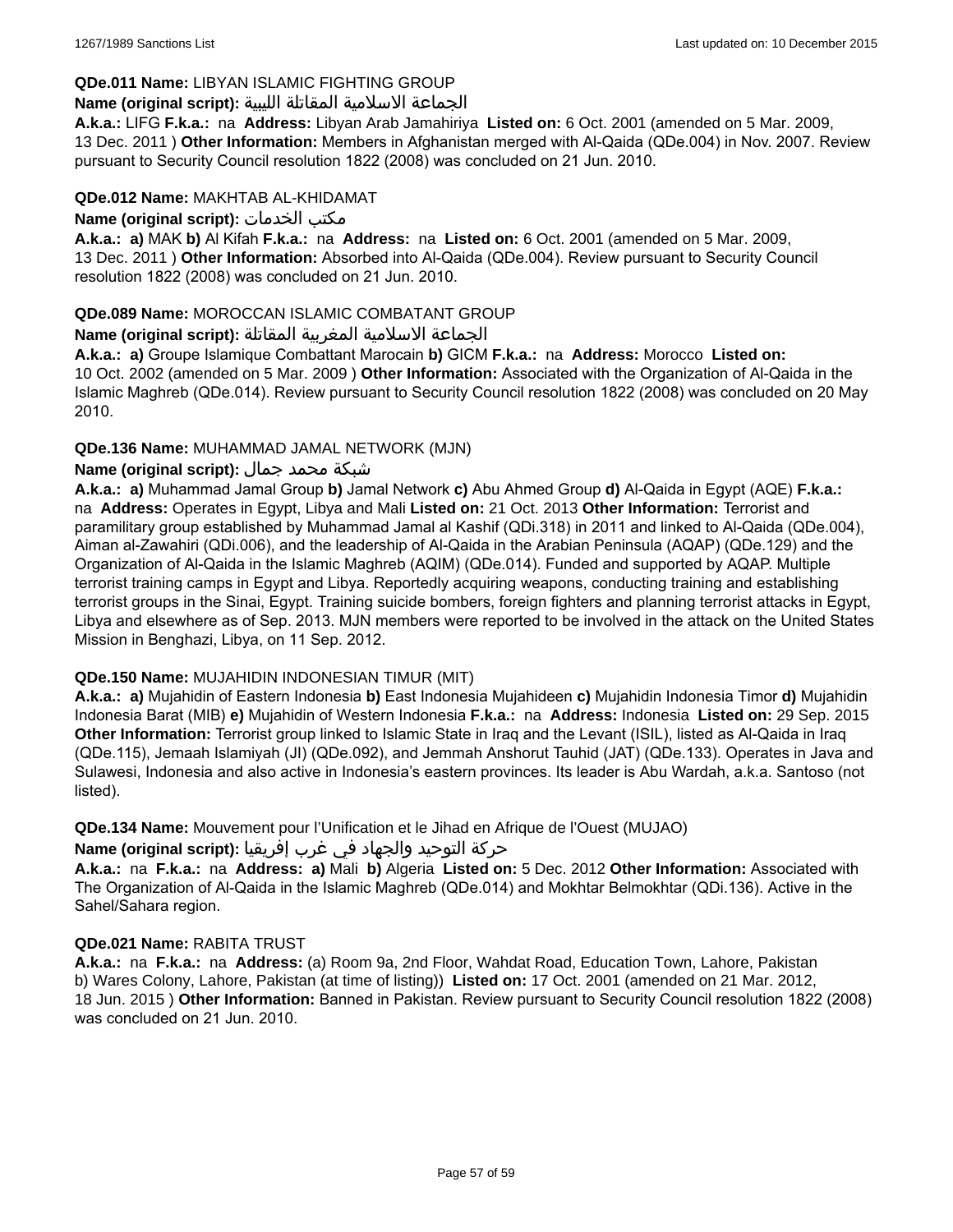### **QDe.128 Name:** RAJAH SOLAIMAN MOVEMENT

**A.k.a.: a)** Rajah Solaiman Islamic Movement **b)** Rajah Solaiman Revolutionary Movement **F.k.a.:** na **Address: a)** Barangay Mal-Ong, Anda, Pangasinan Province, Philippines **b)** Sitio Dueg, Barangay Maasin, San Clemente, Tarlac Province, Philippines **c)** Number 50, Purdue Street, Cubao, Quezon City, Philippines **Listed on:** 4 Jun. 2008 (amended on 13 Dec. 2011 ) **Other Information:** Founded and headed by Hilarion Del Rosario Santos III (QDi.244). Associated with the Abu Sayyaf Group (QDe.001), Jemaah Islamiyah (QDe.092) and Khadafi Abubakar Janjalani (QDi.180). Review pursuant to Security Council resolution 1822 (2008) was concluded on 13 May 2010.

### **QDe.070 Name:** REVIVAL OF ISLAMIC HERITAGE SOCIETY

### جمعية احياء التراث الاسلامي **:(script original (Name**

**A.k.a.: a)** Revival of Islamic Society Heritage on the African Continent **b)** Jamia Ihya ul Turath **c)** RIHS **d)** Jamiat Ihia Al-Turath Al-Islamiya **e)** Al-Furqan Foundation Welfare Trust **f)** Al-Furqan Welfare Foundation **F.k.a.:**  na **Address: a)** Pakistan **b)** Afghanistan **Listed on:** 11 Jan. 2002 (amended on 25 Jul. 2006, 5 Mar. 2009, 13 Dec. 2011, 15 Jun. 2015 ) **Other Information:** NOTE: Only the Pakistan and Afghanistan offices of this entity are designated. Associated with Abu Bakr al-Jaziri (QDi.058) and Afghan Support Committee (ASC) (QDi.069). Review pursuant to Security Council resolution 1822 (2008) was concluded on 8 Jun. 2010.

### **QDe.100 Name:** RIYADUS-SALIKHIN RECONNAISSANCE AND SABOTAGE BATTALION OF CHECHEN MARTYRS (RSRSBCM)

**A.k.a.: a)** Riyadus-Salikhin Reconnaissance and Sabotage Battalion **b)** Riyadh-as-Saliheen **c)** The Sabotage and Military Surveillance Group of the Riyadh al-Salihin Martyrs **d)** Firqat al-Takhrib wa al-Istitla al-Askariyah li Shuhada Riyadh al-Salihin **e)** Riyadus-Salikhin Reconnaissance and Sabotage battalion of Shahids (martyrs) **F.k.a.:** na **Address:** na **Listed on:** 4 Mar. 2003 (amended on 25 Jul. 2006, 13 Dec. 2011 ) **Other Information:** Associated with the Islamic International Brigade (IIB) (QDe.099), the Special Purpose Islamic Regiment (SPIR) (QDe.101) and Emarat Kavkaz (QDe.131). Review pursuant to Security Council resolution 1822 (2008) was concluded on 17 May 2010.

# **QDe.101 Name:** SPECIAL PURPOSE ISLAMIC REGIMENT (SPIR)

**A.k.a.: a)** The Islamic Special Purpose Regiment **b)** The al-Jihad-Fisi-Sabililah Special Islamic Regiment **c)** Islamic Regiment of Special Meaning **F.k.a.:** na **Address:** na **Listed on:** 4 Mar. 2003 (amended on 25 Jul. 2006, 13 Dec. 2011 ) **Other Information:** Linked to the Islamic International Brigade (IIB) (QDe.099) and the Riyadus-Salikhin Reconnaissance and Sabotage Battalion of Chechen Martyrs (RSRSBCM) (QDe.100). Review pursuant to Security Council resolution 1822 (2008) was concluded on 17 May 2010.

### **QDe.108 Name:** TAIBAH INTERNATIONAL-BOSNIA OFFICES

**A.k.a.: a)** Taibah International Aid Agency **b)** Taibah International Aid Association **c)** Al Taibah, Intl. **d)** Taibah International Aide Association **F.k.a.:** na **Address: a)** 6 Avde Smajlovica Street, Novo Sarajevo, Bosnia and Herzegovina **b)** 26 Tabhanska Street, Visoko, Bosnia and Herzegovina **c)** 3 Velika Cilna Ulica, Visoko, Bosnia and Herzegovina **d)** 26 Tabhanska Street, Visoko, Bosnia and Herzegovina **Listed on:** 11 May 2004 (amended on 24 Mar. 2009 ) **Other Information:** In 2002-2004, Taibah International – Bosnia offices used premises of the Culture Home in Hadzici, Sarajevo, Bosnia and Herzegovina. The organization was officially registered in Bosnia and Herzegovina as a branch of Taibah International Aid Association under registry number 7. Taibah International – Bosnia offices ceased its work by decision of the Ministry of Justice of the Bosnia and Herzegovina Federation (decision on cessation of operation number 03-05-2-70/03). Review pursuant to Security Council resolution 1822 (2008) was concluded on 21 Jun. 2010.

### **QDe.132 Name:** TEHRIK-E TALIBAN PAKISTAN (TTP)

# تحریک طالبان پاکستان **:(script original (Name**

**A.k.a.: a)** Tehrik-I-Taliban Pakistan **b)** Tehrik-e-Taliban **c)** Pakistani Taliban **d)** Tehreek-e-Taliban **F.k.a.:** na **Address:** na **Listed on:** 29 Jul. 2011 (amended on 15 Jun. 2015 ) **Other Information:** Tehrik-e Taliban is based in the tribal areas along the Afghanistan/Pakistan border. Formed in 2007, its leader is Maulana Fazlullah (QDi.352).